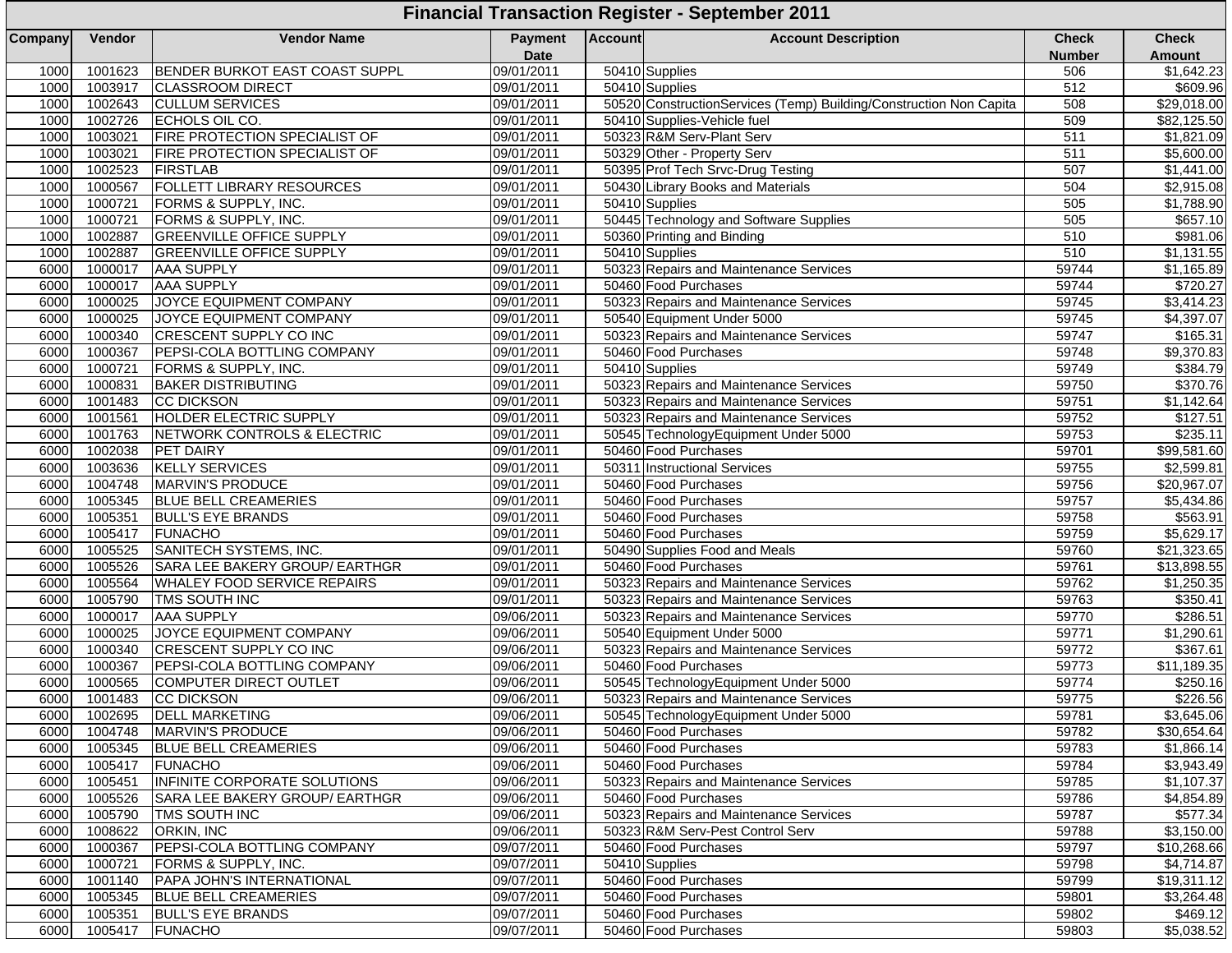| 1000<br>1000<br>1000<br>1000<br>1000<br>1000 | 1002668            | <b>ACP DIRECT</b>                                | 09/08/2011               | 50410 Supplies                                                                          | 39092          | \$244.90                   |
|----------------------------------------------|--------------------|--------------------------------------------------|--------------------------|-----------------------------------------------------------------------------------------|----------------|----------------------------|
|                                              |                    | <b>ACP DIRECT</b>                                | 09/08/2011               | 50445 Technology and Software Supplies                                                  | 39092          | \$892.42                   |
|                                              | 1000850            | <b>AIRGAS NATIONAL WELDERS</b>                   | 09/08/2011               | 50410 Supplies                                                                          | 521            | \$264.89                   |
|                                              | 1000065            | AMERICAN BOOK COMPANY                            | 09/08/2011               | 50410 Supplies                                                                          | 38982          | \$1,314.00                 |
|                                              | 1004357            | AMERICAN LEGACY PUBLISHING                       | 09/08/2011               | 50410 Supplies                                                                          | 39118          | \$1,317.36                 |
|                                              | 1003590            | AMERICAN SECURITY                                | 09/08/2011               | 50395 Other Professional and Technical Services                                         | 39112          | \$836.64                   |
|                                              | 1010037            | ANDERSON FIRE & SAFETY                           | 09/08/2011               | 50329 Other - Property Serv                                                             | 39154          | \$1,711.00                 |
| 1000                                         | 1010007            | ANDERSON REGIONAL JOINT WATER                    | 09/08/2011               | 50329 Other - Property Serv                                                             | 39157          | \$100.00                   |
| 1000                                         | 1001489            | ANTHONY ALLEN'S TREE SERVICE                     | 09/08/2011               | 50323 R&M Grounds                                                                       | 39054          | \$2,125.00                 |
| 1000                                         | 1001655            | ARD, WOOD, HOLCOMBE, & SLATE                     | 09/08/2011               | 50520 ConstructionServices Arch Fees Capitalize                                         | 39060          | \$2,694.60                 |
| 1000                                         | 1007542            | <b>ASCENT INFORMATION TECHNOLOGY</b>             | 09/08/2011               | 50445 Technology and Software Supplies                                                  | 39137          | \$1,140.20                 |
| 1000                                         | 1007542            | ASCENT INFORMATION TECHNOLOGY                    | 09/08/2011               | 50445 Technology and Software Supplies                                                  | 39138          | \$293.02                   |
| 1000                                         | 1002954            | <b>BANNER LIFE</b>                               | 09/08/2011               | 50210 Group Hlth Life-Employee Life                                                     | 39100          | \$592.50                   |
| 1000                                         | 1002150            | BARNES & NOBLE, INC.                             | 09/08/2011               | 50410 Supplies                                                                          | 39075          | \$232.73                   |
|                                              |                    |                                                  |                          | 50430 Library Books and Materials                                                       |                |                            |
| 1000                                         | 1002150            | BARNES & NOBLE, INC.                             | 09/08/2011               |                                                                                         | 39075          | \$670.80                   |
| 1000                                         | 1000133            | <b>BATTERY SPECIALISTS INC</b>                   | 09/08/2011               | 50410 Supplies-Custodial                                                                | 38987          | \$563.70                   |
| 1000                                         | 1004789            | <b>BECKER'S SCHOOL SUPPLY</b>                    | 09/08/2011               | 50410 Supplies                                                                          | 39123          | \$751.32                   |
| 1000                                         | 1001623            | BENDER BURKOT EAST COAST SUPPL                   | 09/08/2011               | 50410 Supplies                                                                          | 524            | \$1,927.43                 |
| 1000                                         | 1002560            | BERNHARDT HOUSE OF VIOLINS                       | 09/08/2011               | 50323 R&M Serv-Piano & Strings Serv                                                     | 39090          | \$223.73                   |
| 1000                                         | 1000141            | <b>BI-LO</b>                                     | 09/08/2011               | 50490 Supplies Food and Meals                                                           | 38988          | \$236.84                   |
| 1000                                         | 1006377            | <b>BI-LO</b>                                     | 09/08/2011               | 50490 Supplies Food and Meals                                                           | 39131          | \$315.43                   |
| 1000                                         | 1001105            | <b>BINSWANGER</b>                                | 09/08/2011               | 50323 R&M Serv-Plant Serv                                                               | 39044          | \$2,541.99                 |
| 1000                                         | 1008621            | <b>BISCO</b>                                     | 09/08/2011               | 50323 Repairs and Maintenance Services                                                  | 39143          | \$265.00                   |
| 1000                                         | 1007840            | <b>BRUCE AIR FILTER CO</b>                       | 09/08/2011               | 50410 Supplies-Filters                                                                  | 39139          | \$4,005.66                 |
| 1000                                         | 1002404            | BWI COMPANIES, INC.                              | 09/08/2011               | 50410 Supplies-Athletic Fields                                                          | 39086          | \$101.76                   |
| 1000                                         | 1007450            | <b>CANNON ROOFING</b>                            | 09/08/2011               | 50323 Repairs and Maintenance Services                                                  | 38983          | \$1,650.00                 |
| 1000                                         | 1007450            | <b>CANNON ROOFING</b>                            | 09/08/2011               | 50323 Repairs and Maintenance Services                                                  | 39163          | \$1,650.00                 |
| 1000                                         | 1000752            | CAROLINA BIOLOGICAL SUPPLY CO                    | 09/08/2011               | 50410 Supplies                                                                          | 39031          | \$173,104.25               |
| 1000                                         | 1000682            | <b>CAROLINA FIRST</b>                            | 09/08/2011               | 50399 Misc-Bank Service Charges                                                         | 39028          | \$1,500.00                 |
| 1000                                         | 1000173            | CAROLINA LAWN & TRACTOR INC                      | 09/08/2011               | 50410 Supplies-Custodial                                                                | 38990          | \$537.40                   |
| 1000                                         | 1001397            | CARROT TOP INDUSTRIES, INC.                      | 09/08/2011               | 50410 Supplies                                                                          | 39050          | \$226.84                   |
| 1000                                         | 1003051            | <b>CARTRIDGE WORLD</b>                           | 09/08/2011               | 50445 Technology and Software Supplies                                                  | 39103          | \$683.17                   |
| 1000                                         | 1000946            | CDW, GOVERNMENT, INC.                            | 09/08/2011               | 50445 Technology and Software Supplies                                                  | 39036          | \$242.29                   |
| 1000                                         | 1003218            | <b>CEMEX</b>                                     | 09/08/2011               | 50410 Supplies-Grounds                                                                  | 39106          | \$924.32                   |
| 1000                                         | 1003799            | <b>CENGAGE LEARNING</b>                          | 09/08/2011               | 50345 Technology                                                                        | 39117          | \$982.39                   |
| 1000                                         | 1002949            | CHURCHICH RECREATIONAL DESIGN                    | 09/08/2011               | 50520 ConstructionServices (Temp) Building/Construction Non Capita                      | 39099          | \$20,291.00                |
| 1000                                         | 1003917            | <b>CLASSROOM DIRECT</b>                          | 09/08/2011               | 50410 Supplies                                                                          | 530            | \$813.06                   |
| 1000                                         | 1000256            | <b>COLUMBIA FLAG &amp; BANNER LLC</b>            | 09/08/2011               | 50410 Supplies-Custodial                                                                | 38997          | \$178.10                   |
| 1000                                         | 1010015            | COMMERCIAL REPAIR SERVICE, INC                   | 09/08/2011               | 50323 R&M Serv-Equipment Repair Serv                                                    | 39153          | \$158.85                   |
| 1000                                         | 1000264            | COMMUNICATION SERVICE CENTER I                   | 09/08/2011               | 50395 Other Security Services                                                           | 515            | \$916.94                   |
| 1000                                         | 1000818            | <b>COMMUNICATIONS SERVICE CTR-INV</b>            | 09/08/2011               | 50323 R&M Serv-Equipment Repair Serv                                                    | 519            | \$1,021.84                 |
| 1000                                         | 1000818            | COMMUNICATIONS SERVICE CTR-INV                   | 09/08/2011               | 50323 R&M Serv-Plant Serv                                                               | 519            | \$4,009.17                 |
| 1000                                         |                    | 1000818 COMMUNICATIONS SERVICE CTR-INV           | 09/08/2011               | 50410 Supplies                                                                          | 519            | \$524.70                   |
|                                              | 1002916            | COMPUTER SOFTWARE INNOVATIONS/                   | 09/08/2011               | 50445 Technology and Software Supplies                                                  | 39096          | \$507.91                   |
|                                              | 1002916            |                                                  | 09/08/2011               | 50545 TechnologyEquipment Under 5000                                                    | 39096          | \$4,135.76                 |
| 1000                                         |                    | COMPUTER SOFTWARE INNOVATIONS/                   |                          |                                                                                         |                |                            |
| 1000                                         | 1000986<br>1001030 | CONSTRUCTIVE PLAYTHING                           | 09/08/2011               | 50410 Supplies                                                                          | 39038          | \$255.51                   |
| 1000                                         |                    | <b>CONSTRUCTIVE PLAYTHINGS</b>                   | 09/08/2011<br>09/08/2011 | 50410 Supplies                                                                          | 39040<br>39069 | \$1,138.00                 |
| 1000                                         |                    |                                                  |                          | 50395 Digitalization For As-Built Drawings                                              |                |                            |
| 1000                                         | 1001886            | COPY SPOT, INC.                                  |                          |                                                                                         |                | \$164.51                   |
| 1000                                         | 1002963            | COUNTER ACT, INC.                                | 09/08/2011               | 50410 Supplies-Routine Maintenance                                                      | 39101          | \$397.41                   |
| 1000                                         | 1000332            | CRANDALL CORPORATION                             | 09/08/2011               | 50395 Prof Tech Srvc-Chemical Disposal                                                  | 39002          | \$2,800.00                 |
| 1000                                         | 1006223            | CSI TECHNOLOGY OUTFITTERS                        | 09/08/2011               | 50545 TechnologyEquipment Under 5000                                                    | 39130          | \$7,379.49                 |
| 1000                                         | 1002643            | <b>CULLUM SERVICES</b>                           | 09/08/2011               | 50520 ConstructionServices (Temp) Building/Construction Non Capita                      | 526            | \$77,186.00                |
| 1000                                         | 1001405            | <b>CUSTOM SIGNS AND GRAPHICS</b>                 | 09/08/2011               | 50490 Other Supplies and Materials                                                      | 39051          | \$2,793.14                 |
| 1000                                         | 1002496            | DATAWORKS EDUCATIONAL RESEARCH                   | 09/08/2011               | 50410 Supplies                                                                          | 39089          | \$169.44                   |
| 1000                                         | 1002695            | <b>DELL MARKETING</b>                            | 09/08/2011               | 50445 Technology and Software Supplies                                                  | 39093          | \$1,496.72                 |
| 1000<br>1000                                 | 1002695<br>1003025 | <b>DELL MARKETING</b><br>DELTA ENGINEERING, INC. | 09/08/2011<br>09/08/2011 | 50545 TechnologyEquipment Under 5000<br>50395 Other Professional and Technical Services | 39093<br>39102 | \$590,022.99<br>\$1,000.00 |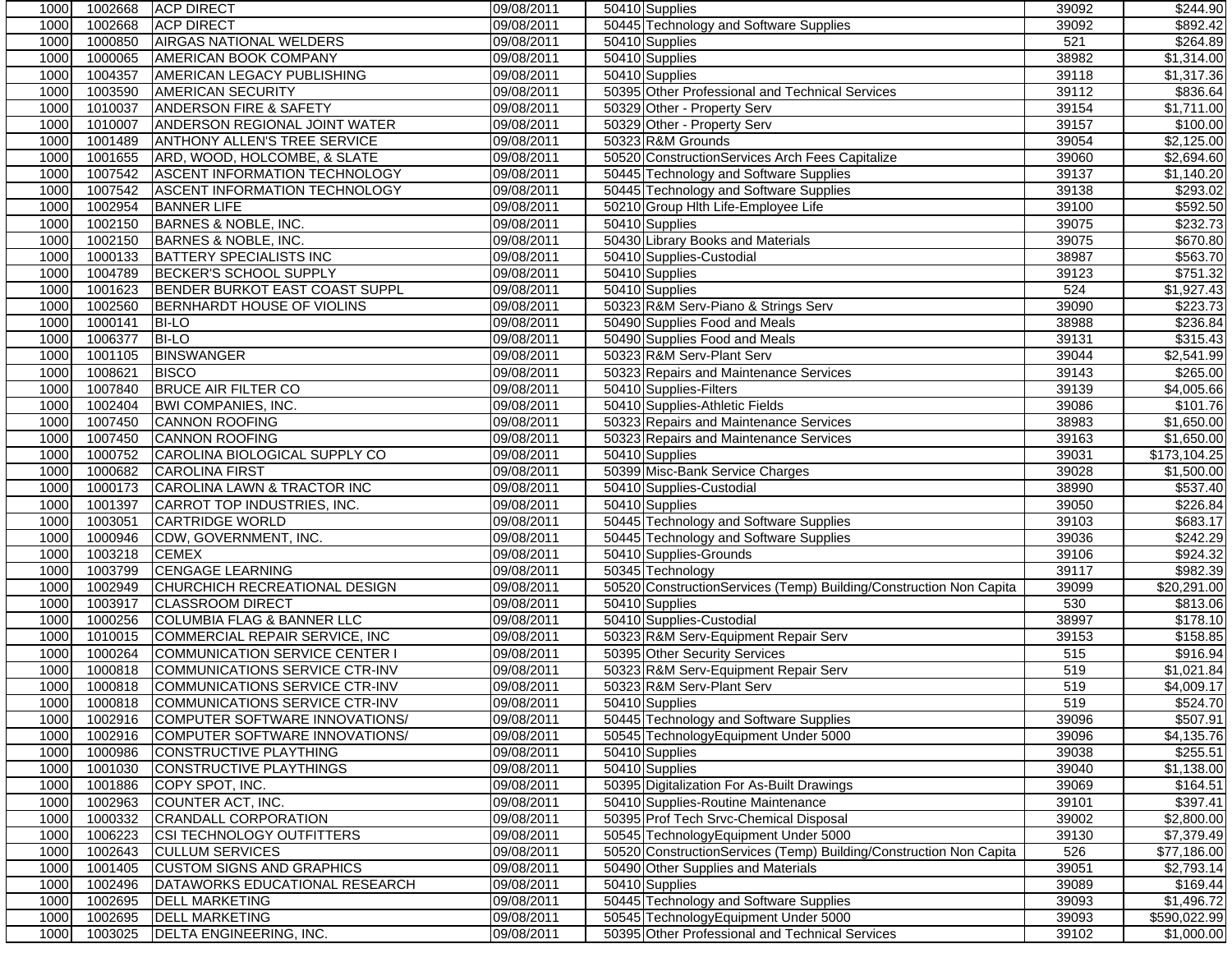| 1000         | 1003025 | DELTA ENGINEERING, INC.               | 09/08/2011 | 50520 Construction Services Arch Fees Capitalize                   | 39102 | \$8,375.00                  |
|--------------|---------|---------------------------------------|------------|--------------------------------------------------------------------|-------|-----------------------------|
| 1000         | 1003025 | <b>DELTA ENGINEERING, INC.</b>        | 09/08/2011 | 50520 Construction Services Arch Fees Reimb Capitalize             | 39102 | \$500.00                    |
| 1000         | 1000020 | <b>DEMCO</b>                          | 09/08/2011 | 50410 Supplies                                                     | 38975 | 384.93                      |
| 1000         | 1000755 | <b>DICK BLICK COMPANY</b>             | 09/08/2011 | 50410 Supplies                                                     | 39032 | \$600.53                    |
| 1000         | 1005827 | <b>DISCOUNT SCHOOL SUPPLY</b>         | 09/08/2011 | 50410 Supplies                                                     | 39129 | \$617.04                    |
| 1000         | 1000063 | DODGE LEARNING RESOURCES              | 09/08/2011 | 50410 Supplies                                                     | 38981 | \$2,552.24                  |
| 1000         | 1000063 | DODGE LEARNING RESOURCES              | 09/08/2011 | 50410 Supplies                                                     | 39171 | \$2,380.09                  |
| 1000         | 1000063 | DODGE LEARNING RESOURCES              | 09/08/2011 | 50410 Supplies                                                     | 39178 | \$172.15                    |
| 1000         | 1000838 | <b>DUKE POWER</b>                     | 09/08/2011 | 50470 Energy-Electricity                                           | 39034 | \$319.99                    |
| 1000         | 1002726 | ECHOLS OIL CO.                        | 09/08/2011 | 50410 Supplies-Vehicle fuel                                        | 527   | \$18,582.35                 |
| 1000         | 1000231 | <b>EDITORIAL PROJECTS IN EDUCATIO</b> | 09/08/2011 | 50350 Advertising                                                  | 38995 | \$4,106.00                  |
| 1000         | 1000635 | <b>EMPLOYEE INSURANCE PROGRAM</b>     |            | 20412 Accrued Exp - Dental Ins                                     | 39025 | \$79,422.72                 |
|              |         |                                       | 09/08/2011 |                                                                    |       | \$79,870.09                 |
| 1000         | 1000635 | <b>EMPLOYEE INSURANCE PROGRAM</b>     | 09/08/2011 | 20412 Accrued Exp - Dental Ins                                     | 39027 |                             |
| 1000         | 1000635 | <b>EMPLOYEE INSURANCE PROGRAM</b>     | 09/08/2011 | 20412 Accrued Exp - Health Ins                                     | 39025 | $\overline{$2,795,978.30}$  |
| 1000         | 1000635 | EMPLOYEE INSURANCE PROGRAM            | 09/08/2011 | 20412 Accrued Exp - Health Ins                                     | 39026 | \$651.24                    |
| 1000         | 1000635 | <b>EMPLOYEE INSURANCE PROGRAM</b>     | 09/08/2011 | 20412 Accrued Exp - Health Ins                                     | 39027 | \$2,801,266.64              |
| 1000         | 1000635 | <b>EMPLOYEE INSURANCE PROGRAM</b>     | 09/08/2011 | 20412 Accrued Exp - LngTerm Disab                                  | 39025 | \$20,707.82                 |
| 1000         | 1000635 | <b>EMPLOYEE INSURANCE PROGRAM</b>     | 09/08/2011 | 20412 Accrued Exp - LngTerm Disab                                  | 39027 | \$20,872.04                 |
| 1000         | 1000635 | EMPLOYEE INSURANCE PROGRAM            | 09/08/2011 | 20412 Accrued Exp - State Life Ins                                 | 39025 | \$2,186.54                  |
| 1000         | 1000635 | <b>EMPLOYEE INSURANCE PROGRAM</b>     | 09/08/2011 | 20412 Accrued Exp - State Life Ins                                 | 39027 | \$2,203.88                  |
| 1000         | 1000635 | <b>EMPLOYEE INSURANCE PROGRAM</b>     | 09/08/2011 | 20412 Dental Insurance                                             | 39025 | \$139,043.70                |
| 1000         | 1000635 | <b>EMPLOYEE INSURANCE PROGRAM</b>     | 09/08/2011 | 20412 Dental Insurance                                             | 39027 | \$136,045.82                |
| 1000         | 1000635 | EMPLOYEE INSURANCE PROGRAM            | 09/08/2011 | 20412 Long Term Disability                                         | 39025 | \$14,477.80                 |
| 1000         | 1000635 | <b>EMPLOYEE INSURANCE PROGRAM</b>     | 09/08/2011 | 20412 Long Term Disability                                         | 39027 | \$14,339.98                 |
| 1000         | 1000635 | <b>EMPLOYEE INSURANCE PROGRAM</b>     | 09/08/2011 | 20412 State Health Insurance BCBS                                  | 39025 | $\overline{\$1,184,723.28}$ |
| 1000         | 1000635 | <b>EMPLOYEE INSURANCE PROGRAM</b>     | 09/08/2011 | 20412 State Health Insurance BCBS                                  | 39027 | \$1,183,309.88              |
| 1000         | 1000635 | <b>EMPLOYEE INSURANCE PROGRAM</b>     | 09/08/2011 | 20412 State Term Life Ins                                          | 39025 | \$56,672.22                 |
| 1000         | 1000635 | <b>EMPLOYEE INSURANCE PROGRAM</b>     | 09/08/2011 | 20412 State Term Life Ins                                          | 39027 | \$55,111.10                 |
| 1000         | 1002832 | <b>ENCHANTED LEARNING</b>             | 09/08/2011 | 50345 Technology                                                   | 39094 | \$125.00                    |
| 1000         | 1008849 | <b>FAIRWAY FORD</b>                   | 09/08/2011 | 50550 Equipment Licensed Vehicles Capitalize                       | 39146 | \$27,121.10                 |
| 1000         | 1003021 | FIRE PROTECTION SPECIALIST OF         | 09/08/2011 | 50323 R&M Serv-Plant Serv                                          | 529   | \$232.00                    |
| 1000         | 1003021 | <b>FIRE PROTECTION SPECIALIST OF</b>  | 09/08/2011 | 50329 Other - Property Serv                                        | 529   | \$2,650.00                  |
| 1000         | 1003021 | FIRE PROTECTION SPECIALIST OF         | 09/08/2011 | 50520 ConstructionServices (Temp) Building/Construction Non Capita | 529   | 3316.89                     |
| 1000         | 1000567 | <b>FOLLETT LIBRARY RESOURCES</b>      | 09/08/2011 | 50410 Supplies                                                     | 517   | \$40,386.84                 |
| 1000         | 1000567 | <b>FOLLETT LIBRARY RESOURCES</b>      | 09/08/2011 | 50430 Library Books and Materials                                  | 517   | \$1,659.10                  |
| 1000         | 1000721 | FORMS & SUPPLY, INC.                  | 09/08/2011 | 50410 Supplies                                                     | 518   | \$3,814.92                  |
| 1000         | 1000721 | FORMS & SUPPLY, INC.                  | 09/08/2011 | 50445 Technology and Software Supplies                             | 518   | \$1,222.05                  |
| 1000         | 1002662 | FOUNTAIN INN NATURAL GAS SYSTE        | 09/08/2011 | 50470 Energy-Gas                                                   | 39091 | \$644.17                    |
| 1000         | 1000324 | <b>FREEMAN GRAPHICS SYSTEMS</b>       | 09/08/2011 | 50410 Supplies                                                     | 38999 | \$685.62                    |
| 1000         | 1000324 | <b>FREEMAN GRAPHICS SYSTEMS</b>       | 09/08/2011 | 50545 TechnologyEquipment Under 5000                               | 38999 | $\overline{$3,987.14}$      |
| 1000         | 1002417 | <b>FRINGE BENEFITS MANGEMENT COMP</b> | 09/08/2011 | 20412 Health Savings - Deductible                                  | 39088 | \$253.34                    |
| 1000         | 1002417 | <b>FRINGE BENEFITS MANGEMENT COMP</b> | 09/08/2011 | 20412 Out of Pocket Medical                                        | 39088 | \$270.00                    |
| 1000         |         | 1001499 G & K SERVICES                | 09/08/2011 | 50322 Cleaning Services                                            | 523   | \$8,513.35                  |
| 1000         | 1001499 | G & K SERVICES                        | 09/08/2011 | 50329 Oth Prop Srv-Uniform Services                                | 523   | \$2,160.65                  |
| 1000         | 1004469 | <b>GARRISON, VILVIN WHITE</b>         | 09/08/2011 | 50311 Instructional Services                                       | 39120 | \$717.80                    |
| 1000         | 1008174 | <b>GCI SERVICES, INC</b>              | 09/08/2011 | 50323 R&M Serv-Painting Serv                                       | 39141 | \$4,436.00                  |
| 1000         | 1000461 | <b>GREENVILLE NEWS</b>                | 09/08/2011 | 50350 Advertising                                                  | 39016 | \$875.00                    |
| 1000         | 1000415 | <b>GREENVILLE NEWS SUBSCRIPTION</b>   | 09/08/2011 | 50350 Advertising                                                  | 39066 | \$148.50                    |
|              | 1002887 | <b>GREENVILLE OFFICE SUPPLY</b>       | 09/08/2011 | 50410 Supplies                                                     | 528   | \$359.51                    |
| 1000         | 1002887 | <b>GREENVILLE OFFICE SUPPLY</b>       | 09/08/2011 | 50445 Technology and Software Supplies                             | 528   | \$315.40                    |
| 1000         |         |                                       |            |                                                                    |       |                             |
| 1000         | 1007524 | <b>GREENVILLE ROOFING CO. INC.</b>    | 09/08/2011 | 50323 Repairs and Maintenance Services                             | 39136 | $\overline{$1,495.00}$      |
| 1000         | 1001497 | <b>GREENVILLE WATER SYSTEM</b>        | 09/08/2011 | 50321 Public Utility Services (Excludes EnergySee 470)             | 39055 | \$8,102.80                  |
| 1000         | 1001351 | GREER GAS CO.                         | 09/08/2011 | 50470 Energy-Gas                                                   | 39048 | \$1,138.71                  |
| 1000         | 1000007 | <b>HARCOURT INDUSTRIES. INC.</b>      | 09/08/2011 | 50410 Supplies                                                     | 38974 | \$312.40                    |
| 1000         | 1005733 | HATFIELD BUILDERS OF G'VILLE          | 09/08/2011 | 50520 ConstructionServices (Temp) Building/Construction Non Capita | 39128 | \$9,290.00                  |
| 1000<br>1000 | 1003236 | HAWKINS TOWING INC.                   | 09/08/2011 | 50323 R&M Serv-Vehicle Serv                                        | 39108 | \$505.00                    |
|              | 1002388 | HOFFMAN & HOFFMAN INC.                | 09/08/2011 | 50540 Equipment Under 5000                                         | 39085 | \$32,436.00                 |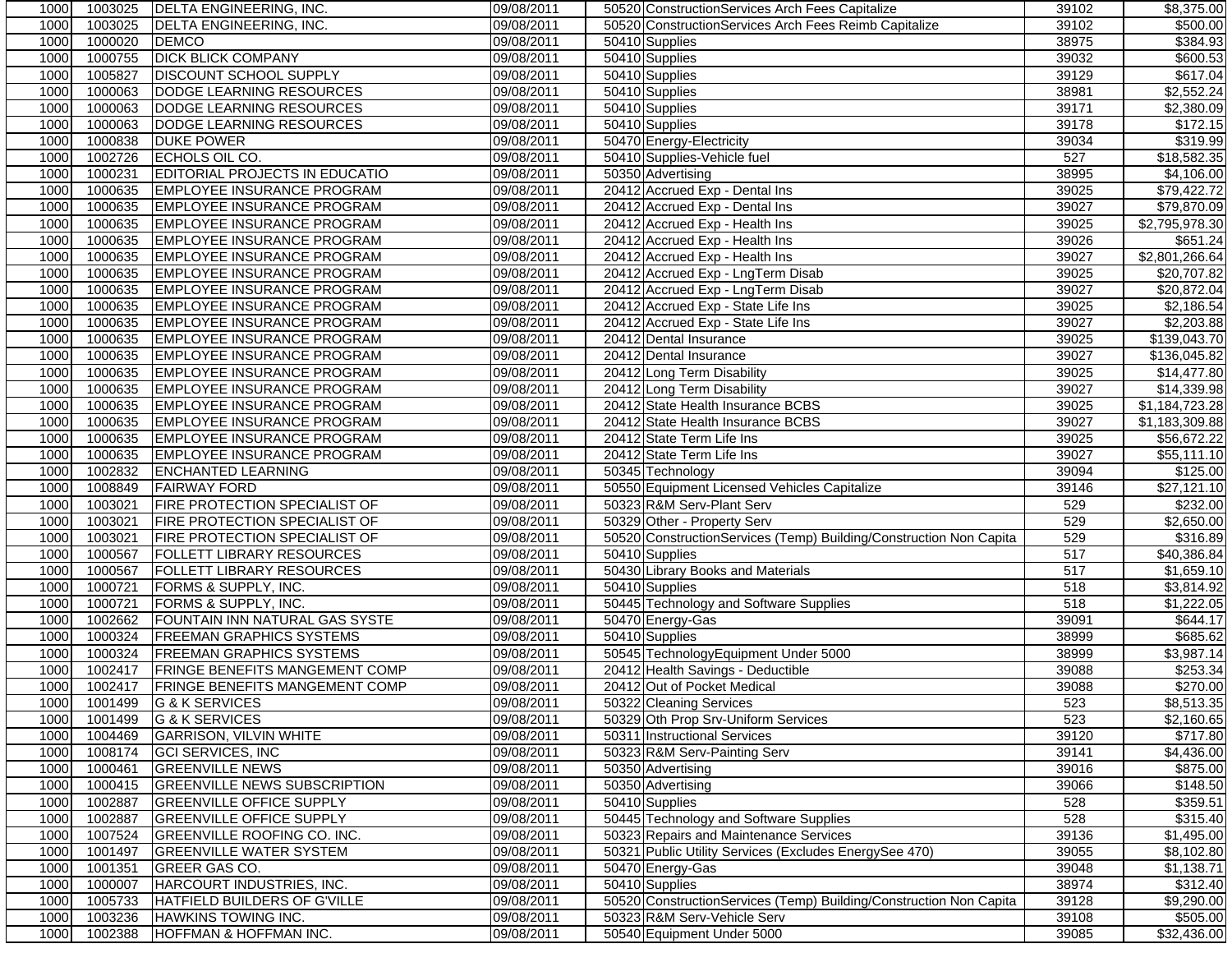| 1000         | 1000538            | <b>HOUGHTON MIFFLIN#1</b>                     | 09/08/2011               | 50410 Supplies                                                     | 39022          | \$56,696.24             |
|--------------|--------------------|-----------------------------------------------|--------------------------|--------------------------------------------------------------------|----------------|-------------------------|
| 1000         | 1000539            | <b>HOUGHTON MIFFLIN HARCOURT</b>              | 09/08/2011               | 50410 Supplies                                                     | 39022          | \$2,685.14              |
| 1000         | 1001549            | IKON OFFICE SOLUTIONS                         | 09/08/2011               | 50345 Tech Srvc-Copier Contract                                    | 39057          | \$303.82                |
| 1000         | 1000365            | J W PEPPER & SON INC.                         | 09/08/2011               | 50410 Supplies                                                     | 39005          | \$182.49                |
| 1000         | 1007453            | JA PIPER ROOFING CO                           | 09/08/2011               | 50323 Repairs and Maintenance Services                             | 39135          | \$3,750.00              |
| 1000         | 1000462            | <b>JANPAK</b>                                 | 09/08/2011               | 50410 Supplies-Custodial                                           | 39017          | \$536.78                |
| 1000         | 1010110            | K + K INSURANCE GROUP, INC                    | 09/08/2011               | 50399 Miscellaneous Purchased Services                             | 39155          | \$3,750.00              |
| 1000         | 1008691            | <b>K&amp;K TRUCK SERVICE</b>                  | 09/08/2011               | 50323 R&M Serv-Vehicle Serv                                        | 39144          | \$2,963.62              |
| 1000         | 1001533            | KALEIDOSCOPE CONSTRUCTION & DE                | 09/08/2011               | 50323 R&M Serv-Field & Park Light Serv                             | 39056          | \$991.60                |
| 1000         | 1000109            | KAPLAN EARLY LEARNING CO                      | 09/08/2011               | 50410 Supplies                                                     | 38986          | \$103.32                |
| 1000         | 1003636            | <b>KELLY SERVICES</b>                         | 09/08/2011               | 50395 Other Professional and Technical Services                    | 39115          | \$4,617.20              |
| 1000         | 1000051            | <b>KEY CURRICULUM PRESS</b>                   | 09/08/2011               | 50410 Supplies                                                     | 38978          | \$779.00                |
| 1000         | 1000066            | LAKESHORE LEARNING MATERIALS                  | 09/08/2011               | 50410 Supplies                                                     | 513            | \$2,287.24              |
| 1000         | 1002192            | LAMINEX, INC.                                 | 09/08/2011               | 50410 Supplies                                                     | 39076          | \$337.67                |
| 1000         | 1004701            | <b>LITTLE CAESAR'S</b>                        | 09/08/2011               | 50490 Supplies Food and Meals                                      | 39121          | \$564.30                |
| 1000         | 1002069            | LOFTIS PRINTING CO., INC.                     | 09/08/2011               | 50360 Printing and Binding                                         | 39073          | \$137.23                |
| 1000         | 1002212            | LOWE'S COMPANIES, INC.                        | 09/08/2011               | 50410 Supplies-Custodial                                           | 39078          | \$304.33                |
| 1000         | 1003404            | MANAGEMENT DECISIONS                          | 09/08/2011               | 50395 Other Professional and Technical Services                    | 39110          | \$1,312.50              |
| 1000         | 1000209            | <b>MARIETTA WATER DISTRICT</b>                | 09/08/2011               | 50321 Public Utility Services (Excludes EnergySee 470)             | 38993          | \$158.59                |
| 1000         | 1000177            | <b>MCBRIDES INC</b>                           | 09/08/2011               | 50410 Supplies                                                     | 514            | \$1,710.17              |
| 1000         | 1002037            | MCGRAW-HILL COMPANIES                         | 09/08/2011               | 50345 Technology                                                   | 39071          | \$1,520.00              |
| 1000         | 1000733            | MCMILLAN PAZDAN SMITH ARCHITEC                | 09/08/2011               | 50520 ConstructionServices Arch Fees Capitalize                    | 39030          | \$6,971.26              |
| 1000         | 1002938            | <b>MED-EL CORPORATION</b>                     | 09/08/2011               | 50445 Technology and Software Supplies                             | 39097          | \$409.00                |
| 1000         | 1009018            | MINDSTEP, INC                                 | 09/08/2011               | 50410 Supplies                                                     | 39147          | \$270.83                |
| 1000         | 1000189            | <b>MINUTEMAN PRESS</b>                        | 09/08/2011               | 50360 Printing and Binding                                         | 38992          | \$552.06                |
| 1000         | 1000841            | <b>MOTOROLA INC</b>                           | 09/08/2011               | 50323 R&M Serv-Equipment Repair Serv                               | 39035          | \$7,679.19              |
| 1000         | 1001248            | <b>MULTI MEDIA SERVICES</b>                   | 09/08/2011               | 50545 TechnologyEquipment Under 5000                               | 39046          | \$2,030.88              |
| 1000         | 1005731            | <b>MUSICAL INNOVATIONS</b>                    | 09/08/2011               | 50540 Equipment Under 5000                                         | 39127          | \$1,271.95              |
| 1000         | 1005586            | <b>NCS PEARSON, INC.</b>                      | 09/08/2011               | 50410 Supplies                                                     | 39126          | \$2,494.61              |
| 1000         | 1001763            | NETWORK CONTROLS & ELECTRIC                   | 09/08/2011               | 50520 ConstructionServices (Temp) Building/Construction Non Capita | 39065          | \$17,799.81             |
| 1000         | 1003244            | <b>OFFICE DEPOT</b>                           | 09/08/2011               | 50445 Technology and Software Supplies                             | 39068          | \$133.45                |
| 1000         | 1001870            | OFFICE DEPOT, INC.                            | 09/08/2011               | 50410 Supplies                                                     | 39068          | \$154.22                |
| 1000         | 1000329            | <b>ORIENTAL TRADING COMPANY</b>               | 09/08/2011               | 50410 Supplies                                                     | 39001          | \$370.53                |
| 1000         | 1001336            | PALMETTO AIR AND WATER BALANCE                | 09/08/2011               | 50395 Other Professional and Technical Services                    | 522            | \$3,614.40              |
| 1000         | 1000359            | <b>PARENT INSTITUTE</b>                       | 09/08/2011               | 50345 Technology                                                   | 39003          | \$328.00                |
| 1000         | 1000364            | PECKNEL MUSIC COMPANY                         | 09/08/2011               | 50410 Supplies                                                     | 39004          | \$549.39                |
| 1000         | 1000364            | PECKNEL MUSIC COMPANY                         | 09/08/2011               | 50540 Equipment Under 5000                                         | 39004          | \$1,584.68              |
| 1000         | 1009117            | PHP LOCKER COMPANY                            | 09/08/2011               | 50410 Supplies                                                     | 39148          | \$293.09                |
| 1000         | 1003614            | <b>PIEDMONT NATURAL GAS</b>                   | 09/08/2011               | 50470 Energy-Gas                                                   | 39113          | \$10,115.64             |
| 1000         | 1001083            | PIONEER DRAMA SERVICE INC                     | 09/08/2011               | 50410 Supplies                                                     | 39043          | \$233.65                |
| 1000         | 1000391            | PIP PRINTING #3                               | 09/08/2011               | 50360 Printing and Binding                                         | 39009          | \$542.62                |
| 1000         | 1000392            | <b>PITNEY BOWES</b>                           | 09/08/2011               | 50410 Supplies                                                     | 39010          | \$155.82                |
| 1000         | 1000394 PLUS INC   |                                               | 09/08/2011               | 50323 Repairs and Maintenance Services                             | 39011          | \$118.72                |
| 1000         | 1001079            | <b>PRESENTATION SYSTEMS SOUTH, IN</b>         | 09/08/2011               | 50410 Supplies                                                     | 39042          | \$327.73                |
| 1000         | 1000245            | <b>PRESORT PLUS INC</b>                       | 09/08/2011               | 50410 Supplies                                                     | 38996          | \$4,986.06              |
| 1000         | 1001378            | <b>PROGRESS PUBLICATIONS</b>                  | 09/08/2011               | 50360 Printing and Binding                                         | 39049          | $\overline{31,858.21}$  |
| 1000         | 1002240            | PROJECT LEAD THE WAY, INC.                    | 09/08/2011               | 50410 Supplies                                                     | 39079          | \$401.24                |
| 1000         | 1000305            | <b>QUILL CORPORATION</b>                      | 09/08/2011               | 50410 Supplies                                                     | 38998          | \$138.28                |
| 1000         | 1000901            | QUILL CORPORATION                             | 09/08/2011               | 50410 Supplies                                                     | 38998          | \$290.18                |
| 1000         | 1003615<br>1003615 | QUILL CORPORATION<br><b>QUILL CORPORATION</b> | 09/08/2011<br>09/08/2011 | 50410 Supplies<br>50445 Technology and Software Supplies           | 38998<br>38998 | \$390.31<br>\$165.30    |
| 1000<br>1000 | 1000313            | R L BRYAN COMPANY/CENTRAL TEXT                |                          |                                                                    | 516            | $\overline{\$1,489.43}$ |
| 1000         | 1000327            | <b>READING SOURCE</b>                         | 09/08/2011<br>09/08/2011 | 50410 Supplies<br>50410 Supplies                                   | 39000          | \$1,048.10              |
| 1000         | 1001573            | <b>REALLY GOOD STUFF</b>                      | 09/08/2011               | 50410 Supplies                                                     | 39059          | \$1,136.68              |
| 1000         | 1002283            | <b>REGIONAL MECHANICAL SERVICES</b>           | 09/08/2011               | 50520 ConstructionServices (Temp) Building/Construction Non Capita | 39080          | \$31,500.00             |
| 1000         | 1000050            | RENAISSANCE LEARNING, INC.                    | 09/08/2011               | 50345 Technology                                                   | 38977          | \$4,342.72              |
| 1000         | 1000074            | RICOH AMERICAS CORP.                          | 09/08/2011               | 50345 Tech Srvc-Copier Contract                                    | 38985          | \$1,476.39              |
|              |                    |                                               |                          |                                                                    |                |                         |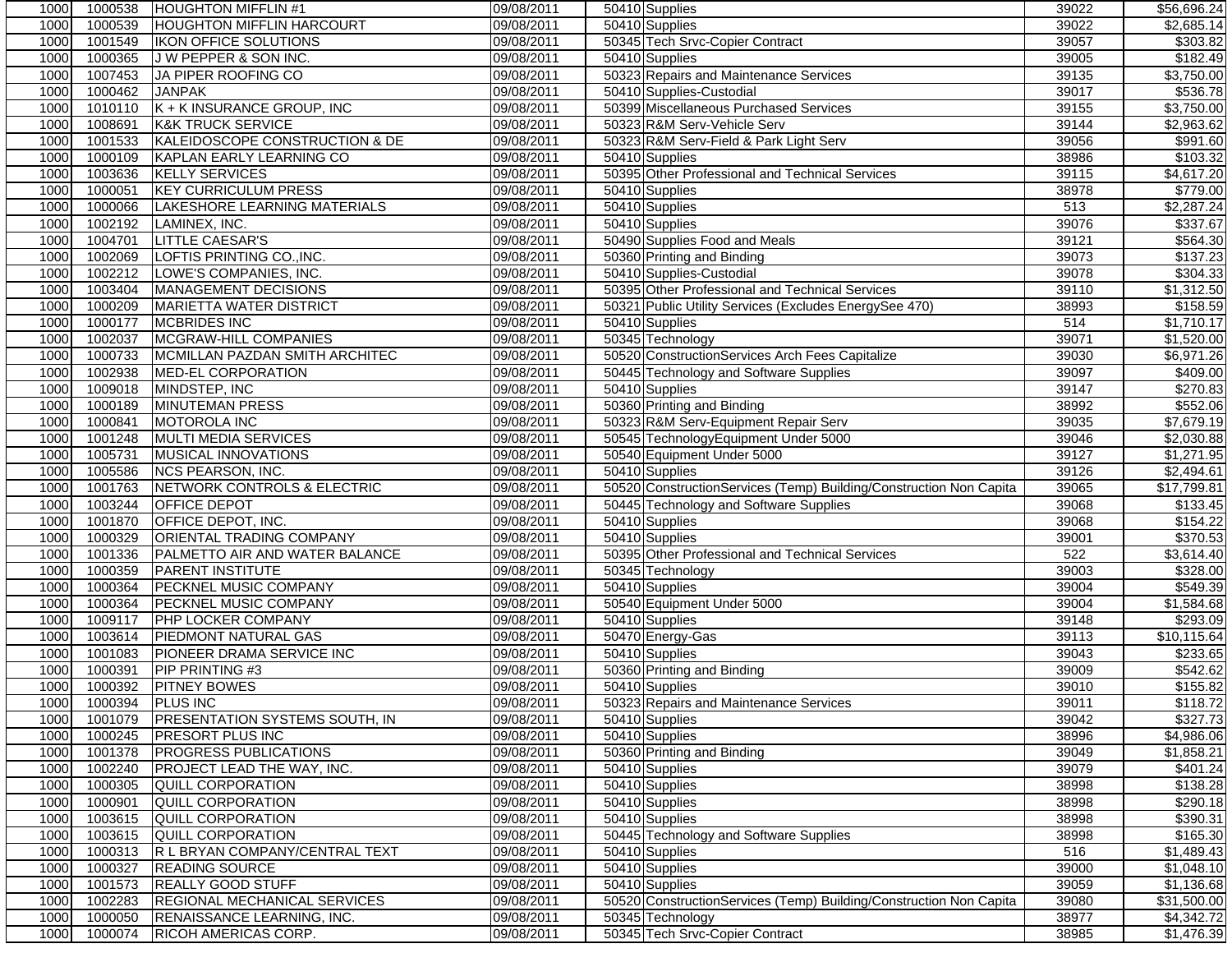| 10001 | 1002408 | <b>ROBBINS TIRE SERVICE, INC.</b>         | 09/08/2011 | 50323 R&M Serv-Vehicle Serv                                        | 39087 | \$1,360.97              |
|-------|---------|-------------------------------------------|------------|--------------------------------------------------------------------|-------|-------------------------|
| 1000  | 1002289 | ROCHESTER 100 INC.                        | 09/08/2011 | 50410 Supplies                                                     | 39081 | \$131.25                |
| 1000  | 1004998 | <b>RUTHERFORD HEATING &amp; AIR CONDI</b> | 09/08/2011 | 50520 ConstructionServices (Temp) Building/Construction Non Capita | 531   | \$31,099.50             |
| 1000  | 1002001 | S&ME                                      | 09/08/2011 | 50395 Other Professional and Technical Services                    | 39070 | \$3,099.00              |
| 1000  | 1000037 | SADDLEBACK EDUCATIONAL INCORPO            | 09/08/2011 | 50410 Supplies                                                     | 38976 | \$698.78                |
| 1000  | 1000062 | <b>SC DEPARTMENT OF CORRECTIONS</b>       | 09/08/2011 | 50410 Supplies                                                     | 38980 | \$3,092.00              |
| 1000  | 1001268 | <b>SCHOLASTIC INC</b>                     | 09/08/2011 | 50410 Supplies                                                     | 39033 | \$171.88                |
| 1000  | 1009496 | <b>SCHOOL CHECK IN</b>                    | 09/08/2011 | 50545 TechnologyEquipment Under 5000                               | 39149 | \$67,734.00             |
| 1000  | 1002294 | <b>SCHOOL OUTFITTERS</b>                  | 09/08/2011 | 50410 Supplies                                                     | 39082 | \$372.46                |
| 1000  | 1003927 | <b>SCHOOL SPECIALTY</b>                   | 09/08/2011 | 50410 Supplies                                                     | 530   | \$109.23                |
| 1000  | 1001241 | <b>SCHOOLMART</b>                         | 09/08/2011 | 50410 Supplies                                                     | 39045 | \$136.58                |
| 1000  | 1003106 | SFI ELECTRONICS, INC                      | 09/08/2011 | 50520 ConstructionServices (Temp) Building/Construction Non Capita | 39104 | \$295.05                |
| 1000  | 1004788 | <b>SHARP BUSINESS SYSTEMS</b>             | 09/08/2011 | 50345 Tech Srvc-Copier Contract                                    | 39122 | \$21,082.89             |
| 1000  | 1008539 | SHELCO. INC                               | 09/08/2011 | 50520 ConstructionServices Buildings Capitalize                    | 39142 | \$1,115,050.23          |
| 1000  | 1002015 | <b>SNAP ON INDUSTRIAL</b>                 | 09/08/2011 | 50410 Supplies                                                     | 39116 | \$752.82                |
| 1000  | 1002015 | <b>SNAP ON INDUSTRIAL</b>                 | 09/08/2011 | 50445 Technology and Software Supplies                             | 39116 | \$731.40                |
| 1000  | 1007953 | <b>SOLUTION TREE, INC</b>                 | 09/08/2011 | 50410 Supplies                                                     | 39140 | \$262.65                |
| 1000  | 1001557 | SOUTH CAROLINA MIDDLE SCHOOL A            | 09/08/2011 | 50640 Organization Membership Dues and Fees (Professional)         | 39058 | \$125.00                |
| 1000  | 1001731 | SOUTH CAROLINA RETIREMENT SYST            | 09/08/2011 | 20412 Emp Retirement-ORP-SCRS                                      | 39064 | \$191.80                |
| 1000  | 1001731 | <b>SOUTH CAROLINA RETIREMENT SYST</b>     | 09/08/2011 | 20412 Employer Retirement Payable                                  | 39064 | \$690.56                |
| 1000  | 1001731 | <b>SOUTH CAROLINA RETIREMENT SYST</b>     | 09/08/2011 | 20412 Retirement Deduction                                         | 39064 | \$337.73                |
| 1000  | 1001049 | SOUTHERN FLOORING INC.                    | 09/08/2011 | 50323 Repairs and Maintenance Services                             | 39041 | \$4,250.00              |
| 1000  | 1002045 | <b>SOUTHERN PAINT.&amp; MAINT.SPECIAL</b> | 09/08/2011 | 50323 R&M Serv-Painting Serv                                       | 39072 | \$39,900.00             |
| 1000  | 1001746 | <b>SRA MCGRAW-HILL</b>                    | 09/08/2011 | 50410 Supplies                                                     | 38991 | \$590.07                |
| 1000  | 1001222 | STAPLES ADVANTAGE                         | 09/08/2011 | 50410 Supplies                                                     | 39125 | \$167.83                |
| 1000  | 1005110 | <b>STAPLES ADVANTAGE</b>                  | 09/08/2011 | 50410 Supplies                                                     | 39125 | \$2,661.04              |
| 1000  | 1005110 | <b>STAPLES ADVANTAGE</b>                  | 09/08/2011 | 50445 Technology and Software Supplies                             | 39125 | \$888.06                |
| 1000  | 1000377 | <b>STATE DEPARTMENT OF EDUCATION</b>      | 09/08/2011 | 50660 Pupil Activity                                               | 39007 | \$2,227.35              |
| 1000  | 1002330 | STUDIES WEEKLY, INC./AMERICAN             | 09/08/2011 | 50410 Supplies                                                     | 39118 | \$356.79                |
| 1000  | 1000988 | SUPREME SCHOOL SUPPLY COMPANY             | 09/08/2011 | 50410 Supplies                                                     | 39039 | \$125.50                |
| 1000  | 1001692 | SWEETWATER MUSIC TECHNOLOGY               | 09/08/2011 | 50410 Supplies                                                     | 39063 | \$4,713.81              |
| 1000  | 1003196 | <b>TANDUS FLOORING, INC</b>               | 09/08/2011 | 50520 ConstructionServices (Temp) Building/Construction Non Capita | 39105 | $\overline{$8,746.72}$  |
| 1000  | 1003229 | <b>TEACHER DIRECT</b>                     | 09/08/2011 | 50410 Supplies                                                     | 39107 | \$195.83                |
| 1000  | 1007452 | <b>TECTA AMERICA</b>                      | 09/08/2011 | 50323 Repairs and Maintenance Services                             | 39134 | \$2,450.00              |
| 1000  | 1002041 | <b>THYSSENKRUPP ELEVATOR</b>              | 09/08/2011 | 50323 R&M Serv-Elevator Serv                                       | 525   | \$3,995.50              |
| 1000  | 1000632 | <b>TPM</b>                                | 09/08/2011 | 50410 Supplies                                                     | 39024 | \$454.74                |
| 1000  | 1002312 | <b>TRANE COMFORT SOLUTIONS</b>            | 09/08/2011 | 50410 Supplies-HVAC supplies                                       | 39083 | \$6,887.88              |
| 1000  | 1001690 | <b>TRAVERS TOOL</b>                       | 09/08/2011 | 50410 Supplies                                                     | 39062 | \$958.43                |
| 1000  | 1002940 | <b>TRIUMPH LEARNING LLC</b>               | 09/08/2011 | 50410 Supplies                                                     | 39098 | \$1,174.82              |
| 1000  | 1003382 | <b>TRUCOLOR</b>                           | 09/08/2011 | 50360 Printing and Binding                                         | 39109 | \$575.14                |
| 1000  | 1003382 | <b>TRUCOLOR</b>                           | 09/08/2011 | 50410 Supplies                                                     | 39109 | \$140.98                |
| 1000  | 1000494 | UNITED CHEMICAL AND SUPPLY INC            | 09/08/2011 | 50410 Supplies-Custodial                                           | 39019 | $\overline{\$1,044.32}$ |
| 1000  |         | 1009960 UPSTATE TURF PROFESSIONALS        | 09/08/2011 | 50323 Repairs and Maintenance Services                             | 39151 | \$1,500.00              |
| 1000  | 1003438 | USA TESTPREP INC.                         | 09/08/2011 | 50345 Technology                                                   | 39111 | \$2,150.00              |
| 1000  | 1003438 | USA TESTPREP INC.                         | 09/08/2011 | 50445 Technology and Software Supplies                             | 39111 | \$5,670.00              |
| 1000  | 1007000 | VICK SR., DONALD S.                       | 09/08/2011 | 50311 Instructional Services                                       | 39133 | \$310.40                |
| 1000  | 1000846 | VIRCO INC.                                | 09/08/2011 | 50410 Supplies                                                     | 520   | \$1,881.53              |
| 1000  | 1006819 | W W WILLIAMS                              | 09/08/2011 | 50331 Student Transportation                                       | 39132 | \$168.55                |
| 1000  | 1000479 | <b>WEST MUSIC COMPANY INC</b>             | 09/08/2011 | 50410 Supplies                                                     | 39018 | \$293.37                |
| 1000  | 1000730 | <b>XPEDX</b>                              | 09/08/2011 | 50410 Supplies                                                     | 39218 | \$391.14                |
| 6000  | 1000017 | <b>AAA SUPPLY</b>                         | 09/09/2011 | 50323 Repairs and Maintenance Services                             | 59807 | \$106.40                |
| 6000  | 1000018 | ROTO-ROOTER SEWER DRAIN SERVIC            | 09/09/2011 | 50323 Repairs and Maintenance Services                             | 59808 | \$420.00                |
| 6000  | 1000025 | JOYCE EQUIPMENT COMPANY                   | 09/09/2011 | 50323 Repairs and Maintenance Services                             | 59809 | $\overline{4,270.48}$   |
| 6000  | 1000025 | JOYCE EQUIPMENT COMPANY                   | 09/09/2011 | 50460 Food Purchases                                               | 59809 | \$622.54                |
| 6000  | 1000025 | JOYCE EQUIPMENT COMPANY                   | 09/09/2011 | 50540 Equipment Under 5000                                         | 59809 | \$4,685.23              |
| 6000  | 1000302 | US FOODSERVICE                            | 09/09/2011 | 50460 Food Purchases                                               | 59810 | \$669,759.86            |
| 6000  | 1000302 | US FOODSERVICE                            | 09/09/2011 | 50462 Food Commodity Distribution Charge                           | 59810 | \$19,615.66             |
|       |         |                                           |            |                                                                    |       |                         |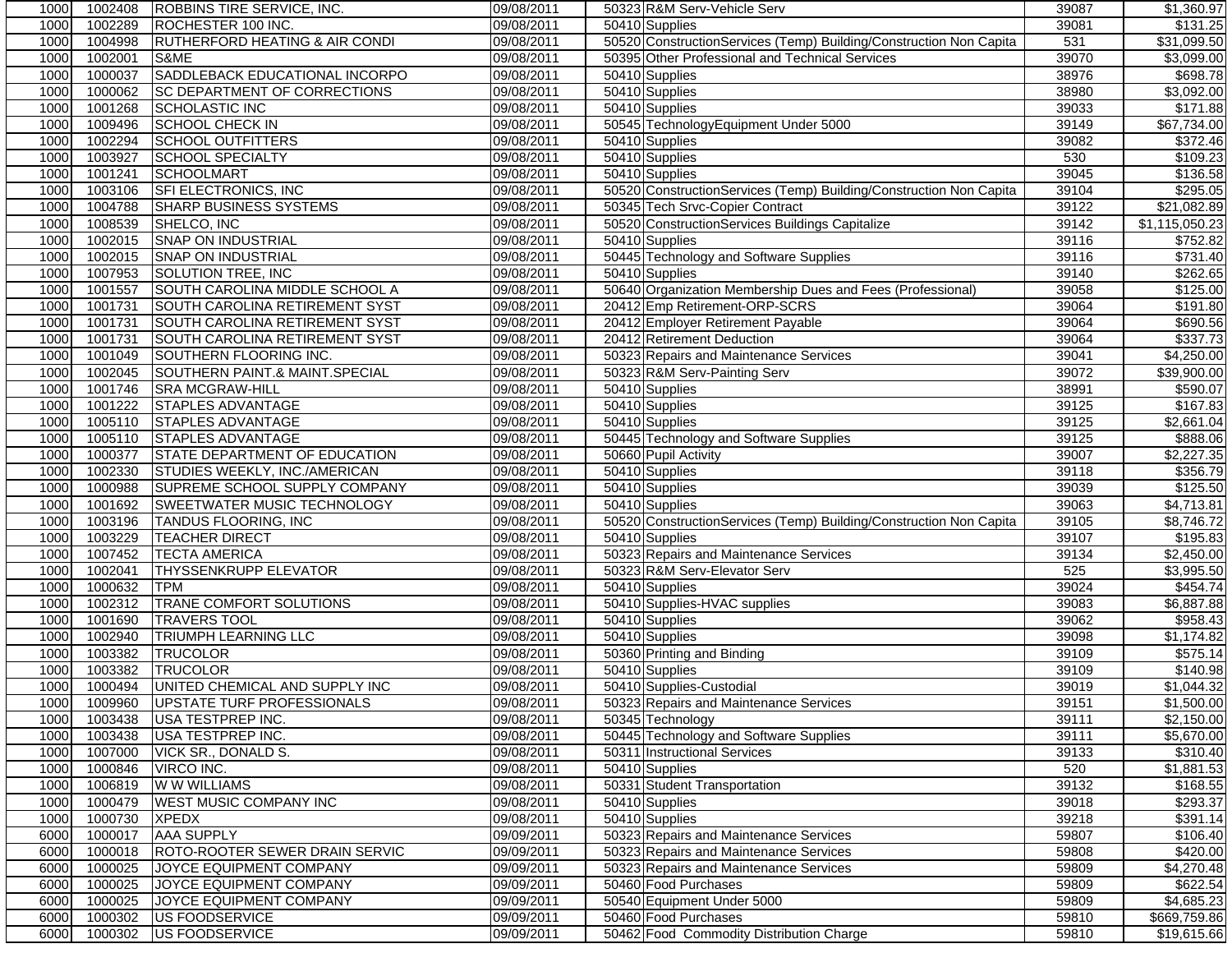| 6000 | 1000302 | <b>JUS FOODSERVICE</b>                | 09/09/2011 | 50490 Supplies Food and Meals                                  | 59810 | \$137,408.80            |
|------|---------|---------------------------------------|------------|----------------------------------------------------------------|-------|-------------------------|
| 6000 | 1000712 | SHEALY ELECTRICAL WHOLESALERS         | 09/09/2011 | 50323 Repairs and Maintenance Services                         | 59811 | \$209.07                |
| 6000 | 1000831 | <b>BAKER DISTRIBUTING</b>             | 09/09/2011 | 50323 Repairs and Maintenance Services                         | 59812 | \$1,352.01              |
| 6000 | 1001483 | <b>CC DICKSON</b>                     | 09/09/2011 | 50323 Repairs and Maintenance Services                         | 59813 | \$2,312.76              |
| 6000 | 1002056 | <b>GATEWAY SUPPLY</b>                 | 09/09/2011 | 10290 Asset Clearing                                           | 59814 | \$6,001.60              |
| 6000 | 1003636 | <b>KELLY SERVICES</b>                 | 09/09/2011 | 50311 Instructional Services                                   | 59815 | \$4,658.89              |
| 6000 | 1004031 | FOX CREEK PRINTING COMPANY INC        | 09/09/2011 | 50360 Printing and Binding                                     | 59816 | \$850.12                |
| 6000 | 1004748 | MARVIN'S PRODUCE                      | 09/09/2011 | 50460 Food Purchases                                           | 59817 | \$18,929.66             |
| 6000 | 1004748 | MARVIN'S PRODUCE                      | 09/09/2011 | 50690 Other Objects                                            | 59817 | \$13,163.70             |
| 6000 | 1005525 | SANITECH SYSTEMS, INC.                | 09/09/2011 | 50490 Supplies Food and Meals                                  | 59818 | \$21,323.65             |
| 6000 | 1005526 | SARA LEE BAKERY GROUP/ EARTHGR        | 09/09/2011 | 50460 Food Purchases                                           | 59819 | \$5,863.05              |
| 6000 | 1005551 | STREETMAN RESOURCES, INC.             | 09/09/2011 | 50311 Instructional Services                                   | 59820 | \$4,615.00              |
| 6000 | 1005564 | <b>WHALEY FOOD SERVICE REPAIRS</b>    | 09/09/2011 | 50323 Repairs and Maintenance Services                         | 59821 | \$724.04                |
| 6000 | 1000025 | JOYCE EQUIPMENT COMPANY               | 09/13/2011 | 50323 Repairs and Maintenance Services                         | 59822 | \$142.24                |
| 6000 | 1000340 | <b>CRESCENT SUPPLY CO INC</b>         | 09/13/2011 |                                                                | 59823 | \$129.61                |
| 6000 | 1000367 | PEPSI-COLA BOTTLING COMPANY           |            | 50323 Repairs and Maintenance Services<br>50460 Food Purchases | 59824 | \$23,118.81             |
|      | 1002022 |                                       | 09/13/2011 | 50460 Food Purchases                                           |       |                         |
| 6000 |         | CHICK-FIL-A                           | 09/13/2011 |                                                                | 59826 | \$55,746.43             |
| 6000 | 1005345 | <b>BLUE BELL CREAMERIES</b>           | 09/13/2011 | 50460 Food Purchases                                           | 59827 | \$5,238.48              |
| 6000 | 1005351 | <b>BULL'S EYE BRANDS</b>              | 09/13/2011 | 50460 Food Purchases                                           | 59828 | \$536.58                |
| 6000 | 1005417 | <b>FUNACHO</b>                        | 09/13/2011 | 50460 Food Purchases                                           | 59829 | \$7,056.71              |
| 6000 | 1005493 | NELMAR SECURITY PACKAGING             | 09/13/2011 | 50490 Other Supplies and Materials                             | 59830 | $\overline{$1,700.00}$  |
| 1000 | 1005674 | <b>ACTION PUBLISHING, INC</b>         | 09/14/2011 | 50410 Supplies                                                 | 39272 | \$3,407.27              |
| 1000 | 1004357 | <b>AMERICAN LEGACY PUBLISHING</b>     | 09/14/2011 | 50410 Supplies                                                 | 39275 | \$483.03                |
| 1000 | 1001689 | AMSCO SCHOOL PUBLICATIONS             | 09/14/2011 | 50410 Supplies                                                 | 39276 | \$492.52                |
| 1000 | 1000947 | <b>APPERSON PRINT MANAGEMENT SERV</b> | 09/14/2011 | 50410 Supplies                                                 | 39277 | \$704.66                |
| 1000 | 1002150 | BARNES & NOBLE, INC.                  | 09/14/2011 | 50410 Supplies                                                 | 39282 | \$1,577.33              |
| 1000 | 1000133 | <b>BATTERY SPECIALISTS INC</b>        | 09/14/2011 | 50410 Supplies-Custodial                                       | 39283 | \$313.41                |
| 1000 | 1002560 | BERNHARDT HOUSE OF VIOLINS            | 09/14/2011 | 50323 R&M Serv-Piano & Strings Serv                            | 39285 | \$292.71                |
| 1000 | 1000141 | <b>BI-LO</b>                          | 09/14/2011 | 50490 Supplies Food and Meals                                  | 39286 | \$685.13                |
| 1000 | 1008621 | <b>BISCO</b>                          | 09/14/2011 | 50323 Repairs and Maintenance Services                         | 39287 | \$285.00                |
| 1000 | 1000145 | BLUE RIDGE RURAL WATER COMPANY        | 09/14/2011 | 50321 Public Utility Services (Excludes EnergySee 470)         | 39289 | \$2,295.78              |
| 1000 | 1002823 | <b>BRAINPOP LLC</b>                   | 09/14/2011 | 50345 Technology                                               | 39293 | \$2,095.00              |
| 1000 | 1000752 | CAROLINA BIOLOGICAL SUPPLY CO         | 09/14/2011 | 50410 Supplies                                                 | 39301 | \$19,532.73             |
| 1000 | 1002680 | <b>CHARTER COMMUNICATIONS</b>         | 09/14/2011 | 50395 Other Professional and Technical Services                | 39304 | \$356.92                |
| 1000 | 1001780 | <b>CHILDS &amp; HALLIGAN</b>          | 09/14/2011 | 50319 Legal Services                                           | 39306 | \$430.01                |
| 1000 | 1004246 | <b>CINTAS</b>                         | 09/14/2011 | 50395 Other Professional and Technical Services                | 39307 | \$4,018.36              |
| 1000 | 1002262 | <b>CITY ELECTRIC SUPPLY</b>           | 09/14/2011 | 50410 Supplies-Custodial                                       | 39308 | \$3,362.21              |
| 1000 | 1005616 | <b>CITY OF MAULDIN</b>                | 09/14/2011 | 50395 Prof Tech Srvc-SRO Contracts                             | 39309 | \$8,333.33              |
| 1000 | 1002247 | <b>CLINTON, JIM</b>                   | 09/14/2011 | 50323 R&M Serv-Piano & Strings Serv                            | 39310 | $\overline{\$1,104.48}$ |
| 1000 | 1000251 | <b>COLLEGE OF CHARLESTON</b>          | 09/14/2011 | 50373 Tuition to other Entity                                  | 39312 | \$1,155.00              |
| 1000 | 1000213 | COMMISSION OF PUBLIC WORKS            | 09/14/2011 | 50321 Public Utility Services (Excludes EnergySee 470)         | 39314 | \$554.67                |
| 1000 | 1000213 | <b>COMMISSION OF PUBLIC WORKS</b>     | 09/14/2011 | 50470 Energy-Electricity                                       | 39314 | \$11,478.24             |
| 1000 |         | 1000213 COMMISSION OF PUBLIC WORKS    | 09/14/2011 | 50470 Energy-Gas                                               | 39314 | \$356.60                |
| 1000 | 1001007 | <b>COMPASS LEARNING</b>               | 09/14/2011 | 50312 Instructional Programs Improvement Services              | 39315 | \$74,200.00             |
| 1000 | 1002916 | COMPUTER SOFTWARE INNOVATIONS/        | 09/14/2011 | 50445 Technology and Software Supplies                         | 39316 | \$161.12                |
| 1000 | 1002695 | <b>DELL MARKETING</b>                 | 09/14/2011 | 50445 Technology and Software Supplies                         | 39322 | \$5,828.50              |
| 1000 | 1002695 | <b>DELL MARKETING</b>                 | 09/14/2011 | 50545 TechnologyEquipment Under 5000                           | 39322 | \$6,084.40              |
| 1000 | 1000020 | <b>DEMCO</b>                          | 09/14/2011 | 50410 Supplies                                                 | 39323 | \$335.86                |
|      |         |                                       |            |                                                                |       |                         |
| 1000 | 1001139 | DEMCO INC.                            | 09/14/2011 | 50410 Supplies                                                 | 39324 | \$496.42                |
| 1000 | 1000827 | DEPOSITIONS AND, INC.                 | 09/14/2011 | 50319 Legal Services                                           | 39325 | \$531.50                |
| 1000 | 1002171 | DEVELOPMENTAL PEDIATRICS              | 09/14/2011 | 50395 Other Professional and Technical Services                | 39326 | \$1,042.00              |
| 1000 | 1000755 | <b>DICK BLICK COMPANY</b>             | 09/14/2011 | 50410 Supplies                                                 | 39328 | \$317.33                |
| 1000 | 1009088 | DIGITAL JUICE, INC                    | 09/14/2011 | 50445 Technology and Software Supplies                         | 39329 | \$620.04                |
| 1000 | 1005827 | DISCOUNT SCHOOL SUPPLY                | 09/14/2011 | 50410 Supplies                                                 | 39330 | \$311.59                |
| 1000 | 1006905 | EARLY AUTISM PROJECT, INC.            | 09/14/2011 | 50313 Student Services                                         | 39335 | \$447.00                |
| 1000 | 1001102 | EDUCATIONAL SERVICES & POLICIE        | 09/14/2011 | 50312 Instructional Programs Improvement Services              | 39336 | \$2,820.00              |
| 1000 | 1010063 | <b>EMC PUBLISHING LLC</b>             | 09/14/2011 | 50420 Textbooks                                                | 39337 | $\overline{1,285.35}$   |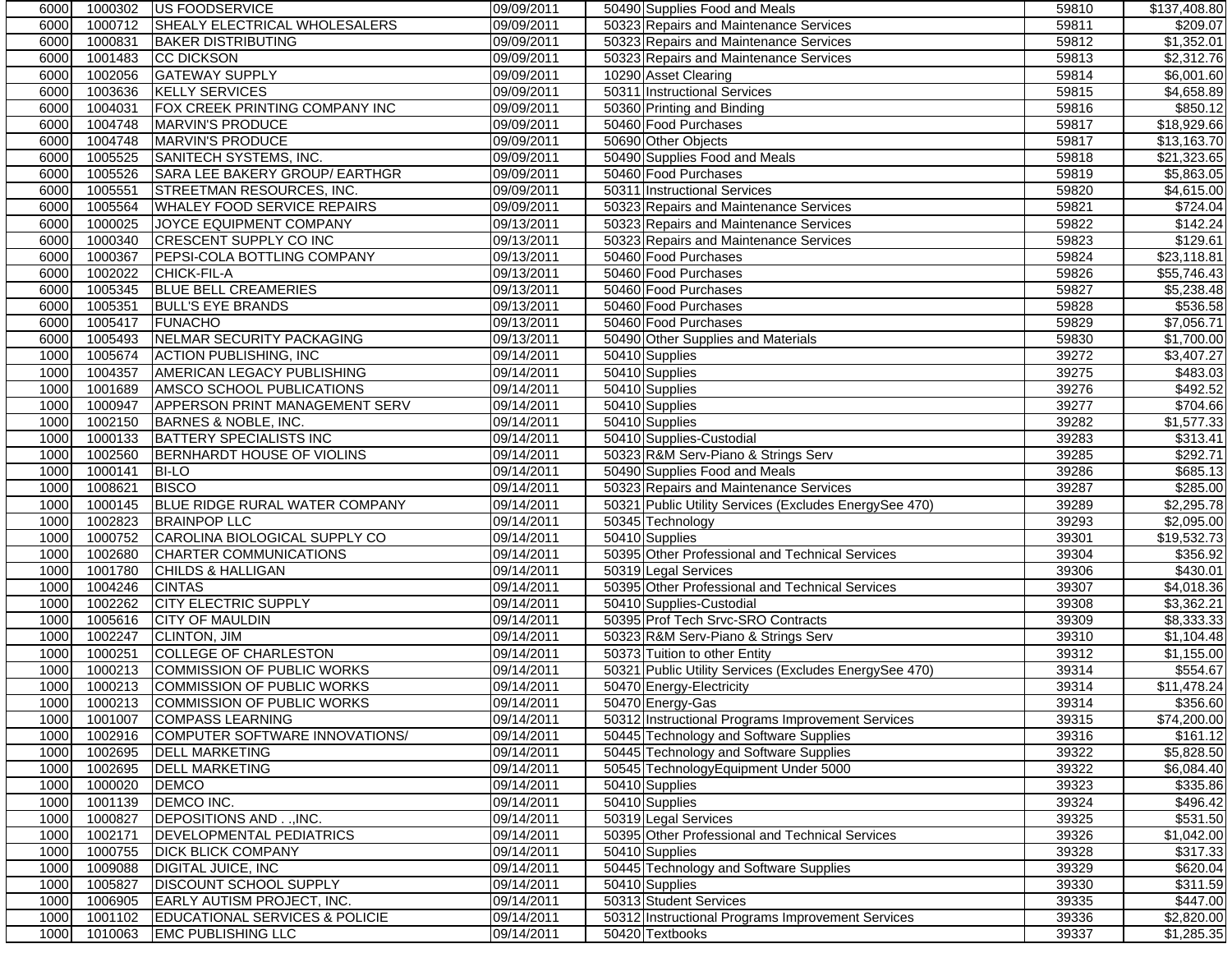| 1000         | 1002832            | <b>ENCHANTED LEARNING</b>                   | 09/14/2011               | 50345 Technology                                           | 39338          | \$125.00               |
|--------------|--------------------|---------------------------------------------|--------------------------|------------------------------------------------------------|----------------|------------------------|
| 1000         | 1000274            | <b>ETA</b>                                  | 09/14/2011               | 50410 Supplies                                             | 39340          | \$143.98               |
| 1000         | 1002894            | <b>EXPLORE LEARNING</b>                     | 09/14/2011               | 50410 Supplies                                             | 39341          | \$1,500.00             |
| 1000         | 1002145            | <b>FINISHMASTER, INC.</b>                   | 09/14/2011               | 50410 Supplies                                             | 39343          | \$837.58               |
| 1000         | 1001572            | <b>FLINN SCIENTIFIC, INC.</b>               | 09/14/2011               | 50410 Science Lab Supplies                                 | 39345          | \$741.68               |
| 1000         | 1007122            | <b>FLORIDA INSTITUTE OF TECHNOLOG</b>       | 09/14/2011               | 50399 Miscellaneous Purchased Services                     | 39346          | \$1,700.00             |
| 1000         | 1002662            | FOUNTAIN INN NATURAL GAS SYSTE              | 09/14/2011               | 50470 Energy-Gas                                           | 39348          | \$756.65               |
| 1000         | 1000435            | <b>FREE SPIRIT PUBLISHING COMPANY</b>       | 09/14/2011               | 50410 Supplies                                             | 39349          | \$124.16               |
| 1000         | 1000439            | <b>FROEHLING &amp; ROBERTSON INC</b>        | 09/14/2011               | 50395 Other Professional and Technical Services            | 39350          | \$6,322.50             |
| 1000         | 1003560            | FURMAN UNIV.-STUDENT BUSINESS               | 09/14/2011               | 50312 Instructional Programs Improvement Services          | 39351          | \$12,900.00            |
| 1000         | 1009159            | <b>GALLAGHER, LAUREN M</b>                  | 09/14/2011               | 50395 Other Professional and Technical Services            | 39352          | \$2,310.00             |
| 1000         | 1009959            | <b>GENERAL SHALE BRICK, INC</b>             | 09/14/2011               | 50410 Supplies                                             | 39355          | $\overline{$}235.32$   |
| 1000         | 1001304            | <b>GRAINGER</b>                             | 09/14/2011               | 50410 Supplies                                             | 39361          | \$219.97               |
| 1000         | 1001387            | <b>GREENE FINNEY &amp; HORTON LLP</b>       | 09/14/2011               | 50318 Audit Services                                       | 39362          | \$7,500.00             |
| 1000         | 1000461            | <b>GREENVILLE NEWS</b>                      | 09/14/2011               | 50350 Advertising                                          | 39499          | \$133.95               |
| 1000         | 1000415            | <b>GREENVILLE NEWS SUBSCRIPTION</b>         | 09/14/2011               | 50440 Periodicals                                          | 39365          | \$273.00               |
| 1000         | 1001497            | <b>GREENVILLE WATER SYSTEM</b>              | 09/14/2011               | 50321 Public Utility Services (Excludes EnergySee 470)     | 39366          | \$12,232.98            |
| 1000         | 1000468            | <b>GREENVILLE ZOO</b>                       | 09/14/2011               | 50399 Miscellaneous Purchased Services                     | 39367          | \$950.00               |
| 1000         | 1002666            | HANNON, GAYLE H.                            | 09/14/2011               | 50395 Other Professional and Technical Services            | 39373          | \$392.00               |
| 1000         | 1000826            | HARPER, LAMBERT AND BROWN, PA               | 09/14/2011               | 50319 Legal Services                                       | 39374          | \$507.50               |
| 1000         | 1005742            | <b>HEINEMANN</b>                            | 09/14/2011               | 50410 Supplies                                             | 39377          | \$4,389.12             |
| 1000         | 1008386            | HISPANIC MARKETING, INC                     | 09/14/2011               | 50350 Advertising                                          | 39380          | \$120.00               |
| 1000         | 1000538            | <b>HOUGHTON MIFFLIN #1</b>                  | 09/14/2011               | 50410 Supplies                                             | 39383          | \$270.32               |
| 1000         | 1000539            | <b>HOUGHTON MIFFLIN HARCOURT</b>            | 09/14/2011               | 50410 Supplies                                             | 39384          | \$169.62               |
| 1000         | 1002422            | <b>HP PUBLIC SECTOR</b>                     | 09/14/2011               | 50445 Technology and Software Supplies                     | 39379          | \$174.90               |
| 1000         | 1005913            | HUFFMAN, CYNTHIA D.                         | 09/14/2011               | 50395 Other Professional and Technical Services            | 39385          | \$560.00               |
| 1000         | 1000341            | <b>IANCICI/CPI</b>                          | 09/14/2011               | 50410 Supplies                                             | 39386          | \$918.72               |
| 1000         | 1001142            | INTERNATIONAL BACCALAUREATE NA              | 09/14/2011               | 50640 Organization Membership Dues and Fees (Professional) | 39388          | \$9,772.00             |
| 1000         | 1002364            | <b>INTERPRETER EXPRESS LLC</b>              | 09/14/2011               | 50395 Other Professional and Technical Services            | 39389          | \$110.80               |
| 1000         | 1007453            | JA PIPER ROOFING CO                         | 09/14/2011               | 50323 Repairs and Maintenance Services                     | 39390          | \$375.00               |
| 1000         | 1000462            | <b>JANPAK</b>                               | 09/14/2011               | 50410 Supplies-Custodial                                   | 39391          | \$3,618.28             |
| 1000         | 1002670            | <b>JERVEY EYE GROUP</b>                     | 09/14/2011               | 50395 Other Professional and Technical Services            | 39392          | \$132.00               |
| 1000         | 1000832            | JOHNSON CONTROLS INC.                       | 09/14/2011               | 50395 Other Professional and Technical Services            | 39393          | \$1,115.00             |
| 1000         | 1000109            | KAPLAN EARLY LEARNING CO                    | 09/14/2011               | 50410 Supplies                                             | 39395          | \$987.27               |
| 1000         | 1005463            | <b>LASER SERVICES, INC.</b>                 | 09/14/2011               | 50445 Technology and Software Supplies                     | 39403          | \$164.30               |
| 1000         | 1009676            | LEARNING ALLEY, INC                         | 09/14/2011               | 50640 Organization Membership Dues and Fees (Professional) | 39405          | \$1,264.00             |
| 1000         | 1000784            | LESLIE SHEET METAL WORKS                    | 09/14/2011               | 50410 Supplies-Routine Maintenance                         | 39406          | \$845.88               |
| 1000         | 1003404            | MANAGEMENT DECISIONS                        | 09/14/2011               | 50395 Other Professional and Technical Services            | 39411          | \$1,312.50             |
| 1000         | 1000421            | MARKERBOARD PEOPLE                          | 09/14/2011               | 50410 Supplies                                             | 39412          | \$298.79               |
| 1000         | 1009696            | MATRIX CONSTRUCTION CO                      | 09/14/2011               | 50520 ConstructionServices Buildings Capitalize            | 39414          | \$653,641.20           |
| 1000         | 1002311            | MCDONALD, JANET                             | 09/14/2011               | 50395 Other Professional and Technical Services            | 39415          | \$830.00               |
| 1000         | 1000733            | MCMILLAN PAZDAN SMITH ARCHITEC              | 09/14/2011               | 50520 ConstructionServices Arch Fees Capitalize            | 39417          | \$12,645.65            |
| 1000         |                    | 1000733 MCMILLAN PAZDAN SMITH ARCHITEC      | 09/14/2011               | 50520 ConstructionServices Arch Fees Reimb Capitalize      | 39417          | \$2,993.23             |
| 1000         | 1002083            | <b>MOORE MEDICAL</b>                        | 09/14/2011               | 20410 Inventory Recd not Vouchered                         | 39424          | \$1,129.54             |
| 1000         | 1003669            | MY OFFICE PRODUCTS.COM                      | 09/14/2011               | 50410 Supplies                                             | 39426          | \$333.22               |
| 1000         | 1000205            | NASCO INC                                   | 09/14/2011               | 50410 Supplies                                             | 39428          | 3334.44                |
| 1000         | 1002566            | NETSUPPORT INC.                             | 09/14/2011               | 50445 Technology and Software Supplies                     | 39431          | \$3,261.52             |
| 1000         | 1002931            | NORTHWEST EVALUATION ASSOC.                 | 09/14/2011               | 50345 Technology                                           | 39432          | \$385,000.00           |
| 1000         | 1000751            | NU-IDEA SCHOOL SUPPLY CO INC                | 09/14/2011               | 50410 Supplies                                             | 39433          | \$2,819.22             |
| 1000<br>1000 | 1003640<br>1003940 | <b>OPERATOR'S UNLIMITED</b><br>PANERA BREAD | 09/14/2011<br>09/14/2011 | 50321 Public Utility Services (Excludes EnergySee 470)     | 39435<br>39437 | \$3,999.99<br>\$278.98 |
|              | 1000364            | PECKNEL MUSIC COMPANY                       | 09/14/2011               | 50490 Supplies Food and Meals<br>50410 Supplies            | 39439          | \$133.30               |
| 1000<br>1000 | 1002479            | PHONAK, LLC                                 | 09/14/2011               | 50323 Repairs and Maintenance Services                     | 39440          | \$117.89               |
| 1000         | 1003614            | <b>PIEDMONT NATURAL GAS</b>                 | 09/14/2011               | 50470 Energy-Gas                                           | 39442          | \$18,480.65            |
| 1000         | 1006055            | PIEDMONT POST OFFICE                        | 09/14/2011               | 50410 Supplies                                             | 39443          | \$880.00               |
| 1000         | 1001021            | <b>PINE GROVE</b>                           | 09/14/2011               | 50313 Student Services                                     | 39444          | \$1,717.56             |
| 1000         | 1002201            | <b>PITSCO</b>                               | 09/14/2011               | 50410 Supplies                                             | 39445          | \$477.95               |
|              |                    |                                             |                          |                                                            |                |                        |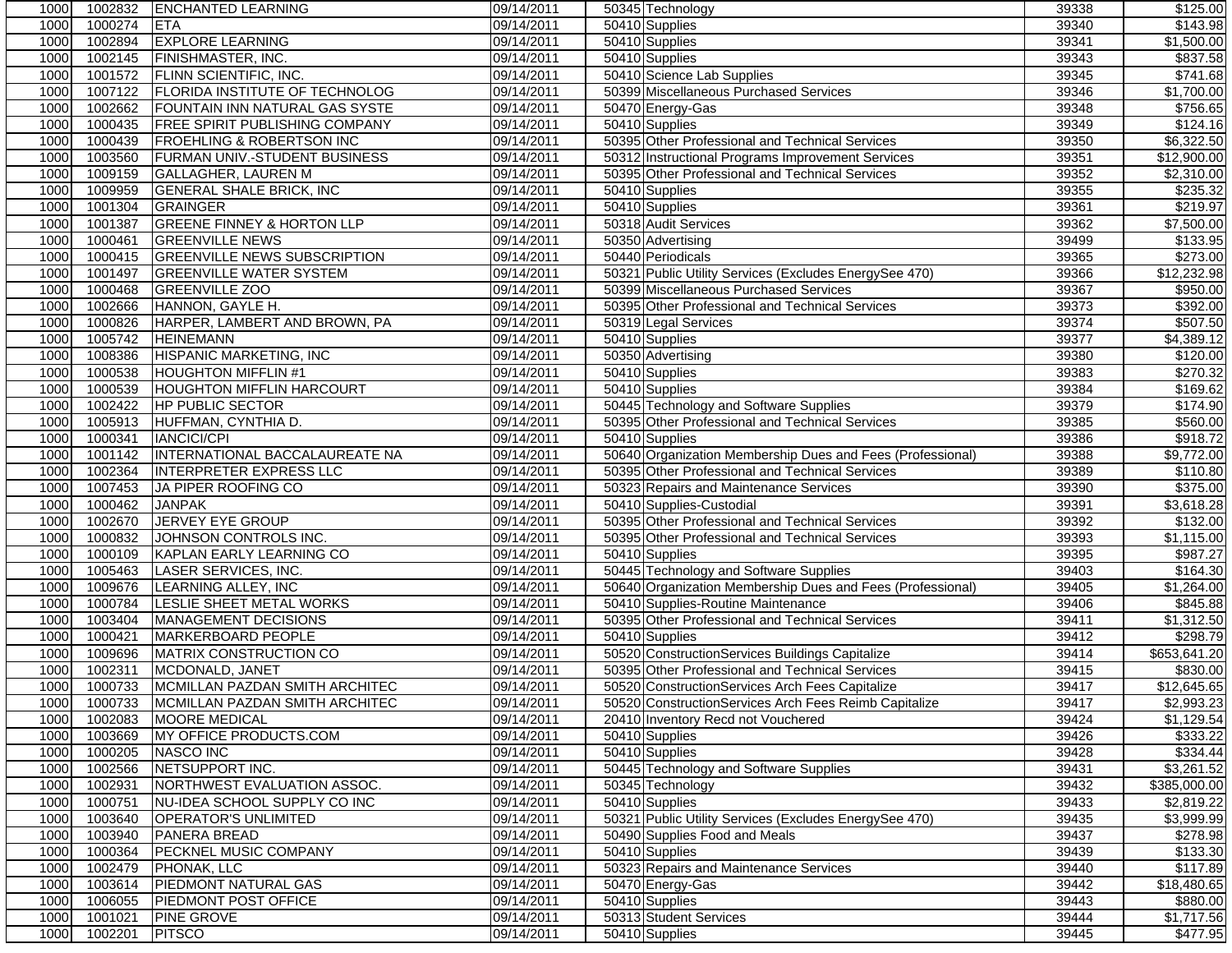| 1000         | 1002144            | PUBLIC PATHWAYS II, INC.                                            | 09/14/2011               | 50395 Other Professional and Technical Services                    | 39447      | \$5,000.00              |
|--------------|--------------------|---------------------------------------------------------------------|--------------------------|--------------------------------------------------------------------|------------|-------------------------|
| 1000         | 1001347            | PYRAMID SCHOOL PRODUCTS                                             | 09/14/2011               | 20410 Inventory Recd not Vouchered                                 | 39449      | \$589.19                |
| 1000         | 1002289            | ROCHESTER 100 INC.                                                  | 09/14/2011               | 50410 Supplies                                                     | 39456      | \$105.00                |
| 1000         | 1002001            | S&ME                                                                | 09/14/2011               | 50520 ConstructionServices (Temp) Building/Construction Non Capita | 39459      | \$5,010.30              |
| 1000         | 1009850            | SATTERFIELD WOODWORKING, INC                                        | 09/14/2011               | 50520 ConstructionServices (Temp) Building/Construction Non Capita | 39460      | \$4,425.00              |
| 1000         | 1000753            | SC WORKERS' COMP. COMMISSION                                        | 09/14/2011               | 50270 Worker's Compensation Tax                                    | 39463      | \$78,797.62             |
| 1000         | 1004667            | <b>SCITENT, INC</b>                                                 | 09/14/2011               | 50345 Technology                                                   | 39466      | \$9,837.84              |
| 1000         | 1003106            | SFI ELECTRONICS, INC                                                | 09/14/2011               | 50520 ConstructionServices (Temp) Building/Construction Non Capita | 39471      | \$418.90                |
| 1000         | 1004788            | <b>SHARP BUSINESS SYSTEMS</b>                                       | 09/14/2011               | 50345 Tech Srvc-Copier Contract                                    | 39473      | \$21,922.73             |
| 1000         | 1002936            | SILMAR ELECTRONICS, INC.                                            | 09/14/2011               | 50540 Equipment Under 5000                                         | 39475      | \$2,957.40              |
| 1000         | 1002542            | SKIDGEL, STEVE(IPA, INC)                                            | 09/14/2011               | 50323 R&M Serv-Equipment Repair Serv                               | 39478      | \$380.90                |
| 1000         | 1000913            | SOUTH CAROLINA DEPT OF EDUC                                         | 09/14/2011               | 50325 Rentals                                                      | 39486      | \$227,643.29            |
| 1000         | 1002045            | SOUTHERN PAINT.& MAINT.SPECIAL                                      | 09/14/2011               | 50323 R&M Serv-Painting Serv                                       | 39487      | \$30,250.00             |
| 1000         | 1002322            | <b>SPIRIT TELECOM</b>                                               | 09/14/2011               | 50340 Comm Srvc-Landlines                                          | 39488      | \$2,467.43              |
| 1000         | 1005110            | <b>STAPLES ADVANTAGE</b>                                            | 09/14/2011               | 50410 Supplies                                                     | 39490      | \$260.23                |
| 1000         | 1000377            | STATE DEPARTMENT OF EDUCATION                                       | 09/14/2011               | 50660 Pupil Activity                                               | 39491      | \$2,042.90              |
| 1000         | 1001692            | SWEETWATER MUSIC TECHNOLOGY                                         | 09/14/2011               | 50410 Supplies                                                     | 39495      | \$367.43                |
| 1000         | 1003229            | <b>TEACHER DIRECT</b>                                               | 09/14/2011               | 50410 Supplies                                                     | 39498      | \$239.55                |
| 1000         | 1005646            | <b>TIME FOR KIDS</b>                                                | 09/14/2011               | 50410 Supplies                                                     | 39502      | \$371.28                |
| 1000         | 1003224            | <b>TROTTER, MARGIE T.</b>                                           | 09/14/2011               | 50395 Other Professional and Technical Services                    | 39505      | \$245.00                |
| 1000         | 1003382            | <b>TRUCOLOR</b>                                                     | 09/14/2011               | 50360 Printing and Binding                                         | 39506      | \$330.48                |
| 1000         | 1000494            | UNITED CHEMICAL AND SUPPLY INC                                      | 09/14/2011               | 50410 Supplies-Custodial                                           | 39507      | \$8,295.32              |
| 1000         | 1000494            | UNITED CHEMICAL AND SUPPLY INC                                      | 09/14/2011               | 50540 Equipment Over 5000                                          | 39507      | \$11,723.07             |
| 1000         | 1003739            | UNITED UTILITY CO                                                   | 09/14/2011               | 50321 Public Utility Services (Excludes EnergySee 470)             | 39508      | \$2,663.28              |
| 1000         | 1002075            | US POST OFFICE BEREA BRANCH                                         | 09/14/2011               | 50410 Supplies                                                     | 39512      | \$220.00                |
| 1000         | 1005113            | <b>VIRTUCOM INC.</b>                                                | 09/14/2011               | 50345 Tech Srvc-Copier Contract                                    | 39518      | \$18,906.83             |
| 1000         | 1000479            | <b>WEST MUSIC COMPANY INC</b>                                       | 09/14/2011               | 50410 Supplies                                                     | 39527      | \$525.08                |
| 1000         | 1009453            | <b>WILKINS NORWOOD APPRAISAL ASSO</b>                               | 09/14/2011               | 50510 Land Appraisal                                               | 39529      | \$1,500.00              |
| 1000         | 1003386            | <b>WOODCRAFT</b>                                                    | 09/14/2011               | 50410 Supplies                                                     | 39533      | \$329.05                |
| 1000         | 1003912            | <b>ABC SCHOOL SUPPLY</b>                                            | 09/15/2011               | 50410 Supplies                                                     | 544        | \$148.18                |
| 1000         | 1003344            | AJ CHEMICAL                                                         | 09/15/2011               | 50323 R&M Preventative Maintenance                                 | 543        | \$4,333.33              |
| 1000         | 1001623            | BENDER BURKOT EAST COAST SUPPL                                      | 09/15/2011               | 50410 Supplies                                                     | 539        | \$3,139.87              |
| 1000         | 1003917            | <b>CLASSROOM DIRECT</b>                                             | 09/15/2011               | 50410 Supplies                                                     | 544        | \$821.43                |
| 1000         | 1002726            | ECHOLS OIL CO.                                                      | 09/15/2011               | 50410 Supplies-Vehicle fuel                                        | 540        | \$4,194.00              |
| 1000         | 1000567            | <b>FOLLETT LIBRARY RESOURCES</b>                                    | 09/15/2011               | 50430 Library Books and Materials                                  | 534        | \$4,330.88              |
| 1000         | 1000567            | <b>FOLLETT LIBRARY RESOURCES</b>                                    | 09/15/2011               | 50445 Technology and Software Supplies                             | 534        | \$316.38                |
| 1000         | 1001225            | FOLLETT SOFTWARE COMPANY                                            | 09/15/2011               |                                                                    | 538        | \$2,013.98              |
| 1000         | 1001225            | FOLLETT SOFTWARE COMPANY                                            | 09/15/2011               | 50345 Technology<br>50410 Supplies                                 | 538        | \$222.39                |
|              | 1001225            | FOLLETT SOFTWARE COMPANY                                            |                          |                                                                    |            |                         |
| 1000         |                    |                                                                     | 09/15/2011               | 50545 TechnologyEquipment Under 5000                               | 538        | \$421.78                |
| 1000<br>1000 | 1000721<br>1000721 | FORMS & SUPPLY, INC.<br>FORMS & SUPPLY, INC.                        | 09/15/2011<br>09/15/2011 | 50410 Supplies<br>50445 Technology and Software Supplies           | 535<br>535 | \$3,011.81<br>\$883.32  |
| 1000         | 1002887            |                                                                     |                          |                                                                    | 542        |                         |
| 1000         |                    | <b>GREENVILLE OFFICE SUPPLY</b><br>1002887 GREENVILLE OFFICE SUPPLY | 09/15/2011<br>09/15/2011 | 50410 Supplies<br>50445 Technology and Software Supplies           | 542        | \$272.64<br>\$105.43    |
| 1000         | 1000066            |                                                                     | 09/15/2011               |                                                                    |            | \$115.57                |
| 1000         | 1002878            | LAKESHORE LEARNING MATERIALS<br>MAXIM HEALTHCARE SERVICES, INC      | 09/15/2011               | 50410 Supplies<br>50395 Other Professional and Technical Services  | 532        | \$1,370.88              |
|              |                    |                                                                     |                          |                                                                    | 541        |                         |
| 1000         | 1000177            | <b>MCBRIDES INC</b>                                                 | 09/15/2011               | 50410 Supplies                                                     | 533        | \$4,599.42              |
| 1000         | 1000177            | <b>MCBRIDES INC</b>                                                 | 09/15/2011               | 50410 Supplies-Custodial                                           | 533        | \$1,175.96              |
| 1000         | 1000177            | <b>MCBRIDES INC</b>                                                 | 09/15/2011               | 50445 Technology and Software Supplies                             | 533        | \$181.22                |
| 1000         | 1000382            | SPORTIME AND ABILITATIONS                                           | 09/15/2011               | 50410 Supplies                                                     | 544        | \$986.57                |
| 1000         | 1000846            | VIRCO INC.                                                          | 09/15/2011               | 50410 Supplies                                                     | 537        | \$1,568.80              |
| 6000         | 1000025            | JOYCE EQUIPMENT COMPANY                                             | 09/16/2011               | 50323 Repairs and Maintenance Services                             | 59853      | \$1,865.36              |
| 6000         | 1000025            | JOYCE EQUIPMENT COMPANY                                             | 09/16/2011               | 50540 Equipment Under 5000                                         | 59853      | \$316.14                |
| 6000         | 1000332            | CRANDALL CORPORATION                                                | 09/16/2011               | 50323 Repairs and Maintenance Services                             | 59855      | $\overline{\$1,}941.65$ |
| 6000         | 1000367            | PEPSI-COLA BOTTLING COMPANY                                         | 09/16/2011               | 50460 Food Purchases                                               | 59856      | \$6,569.05              |
| 6000         | 1000721            | FORMS & SUPPLY, INC.                                                | 09/16/2011               | 50410 Supplies                                                     | 59857      | \$289.67                |
| 6000         | 1000721            | FORMS & SUPPLY, INC.                                                | 09/16/2011               | 50540 Equipment Under 5000                                         | 59857      | \$331.78                |
| 6000         | 1000831            | <b>BAKER DISTRIBUTING</b>                                           | 09/16/2011               | 50323 Repairs and Maintenance Services                             | 59858      | \$461.82                |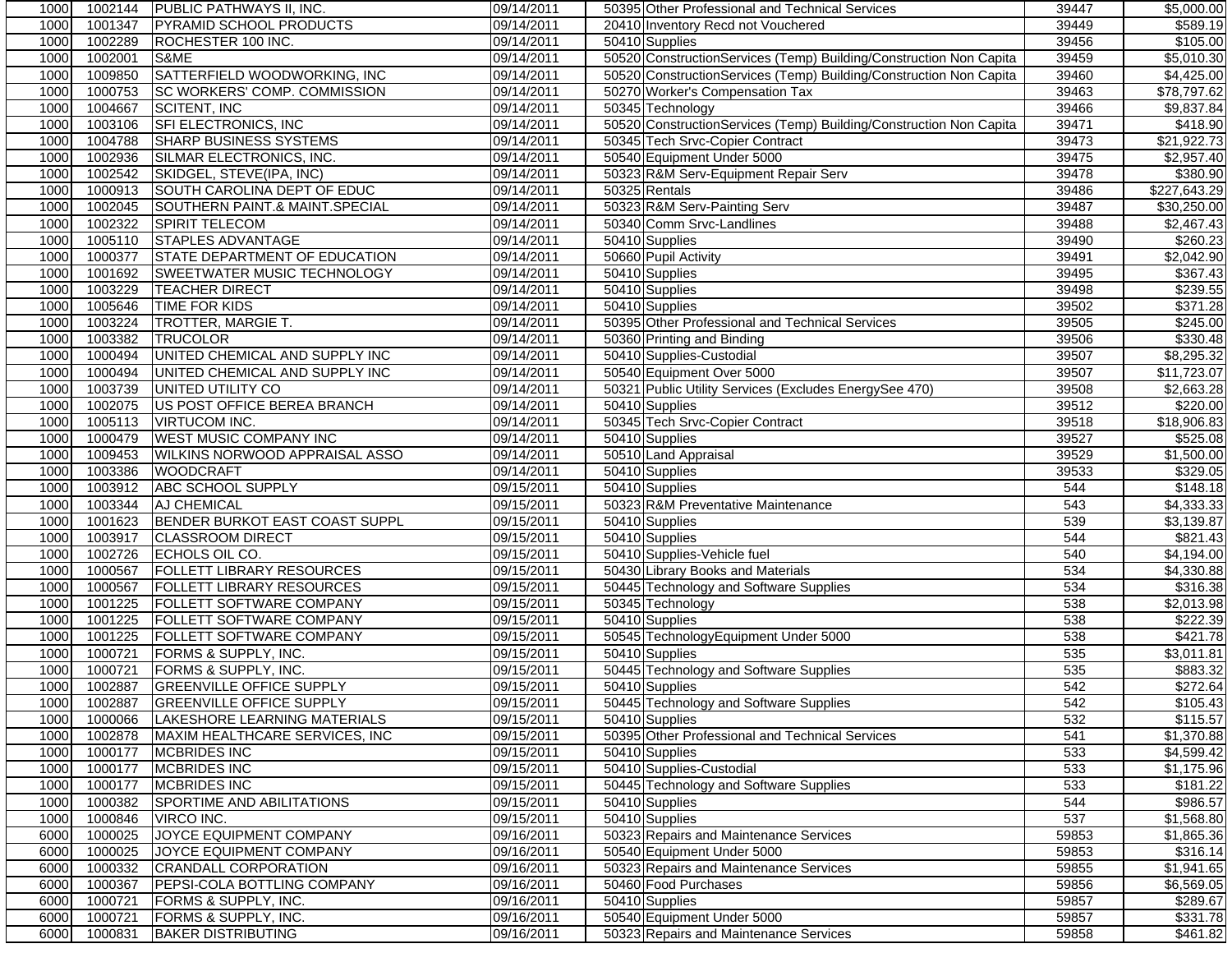| 60001 | 1001483            | <b>CC DICKSON</b>                   | 09/16/2011 | 50323 Repairs and Maintenance Services                 | 59859 | \$398.14               |
|-------|--------------------|-------------------------------------|------------|--------------------------------------------------------|-------|------------------------|
| 6000  | 1003636            | <b>KELLY SERVICES</b>               | 09/16/2011 | 50311 Instructional Services                           | 59865 | \$3,595.76             |
| 6000  | 1003636            | <b>KELLY SERVICES</b>               | 09/16/2011 | 50311 Instructional Services                           | 59866 | \$433.81               |
| 6000  | 1004788            | <b>SHARP BUSINESS SYSTEMS</b>       | 09/16/2011 | 50323 Repairs and Maintenance Services                 | 59867 | \$237.47               |
| 6000  | 1005345            | <b>BLUE BELL CREAMERIES</b>         | 09/16/2011 | 50460 Food Purchases                                   | 59868 | \$333.10               |
| 6000  | 1005356            | CAMBROOKE FOODS, LLC                | 09/16/2011 | 50460 Food Purchases                                   | 59869 | \$1,837.79             |
| 6000  | 1005403            | <b>EARTHFARE MARKET &amp; CAFE</b>  | 09/16/2011 | 50460 Food Purchases                                   | 59870 | \$950.00               |
| 6000  | 1005417            | <b>FUNACHO</b>                      | 09/16/2011 | 50460 Food Purchases                                   | 59871 | \$3,443.55             |
| 6000  | 1005440            | <b>HIGHLINER FOOD</b>               | 09/16/2011 | 10160 Inventory - Food                                 | 59872 | \$1,143.66             |
| 6000  | 1005453            | <b>INTEGRATED FOOD SERVICES</b>     | 09/16/2011 | 10160 Inventory - Food                                 | 59873 | \$39,199.89            |
| 6000  | 1005454            | J. M. SMUCKERS COMPANY              | 09/16/2011 | 10160 Inventory - Food                                 | 59874 | \$38,309.70            |
| 6000  | 1005456            | <b>JENNIE-O-TURKEY STORE</b>        | 09/16/2011 | 10160 Inventory - Food                                 | 59875 | \$6,604.50             |
| 6000  | 1005462            | LAND O' LAKES, INC.                 | 09/16/2011 | 10160 Inventory - Food                                 | 59876 | \$31,341.40            |
| 6000  | 1005526            | SARA LEE BAKERY GROUP/ EARTHGR      | 09/16/2011 | 50460 Food Purchases                                   | 59877 | \$5,246.04             |
| 6000  | 1005558            | TYSON FOODS COMMODITY PROCESSI      | 09/16/2011 | 10160 Inventory - Food                                 | 59878 | \$17,281.25            |
| 6000  | 1005561            | NATIONAL FOOD GROUP, INC            | 09/16/2011 | 10160 Inventory - Food                                 | 59879 | \$12,300.00            |
| 6000  | 1005564            | WHALEY FOOD SERVICE REPAIRS         |            |                                                        | 59880 | \$527.01               |
|       |                    |                                     | 09/16/2011 | 50323 Repairs and Maintenance Services                 |       |                        |
| 6000  | 1007659            | NATIONAL RESTAURANT ASSOC           | 09/16/2011 | 50490 Other Supplies and Materials                     | 59881 | \$949.59               |
| 6000  | 1008237            | PIEDMONT DISTRIBUTION SERVICES      | 09/16/2011 | 10160 Inventory - Food                                 | 59882 | \$290.52               |
| 6000  | 1008317            | GOOD HARBOR FOOD GROUP              | 09/16/2011 | 10160 Inventory - Food                                 | 59883 | \$9,296.51             |
| 1000  | 1010215            | DILLARD, PATRICIA BURNS             | 09/19/2011 | 50312 Instructional Programs Improvement Services      | 39538 | \$150.00               |
| 6000  | 1005396            | <b>DELI AT PELHAM FALLS</b>         | 09/19/2011 | 50460 Food Purchases                                   | 59884 | \$2,012.88             |
| 6000  | 1000018            | ROTO-ROOTER SEWER DRAIN SERVIC      | 09/20/2011 | 50323 Repairs and Maintenance Services                 | 59895 | \$1,730.00             |
| 6000  | 1000025            | JOYCE EQUIPMENT COMPANY             | 09/20/2011 | 50540 Equipment Under 5000                             | 59896 | \$4,647.05             |
| 6000  | 1000367            | PEPSI-COLA BOTTLING COMPANY         | 09/20/2011 | 50460 Food Purchases                                   | 59898 | \$5,525.56             |
| 6000  | 1000565            | <b>COMPUTER DIRECT OUTLET</b>       | 09/20/2011 | 50545 TechnologyEquipment Under 5000                   | 59900 | \$307.27               |
| 6000  | 1000721            | FORMS & SUPPLY, INC.                | 09/20/2011 | 50410 Supplies                                         | 59901 | \$167.08               |
| 6000  | 1000721            | FORMS & SUPPLY, INC.                | 09/20/2011 | 50540 Equipment Under 5000                             | 59901 | \$428.58               |
| 6000  | 1000831            | <b>BAKER DISTRIBUTING</b>           | 09/20/2011 | 50323 Repairs and Maintenance Services                 | 59902 | \$1,231.67             |
| 6000  | 1001483            | <b>CC DICKSON</b>                   | 09/20/2011 | 50323 Repairs and Maintenance Services                 | 59903 | \$314.24               |
| 6000  | 1003636            | <b>KELLY SERVICES</b>               | 09/20/2011 | 50311 Instructional Services                           | 59905 | \$3,226.09             |
| 6000  | 1005345            | <b>BLUE BELL CREAMERIES</b>         | 09/20/2011 | 50460 Food Purchases                                   | 59906 | \$2,280.00             |
| 6000  | 1005417            | <b>FUNACHO</b>                      | 09/20/2011 | 50460 Food Purchases                                   | 59907 | \$6,270.16             |
| 6000  | 1005564            | <b>WHALEY FOOD SERVICE REPAIRS</b>  | 09/20/2011 | 50323 Repairs and Maintenance Services                 | 59908 | \$831.44               |
| 6000  | 1006209            | SC DEPARTMENT OF REVENUE            | 09/20/2011 | 50670 Sales Tax on Adult Meals                         | 59909 | \$1,940.71             |
| 1000  | 1001227            | <b>3M LIBRARY SYSTEM</b>            | 09/21/2011 | 50540 Equipment Under 5000                             | 39553 | \$4,122.38             |
| 1000  | 1002668            | <b>ACP DIRECT</b>                   | 09/21/2011 | 50445 Technology and Software Supplies                 | 39555 | \$378.96               |
| 1000  | 1004014            | ACT, INC.                           | 09/21/2011 | 50345 Technology                                       | 39556 | \$1,384.11             |
| 1000  | 1009994            | AL BOEHM INSTRUMENT REPAIR          | 09/21/2011 | 50410 Supplies                                         | 39558 | \$300.00               |
| 1000  | 1009015            | <b>ALTERNATE FORCE</b>              | 09/21/2011 | 50410 Supplies                                         | 39561 | \$1,154.27             |
| 1000  | 1004357            | AMERICAN LEGACY PUBLISHING          | 09/21/2011 | 50410 Supplies                                         | 39562 | \$581.28               |
| 1000  | 1003590            | <b>AMERICAN SECURITY</b>            | 09/21/2011 | 50329 Other - Property Serv                            | 39563 | $\overline{$8,493.77}$ |
| 1000  |                    | 1003590 AMERICAN SECURITY           | 09/21/2011 | 50395 Other Professional and Technical Services        | 39563 | \$179.28               |
| 1000  | 1000663            | ANN'S CAKES & CATERING              | 09/21/2011 | 50490 Supplies Food and Meals                          | 39564 | \$314.30               |
| 1000  | 1001489            | <b>ANTHONY ALLEN'S TREE SERVICE</b> | 09/21/2011 | 50323 R&M Grounds                                      | 39565 | \$4,000.00             |
| 1000  | 1000947            | APPERSON PRINT MANAGEMENT SERV      | 09/21/2011 | 50410 Supplies                                         | 39566 | \$729.54               |
| 1000  | 1000715            | <b>ASCD</b>                         | 09/21/2011 | 50410 Supplies                                         | 39568 | \$639.39               |
| 1000  | 1002150            | BARNES & NOBLE, INC.                | 09/21/2011 | 50445 Technology and Software Supplies                 | 39572 | \$346.52               |
| 1000  | 1000133            | <b>BATTERY SPECIALISTS INC</b>      | 09/21/2011 | 50410 Supplies-Custodial                               | 39574 | \$819.40               |
| 1000  | 1008648            | BEASLEY, ANTHONY WAYNE              | 09/21/2011 | 50331 Student Transportation                           | 39575 | \$344.41               |
| 1000  | 1000141            | <b>BI-LO</b>                        | 09/21/2011 | 50410 Supplies                                         | 39578 | \$223.37               |
|       |                    |                                     |            |                                                        |       |                        |
| 1000  | 1000141<br>1006377 | <b>BI-LO</b><br><b>BI-LO</b>        | 09/21/2011 | 50490 Supplies Food and Meals                          | 39578 | \$668.30               |
| 1000  |                    | <b>BINSWANGER</b>                   | 09/21/2011 | 50490 Supplies Food and Meals                          | 39579 | \$166.95               |
| 1000  | 1001105            |                                     | 09/21/2011 | 50323 R&M Serv-Plant Serv                              | 39581 | \$1,265.87             |
| 1000  | 1008621            | <b>BISCO</b>                        | 09/21/2011 | 50323 Repairs and Maintenance Services                 | 39582 | \$555.00               |
| 1000  | 1000145            | BLUE RIDGE RURAL WATER COMPANY      | 09/21/2011 | 50321 Public Utility Services (Excludes EnergySee 470) | 39584 | \$824.27               |
| 1000  | 1003237            | <b>BOWERS, CLAUDIA GAIL</b>         | 09/21/2011 | 50395 Other Professional and Technical Services        | 39586 | \$350.00               |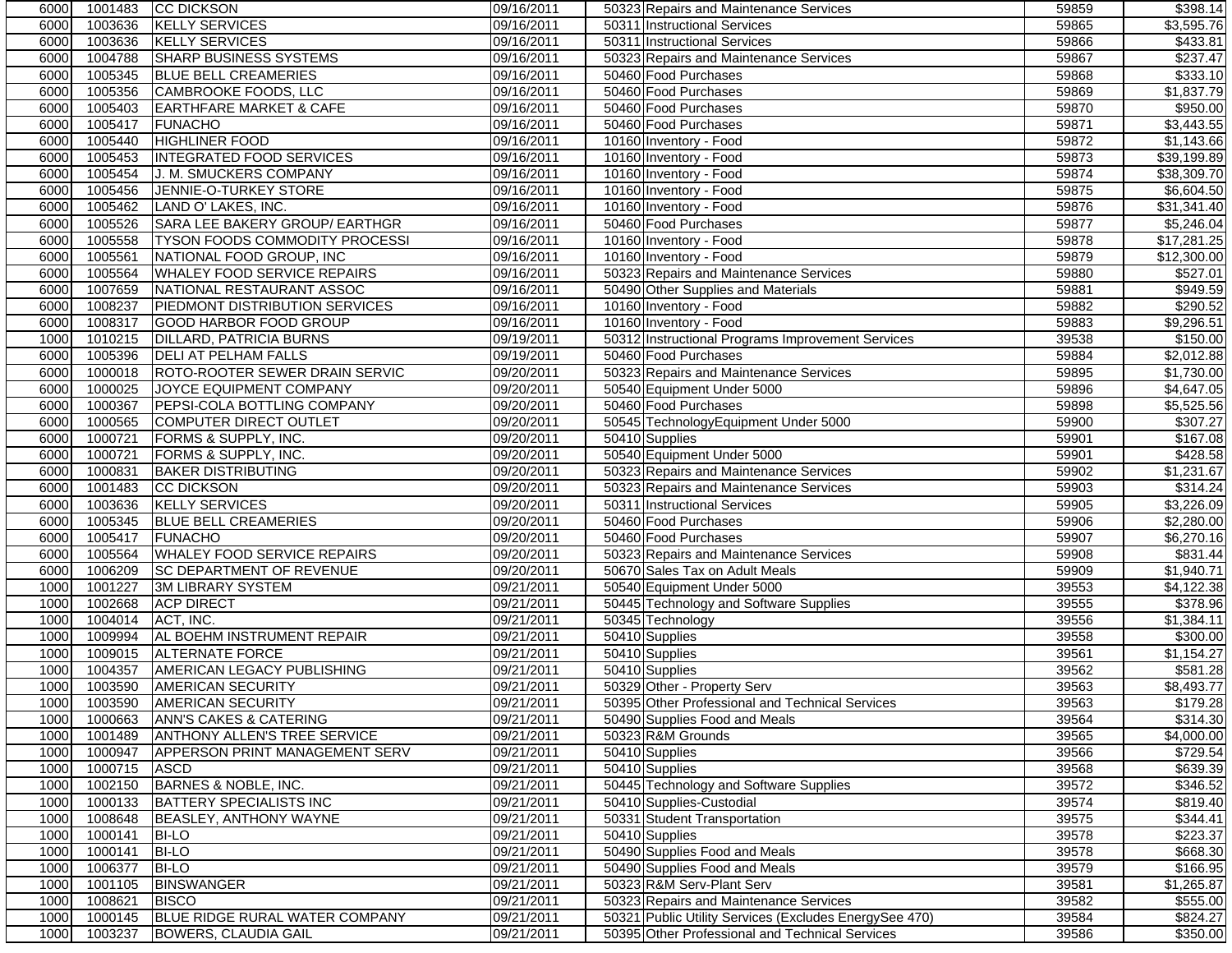| 1000         | 1007840            | <b>BRUCE AIR FILTER CO</b>                        | 09/21/2011               | 50410 Supplies-Filters                                                     | 39590          | \$1,314.11             |
|--------------|--------------------|---------------------------------------------------|--------------------------|----------------------------------------------------------------------------|----------------|------------------------|
| 1000         | 1002814            | <b>BURNS, DARRELL L</b>                           | 09/21/2011               | 50331 Student Transportation                                               | 39592          | \$222.71               |
| 1000         | 1001980            | BUSINESS SOLUTIONS 2000, INC.                     | 09/21/2011               | 50445 Technology and Software Supplies                                     | 39593          | \$215.02               |
| 1000         | 1001752            | <b>CARNEGIE LEARNING, INC.</b>                    | 09/21/2011               | 50550 Local Funds AP                                                       | 39596          | \$3,000.00             |
| 1000         | 1001752            | CARNEGIE LEARNING, INC.                           | 09/21/2011               | 50345 Technology                                                           | 39596          | \$4,245.00             |
| 1000         | 1001752            | CARNEGIE LEARNING, INC.                           | 09/21/2011               | 50445 Technology and Software Supplies                                     | 39596          | \$38,043.69            |
| 1000         | 1000752            | CAROLINA BIOLOGICAL SUPPLY CO                     | 09/21/2011               | 50410 Science Lab Supplies                                                 | 39597          | \$764.51               |
| 1000         | 1000752            | CAROLINA BIOLOGICAL SUPPLY CO                     | 09/21/2011               | 50410 Supplies                                                             | 39597          | \$2,674.52             |
| 1000         | 1000752            | CAROLINA BIOLOGICAL SUPPLY CO                     | 09/21/2011               | 50445 Technology and Software Supplies                                     | 39597          | \$180.90               |
| 1000         | 1000764            | <b>CARTER EXCAVATING COMPANY</b>                  | 09/21/2011               | 50520 ConstructionServices (Temp) Building/Construction Non Capita         | 39831          | \$3,368.00             |
| 1000         | 1003218            | <b>CEMEX</b>                                      | 09/21/2011               | 50410 Supplies-Grounds                                                     | 39599          | \$881.39               |
| 1000         | 1001555            | <b>CERRA-SOUTH CAROLINA</b>                       | 09/21/2011               | 50640 Organization Membership Dues and Fees (Professional)                 | 39600          | \$400.00               |
| 1000         | 1005837            | CHICK-FIL-A @ CHERRYDALE                          | 09/21/2011               | 50490 Supplies Food and Meals                                              | 39603          | \$156.00               |
| 1000         | 1009587            | CHING, JUSTIN                                     | 09/21/2011               | 50331 Student Transportation                                               | 39604          | \$323.20               |
| 1000         | 1001829            | <b>CITY OF GREENVILLE POLICE DEPT</b>             | 09/21/2011               | 50395 Prof Tech Srvc-SRO Contracts                                         | 39605          | \$20,666.64            |
| 1000         | 1002173            | CLARKSON, WALSH, TERRELL& COULTE                  | 09/21/2011               | 50319 Legal Services                                                       | 39606          | \$2,142.35             |
| 1000         | 1002676            | <b>COCHLEAR AMERICAS</b>                          | 09/21/2011               | 50445 Technology and Software Supplies                                     | 39608          | \$402.80               |
| 1000         | 1003090            | COLLEGE BOUND SENIORS                             | 09/21/2011               | 50410 Supplies-Testing                                                     | 39610          | \$3,367.62             |
| 1000         | 1000213            | COMMISSION OF PUBLIC WORKS                        | 09/21/2011               | 50321 Public Utility Services (Excludes EnergySee 470)                     | 39613          | \$2,693.42             |
| 1000         | 1000213            | COMMISSION OF PUBLIC WORKS                        | 09/21/2011               | 50470 Energy-Electricity                                                   | 39613          | \$63,625.87            |
| 1000         | 1000213            | <b>COMMISSION OF PUBLIC WORKS</b>                 | 09/21/2011               | 50470 Energy-Gas                                                           | 39613          | \$8,900.20             |
| 1000         | 1005605            | <b>COSTCO WHOLESALE</b>                           | 09/21/2011               | 50410 Supplies                                                             | 39614          | \$928.50               |
| 1000         | 1000332            | <b>CRANDALL CORPORATION</b>                       | 09/21/2011               | 50395 Prof Tech Srvc-Chemical Disposal                                     | 39616          | \$12,650.00            |
| 1000         | 1006223            | CSI TECHNOLOGY OUTFITTERS                         | 09/21/2011               | 50445 Technology and Software Supplies                                     | 39620          | \$901.00               |
| 1000         | 1001405            | <b>CUSTOM SIGNS AND GRAPHICS</b>                  | 09/21/2011               | 50490 Other Supplies and Materials                                         | 39621          | \$3,775.72             |
| 1000         | 1000934            | DE LAGE LANDEN FINANCIAL SERVI                    | 09/21/2011               | 50345 Tech Srvc-Copier Contract                                            | 39623          | \$122.90               |
| 1000         | 1002695            | <b>DELL MARKETING</b>                             | 09/21/2011               | 50445 Technology and Software Supplies                                     | 39625          | \$36,570.00            |
| 1000         | 1002695            | <b>DELL MARKETING</b>                             | 09/21/2011               | 50545 TechnologyEquipment Under 5000                                       | 39625          | \$32,637.05            |
| 1000         | 1000020            | <b>DEMCO</b>                                      | 09/21/2011               | 50410 Supplies                                                             | 39627          | \$427.47               |
| 1000         | 1001139            | DEMCO INC.                                        | 09/21/2011               | 50410 Supplies                                                             | 39628          | \$470.83               |
| 1000         | 1000755            | <b>DICK BLICK COMPANY</b>                         | 09/21/2011               | 50410 Supplies                                                             | 39632          | \$2,970.13             |
| 1000         | 1000063            | DODGE LEARNING RESOURCES                          | 09/21/2011               | 50410 Supplies                                                             | 39634          | \$3,230.37             |
| 1000         | 1003604            | DOWD, DANA                                        | 09/21/2011               | 50331 Student Transportation                                               | 39636          | \$222.20               |
| 1000         | 1006441            | DUNN, VIRGINIA DALE                               | 09/21/2011               | 50331 Student Transportation                                               | 39640          | \$127.77               |
| 1000         | 1002463            | <b>EBSCO</b>                                      | 09/21/2011               | 50440 Periodicals                                                          | 39641          | \$514.31               |
| 1000         | 1001710            | EDUCATIONAL INNOVATIONS, INC.                     | 09/21/2011               | 50410 Supplies                                                             | 39642          | \$125.67               |
| 1000         | 1005849            | <b>ENGINEERED SYSTEMS DESIGN</b>                  | 09/21/2011               |                                                                            | 39645          | \$5,950.00             |
| 1000         | 1000274            | <b>ETA</b>                                        | 09/21/2011               | 50520 ConstructionServices Arch Fees Capitalize<br>50410 Supplies          | 39646          | \$164.92               |
| 1000         | 1000286            | EVERBIND/MARCO                                    | 09/21/2011               | 50410 Supplies                                                             | 39647          | \$178.88               |
| 1000         | 1005798            | <b>FEDEX KINKO'S</b>                              | 09/21/2011               | 50360 Printing and Binding                                                 | 39649          | \$243.80               |
| 1000         | 1006442            | <b>FISHER, GEORGIA</b>                            | 09/21/2011               | 50331 Student Transportation                                               | 39651          | \$355.52               |
| 1000         | 1002417            | <b>FRINGE BENEFITS MANGEMENT COMP</b>             | 09/21/2011               | 20412 Health Savings - Deductible                                          | 39654          | \$253.34               |
| 1000         |                    | 1002417 FRINGE BENEFITS MANGEMENT COMP            | 09/21/2011               | 20412 Out of Pocket Medical                                                | 39654          | \$312.46               |
| 1000         | 1004469            |                                                   |                          | 50311 Instructional Services                                               |                |                        |
| 1000         | 1000699            | <b>GARRISON, VILVIN WHITE</b>                     | 09/21/2011<br>09/21/2011 |                                                                            | 39660<br>39662 | \$582.00<br>\$192.09   |
| 1000         | 1001304            | <b>GEORGE COLEMAN FORD INC</b><br><b>GRAINGER</b> |                          | 50323 R&M Serv-Driver Educ Serv<br>50323 R&M Serv-HVAC Serv                | 39665          |                        |
|              |                    | <b>GREATER GREENVILLE FORUM</b>                   | 09/21/2011               | 50640 Organization Membership Dues and Fees (Professional)                 |                | \$2,877.99             |
| 1000<br>1000 | 1001617<br>1000461 | <b>GREENVILLE NEWS</b>                            | 09/21/2011<br>09/21/2011 | 50440 Periodicals                                                          | 39666<br>39668 | \$300.00               |
|              |                    |                                                   |                          |                                                                            |                | \$195.00               |
| 1000         | 1000415            | <b>GREENVILLE NEWS SUBSCRIPTION</b>               | 09/21/2011               | 50440 Periodicals                                                          | 39668          | \$117.00<br>\$1,200.00 |
| 1000         | 1007524            | <b>GREENVILLE ROOFING CO. INC.</b>                | 09/21/2011               | 50323 Repairs and Maintenance Services                                     | 39669          |                        |
| 1000         | 1002849            | <b>GREENVILLE TECH-BUCK MICKEL CE</b>             | 09/21/2011               | 50314 Staff Services                                                       | 39670          | \$585.00               |
| 1000         | 1001497            | <b>GREENVILLE WATER SYSTEM</b>                    | 09/21/2011               | 50321 Public Utility Services (Excludes EnergySee 470)<br>50470 Energy-Gas | 39671          | \$20,588.50            |
| 1000         | 1001351            | GREER GAS CO.                                     | 09/21/2011               |                                                                            | 39673          | \$712.83               |
| 1000         | 1005709            | GRUBB & ELLIS/ THE FURMAN CO.                     | 09/21/2011               | 50510 Land                                                                 | 39678          | \$10,000.00            |
| 1000         | 1001178            | HAPPY VOICES, INC.                                | 09/21/2011               | 50410 Supplies                                                             | 39686          | \$266.59               |
| 1000         | 1008840            | HARDIGREE, ALICIA D                               | 09/21/2011               | 50331 Student Transportation                                               | 39687          | \$323.20               |
| 1000         | 1002614            | HART, JANE J.                                     | 09/21/2011               | 50331 Student Transportation                                               | 39690          | \$177.76               |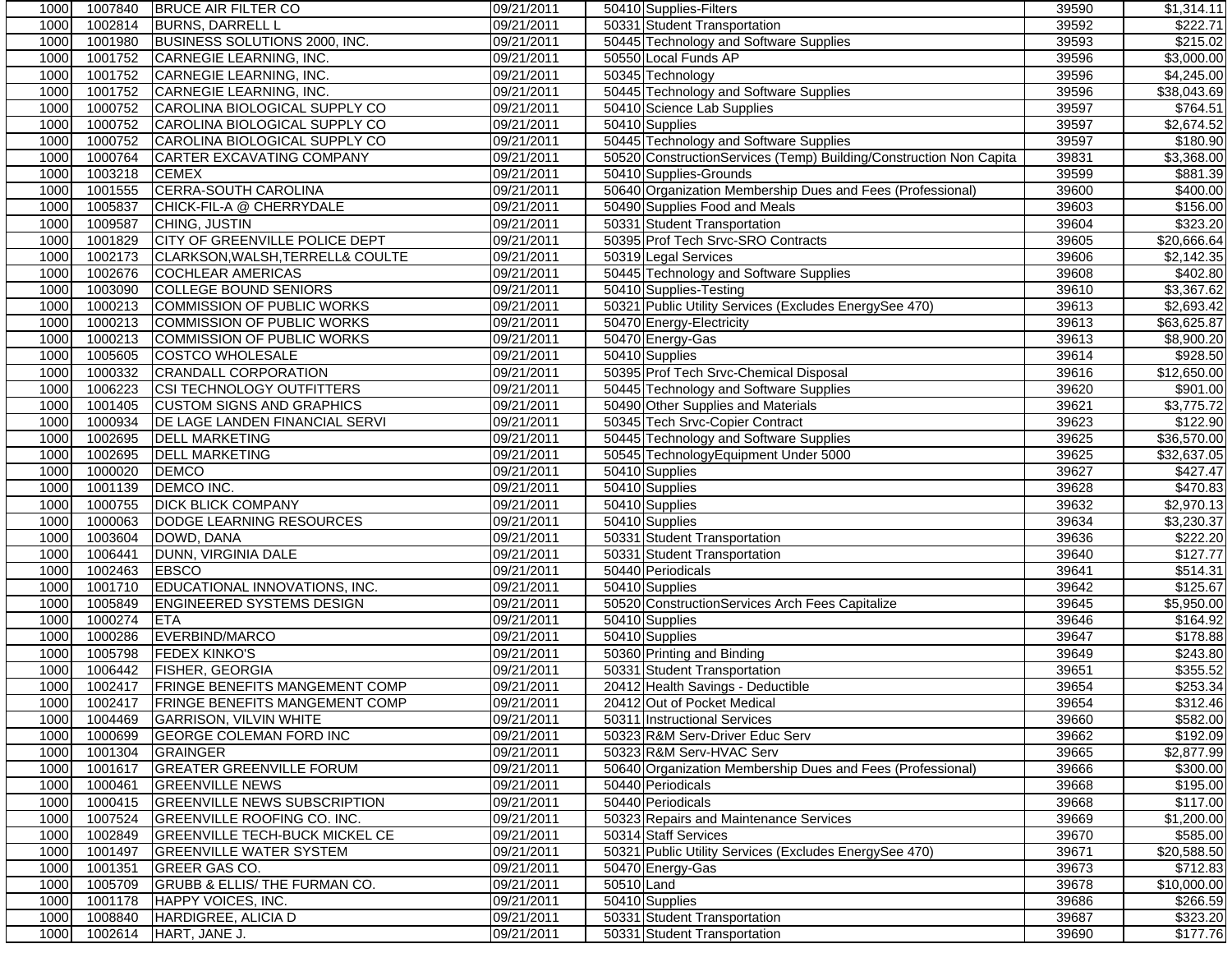| 1000 | 1003236 | <b>HAWKINS TOWING INC.</b>      | 09/21/2011 | 50323 R&M Serv-Vehicle Serv                                | 39691 | \$150.00                |
|------|---------|---------------------------------|------------|------------------------------------------------------------|-------|-------------------------|
| 1000 | 1002172 | <b>HAYNSWORTH SINKLER BOYD</b>  | 09/21/2011 | 50319 Legal Services                                       | 39692 | \$600.00                |
| 1000 | 1005742 | <b>HEINEMANN</b>                | 09/21/2011 | 50410 Supplies                                             | 39694 | \$12,306.07             |
| 1000 | 1002703 | <b>HEINEMANN PUBLISHING</b>     | 09/21/2011 | 50410 Supplies                                             | 39695 | \$1,021.90              |
| 1000 | 1006913 | <b>HENSONS INC.</b>             | 09/21/2011 | 50410 Supplies                                             | 39698 | \$439.37                |
| 1000 | 1009792 | HIGHSMITH, LLC                  | 09/21/2011 | 50410 Supplies                                             | 39699 | \$260.95                |
| 1000 | 1002812 | HOFFMAN, SARA                   | 09/21/2011 | 50331 Student Transportation                               | 39700 | \$267.65                |
| 1000 | 1003065 | HOLT, CHRISTAL G                | 09/21/2011 | 50331 Student Transportation                               | 39702 | \$226.24                |
| 1000 | 1002868 | <b>HONEY BAKED HAM</b>          | 09/21/2011 | 50490 Supplies Food and Meals                              | 39703 | \$400.10                |
| 1000 | 1004718 | <b>HORIZON FOREST PRODUCTS</b>  | 09/21/2011 | 50410 Supplies                                             | 39704 | \$233.20                |
| 1000 | 1000538 | <b>HOUGHTON MIFFLIN #1</b>      | 09/21/2011 | 50410 Supplies                                             | 39705 | \$521.73                |
| 1000 | 1008971 | <b>IDVILLE</b>                  | 09/21/2011 | 50410 Supplies                                             | 39708 | \$827.16                |
| 1000 | 1008971 | <b>IDVILLE</b>                  | 09/21/2011 | 50445 Technology and Software Supplies                     | 39708 | \$477.61                |
| 1000 | 1008971 | <b>IDVILLE</b>                  | 09/21/2011 | 50545 TechnologyEquipment Under 5000                       | 39708 | \$1,375.64              |
| 1000 | 1009634 | <b>INNOVATIVE FLOOR WORKS</b>   | 09/21/2011 | 50323 R&M Serv-Plant Serv                                  | 39709 | $\overline{\$1,149.50}$ |
| 1000 | 1001142 | INTERNATIONAL BACCALAUREATE NA  | 09/21/2011 | 50640 Organization Membership Dues and Fees (Professional) | 39710 | \$8,977.00              |
| 1000 | 1000365 | J W PEPPER & SON INC.           | 09/21/2011 | 50410 Supplies                                             | 39711 | \$629.69                |
| 1000 | 1000462 | <b>JANPAK</b>                   | 09/21/2011 | 50410 Supplies-Custodial                                   | 39714 | \$463.28                |
| 1000 | 1002434 | JARA, ROBERT J                  | 09/21/2011 | 50331 Student Transportation                               | 39715 | \$273.70                |
| 1000 | 1006948 | <b>JASON'S DELI</b>             | 09/21/2011 | 50490 Supplies Food and Meals                              | 39716 | \$622.85                |
| 1000 | 1002462 | JOURNEY EDUCATION MARKETING, I  | 09/21/2011 | 50345 Technology                                           | 39633 | \$115.00                |
| 1000 | 1000033 | K MART #4016                    | 09/21/2011 | 50410 Supplies                                             | 39722 | \$186.50                |
| 1000 | 1001533 | KALEIDOSCOPE CONSTRUCTION & DE  | 09/21/2011 | 50323 R&M Serv-Field & Park Light Serv                     | 39723 | \$1,776.47              |
| 1000 | 1003636 | <b>KELLY SERVICES</b>           | 09/21/2011 | 50395 Other Professional and Technical Services            | 39725 | $\overline{$6,175.52}$  |
| 1000 | 1004254 | <b>KIDS DISCOVER</b>            | 09/21/2011 | 50410 Supplies                                             | 39728 | \$562.32                |
| 1000 | 1003603 | KIRBY, TAMMIE                   | 09/21/2011 | 50331 Student Transportation                               | 39730 | \$175.74                |
| 1000 | 1009405 | <b>KRAMES STAYWELL LLC</b>      | 09/21/2011 | 50410 Supplies                                             | 39733 | \$1,158.61              |
| 1000 | 1009405 | <b>KRAMES STAYWELL LLC</b>      | 09/21/2011 | 50445 Technology and Software Supplies                     | 39733 | \$272.53                |
| 1000 | 1001131 | LANGUAGE CIRCLE ENTERPRISES     | 09/21/2011 | 50312 Instructional Programs Improvement Services          | 39739 | \$2,508.97              |
| 1000 | 1000210 | LAURENS ELECTRIC COOPERATIVE    | 09/21/2011 | 50470 Energy-Electricity                                   | 39741 | \$49,082.42             |
| 1000 | 1004405 | LAWLER AND ASSOCIATES LLC       | 09/21/2011 | 50395 Other Professional and Technical Services            | 39742 | \$360.00                |
| 1000 | 1003798 | <b>LEARNING A-Z</b>             | 09/21/2011 | 50345 Technology                                           | 39744 | \$509.70                |
| 1000 | 1009982 | LENHARDT, CAROLYN               | 09/21/2011 | 50311 Instructional Services                               | 39746 | \$485.00                |
| 1000 | 1004701 | <b>LITTLE CAESAR'S</b>          | 09/21/2011 | 50490 Supplies Food and Meals                              | 39749 | $\overline{$270.00}$    |
| 1000 | 1002212 | LOWE'S COMPANIES, INC.          | 09/21/2011 | 50410 Supplies-Custodial                                   | 39750 | \$108.47                |
| 1000 | 1003404 | MANAGEMENT DECISIONS            | 09/21/2011 | 50395 Other Professional and Technical Services            | 39755 | \$1,312.50              |
| 1000 | 1006604 | MARSH, CHERI                    | 09/21/2011 | 50331 Student Transportation                               | 39757 | \$266.64                |
| 1000 | 1007682 | MAULDIN FAMILY PHARMACY         | 09/21/2011 | 50410 Supplies                                             | 39758 | \$540.51                |
| 1000 | 1003814 | MCALISTERS DELI                 | 09/21/2011 | 50490 Supplies Food and Meals                              | 39761 | \$322.66                |
| 1000 | 1010217 | MERRIGAN, MICHELE G             | 09/21/2011 | 50331 Student Transportation                               | 39765 | 3149.99                 |
| 1000 | 1004523 | METROPOLITAN SEWER SUB DISTRIC  | 09/21/2011 | 50321 Public Utility Services (Excludes EnergySee 470)     | 39768 | \$15,000.00             |
| 1000 | 1007593 | MULCH MART OF POWDERSVILLE      | 09/21/2011 | 50323 R&M Grounds                                          | 39774 | \$16,383.36             |
| 1000 |         | 1003669 MY OFFICE PRODUCTS.COM  | 09/21/2011 | 50410 Supplies                                             | 39777 | \$381.90                |
| 1000 | 1002203 | NAPA AUTO PARTS                 | 09/21/2011 | 50410 Supplies                                             | 39778 | \$1,057.92              |
| 1000 | 1000208 | NATIONAL BUSINESS FURNITURE     | 09/21/2011 | 50410 Supplies                                             | 39779 | \$2,684.02              |
| 1000 | 1000228 | NATIONAL SCHOOL PRODUCTS        | 09/21/2011 | 50410 Supplies                                             | 39780 | \$107.33                |
| 1000 | 1009950 | NEED TO READ BOOK CLUB, INC     | 09/21/2011 | 50410 Supplies                                             | 39781 | \$4,000.00              |
| 1000 | 1001870 | <b>OFFICE DEPOT, INC.</b>       | 09/21/2011 | 50410 Supplies                                             | 39789 | \$1,173.52              |
| 1000 | 1000329 | <b>ORIENTAL TRADING COMPANY</b> | 09/21/2011 | 50410 Supplies                                             | 39791 | \$451.00                |
| 1000 | 1008622 | ORKIN, INC                      | 09/21/2011 | 50323 R&M Serv-Pest Control Serv                           | 39792 | \$3,120.00              |
| 1000 | 1003940 | PANERA BREAD                    | 09/21/2011 | 50490 Supplies Food and Meals                              | 39796 | \$224.12                |
| 1000 | 1004876 | PANTEN, EVELYN                  | 09/21/2011 | 50331 Student Transportation                               | 39797 | \$227.25                |
| 1000 | 1001317 | <b>PCI EDUCATIONAL</b>          | 09/21/2011 | 50410 Supplies                                             | 39800 | \$409.91                |
| 1000 | 1000364 | PECKNEL MUSIC COMPANY           | 09/21/2011 | 50410 Supplies                                             | 39802 | \$130.09                |
| 1000 | 1003037 | PEDIATRIC SERVICES OF AMERICA,  | 09/21/2011 | 50395 Other Professional and Technical Services            | 39803 | \$1,833.75              |
| 1000 | 1003285 | PET EDGE DIRECT MARKETING       | 09/21/2011 | 50410 Supplies                                             | 39804 | \$206.13                |
| 1000 | 1002479 | PHONAK, LLC                     | 09/21/2011 | 50445 Technology and Software Supplies                     | 39805 | \$569.07                |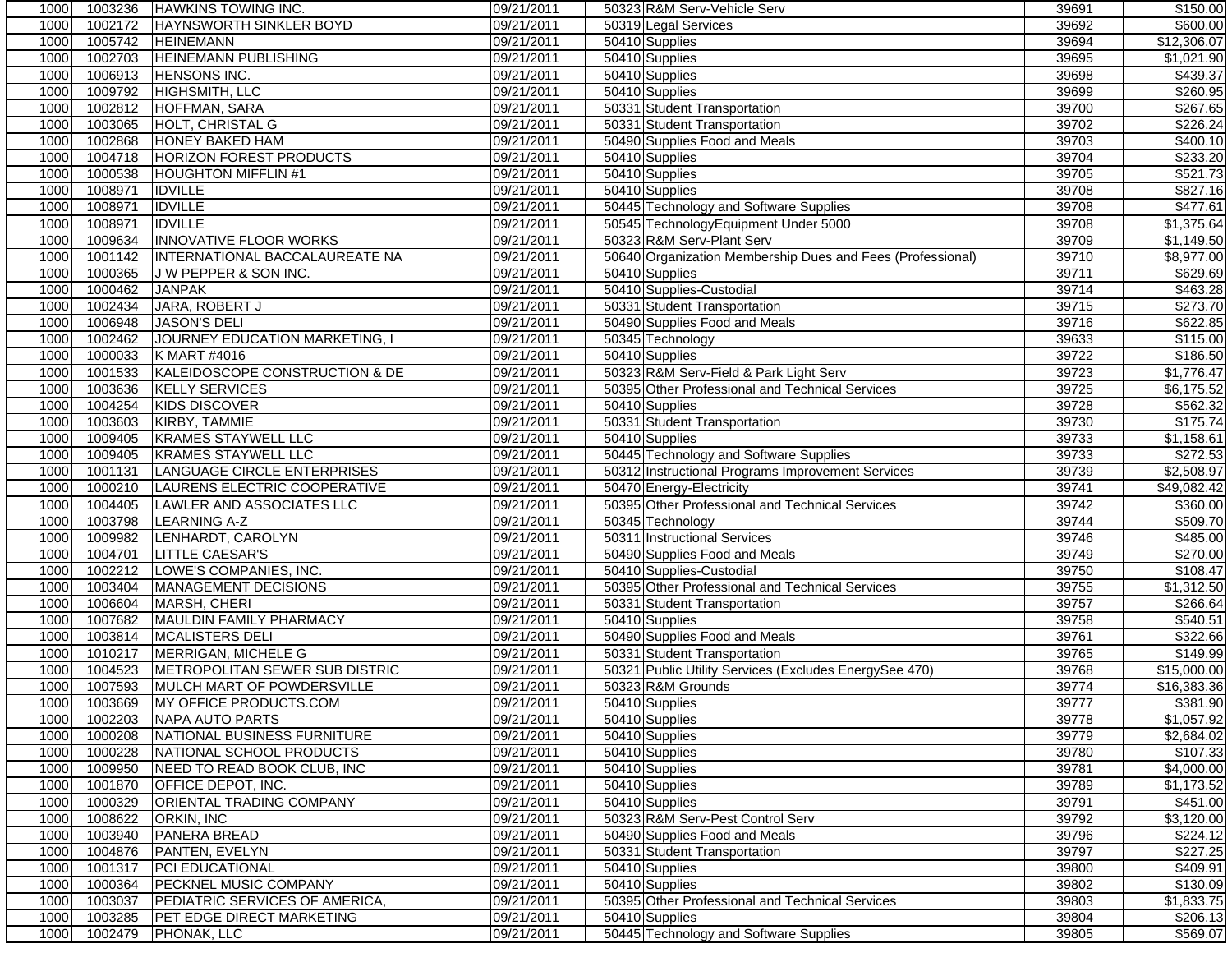| 1000 | 1003614 | <b>PIEDMONT NATURAL GAS</b>    | 09/21/2011 | 50470 Energy-Gas                                                   | 39806 | \$27,602.41          |
|------|---------|--------------------------------|------------|--------------------------------------------------------------------|-------|----------------------|
| 1000 | 1000393 | PLANK ROAD PUBLISHING INC      | 09/21/2011 | 50445 Technology and Software Supplies                             | 39808 | \$107.25             |
| 1000 | 1003416 | PLUMLEY, LISA K.               | 09/21/2011 | 50331 Student Transportation                                       | 39809 | \$222.20             |
| 1000 | 1006453 | PORTER, MIRINDA B.             | 09/21/2011 | 50331 Student Transportation                                       | 39812 | \$127.77             |
| 1000 | 1000399 | POSITIVE PROMOTIONS            | 09/21/2011 | 50410 Supplies                                                     | 39813 | \$265.76             |
| 1000 | 1001079 | PRESENTATION SYSTEMS SOUTH, IN | 09/21/2011 | 50410 Supplies                                                     | 39815 | \$1,174.75           |
| 1000 | 1000273 | <b>PRODUCTIONS UNLIMITED</b>   | 09/21/2011 | 50445 Technology and Software Supplies                             | 39817 | \$655.89             |
| 1000 | 1010058 | <b>PROPAC INC</b>              | 09/21/2011 | 20410 Inventory Recd not Vouchered                                 | 39818 | \$719.42             |
| 1000 | 1005818 | PROVANTAGE CORP                | 09/21/2011 | 50410 Supplies                                                     | 39819 | \$233.33             |
| 1000 | 1000901 | QUILL CORPORATION              | 09/21/2011 | 50410 Supplies                                                     | 39821 | \$1,654.82           |
| 1000 | 1000327 | READING SOURCE                 | 09/21/2011 | 50410 Supplies                                                     | 39822 | \$444.20             |
| 1000 | 1001573 | REALLY GOOD STUFF              | 09/21/2011 | 50410 Supplies                                                     | 39823 | \$1,339.58           |
| 1000 | 1000006 | <b>RESOURCES FOR READING</b>   | 09/21/2011 | 50410 Supplies                                                     | 39825 | \$1,040.49           |
| 1000 | 1000737 | RICHLAND SCHOOL DISTRICT ONE   | 09/21/2011 | 50410 Supplies-Vehicle Supplies                                    | 39827 | \$452.42             |
| 1000 | 1002693 | <b>RIGBY EDUCATION</b>         | 09/21/2011 | 50410 Supplies                                                     | 39706 | \$361.90             |
| 1000 | 1002408 | ROBBINS TIRE SERVICE, INC.     | 09/21/2011 | 50331 Student Transportation                                       | 39829 | \$135.20             |
| 1000 | 1002289 | ROCHESTER 100 INC.             | 09/21/2011 | 50410 Supplies                                                     | 39830 | \$667.17             |
| 1000 | 1007978 | SC COALITION FOR MATH & SCIENC | 09/21/2011 | 50312 Instructional Programs Improvement Services                  | 39833 | \$2,500.00           |
| 1000 | 1004949 | SC DEPARTMENT OF JUVENILE JUST | 09/21/2011 | 50720 Transits                                                     | 39834 | \$1,968.30           |
| 1000 | 1001172 | <b>SCCGE</b>                   | 09/21/2011 | 50640 Organization Membership Dues and Fees (Professional)         | 39838 | \$100.00             |
| 1000 | 1000837 | <b>SCHOLASTIC MAGAZINES</b>    | 09/21/2011 | 50410 Supplies                                                     | 39840 | \$186.78             |
| 1000 | 1002762 | SCHOLASTIC, INC.               | 09/21/2011 | 50410 Supplies                                                     | 39841 | \$746.46             |
| 1000 | 1009496 | <b>SCHOOL CHECK IN</b>         | 09/21/2011 | 50410 Supplies                                                     | 39842 | \$100.70             |
| 1000 | 1002294 | <b>SCHOOL OUTFITTERS</b>       | 09/21/2011 | 50410 Supplies                                                     | 39843 | \$1,632.75           |
| 1000 | 1004788 | <b>SHARP BUSINESS SYSTEMS</b>  | 09/21/2011 | 50345 Tech Srvc-Copier Contract                                    | 39849 | \$6,634.94           |
| 1000 | 1002936 | SILMAR ELECTRONICS, INC.       | 09/21/2011 | 50540 Equipment Under 5000                                         | 39851 | \$2,957.40           |
| 1000 | 1000829 | SIMS, INC.                     | 09/21/2011 | 50345 Technology                                                   | 39852 | \$1,500.00           |
| 1000 | 1000954 | SMITH, SAMUEL (SECURITY)       | 09/21/2011 | 50395 Other Professional and Technical Services                    | 39853 | $\overline{$}184.00$ |
| 1000 | 1002015 | <b>SNAP ON INDUSTRIAL</b>      | 09/21/2011 | 50410 Supplies                                                     | 39854 | \$141.92             |
| 1000 | 1001461 | SOUTH CAROLINA CHILDREN'S THEA | 09/21/2011 | 50311 Instructional Services                                       | 39858 | \$2,600.00           |
| 1000 | 1000937 | SOUTH CAROLINA SECOND INJURY F | 09/21/2011 | 50270 Worker's Compensation Tax                                    | 39857 | \$302,782.90         |
| 1000 | 1001049 | SOUTHERN FLOORING INC.         | 09/21/2011 | 50323 R&M Serv-Plant Serv                                          | 39861 | \$23,560.00          |
| 1000 | 1006000 | SPORT SUPPLY GROUP, INC        | 09/21/2011 | 50410 Supplies                                                     | 39862 | 3215.19              |
| 1000 | 1010218 | <b>STALY, PATRICIA</b>         | 09/21/2011 | 50331 Student Transportation                                       | 39863 | \$116.15             |
| 1000 | 1001222 | <b>STAPLES ADVANTAGE</b>       | 09/21/2011 | 50410 Supplies                                                     | 39872 | \$103.10             |
| 1000 | 1005110 | <b>STAPLES ADVANTAGE</b>       | 09/21/2011 | 50410 Supplies                                                     | 39864 | \$2,232.20           |
| 1000 | 1005110 | STAPLES ADVANTAGE              | 09/21/2011 | 50410 Supplies                                                     | 39865 | \$139.23             |
| 1000 | 1005110 | STAPLES ADVANTAGE              | 09/21/2011 | 50445 Technology and Software Supplies                             | 39864 | \$142.42             |
| 1000 | 1002763 | <b>STARFALL PUBLICATIONS</b>   | 09/21/2011 | 50410 Supplies                                                     | 39866 | \$299.84             |
| 1000 | 1000377 | STATE DEPARTMENT OF EDUCATION  | 09/21/2011 | 50660 Pupil Activity                                               | 39867 | \$2,514.10           |
| 1000 | 1003196 | TANDUS FLOORING, INC           | 09/21/2011 | 50520 ConstructionServices (Temp) Building/Construction Non Capita | 39873 | \$6,055.12           |
| 1000 | 1003574 | <b>TAYLOR, ANGELA</b>          | 09/21/2011 | 50331 Student Transportation                                       | 39876 | \$129.28             |
| 1000 |         | 1003926   TEACHER'S DISCOUNT   | 09/21/2011 | 50410 Supplies                                                     | 39878 | \$111.07             |
| 1000 | 1000409 | <b>TEACHER'S DISCOVERY</b>     | 09/21/2011 | 50410 Supplies                                                     | 39877 | \$345.09             |
| 1000 | 1000409 | <b>TEACHER'S DISCOVERY</b>     | 09/21/2011 | 50445 Technology and Software Supplies                             | 39877 | \$446.84             |
| 1000 | 1010130 | <b>TESSELLATIONS</b>           | 09/21/2011 | 50410 Supplies                                                     | 39879 | \$127.65             |
| 1000 | 1010103 | THE BIELSKI GROUP              | 09/21/2011 | 50445 Technology and Software Supplies                             | 39880 | \$101.40             |
| 1000 | 1002615 | TOLLISON, SARAH JANE           | 09/21/2011 | 50331 Student Transportation                                       | 39883 | \$138.88             |
| 1000 | 1003187 | TOOLS FOR LITERACY , INC.      | 09/21/2011 | 50399 Miscellaneous Purchased Services                             | 39884 | \$300.00             |
| 1000 | 1002312 | TRANE COMFORT SOLUTIONS        | 09/21/2011 | 50410 Supplies-HVAC supplies                                       | 39886 | \$3,857.08           |
| 1000 | 1002312 | TRANE COMFORT SOLUTIONS        | 09/21/2011 | 50520 ConstructionServices (Temp) Building/Construction Non Capita | 39886 | \$40,895.00          |
| 1000 | 1003224 | TROTTER, MARGIE T.             | 09/21/2011 | 50395 Other Professional and Technical Services                    | 39888 | $\sqrt{$440.00}$     |
| 1000 | 1003382 | <b>TRUCOLOR</b>                | 09/21/2011 | 50410 Supplies                                                     | 39889 | \$228.96             |
| 1000 | 1002220 | <b>TRUESDALE, ELATA</b>        | 09/21/2011 | 50331 Student Transportation                                       | 39890 | \$183.32             |
| 1000 | 1000503 | <b>UPSTART</b>                 | 09/21/2011 | 50410 Supplies                                                     | 39892 | \$124.68             |
| 1000 | 1003515 | UPSTATE WRITING PROJECT CLEM   | 09/21/2011 | 50312 Instructional Programs Improvement Services                  | 39607 | \$9,200.00           |
| 1000 | 1003515 | UPSTATE WRITING PROJECT CLEM   | 09/21/2011 | 50410 Supplies                                                     | 39607 | \$840.00             |
|      |         |                                |            |                                                                    |       |                      |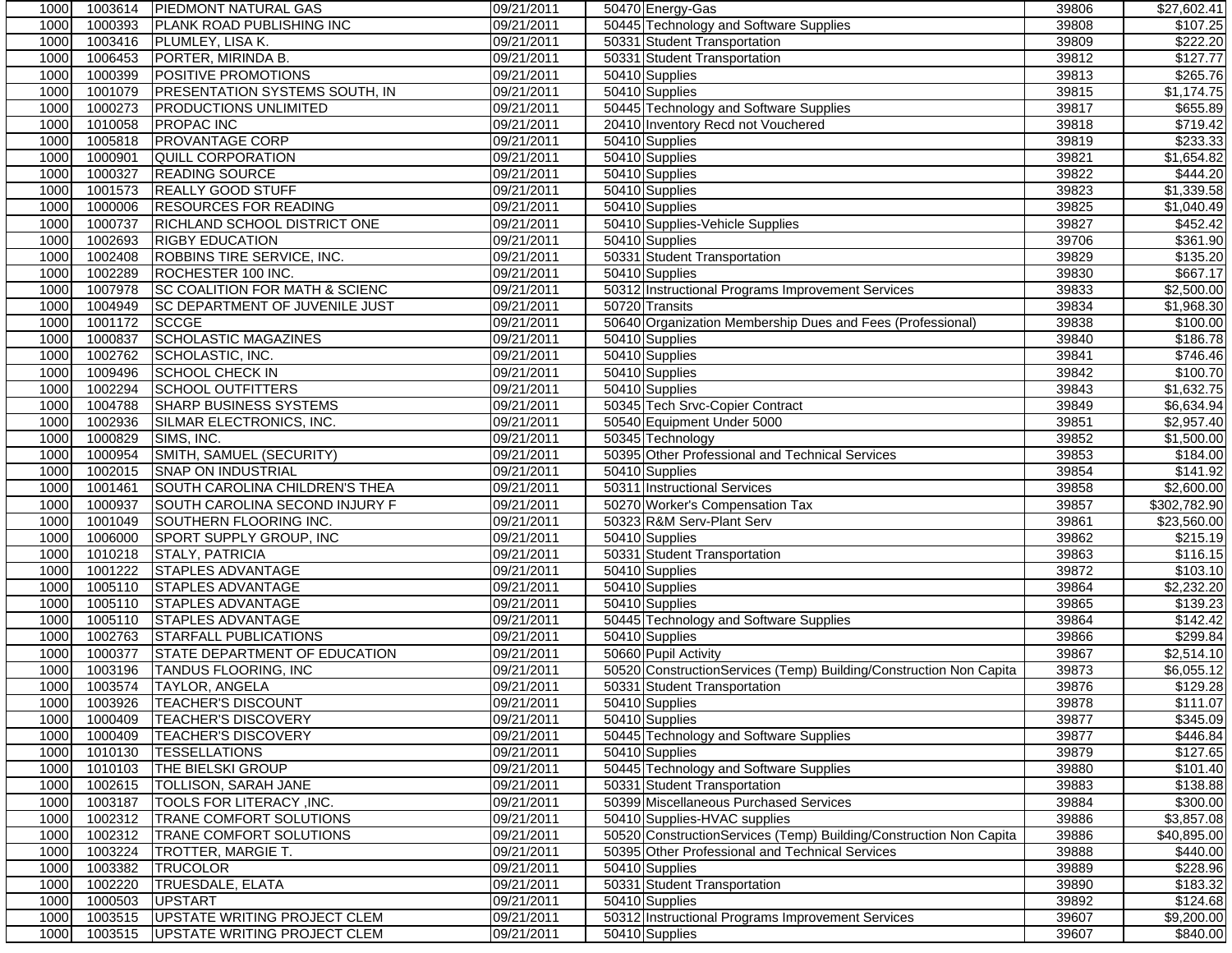| 1000 | 1000302 | <b>IUS FOODSERVICE</b>                 | 09/21/2011 | 50410 Supplies                         | 39893 | \$1,387.07             |
|------|---------|----------------------------------------|------------|----------------------------------------|-------|------------------------|
| 1000 | 1002179 | <b>US POSTMASTER</b>                   | 09/21/2011 | 50410 Supplies                         | 39894 | \$176.00               |
| 1000 | 1007000 | VICK SR., DONALD S.                    | 09/21/2011 | 50311 Instructional Services           | 39897 | \$310.40               |
| 1000 | 1002074 | <b>VIF PROGRAM</b>                     | 09/21/2011 | 50311 Instructional Services           | 39898 | \$107,000.00           |
| 1000 | 1005113 | <b>VIRTUCOM INC.</b>                   | 09/21/2011 | 50345 Tech Srvc-Copier Contract        | 39899 | \$4,892.88             |
| 1000 | 1000756 | W.W. GRAINGER                          | 09/21/2011 | 50410 Supplies-HVAC supplies           | 39900 | \$1,143.80             |
| 1000 | 1002811 | <b>WALLACE, GERALDINE ANN</b>          | 09/21/2011 | 50331 Student Transportation           | 39902 | \$119.18               |
| 1000 | 1000653 | <b>WEEKLY READER CORP.</b>             | 09/21/2011 | 50410 Supplies                         | 39903 | \$1,492.99             |
| 1000 | 1010124 | <b>WIESER EDUCATIONAL</b>              | 09/21/2011 | 50410 Supplies                         | 39905 | \$254.05               |
| 1000 | 1004877 | <b>WILLIAMS, APRYLE</b>                | 09/21/2011 | 50331 Student Transportation           | 39907 | \$355.52               |
| 1000 | 1006002 | WORKWELL OCCUPATIONAL HEALTH           | 09/21/2011 | 50395 Prof Tech Srvc-Drug Testing      | 39910 | \$9,882.00             |
| 1000 | 1000859 | <b>WORTHINGTON DIRECT, INC.</b>        | 09/21/2011 | 50410 Supplies                         | 39911 | \$993.31               |
| 1000 | 1003251 | WRIGHT EXPRESS FINANCIAL SERVI         | 09/21/2011 | 50410 Supplies-Vehicle fuel            | 39912 | \$460.47               |
| 1000 | 1003635 | YE OLDE PIANO SHOPPE, LLC              | 09/21/2011 | 50323 R&M Serv-Piano & Strings Serv    | 39914 | \$490.00               |
| 1000 | 1001071 | YOUTHLIGHT INC.                        | 09/21/2011 | 50410 Supplies                         | 39917 | $\overline{$}112.02$   |
| 1000 | 1001386 | ZANER-BLOSER                           | 09/21/2011 | 50410 Supplies                         | 39918 | \$692.56               |
| 6000 | 1002038 | <b>PET DAIRY</b>                       | 09/21/2011 | 50460 Food Purchases                   | 59910 | \$151,266.63           |
|      | 1004748 | MARVIN'S PRODUCE                       |            |                                        |       |                        |
| 6000 |         |                                        | 09/21/2011 | 50460 Food Purchases                   | 59911 | \$26,374.59            |
| 6000 | 1000367 | PEPSI-COLA BOTTLING COMPANY            | 09/22/2011 | 50460 Food Purchases                   | 59915 | \$5,018.29             |
| 6000 | 1005345 | <b>BLUE BELL CREAMERIES</b>            | 09/22/2011 | 50460 Food Purchases                   | 59916 | \$1,778.66             |
| 6000 | 1005351 | <b>BULL'S EYE BRANDS</b>               | 09/22/2011 | 50460 Food Purchases                   | 59917 | \$1,324.18             |
| 6000 | 1005417 | <b>FUNACHO</b>                         | 09/22/2011 | 50460 Food Purchases                   | 59918 | \$2,795.06             |
| 6000 | 1000018 | <b>ROTO-ROOTER SEWER DRAIN SERVIC</b>  | 09/23/2011 | 50323 Repairs and Maintenance Services | 59947 | \$8,055.00             |
| 6000 | 1000025 | JOYCE EQUIPMENT COMPANY                | 09/23/2011 | 50323 Repairs and Maintenance Services | 59928 | \$1,472.04             |
| 6000 | 1000025 | JOYCE EQUIPMENT COMPANY                | 09/23/2011 | 50323 Repairs and Maintenance Services | 59948 | \$2,096.64             |
| 6000 | 1000025 | JOYCE EQUIPMENT COMPANY                | 09/23/2011 | 50540 Equipment Under 5000             | 59928 | \$9,101.48             |
| 6000 | 1000047 | <b>SAM'S CLUB</b>                      | 09/23/2011 | 50410 Supplies                         | 59929 | \$679.18               |
| 6000 | 1000047 | <b>SAM'S CLUB</b>                      | 09/23/2011 | 50460 Food Purchases                   | 59929 | \$2,535.48             |
| 6000 | 1000047 | <b>SAM'S CLUB</b>                      | 09/23/2011 | 50490 Other Supplies and Materials     | 59929 | \$1,334.31             |
| 6000 | 1000047 | <b>SAM'S CLUB</b>                      | 09/23/2011 | 50540 Equipment Under 5000             | 59929 | \$277.06               |
| 6000 | 1000367 | PEPSI-COLA BOTTLING COMPANY            | 09/23/2011 | 50460 Food Purchases                   | 59949 | \$17,856.86            |
| 6000 | 1000542 | TMS SOUTH (IMSCO)                      | 09/23/2011 | 50323 Repairs and Maintenance Services | 59950 | \$828.88               |
| 6000 | 1002136 | SUBWAY (GOODWILL INDUSTRIES)           | 09/23/2011 | 50460 Food Purchases                   | 59953 | $\overline{$2,262.00}$ |
| 6000 | 1002695 | <b>DELL MARKETING</b>                  | 09/23/2011 | 50545 TechnologyEquipment Under 5000   | 59932 | \$730.02               |
| 6000 | 1004748 | <b>MARVIN'S PRODUCE</b>                | 09/23/2011 | 50460 Food Purchases                   | 59933 | \$27,496.16            |
| 6000 | 1005345 | <b>BLUE BELL CREAMERIES</b>            | 09/23/2011 | 50460 Food Purchases                   | 59954 | \$5,492.98             |
| 6000 | 1005349 | BROOKWOOD FARMS, INC.                  | 09/23/2011 | 10160 Inventory - Food                 | 59955 | \$10,808.00            |
| 6000 | 1005417 | <b>FUNACHO</b>                         | 09/23/2011 | 50460 Food Purchases                   | 59956 | \$7,457.71             |
| 6000 | 1005453 | <b>INTEGRATED FOOD SERVICES</b>        | 09/23/2011 | 10160 Inventory - Food                 | 59957 | \$31,851.42            |
| 6000 | 1005456 | JENNIE-O-TURKEY STORE                  | 09/23/2011 | 10160 Inventory - Food                 | 59958 | \$27,767.04            |
| 6000 | 1005458 | <b>JTM PROVISIONS CO</b>               | 09/23/2011 | 10160 Inventory - Food                 | 59959 | \$11,027.50            |
| 6000 | 1005526 | SARA LEE BAKERY GROUP/ EARTHGR         | 09/23/2011 | 50460 Food Purchases                   | 59923 | \$4,792.21             |
| 6000 |         | 1005526 SARA LEE BAKERY GROUP/ EARTHGR | 09/23/2011 | 50460 Food Purchases                   | 59934 | \$5,063.46             |
| 6000 | 1005526 | SARA LEE BAKERY GROUP/ EARTHGR         | 09/23/2011 | 50460 Food Purchases                   | 59960 | \$4,588.10             |
| 6000 | 1005710 | SILVER LEAF DESIGN                     | 09/23/2011 | 50323 Repairs and Maintenance Services | 59962 | \$450.00               |
| 6000 | 1006322 | IMAGE MARKETING USA, LLC               | 09/23/2011 | 50490 Other Supplies and Materials     | 59936 | \$10,303.20            |
| 6000 | 1006854 | <b>TASTY BRANDS, LLC</b>               | 09/23/2011 | 10160 Inventory - Food                 | 59963 | \$9,689.12             |
| 6000 | 1008237 | PIEDMONT DISTRIBUTION SERVICES         |            |                                        | 59964 | \$216.00               |
|      |         | AIRGAS NATIONAL WELDERS                | 09/23/2011 | 10160 Inventory - Food                 |       |                        |
| 1000 | 1000850 | <b>BENDER BURKOT EAST COAST SUPPL</b>  | 09/26/2011 | 50410 Supplies                         | 551   | \$118.14               |
| 1000 | 1001623 |                                        | 09/26/2011 | $\overline{504}$ 10 Supplies           | 554   | \$769.10               |
| 1000 | 1003917 | <b>CLASSROOM DIRECT</b>                | 09/26/2011 | 50410 Supplies                         | 559   | \$4,123.03             |
| 1000 | 1003917 | <b>CLASSROOM DIRECT</b>                | 09/26/2011 | 50410 Supplies-Custodial               | 559   | \$347.32               |
| 1000 | 1000264 | COMMUNICATION SERVICE CENTER I         | 09/26/2011 | 50323 Repairs and Maintenance Services | 546   | \$152.09               |
| 1000 | 1002726 | ECHOLS OIL CO.                         | 09/26/2011 | 50410 Supplies-Vehicle fuel            | 555   | \$10,835.78            |
| 1000 | 1003021 | FIRE PROTECTION SPECIALIST OF          | 09/26/2011 | 50323 R&M Serv-Plant Serv              | 558   | \$1,544.34             |
| 1000 | 1003021 | FIRE PROTECTION SPECIALIST OF          | 09/26/2011 | 50329 Other - Property Serv            | 558   | \$850.00               |
| 1000 | 1000567 | <b>FOLLETT LIBRARY RESOURCES</b>       | 09/26/2011 | 50430 Library Books and Materials      | 548   | \$2,961.46             |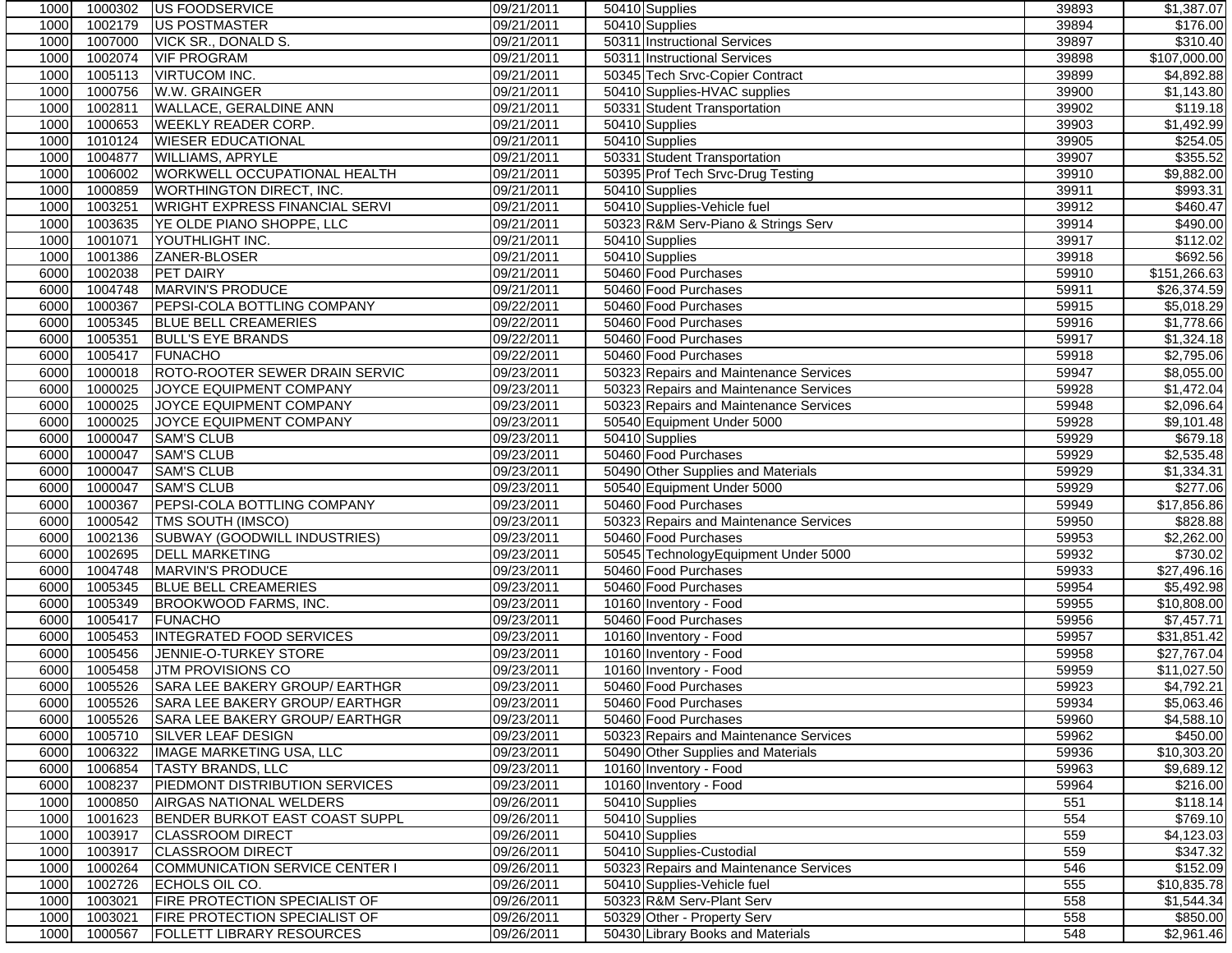| 1000 | 1001225 | FOLLETT SOFTWARE COMPANY             | 09/26/2011 | 50345 Technology                                                   | 552   | \$1,976.16           |
|------|---------|--------------------------------------|------------|--------------------------------------------------------------------|-------|----------------------|
| 1000 | 1001225 | FOLLETT SOFTWARE COMPANY             | 09/26/2011 | 50410 Supplies                                                     | 552   | \$224.06             |
| 1000 | 1001225 | FOLLETT SOFTWARE COMPANY             | 09/26/2011 | 50545 TechnologyEquipment Under 5000                               | 552   | \$639.10             |
| 1000 | 1000721 | FORMS & SUPPLY, INC.                 | 09/26/2011 | 50410 Supplies                                                     | 549   | \$4,291.36           |
| 1000 | 1000721 | FORMS & SUPPLY, INC.                 | 09/26/2011 | 50490 Supplies Food and Meals                                      | 549   | \$611.48             |
| 1000 | 1001499 | G & K SERVICES                       | 09/26/2011 | 50322 Cleaning Services                                            | 553   | \$264.06             |
| 1000 | 1001499 | <b>G &amp; K SERVICES</b>            | 09/26/2011 | 50329 Oth Prop Srv-Uniform Services                                | 553   | \$11,798.88          |
| 1000 | 1002887 | <b>GREENVILLE OFFICE SUPPLY</b>      | 09/26/2011 | 50410 Supplies                                                     | 557   | \$713.98             |
| 1000 | 1000066 | LAKESHORE LEARNING MATERIALS         | 09/26/2011 | 50410 Supplies                                                     | 545   | \$1,123.81           |
| 1000 | 1000066 | LAKESHORE LEARNING MATERIALS         | 09/26/2011 | 50445 Technology and Software Supplies                             | 545   | \$1,208.90           |
| 1000 | 1002878 | MAXIM HEALTHCARE SERVICES, INC       | 09/26/2011 | 50395 Other Professional and Technical Services                    | 556   | \$2,136.24           |
| 1000 | 1000313 | R L BRYAN COMPANY/CENTRAL TEXT       | 09/26/2011 | 50420 Textbooks                                                    | 547   | \$220.59             |
| 1000 | 1004998 | RUTHERFORD HEATING & AIR CONDI       | 09/26/2011 | 50520 ConstructionServices (Temp) Building/Construction Non Capita | 560   | \$9,936.90           |
| 1000 | 1003920 | <b>SCHOOL SPECIALTY</b>              | 09/26/2011 | 50410 Supplies                                                     | 559   | \$423.19             |
| 1000 | 1003927 | <b>SCHOOL SPECIALTY</b>              | 09/26/2011 | 50410 Supplies                                                     | 559   | \$369.39             |
| 1000 | 1000670 | SCHOOL SPECIALTY INC                 | 09/26/2011 | 50410 Supplies                                                     | 559   | $\overline{$}189.61$ |
| 1000 | 1003926 | <b>TEACHER'S DISCOUNT</b>            | 09/26/2011 | 50410 Supplies                                                     | 559   | \$474.27             |
| 1000 | 1000846 | VIRCO INC.                           | 09/26/2011 | 50410 Supplies                                                     | 550   | \$596.14             |
| 1000 | 1002668 | <b>ACP DIRECT</b>                    | 09/28/2011 | 50445 Technology and Software Supplies                             | 39973 | \$524.15             |
| 1000 | 1001924 | <b>ADDISON SAFETY GROUP</b>          | 09/28/2011 | 50410 Supplies-Security                                            | 39974 | \$206.10             |
| 1000 | 1007952 | ADVANCE EDUCATION INC                | 09/28/2011 | 50640 Organization Membership Dues and Fees (Professional)         | 39975 | \$550.00             |
| 1000 | 1003169 | ALLIED MEDICAL PRODUCTS              | 09/28/2011 | 50410 Supplies                                                     | 39978 | \$1,482.60           |
| 1000 | 1000065 | <b>AMERICAN BOOK COMPANY</b>         | 09/28/2011 | 50410 Supplies                                                     | 39979 | \$462.09             |
| 1000 | 1004357 | AMERICAN LEGACY PUBLISHING           | 09/28/2011 | 50410 Supplies                                                     | 39980 | \$4,731.52           |
| 1000 | 1001489 | <b>ANTHONY ALLEN'S TREE SERVICE</b>  | 09/28/2011 | 50323 R&M Grounds                                                  | 39982 | \$3,250.00           |
| 1000 | 1000947 | APPERSON PRINT MANAGEMENT SERV       | 09/28/2011 | 50410 Supplies                                                     | 39983 | \$912.86             |
|      |         | APPLE COMPUTER, INC.                 |            |                                                                    |       | \$528.94             |
| 1000 | 1000849 |                                      | 09/28/2011 | 50445 Technology and Software Supplies                             | 39984 |                      |
| 1000 | 1001655 | ARD, WOOD, HOLCOMBE, & SLATE         | 09/28/2011 | 50520 ConstructionServices Arch Fees Capitalize                    | 39985 | \$5,192.00           |
| 1000 | 1000715 | <b>ASCD</b>                          | 09/28/2011 | 50410 Supplies                                                     | 39986 | \$1,042.49           |
| 1000 | 1007542 | ASCENT INFORMATION TECHNOLOGY        | 09/28/2011 | 50445 Technology and Software Supplies                             | 39988 | \$439.00             |
| 1000 | 1001705 | AT&T                                 | 09/28/2011 | 50340 Comm Srvc-Landlines                                          | 39989 | \$29,204.45          |
| 1000 | 1002150 | BARNES & NOBLE, INC.                 | 09/28/2011 | 50410 Supplies                                                     | 39990 | \$3,381.97           |
| 1000 | 1002150 | BARNES & NOBLE, INC.                 | 09/28/2011 | 50445 Technology and Software Supplies                             | 39990 | \$114.94             |
| 1000 | 1000133 | <b>BATTERY SPECIALISTS INC</b>       | 09/28/2011 | 50410 Supplies-Custodial                                           | 39991 | \$1,054.54           |
| 1000 | 1002560 | BERNHARDT HOUSE OF VIOLINS           | 09/28/2011 | 50323 R&M Serv-Piano & Strings Serv                                | 39994 | \$844.95             |
| 1000 | 1000141 | <b>BI-LO</b>                         | 09/28/2011 | 50410 Supplies                                                     | 39995 | \$223.59             |
| 1000 | 1000141 | <b>BI-LO</b>                         | 09/28/2011 | 50490 Supplies Food and Meals                                      | 39995 | \$125.89             |
| 1000 | 1001105 | <b>BINSWANGER</b>                    | 09/28/2011 | 50323 R&M Serv-Plant Serv                                          | 39997 | \$2,035.02           |
| 1000 | 1008621 | <b>BISCO</b>                         | 09/28/2011 | 50323 Repairs and Maintenance Services                             | 39998 | \$510.00             |
| 1000 | 1000145 | BLUE RIDGE RURAL WATER COMPANY       | 09/28/2011 | 50321 Public Utility Services (Excludes EnergySee 470)             | 40001 | \$6,852.49           |
| 1000 | 1002161 | BOX CARS AND ONE-EYED JACKS          | 09/28/2011 | 50410 Supplies                                                     | 40003 | \$363.02             |
| 1000 | 1000152 | <b>BRAME SCHOOL PRODUCTS</b>         | 09/28/2011 | 20410 Inventory Recd not Vouchered                                 | 40004 | \$1,172.00           |
| 1000 |         | 1003233 BRASHIER MID COLLEGE CHARTER | 09/28/2011 | 50720 Transits                                                     | 40005 | \$203,309.64         |
| 1000 | 1007840 | <b>BRUCE AIR FILTER CO</b>           | 09/28/2011 | 50410 Supplies-Filters                                             | 40006 | \$5,247.76           |
| 1000 | 1005749 | <b>CAROLINA FIRST</b>                | 09/28/2011 | 50332 Emp Tvl-Conference Registration                              | 40007 | \$125.00             |
| 1000 | 1005749 | <b>CAROLINA FIRST</b>                | 09/28/2011 | 50332 Emp Tvl-Conference Transportation                            | 40007 | \$716.30             |
| 1000 | 1005749 | <b>CAROLINA FIRST</b>                | 09/28/2011 | 50410 Supplies                                                     | 40007 | \$196.53             |
| 1000 | 1000172 | CAROLINA LASER TECHNOLOGY/ CLT       | 09/28/2011 | 50410 Supplies                                                     | 40008 | \$318.00             |
| 1000 | 1000172 | CAROLINA LASER TECHNOLOGY/ CLT       | 09/28/2011 | 50445 Technology and Software Supplies                             | 40008 | \$267.12             |
| 1000 | 1000764 | CARTER EXCAVATING COMPANY            | 09/28/2011 | 50520 ConstructionServices (Temp) Building/Construction Non Capita | 40010 | \$3,368.00           |
| 1000 | 1002173 | CLARKSON, WALSH, TERRELL& COULTE     | 09/28/2011 | 50319 Legal Services                                               | 40013 | \$1,019.00           |
| 1000 | 1000237 | <b>CLEMSON UNIVERSITY</b>            | 09/28/2011 | 50373 Tuition to other Entity                                      | 40014 | \$10,000.00          |
| 1000 | 1008596 | <b>COLEMAN FARM SUPPLY</b>           | 09/28/2011 | 50410 Supplies                                                     | 40015 | \$269.26             |
| 1000 | 1000213 | COMMISSION OF PUBLIC WORKS           | 09/28/2011 | 50321 Public Utility Services (Excludes Energy See 470)            | 40016 | \$6,871.80           |
| 1000 | 1000213 | COMMISSION OF PUBLIC WORKS           | 09/28/2011 | 50470 Energy-Electricity                                           | 40016 | \$50,315.38          |
| 1000 | 1000213 | <b>COMMISSION OF PUBLIC WORKS</b>    | 09/28/2011 | 50470 Energy-Gas                                                   | 40016 | \$5,181.75           |
| 1000 | 1002506 | COMMISSION OF PUBLIC WORKS-GRE       | 09/28/2011 | 50470 Energy-Gas                                                   | 40017 | \$201.78             |
|      |         |                                      |            |                                                                    |       |                      |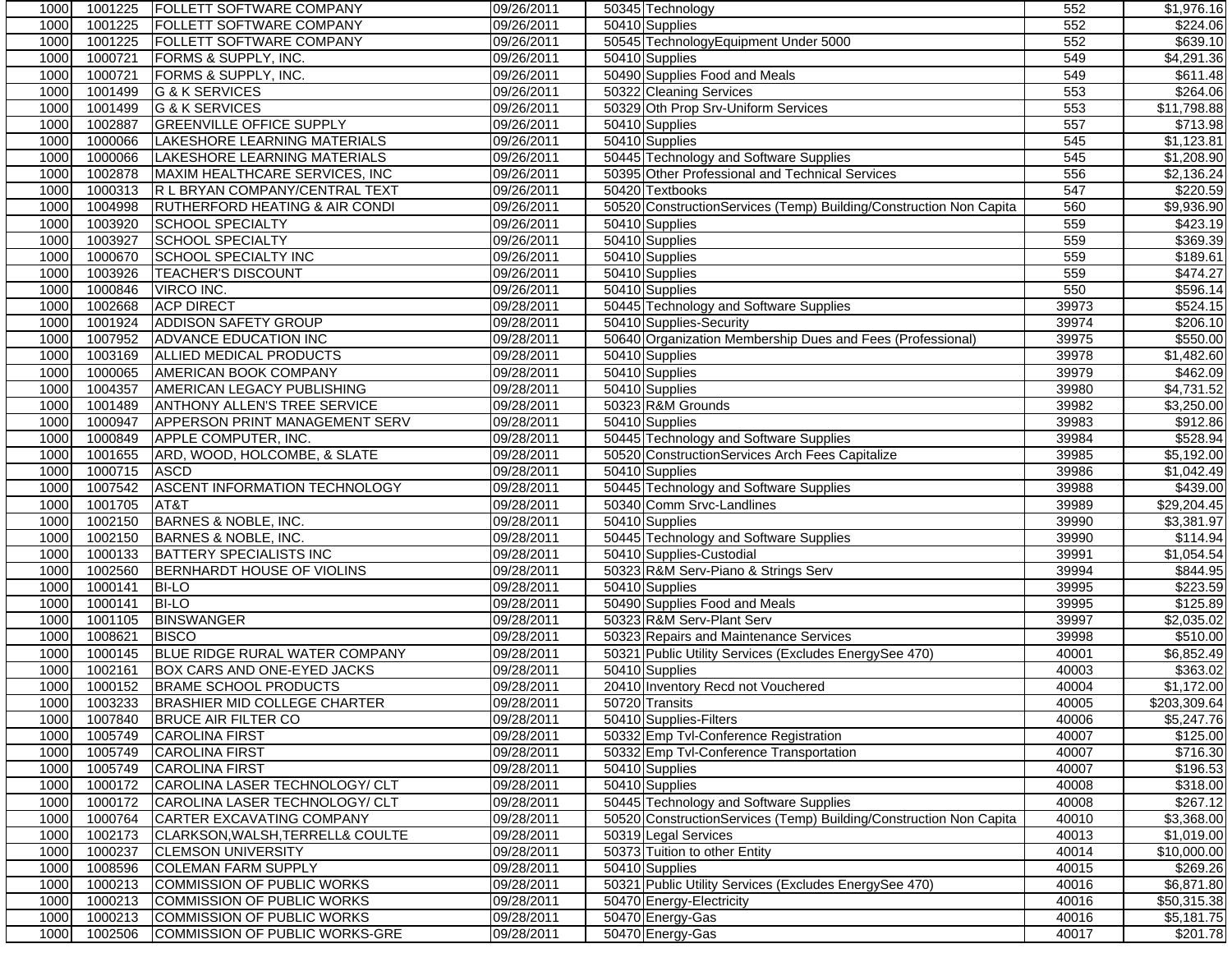| 1000         | 1000262            | COMMONWEALTH LABORATORIES OF S                                 | 09/28/2011               | 50329 Other - Property Serv                                | 40018          | \$2,962.00                 |
|--------------|--------------------|----------------------------------------------------------------|--------------------------|------------------------------------------------------------|----------------|----------------------------|
| 1000         | 1000268            | <b>COMPUSULT INC</b>                                           | 09/28/2011               | 50345 Technology                                           | 40019          | 3339.20                    |
| 1000         | 1002916            | COMPUTER SOFTWARE INNOVATIONS/                                 | 09/28/2011               | 50445 Technology and Software Supplies                     | 40020          | \$363.05                   |
| 1000         | 1009447            | CONTRACT PAPER GROUP INC                                       | 09/28/2011               | 20410 Inventory Recd not Vouchered                         | 40021          | \$251,422.24               |
| 1000         | 1001886            | COPY SPOT, INC.                                                | 09/28/2011               | 50395 Digitalization For As-Built Drawings                 | 40022          | \$765.90                   |
| 1000         | 1002963            | COUNTER ACT, INC.                                              | 09/28/2011               | 50410 Supplies-Routine Maintenance                         | 40023          | \$169.07                   |
| 1000         | 1000332            | <b>CRANDALL CORPORATION</b>                                    | 09/28/2011               | 50395 Prof Tech Srvc-Chemical Disposal                     | 40024          | \$820.00                   |
| 1000         | 1003934            | <b>CREWS, CHAD</b>                                             | 09/28/2011               | 50312 Instructional Programs Improvement Services          | 40025          | \$975.00                   |
| 1000         | 1006148            | <b>CROSS COUNTRY TRAILWAYS</b>                                 | 09/28/2011               | 50660 Pupil Activity                                       | 40026          | \$2,325.00                 |
| 1000         | 1002695            | <b>DELL MARKETING</b>                                          | 09/28/2011               | 50445 Technology and Software Supplies                     | 40027          | \$678.19                   |
| 1000         | 1000755            | <b>DICK BLICK COMPANY</b>                                      | 09/28/2011               | 20410 Inventory Recd not Vouchered                         | 40029          | \$618.19                   |
| 1000         | 1000755            | <b>DICK BLICK COMPANY</b>                                      | 09/28/2011               | 50410 Supplies                                             | 40029          | \$617.05                   |
| 1000         | 1003109            | <b>DICK'S SPORTING GOODS</b>                                   | 09/28/2011               | 50410 Supplies                                             | 40030          | \$943.28                   |
| 1000         | 1005827            | <b>DISCOUNT SCHOOL SUPPLY</b>                                  | 09/28/2011               | 50410 Supplies                                             | 40031          | \$735.34                   |
| 1000         | 1003712            | <b>Dish Network</b>                                            | 09/28/2011               | 50329 Other - Property Serv                                | 40038          | \$1,351.91                 |
| 1000         | 1000096            | <b>EBSCO SUBSCRIPTION SERVICES</b>                             | 09/28/2011               | 50440 Periodicals                                          | 40037          | \$239.77                   |
| 1000         | 1010075            | <b>ECS CAROLINAS LLP</b>                                       | 09/28/2011               | 50395 Other Professional and Technical Services            | 40039          | \$317.50                   |
| 1000         | 1010195            | <b>EDUCATIONAL OUTFITTERS</b>                                  | 09/28/2011               | 50410 Supplies                                             | 40041          | \$1,482.18                 |
| 1000         | 1010056            | EDUCATIONAL TECHNOLOGY SERV                                    | 09/28/2011               | 50410 Supplies                                             | 40042          | \$305.20                   |
| 1000         | 1000257            | <b>ELAN PUBLISHING COMPANY INC</b>                             | 09/28/2011               | 20410 Inventory Recd not Vouchered                         | 40043          | \$1,926.55                 |
| 1000         | 1004117            | ENHANCED FINANCIAL SOLUTIONS                                   | 09/28/2011               | 50690 Other Objects                                        | 40045          | \$133,913.29               |
| 1000         | 1000286            | EVERBIND/MARCO                                                 | 09/28/2011               | 50410 Supplies                                             | 40047          | \$245.13                   |
| 1000         | 1002205            | <b>FIRST</b>                                                   | 09/28/2011               | 50660 Pupil Activity                                       | 40049          | \$275.00                   |
| 1000         | 1001572            | <b>FLINN SCIENTIFIC, INC.</b>                                  | 09/28/2011               | 50410 Supplies                                             | 40050          | \$113.23                   |
| 1000         | 1000431            | <b>FOLLETT EDUCATIONAL SERVICES</b>                            | 09/28/2011               | 50410 Supplies                                             | 40051          | \$563.85                   |
| 1000         | 1000433            | <b>FORREST MOVERSGEO FORREST</b>                               | 09/28/2011               | 50580 Mobile Classrooms Construction Non Capitalize        | 40052          | \$19,000.00                |
| 1000         | 1002945            | GODDARD TECHNOLOGY CORP.                                       | 09/28/2011               | 50323 R&M Serv-Equipment Repair Serv                       | 40054          | \$975.00                   |
| 1000         | 1007524            | <b>GREENVILLE ROOFING CO. INC.</b>                             | 09/28/2011               | 50323 Repairs and Maintenance Services                     | 40059          | \$5,450.00                 |
| 1000         | 1002688            | <b>GREENVILLE TECH CHARTER HIGH S</b>                          | 09/28/2011               | 50720 Transits                                             | 40063          | \$206,482.98               |
| 1000         | 1001497            | <b>GREENVILLE WATER SYSTEM</b>                                 | 09/28/2011               | 50321 Public Utility Services (Excludes EnergySee 470)     | 40064          | \$16,862.02                |
| 1000         | 1004436            | <b>GREER MIDDLE COLLEGE CHARTER S</b>                          | 09/28/2011               | 50720 Transits                                             | 40066          | \$191,556.03               |
| 1000         | 1006912            | H&H GLASS & SERVICES INC.                                      | 09/28/2011               | 50323 R&M Serv-Plant Serv                                  | 40067          | \$1,960.00                 |
| 1000         | 1003236            | <b>HAWKINS TOWING INC.</b>                                     | 09/28/2011               | 50323 R&M Serv-Vehicle Serv                                | 40068          | \$500.00                   |
| 1000         | 1005742            | <b>HEINEMANN</b>                                               | 09/28/2011               | 50312 Instructional Programs Improvement Services          | 40069          | \$13,650.00                |
| 1000         | 1005742            | <b>HEINEMANN</b>                                               | 09/28/2011               | 50410 Supplies                                             | 40070          | \$1,248.00                 |
| 1000         | 1000539            | <b>HOUGHTON MIFFLIN HARCOURT</b>                               | 09/28/2011               | 50410 Supplies                                             | 40075          | \$8,183.07                 |
| 1000         | 1001549            | IKON OFFICE SOLUTIONS                                          | 09/28/2011               | 50345 Tech Srvc-Copier Contract                            | 40076          | \$202.65                   |
| 1000         | 1003177            | INDOOR AIR QUALITY ASSOC.                                      | 09/28/2011               | 50314 Staff Services                                       | 40077          | \$225.00                   |
|              |                    |                                                                |                          |                                                            |                | \$31,941.00                |
| 1000         | 1001142            | INTERNATIONAL BACCALAUREATE NA                                 | 09/28/2011               | 50640 Organization Membership Dues and Fees (Professional) | 40078          | \$793.16                   |
| 1000         | 1000552            | J & R FENCING COMPANY                                          | 09/28/2011               | 50410 Supplies-Grounds<br>50410 Supplies-Custodial         | 40079          |                            |
| 1000<br>1000 | 1000462<br>1002670 | <b>JANPAK</b><br>JERVEY EYE GROUP                              | 09/28/2011               |                                                            | 40082<br>40083 | \$397.64                   |
|              |                    | 1000035 K MART #7274                                           | 09/28/2011<br>09/28/2011 | 50395 Other Professional and Technical Services            | 40084          | \$132.00                   |
| 1000<br>1000 |                    |                                                                | 09/28/2011               | 50410 Supplies                                             |                | \$252.41                   |
| 1000         | 1003124<br>1002929 | LAKESIDE SHEET & STRUCTURAL                                    | 09/28/2011               | 50410 Supplies<br>50720 Transits                           | 40086<br>40087 | \$1,364.43<br>\$173,582.27 |
| 1000         | 1000210            | LANGSTON CHARTER MIDDLE SCHOOL<br>LAURENS ELECTRIC COOPERATIVE |                          |                                                            |                | \$41,166.65                |
| 1000         | 1002934            | <b>LEGACY CHARTER SCHOOL</b>                                   | 09/28/2011<br>09/28/2011 | 50470 Energy-Electricity<br>50720 Transits                 | 40088<br>40091 | \$319,370.34               |
|              | 1002934            | <b>LEGACY CHARTER SCHOOL</b>                                   | 09/28/2011               |                                                            |                |                            |
| 1000         |                    |                                                                |                          | 50720 Transits                                             | 40092          | \$52,665.65                |
| 1000         | 1002934            | LEGACY CHARTER SCHOOL                                          | 09/28/2011               | 50720 Transits                                             | 40225          | \$52,665.65                |
| 1000         | 1000419            | <b>LIBRARY STORE INC</b>                                       | 09/28/2011               | 50410 Supplies                                             | 40093          | \$1,017.67                 |
| 1000         | 1000099            | LIBRARY VIDEO COMPANY                                          | 09/28/2011               | 50445 Technology and Software Supplies                     | 40094          | \$312.02                   |
| 1000         | 1004701            | <b>LITTLE CAESAR'S</b>                                         | 09/28/2011               | 50490 Supplies Food and Meals                              | 40095          | \$383.19                   |
| 1000         | 1007557            | LITTLE CAFE W/ DESERTS TO ENJO<br>LOWE'S - CHERRYDALE          | 09/28/2011               | 50490 Supplies Food and Meals                              | 40096          | \$656.67                   |
| 1000         | 1005469            |                                                                | 09/28/2011               | 50410 Supplies                                             | 40097          | \$138.03                   |
| 1000         | 1000112            | LOWE'S OF GREER                                                | 09/28/2011               | 50410 Supplies                                             | 40097          | \$1,426.22                 |
| 1000         | 1000112            | LOWE'S OF GREER                                                | 09/28/2011               | 50410 Supplies-Custodial                                   | 40097          | \$422.94                   |
| 1000         | 1000825            | MACHINE & WELDING SUPPLY CO.                                   | 09/28/2011               | 50410 Supplies                                             | 40098          | \$1,142.89                 |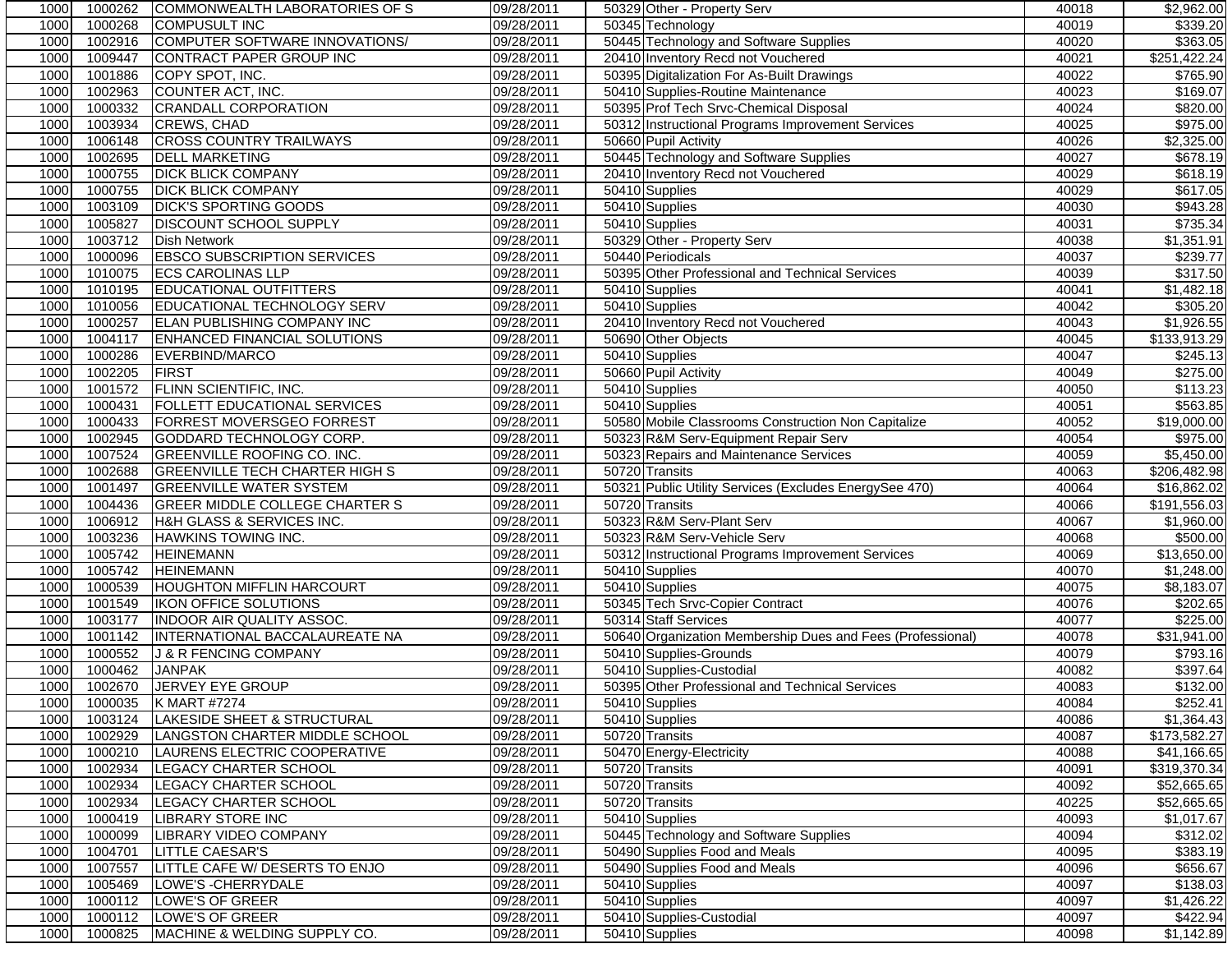| 1000<br>MANAGEMENT DECISIONS<br>09/28/2011<br>50395 Other Professional and Technical Services<br>1003404<br>1007986<br>1000<br><b>MBAJ ARCHITECTURE</b><br>09/28/2011<br>50520 ConstructionServices Arch Fees Capitalize<br>1002037<br>MCGRAW-HILL COMPANIES<br>09/28/2011<br>1000<br>50410 Supplies<br>50520 ConstructionServices Arch Fees Capitalize<br>1000733<br>MCMILLAN PAZDAN SMITH ARCHITEC<br>09/28/2011<br>1000<br>1000733<br>MCMILLAN PAZDAN SMITH ARCHITEC<br>09/28/2011<br>50520 ConstructionServices Arch Fees Reimb Capitalize<br>1000<br>1001281<br>1000<br><b>MEYER CENTER</b><br>09/28/2011<br>50720 Transits<br>1006020<br>MFASCO HEALTH AND SAFETY<br>09/28/2011<br>50410 Supplies<br>1000<br>1000189<br><b>MINUTEMAN PRESS</b><br>09/28/2011<br>50360 Printing and Binding<br>1000<br>1000<br>1003000<br>MOONVILLE SIGNS INC<br>09/28/2011<br>50520 ConstructionServices (Temp) Building/Construction Non Capita<br>1002083<br>1000<br><b>MOORE MEDICAL</b><br>09/28/2011<br>20410 Inventory Recd not Vouchered<br>1000<br>1005938<br>MORRIS COMMUNICATIONS<br>09/28/2011<br>50410 Supplies<br>1003227<br><b>MORRISETTE PAPER COMPANY</b><br>1000<br>09/28/2011<br>20410 Inventory Recd not Vouchered<br>1000<br>1000841<br>MOTOROLA INC<br>09/28/2011<br>50323 R&M Serv-Equipment Repair Serv<br>1000<br>1000841<br><b>MOTOROLA INC</b><br>09/28/2011<br>50323 Repairs and Maintenance Services<br>1000<br>1006119<br>MOVIE LICENSING USA<br>09/28/2011<br>50345 Technology<br>1000205<br>1000<br>NASCO INC<br>09/28/2011<br>50410 Supplies<br>1002346<br>NATIONAL FFA ORGANIZATION<br>09/28/2011<br>50660 Pupil Activity<br>1000<br>1000751<br>NU-IDEA SCHOOL SUPPLY CO INC<br>09/28/2011<br>50410 Supplies<br>1000<br>1004450<br>1000<br><b>OFFICE DEPOT</b><br>09/28/2011<br>50410 Supplies<br>1000329<br>ORIENTAL TRADING COMPANY<br>09/28/2011<br>1000<br>50410 Supplies<br>1007334<br>PACIFIC NORTHWEST PUBLISHING<br>09/28/2011<br>1000<br>50410 Supplies<br>1000<br>1001140<br>PAPA JOHN'S INTERNATIONAL<br>09/28/2011<br>50490 Supplies Food and Meals<br>1007146<br>1000<br>PARAGON ENGINEERING & GEOSCIEN<br>09/28/2011<br>50395 Other Professional and Technical Services<br>1000<br>1000359<br><b>PARENT INSTITUTE</b><br>09/28/2011<br>50410 Supplies<br>1001448<br>PAUL H. BROOKES PUBLISHING<br>1000<br>09/28/2011<br>50410 Supplies<br>1000<br>1000243<br>PEARSON EDUCATION, INC.<br>09/28/2011<br>50410 Supplies<br>1000<br>1000364<br>PECKNEL MUSIC COMPANY<br>09/28/2011<br>50410 Supplies<br>1000<br>1003037<br>09/28/2011<br>50395 Other Professional and Technical Services<br>PEDIATRIC SERVICES OF AMERICA,<br>1002479<br>1000<br>PHONAK, LLC<br>09/28/2011<br>50323 Repairs and Maintenance Services<br>1003614<br><b>PIEDMONT NATURAL GAS</b><br>09/28/2011<br>50470 Energy-Gas<br>1000<br>1000<br>1000391<br>09/28/2011<br>50360 Printing and Binding<br><b>PIP PRINTING #3</b><br>1000392<br>1000<br><b>PITNEY BOWES</b><br>09/28/2011<br>50410 Supplies<br>1001079<br>PRESENTATION SYSTEMS SOUTH, IN<br>1000<br>09/28/2011<br>50410 Supplies<br>1001339<br><b>PRESTWICK HOUSE</b><br>1000<br>09/28/2011<br>50410 Supplies<br>1000<br>1007881<br>PRINT SPECIALTY, INC.<br>09/28/2011<br>50360 Printing and Binding<br>1000271<br>1000<br>PRO-ED<br>09/28/2011<br>50410 Supplies<br>PROJECT LEAD THE WAY, INC.<br>1000<br>1002240<br>09/28/2011<br>50410 Supplies<br>1010121<br><b>PRUFROCK PRESS INC</b><br>1000<br>09/28/2011<br>50410 Supplies<br>PYRAMID SCHOOL PRODUCTS<br>1000<br>1001347<br>09/28/2011<br>20410 Inventory Recd not Vouchered<br>1000<br>1000305<br>QUILL CORPORATION<br>09/28/2011<br>50410 Supplies<br>1000<br>1003615<br>50410 Supplies<br>QUILL CORPORATION<br>09/28/2011<br>1008445 RAYMOND ENGINEERING SC<br>09/28/2011<br>50395 Other Professional and Technical Services<br>1000<br>09/28/2011<br>1000<br>1000327<br><b>READING SOURCE</b><br>50410 Supplies<br>1001573<br><b>REALLY GOOD STUFF</b><br>09/28/2011<br>50410 Supplies<br>1000<br>1000<br>1000005<br><b>RESOURCES FOR EDUCATORS</b><br>09/28/2011<br>50410 Supplies<br>1002408<br>50323 R&M Serv-Vehicle Serv<br>1000<br>ROBBINS TIRE SERVICE, INC.<br>09/28/2011<br>1008241<br>1000<br><b>RUSHTON, JAMES HOWARD</b><br>09/28/2011<br>50395 Other Professional and Technical Services<br>1001182<br><b>SC DEPT OF EDUCATION TRANSPORT</b><br>09/28/2011<br>1000<br>50323 Repairs and Maintenance Services<br>1001259<br><b>SC INTERNATIONAL BACCALAUREAT</b><br>09/28/2011<br>1000<br>50640 Organization Membership Dues and Fees (Professional)<br>1001268<br>09/28/2011<br>1000<br><b>SCHOLASTIC INC</b><br>50345 Technology<br><b>SCHOLASTIC INC</b><br>1001268<br>09/28/2011<br>50410 Supplies<br>1000<br>1000837<br><b>SCHOLASTIC MAGAZINES</b><br>09/28/2011<br>50410 Supplies<br>1000<br>1002762<br>SCHOLASTIC, INC.<br>50445 Technology and Software Supplies<br>1000<br>09/28/2011<br>1009496<br>09/28/2011<br>50410 Supplies<br>1000<br><b>SCHOOL CHECK IN</b><br>1002809<br>50331 Student Transportation<br><b>SCMEA CHORAL DIVISI</b><br>09/28/2011<br>1000 | 1000 | 1006876 | MACKIN LIBRARY MEDIA          | 09/28/2011 | 50445 Technology and Software Supplies | 40099 | \$179.36               |
|-----------------------------------------------------------------------------------------------------------------------------------------------------------------------------------------------------------------------------------------------------------------------------------------------------------------------------------------------------------------------------------------------------------------------------------------------------------------------------------------------------------------------------------------------------------------------------------------------------------------------------------------------------------------------------------------------------------------------------------------------------------------------------------------------------------------------------------------------------------------------------------------------------------------------------------------------------------------------------------------------------------------------------------------------------------------------------------------------------------------------------------------------------------------------------------------------------------------------------------------------------------------------------------------------------------------------------------------------------------------------------------------------------------------------------------------------------------------------------------------------------------------------------------------------------------------------------------------------------------------------------------------------------------------------------------------------------------------------------------------------------------------------------------------------------------------------------------------------------------------------------------------------------------------------------------------------------------------------------------------------------------------------------------------------------------------------------------------------------------------------------------------------------------------------------------------------------------------------------------------------------------------------------------------------------------------------------------------------------------------------------------------------------------------------------------------------------------------------------------------------------------------------------------------------------------------------------------------------------------------------------------------------------------------------------------------------------------------------------------------------------------------------------------------------------------------------------------------------------------------------------------------------------------------------------------------------------------------------------------------------------------------------------------------------------------------------------------------------------------------------------------------------------------------------------------------------------------------------------------------------------------------------------------------------------------------------------------------------------------------------------------------------------------------------------------------------------------------------------------------------------------------------------------------------------------------------------------------------------------------------------------------------------------------------------------------------------------------------------------------------------------------------------------------------------------------------------------------------------------------------------------------------------------------------------------------------------------------------------------------------------------------------------------------------------------------------------------------------------------------------------------------------------------------------------------------------------------------------------------------------------------------------------------------------------------------------------------------------------------------------------------------------------------------------------------------------------------------------------------------------------------------------------------------------------------------------------------------------------------------------------------------------------------------------------------------------------------------------------------------------------------------------------------------------------------------------------------------------------------------------------------------------------------------------------------------------------------------------------------------------------------------------------------------------------------------------------------------------------------------------|------|---------|-------------------------------|------------|----------------------------------------|-------|------------------------|
|                                                                                                                                                                                                                                                                                                                                                                                                                                                                                                                                                                                                                                                                                                                                                                                                                                                                                                                                                                                                                                                                                                                                                                                                                                                                                                                                                                                                                                                                                                                                                                                                                                                                                                                                                                                                                                                                                                                                                                                                                                                                                                                                                                                                                                                                                                                                                                                                                                                                                                                                                                                                                                                                                                                                                                                                                                                                                                                                                                                                                                                                                                                                                                                                                                                                                                                                                                                                                                                                                                                                                                                                                                                                                                                                                                                                                                                                                                                                                                                                                                                                                                                                                                                                                                                                                                                                                                                                                                                                                                                                                                                                                                                                                                                                                                                                                                                                                                                                                                                                                                                                                                                       |      |         |                               |            |                                        | 40100 | \$1,050.00             |
|                                                                                                                                                                                                                                                                                                                                                                                                                                                                                                                                                                                                                                                                                                                                                                                                                                                                                                                                                                                                                                                                                                                                                                                                                                                                                                                                                                                                                                                                                                                                                                                                                                                                                                                                                                                                                                                                                                                                                                                                                                                                                                                                                                                                                                                                                                                                                                                                                                                                                                                                                                                                                                                                                                                                                                                                                                                                                                                                                                                                                                                                                                                                                                                                                                                                                                                                                                                                                                                                                                                                                                                                                                                                                                                                                                                                                                                                                                                                                                                                                                                                                                                                                                                                                                                                                                                                                                                                                                                                                                                                                                                                                                                                                                                                                                                                                                                                                                                                                                                                                                                                                                                       |      |         |                               |            |                                        | 40104 | \$2,236.14             |
|                                                                                                                                                                                                                                                                                                                                                                                                                                                                                                                                                                                                                                                                                                                                                                                                                                                                                                                                                                                                                                                                                                                                                                                                                                                                                                                                                                                                                                                                                                                                                                                                                                                                                                                                                                                                                                                                                                                                                                                                                                                                                                                                                                                                                                                                                                                                                                                                                                                                                                                                                                                                                                                                                                                                                                                                                                                                                                                                                                                                                                                                                                                                                                                                                                                                                                                                                                                                                                                                                                                                                                                                                                                                                                                                                                                                                                                                                                                                                                                                                                                                                                                                                                                                                                                                                                                                                                                                                                                                                                                                                                                                                                                                                                                                                                                                                                                                                                                                                                                                                                                                                                                       |      |         |                               |            |                                        | 40105 | \$2,260.89             |
|                                                                                                                                                                                                                                                                                                                                                                                                                                                                                                                                                                                                                                                                                                                                                                                                                                                                                                                                                                                                                                                                                                                                                                                                                                                                                                                                                                                                                                                                                                                                                                                                                                                                                                                                                                                                                                                                                                                                                                                                                                                                                                                                                                                                                                                                                                                                                                                                                                                                                                                                                                                                                                                                                                                                                                                                                                                                                                                                                                                                                                                                                                                                                                                                                                                                                                                                                                                                                                                                                                                                                                                                                                                                                                                                                                                                                                                                                                                                                                                                                                                                                                                                                                                                                                                                                                                                                                                                                                                                                                                                                                                                                                                                                                                                                                                                                                                                                                                                                                                                                                                                                                                       |      |         |                               |            |                                        | 40106 | \$17,664.08            |
|                                                                                                                                                                                                                                                                                                                                                                                                                                                                                                                                                                                                                                                                                                                                                                                                                                                                                                                                                                                                                                                                                                                                                                                                                                                                                                                                                                                                                                                                                                                                                                                                                                                                                                                                                                                                                                                                                                                                                                                                                                                                                                                                                                                                                                                                                                                                                                                                                                                                                                                                                                                                                                                                                                                                                                                                                                                                                                                                                                                                                                                                                                                                                                                                                                                                                                                                                                                                                                                                                                                                                                                                                                                                                                                                                                                                                                                                                                                                                                                                                                                                                                                                                                                                                                                                                                                                                                                                                                                                                                                                                                                                                                                                                                                                                                                                                                                                                                                                                                                                                                                                                                                       |      |         |                               |            |                                        | 40106 | \$2,764.10             |
|                                                                                                                                                                                                                                                                                                                                                                                                                                                                                                                                                                                                                                                                                                                                                                                                                                                                                                                                                                                                                                                                                                                                                                                                                                                                                                                                                                                                                                                                                                                                                                                                                                                                                                                                                                                                                                                                                                                                                                                                                                                                                                                                                                                                                                                                                                                                                                                                                                                                                                                                                                                                                                                                                                                                                                                                                                                                                                                                                                                                                                                                                                                                                                                                                                                                                                                                                                                                                                                                                                                                                                                                                                                                                                                                                                                                                                                                                                                                                                                                                                                                                                                                                                                                                                                                                                                                                                                                                                                                                                                                                                                                                                                                                                                                                                                                                                                                                                                                                                                                                                                                                                                       |      |         |                               |            |                                        | 40107 | \$11,540.29            |
|                                                                                                                                                                                                                                                                                                                                                                                                                                                                                                                                                                                                                                                                                                                                                                                                                                                                                                                                                                                                                                                                                                                                                                                                                                                                                                                                                                                                                                                                                                                                                                                                                                                                                                                                                                                                                                                                                                                                                                                                                                                                                                                                                                                                                                                                                                                                                                                                                                                                                                                                                                                                                                                                                                                                                                                                                                                                                                                                                                                                                                                                                                                                                                                                                                                                                                                                                                                                                                                                                                                                                                                                                                                                                                                                                                                                                                                                                                                                                                                                                                                                                                                                                                                                                                                                                                                                                                                                                                                                                                                                                                                                                                                                                                                                                                                                                                                                                                                                                                                                                                                                                                                       |      |         |                               |            |                                        | 40108 | \$225.62               |
|                                                                                                                                                                                                                                                                                                                                                                                                                                                                                                                                                                                                                                                                                                                                                                                                                                                                                                                                                                                                                                                                                                                                                                                                                                                                                                                                                                                                                                                                                                                                                                                                                                                                                                                                                                                                                                                                                                                                                                                                                                                                                                                                                                                                                                                                                                                                                                                                                                                                                                                                                                                                                                                                                                                                                                                                                                                                                                                                                                                                                                                                                                                                                                                                                                                                                                                                                                                                                                                                                                                                                                                                                                                                                                                                                                                                                                                                                                                                                                                                                                                                                                                                                                                                                                                                                                                                                                                                                                                                                                                                                                                                                                                                                                                                                                                                                                                                                                                                                                                                                                                                                                                       |      |         |                               |            |                                        | 40110 | \$786.22               |
|                                                                                                                                                                                                                                                                                                                                                                                                                                                                                                                                                                                                                                                                                                                                                                                                                                                                                                                                                                                                                                                                                                                                                                                                                                                                                                                                                                                                                                                                                                                                                                                                                                                                                                                                                                                                                                                                                                                                                                                                                                                                                                                                                                                                                                                                                                                                                                                                                                                                                                                                                                                                                                                                                                                                                                                                                                                                                                                                                                                                                                                                                                                                                                                                                                                                                                                                                                                                                                                                                                                                                                                                                                                                                                                                                                                                                                                                                                                                                                                                                                                                                                                                                                                                                                                                                                                                                                                                                                                                                                                                                                                                                                                                                                                                                                                                                                                                                                                                                                                                                                                                                                                       |      |         |                               |            |                                        | 40111 | \$3,440.76             |
|                                                                                                                                                                                                                                                                                                                                                                                                                                                                                                                                                                                                                                                                                                                                                                                                                                                                                                                                                                                                                                                                                                                                                                                                                                                                                                                                                                                                                                                                                                                                                                                                                                                                                                                                                                                                                                                                                                                                                                                                                                                                                                                                                                                                                                                                                                                                                                                                                                                                                                                                                                                                                                                                                                                                                                                                                                                                                                                                                                                                                                                                                                                                                                                                                                                                                                                                                                                                                                                                                                                                                                                                                                                                                                                                                                                                                                                                                                                                                                                                                                                                                                                                                                                                                                                                                                                                                                                                                                                                                                                                                                                                                                                                                                                                                                                                                                                                                                                                                                                                                                                                                                                       |      |         |                               |            |                                        | 40112 | \$4,079.33             |
|                                                                                                                                                                                                                                                                                                                                                                                                                                                                                                                                                                                                                                                                                                                                                                                                                                                                                                                                                                                                                                                                                                                                                                                                                                                                                                                                                                                                                                                                                                                                                                                                                                                                                                                                                                                                                                                                                                                                                                                                                                                                                                                                                                                                                                                                                                                                                                                                                                                                                                                                                                                                                                                                                                                                                                                                                                                                                                                                                                                                                                                                                                                                                                                                                                                                                                                                                                                                                                                                                                                                                                                                                                                                                                                                                                                                                                                                                                                                                                                                                                                                                                                                                                                                                                                                                                                                                                                                                                                                                                                                                                                                                                                                                                                                                                                                                                                                                                                                                                                                                                                                                                                       |      |         |                               |            |                                        | 40113 | \$974.90               |
|                                                                                                                                                                                                                                                                                                                                                                                                                                                                                                                                                                                                                                                                                                                                                                                                                                                                                                                                                                                                                                                                                                                                                                                                                                                                                                                                                                                                                                                                                                                                                                                                                                                                                                                                                                                                                                                                                                                                                                                                                                                                                                                                                                                                                                                                                                                                                                                                                                                                                                                                                                                                                                                                                                                                                                                                                                                                                                                                                                                                                                                                                                                                                                                                                                                                                                                                                                                                                                                                                                                                                                                                                                                                                                                                                                                                                                                                                                                                                                                                                                                                                                                                                                                                                                                                                                                                                                                                                                                                                                                                                                                                                                                                                                                                                                                                                                                                                                                                                                                                                                                                                                                       |      |         |                               |            |                                        | 40114 | \$43,940.20            |
|                                                                                                                                                                                                                                                                                                                                                                                                                                                                                                                                                                                                                                                                                                                                                                                                                                                                                                                                                                                                                                                                                                                                                                                                                                                                                                                                                                                                                                                                                                                                                                                                                                                                                                                                                                                                                                                                                                                                                                                                                                                                                                                                                                                                                                                                                                                                                                                                                                                                                                                                                                                                                                                                                                                                                                                                                                                                                                                                                                                                                                                                                                                                                                                                                                                                                                                                                                                                                                                                                                                                                                                                                                                                                                                                                                                                                                                                                                                                                                                                                                                                                                                                                                                                                                                                                                                                                                                                                                                                                                                                                                                                                                                                                                                                                                                                                                                                                                                                                                                                                                                                                                                       |      |         |                               |            |                                        | 40116 | \$2,559.73             |
|                                                                                                                                                                                                                                                                                                                                                                                                                                                                                                                                                                                                                                                                                                                                                                                                                                                                                                                                                                                                                                                                                                                                                                                                                                                                                                                                                                                                                                                                                                                                                                                                                                                                                                                                                                                                                                                                                                                                                                                                                                                                                                                                                                                                                                                                                                                                                                                                                                                                                                                                                                                                                                                                                                                                                                                                                                                                                                                                                                                                                                                                                                                                                                                                                                                                                                                                                                                                                                                                                                                                                                                                                                                                                                                                                                                                                                                                                                                                                                                                                                                                                                                                                                                                                                                                                                                                                                                                                                                                                                                                                                                                                                                                                                                                                                                                                                                                                                                                                                                                                                                                                                                       |      |         |                               |            |                                        | 40115 | $\overline{$}1,199.04$ |
|                                                                                                                                                                                                                                                                                                                                                                                                                                                                                                                                                                                                                                                                                                                                                                                                                                                                                                                                                                                                                                                                                                                                                                                                                                                                                                                                                                                                                                                                                                                                                                                                                                                                                                                                                                                                                                                                                                                                                                                                                                                                                                                                                                                                                                                                                                                                                                                                                                                                                                                                                                                                                                                                                                                                                                                                                                                                                                                                                                                                                                                                                                                                                                                                                                                                                                                                                                                                                                                                                                                                                                                                                                                                                                                                                                                                                                                                                                                                                                                                                                                                                                                                                                                                                                                                                                                                                                                                                                                                                                                                                                                                                                                                                                                                                                                                                                                                                                                                                                                                                                                                                                                       |      |         |                               |            |                                        | 40117 | \$475.00               |
|                                                                                                                                                                                                                                                                                                                                                                                                                                                                                                                                                                                                                                                                                                                                                                                                                                                                                                                                                                                                                                                                                                                                                                                                                                                                                                                                                                                                                                                                                                                                                                                                                                                                                                                                                                                                                                                                                                                                                                                                                                                                                                                                                                                                                                                                                                                                                                                                                                                                                                                                                                                                                                                                                                                                                                                                                                                                                                                                                                                                                                                                                                                                                                                                                                                                                                                                                                                                                                                                                                                                                                                                                                                                                                                                                                                                                                                                                                                                                                                                                                                                                                                                                                                                                                                                                                                                                                                                                                                                                                                                                                                                                                                                                                                                                                                                                                                                                                                                                                                                                                                                                                                       |      |         |                               |            |                                        | 40118 | \$317.00               |
|                                                                                                                                                                                                                                                                                                                                                                                                                                                                                                                                                                                                                                                                                                                                                                                                                                                                                                                                                                                                                                                                                                                                                                                                                                                                                                                                                                                                                                                                                                                                                                                                                                                                                                                                                                                                                                                                                                                                                                                                                                                                                                                                                                                                                                                                                                                                                                                                                                                                                                                                                                                                                                                                                                                                                                                                                                                                                                                                                                                                                                                                                                                                                                                                                                                                                                                                                                                                                                                                                                                                                                                                                                                                                                                                                                                                                                                                                                                                                                                                                                                                                                                                                                                                                                                                                                                                                                                                                                                                                                                                                                                                                                                                                                                                                                                                                                                                                                                                                                                                                                                                                                                       |      |         |                               |            |                                        | 40119 | \$440.00               |
|                                                                                                                                                                                                                                                                                                                                                                                                                                                                                                                                                                                                                                                                                                                                                                                                                                                                                                                                                                                                                                                                                                                                                                                                                                                                                                                                                                                                                                                                                                                                                                                                                                                                                                                                                                                                                                                                                                                                                                                                                                                                                                                                                                                                                                                                                                                                                                                                                                                                                                                                                                                                                                                                                                                                                                                                                                                                                                                                                                                                                                                                                                                                                                                                                                                                                                                                                                                                                                                                                                                                                                                                                                                                                                                                                                                                                                                                                                                                                                                                                                                                                                                                                                                                                                                                                                                                                                                                                                                                                                                                                                                                                                                                                                                                                                                                                                                                                                                                                                                                                                                                                                                       |      |         |                               |            |                                        | 40120 | \$982.24               |
|                                                                                                                                                                                                                                                                                                                                                                                                                                                                                                                                                                                                                                                                                                                                                                                                                                                                                                                                                                                                                                                                                                                                                                                                                                                                                                                                                                                                                                                                                                                                                                                                                                                                                                                                                                                                                                                                                                                                                                                                                                                                                                                                                                                                                                                                                                                                                                                                                                                                                                                                                                                                                                                                                                                                                                                                                                                                                                                                                                                                                                                                                                                                                                                                                                                                                                                                                                                                                                                                                                                                                                                                                                                                                                                                                                                                                                                                                                                                                                                                                                                                                                                                                                                                                                                                                                                                                                                                                                                                                                                                                                                                                                                                                                                                                                                                                                                                                                                                                                                                                                                                                                                       |      |         |                               |            |                                        | 40122 | \$1,631.27             |
|                                                                                                                                                                                                                                                                                                                                                                                                                                                                                                                                                                                                                                                                                                                                                                                                                                                                                                                                                                                                                                                                                                                                                                                                                                                                                                                                                                                                                                                                                                                                                                                                                                                                                                                                                                                                                                                                                                                                                                                                                                                                                                                                                                                                                                                                                                                                                                                                                                                                                                                                                                                                                                                                                                                                                                                                                                                                                                                                                                                                                                                                                                                                                                                                                                                                                                                                                                                                                                                                                                                                                                                                                                                                                                                                                                                                                                                                                                                                                                                                                                                                                                                                                                                                                                                                                                                                                                                                                                                                                                                                                                                                                                                                                                                                                                                                                                                                                                                                                                                                                                                                                                                       |      |         |                               |            |                                        | 40124 | \$1,522.32             |
|                                                                                                                                                                                                                                                                                                                                                                                                                                                                                                                                                                                                                                                                                                                                                                                                                                                                                                                                                                                                                                                                                                                                                                                                                                                                                                                                                                                                                                                                                                                                                                                                                                                                                                                                                                                                                                                                                                                                                                                                                                                                                                                                                                                                                                                                                                                                                                                                                                                                                                                                                                                                                                                                                                                                                                                                                                                                                                                                                                                                                                                                                                                                                                                                                                                                                                                                                                                                                                                                                                                                                                                                                                                                                                                                                                                                                                                                                                                                                                                                                                                                                                                                                                                                                                                                                                                                                                                                                                                                                                                                                                                                                                                                                                                                                                                                                                                                                                                                                                                                                                                                                                                       |      |         |                               |            |                                        | 40125 | \$1,324.13             |
|                                                                                                                                                                                                                                                                                                                                                                                                                                                                                                                                                                                                                                                                                                                                                                                                                                                                                                                                                                                                                                                                                                                                                                                                                                                                                                                                                                                                                                                                                                                                                                                                                                                                                                                                                                                                                                                                                                                                                                                                                                                                                                                                                                                                                                                                                                                                                                                                                                                                                                                                                                                                                                                                                                                                                                                                                                                                                                                                                                                                                                                                                                                                                                                                                                                                                                                                                                                                                                                                                                                                                                                                                                                                                                                                                                                                                                                                                                                                                                                                                                                                                                                                                                                                                                                                                                                                                                                                                                                                                                                                                                                                                                                                                                                                                                                                                                                                                                                                                                                                                                                                                                                       |      |         |                               |            |                                        | 40126 | \$491.30               |
|                                                                                                                                                                                                                                                                                                                                                                                                                                                                                                                                                                                                                                                                                                                                                                                                                                                                                                                                                                                                                                                                                                                                                                                                                                                                                                                                                                                                                                                                                                                                                                                                                                                                                                                                                                                                                                                                                                                                                                                                                                                                                                                                                                                                                                                                                                                                                                                                                                                                                                                                                                                                                                                                                                                                                                                                                                                                                                                                                                                                                                                                                                                                                                                                                                                                                                                                                                                                                                                                                                                                                                                                                                                                                                                                                                                                                                                                                                                                                                                                                                                                                                                                                                                                                                                                                                                                                                                                                                                                                                                                                                                                                                                                                                                                                                                                                                                                                                                                                                                                                                                                                                                       |      |         |                               |            |                                        | 40127 | \$1,722.25             |
|                                                                                                                                                                                                                                                                                                                                                                                                                                                                                                                                                                                                                                                                                                                                                                                                                                                                                                                                                                                                                                                                                                                                                                                                                                                                                                                                                                                                                                                                                                                                                                                                                                                                                                                                                                                                                                                                                                                                                                                                                                                                                                                                                                                                                                                                                                                                                                                                                                                                                                                                                                                                                                                                                                                                                                                                                                                                                                                                                                                                                                                                                                                                                                                                                                                                                                                                                                                                                                                                                                                                                                                                                                                                                                                                                                                                                                                                                                                                                                                                                                                                                                                                                                                                                                                                                                                                                                                                                                                                                                                                                                                                                                                                                                                                                                                                                                                                                                                                                                                                                                                                                                                       |      |         |                               |            |                                        | 40128 | \$312.62               |
|                                                                                                                                                                                                                                                                                                                                                                                                                                                                                                                                                                                                                                                                                                                                                                                                                                                                                                                                                                                                                                                                                                                                                                                                                                                                                                                                                                                                                                                                                                                                                                                                                                                                                                                                                                                                                                                                                                                                                                                                                                                                                                                                                                                                                                                                                                                                                                                                                                                                                                                                                                                                                                                                                                                                                                                                                                                                                                                                                                                                                                                                                                                                                                                                                                                                                                                                                                                                                                                                                                                                                                                                                                                                                                                                                                                                                                                                                                                                                                                                                                                                                                                                                                                                                                                                                                                                                                                                                                                                                                                                                                                                                                                                                                                                                                                                                                                                                                                                                                                                                                                                                                                       |      |         |                               |            |                                        | 40129 | \$952.77               |
|                                                                                                                                                                                                                                                                                                                                                                                                                                                                                                                                                                                                                                                                                                                                                                                                                                                                                                                                                                                                                                                                                                                                                                                                                                                                                                                                                                                                                                                                                                                                                                                                                                                                                                                                                                                                                                                                                                                                                                                                                                                                                                                                                                                                                                                                                                                                                                                                                                                                                                                                                                                                                                                                                                                                                                                                                                                                                                                                                                                                                                                                                                                                                                                                                                                                                                                                                                                                                                                                                                                                                                                                                                                                                                                                                                                                                                                                                                                                                                                                                                                                                                                                                                                                                                                                                                                                                                                                                                                                                                                                                                                                                                                                                                                                                                                                                                                                                                                                                                                                                                                                                                                       |      |         |                               |            |                                        | 40130 | $\sqrt{$477.10}$       |
|                                                                                                                                                                                                                                                                                                                                                                                                                                                                                                                                                                                                                                                                                                                                                                                                                                                                                                                                                                                                                                                                                                                                                                                                                                                                                                                                                                                                                                                                                                                                                                                                                                                                                                                                                                                                                                                                                                                                                                                                                                                                                                                                                                                                                                                                                                                                                                                                                                                                                                                                                                                                                                                                                                                                                                                                                                                                                                                                                                                                                                                                                                                                                                                                                                                                                                                                                                                                                                                                                                                                                                                                                                                                                                                                                                                                                                                                                                                                                                                                                                                                                                                                                                                                                                                                                                                                                                                                                                                                                                                                                                                                                                                                                                                                                                                                                                                                                                                                                                                                                                                                                                                       |      |         |                               |            |                                        | 40131 | \$144.00               |
|                                                                                                                                                                                                                                                                                                                                                                                                                                                                                                                                                                                                                                                                                                                                                                                                                                                                                                                                                                                                                                                                                                                                                                                                                                                                                                                                                                                                                                                                                                                                                                                                                                                                                                                                                                                                                                                                                                                                                                                                                                                                                                                                                                                                                                                                                                                                                                                                                                                                                                                                                                                                                                                                                                                                                                                                                                                                                                                                                                                                                                                                                                                                                                                                                                                                                                                                                                                                                                                                                                                                                                                                                                                                                                                                                                                                                                                                                                                                                                                                                                                                                                                                                                                                                                                                                                                                                                                                                                                                                                                                                                                                                                                                                                                                                                                                                                                                                                                                                                                                                                                                                                                       |      |         |                               |            |                                        | 40132 | \$945.00               |
|                                                                                                                                                                                                                                                                                                                                                                                                                                                                                                                                                                                                                                                                                                                                                                                                                                                                                                                                                                                                                                                                                                                                                                                                                                                                                                                                                                                                                                                                                                                                                                                                                                                                                                                                                                                                                                                                                                                                                                                                                                                                                                                                                                                                                                                                                                                                                                                                                                                                                                                                                                                                                                                                                                                                                                                                                                                                                                                                                                                                                                                                                                                                                                                                                                                                                                                                                                                                                                                                                                                                                                                                                                                                                                                                                                                                                                                                                                                                                                                                                                                                                                                                                                                                                                                                                                                                                                                                                                                                                                                                                                                                                                                                                                                                                                                                                                                                                                                                                                                                                                                                                                                       |      |         |                               |            |                                        | 40134 | \$439.87               |
|                                                                                                                                                                                                                                                                                                                                                                                                                                                                                                                                                                                                                                                                                                                                                                                                                                                                                                                                                                                                                                                                                                                                                                                                                                                                                                                                                                                                                                                                                                                                                                                                                                                                                                                                                                                                                                                                                                                                                                                                                                                                                                                                                                                                                                                                                                                                                                                                                                                                                                                                                                                                                                                                                                                                                                                                                                                                                                                                                                                                                                                                                                                                                                                                                                                                                                                                                                                                                                                                                                                                                                                                                                                                                                                                                                                                                                                                                                                                                                                                                                                                                                                                                                                                                                                                                                                                                                                                                                                                                                                                                                                                                                                                                                                                                                                                                                                                                                                                                                                                                                                                                                                       |      |         |                               |            |                                        | 40135 | \$5,794.22             |
|                                                                                                                                                                                                                                                                                                                                                                                                                                                                                                                                                                                                                                                                                                                                                                                                                                                                                                                                                                                                                                                                                                                                                                                                                                                                                                                                                                                                                                                                                                                                                                                                                                                                                                                                                                                                                                                                                                                                                                                                                                                                                                                                                                                                                                                                                                                                                                                                                                                                                                                                                                                                                                                                                                                                                                                                                                                                                                                                                                                                                                                                                                                                                                                                                                                                                                                                                                                                                                                                                                                                                                                                                                                                                                                                                                                                                                                                                                                                                                                                                                                                                                                                                                                                                                                                                                                                                                                                                                                                                                                                                                                                                                                                                                                                                                                                                                                                                                                                                                                                                                                                                                                       |      |         |                               |            |                                        | 40137 | \$290.92               |
|                                                                                                                                                                                                                                                                                                                                                                                                                                                                                                                                                                                                                                                                                                                                                                                                                                                                                                                                                                                                                                                                                                                                                                                                                                                                                                                                                                                                                                                                                                                                                                                                                                                                                                                                                                                                                                                                                                                                                                                                                                                                                                                                                                                                                                                                                                                                                                                                                                                                                                                                                                                                                                                                                                                                                                                                                                                                                                                                                                                                                                                                                                                                                                                                                                                                                                                                                                                                                                                                                                                                                                                                                                                                                                                                                                                                                                                                                                                                                                                                                                                                                                                                                                                                                                                                                                                                                                                                                                                                                                                                                                                                                                                                                                                                                                                                                                                                                                                                                                                                                                                                                                                       |      |         |                               |            |                                        |       |                        |
|                                                                                                                                                                                                                                                                                                                                                                                                                                                                                                                                                                                                                                                                                                                                                                                                                                                                                                                                                                                                                                                                                                                                                                                                                                                                                                                                                                                                                                                                                                                                                                                                                                                                                                                                                                                                                                                                                                                                                                                                                                                                                                                                                                                                                                                                                                                                                                                                                                                                                                                                                                                                                                                                                                                                                                                                                                                                                                                                                                                                                                                                                                                                                                                                                                                                                                                                                                                                                                                                                                                                                                                                                                                                                                                                                                                                                                                                                                                                                                                                                                                                                                                                                                                                                                                                                                                                                                                                                                                                                                                                                                                                                                                                                                                                                                                                                                                                                                                                                                                                                                                                                                                       |      |         |                               |            |                                        | 40138 | \$155.87               |
|                                                                                                                                                                                                                                                                                                                                                                                                                                                                                                                                                                                                                                                                                                                                                                                                                                                                                                                                                                                                                                                                                                                                                                                                                                                                                                                                                                                                                                                                                                                                                                                                                                                                                                                                                                                                                                                                                                                                                                                                                                                                                                                                                                                                                                                                                                                                                                                                                                                                                                                                                                                                                                                                                                                                                                                                                                                                                                                                                                                                                                                                                                                                                                                                                                                                                                                                                                                                                                                                                                                                                                                                                                                                                                                                                                                                                                                                                                                                                                                                                                                                                                                                                                                                                                                                                                                                                                                                                                                                                                                                                                                                                                                                                                                                                                                                                                                                                                                                                                                                                                                                                                                       |      |         |                               |            |                                        | 40140 | \$2,598.44             |
|                                                                                                                                                                                                                                                                                                                                                                                                                                                                                                                                                                                                                                                                                                                                                                                                                                                                                                                                                                                                                                                                                                                                                                                                                                                                                                                                                                                                                                                                                                                                                                                                                                                                                                                                                                                                                                                                                                                                                                                                                                                                                                                                                                                                                                                                                                                                                                                                                                                                                                                                                                                                                                                                                                                                                                                                                                                                                                                                                                                                                                                                                                                                                                                                                                                                                                                                                                                                                                                                                                                                                                                                                                                                                                                                                                                                                                                                                                                                                                                                                                                                                                                                                                                                                                                                                                                                                                                                                                                                                                                                                                                                                                                                                                                                                                                                                                                                                                                                                                                                                                                                                                                       |      |         |                               |            |                                        | 40142 | \$122.96               |
|                                                                                                                                                                                                                                                                                                                                                                                                                                                                                                                                                                                                                                                                                                                                                                                                                                                                                                                                                                                                                                                                                                                                                                                                                                                                                                                                                                                                                                                                                                                                                                                                                                                                                                                                                                                                                                                                                                                                                                                                                                                                                                                                                                                                                                                                                                                                                                                                                                                                                                                                                                                                                                                                                                                                                                                                                                                                                                                                                                                                                                                                                                                                                                                                                                                                                                                                                                                                                                                                                                                                                                                                                                                                                                                                                                                                                                                                                                                                                                                                                                                                                                                                                                                                                                                                                                                                                                                                                                                                                                                                                                                                                                                                                                                                                                                                                                                                                                                                                                                                                                                                                                                       |      |         |                               |            |                                        | 40143 | \$6,698.73             |
|                                                                                                                                                                                                                                                                                                                                                                                                                                                                                                                                                                                                                                                                                                                                                                                                                                                                                                                                                                                                                                                                                                                                                                                                                                                                                                                                                                                                                                                                                                                                                                                                                                                                                                                                                                                                                                                                                                                                                                                                                                                                                                                                                                                                                                                                                                                                                                                                                                                                                                                                                                                                                                                                                                                                                                                                                                                                                                                                                                                                                                                                                                                                                                                                                                                                                                                                                                                                                                                                                                                                                                                                                                                                                                                                                                                                                                                                                                                                                                                                                                                                                                                                                                                                                                                                                                                                                                                                                                                                                                                                                                                                                                                                                                                                                                                                                                                                                                                                                                                                                                                                                                                       |      |         |                               |            |                                        | 40144 | \$151.80               |
|                                                                                                                                                                                                                                                                                                                                                                                                                                                                                                                                                                                                                                                                                                                                                                                                                                                                                                                                                                                                                                                                                                                                                                                                                                                                                                                                                                                                                                                                                                                                                                                                                                                                                                                                                                                                                                                                                                                                                                                                                                                                                                                                                                                                                                                                                                                                                                                                                                                                                                                                                                                                                                                                                                                                                                                                                                                                                                                                                                                                                                                                                                                                                                                                                                                                                                                                                                                                                                                                                                                                                                                                                                                                                                                                                                                                                                                                                                                                                                                                                                                                                                                                                                                                                                                                                                                                                                                                                                                                                                                                                                                                                                                                                                                                                                                                                                                                                                                                                                                                                                                                                                                       |      |         |                               |            |                                        | 40145 | \$1,245.91             |
|                                                                                                                                                                                                                                                                                                                                                                                                                                                                                                                                                                                                                                                                                                                                                                                                                                                                                                                                                                                                                                                                                                                                                                                                                                                                                                                                                                                                                                                                                                                                                                                                                                                                                                                                                                                                                                                                                                                                                                                                                                                                                                                                                                                                                                                                                                                                                                                                                                                                                                                                                                                                                                                                                                                                                                                                                                                                                                                                                                                                                                                                                                                                                                                                                                                                                                                                                                                                                                                                                                                                                                                                                                                                                                                                                                                                                                                                                                                                                                                                                                                                                                                                                                                                                                                                                                                                                                                                                                                                                                                                                                                                                                                                                                                                                                                                                                                                                                                                                                                                                                                                                                                       |      |         |                               |            |                                        | 40146 | \$247.01               |
|                                                                                                                                                                                                                                                                                                                                                                                                                                                                                                                                                                                                                                                                                                                                                                                                                                                                                                                                                                                                                                                                                                                                                                                                                                                                                                                                                                                                                                                                                                                                                                                                                                                                                                                                                                                                                                                                                                                                                                                                                                                                                                                                                                                                                                                                                                                                                                                                                                                                                                                                                                                                                                                                                                                                                                                                                                                                                                                                                                                                                                                                                                                                                                                                                                                                                                                                                                                                                                                                                                                                                                                                                                                                                                                                                                                                                                                                                                                                                                                                                                                                                                                                                                                                                                                                                                                                                                                                                                                                                                                                                                                                                                                                                                                                                                                                                                                                                                                                                                                                                                                                                                                       |      |         |                               |            |                                        | 40147 | \$754.88               |
|                                                                                                                                                                                                                                                                                                                                                                                                                                                                                                                                                                                                                                                                                                                                                                                                                                                                                                                                                                                                                                                                                                                                                                                                                                                                                                                                                                                                                                                                                                                                                                                                                                                                                                                                                                                                                                                                                                                                                                                                                                                                                                                                                                                                                                                                                                                                                                                                                                                                                                                                                                                                                                                                                                                                                                                                                                                                                                                                                                                                                                                                                                                                                                                                                                                                                                                                                                                                                                                                                                                                                                                                                                                                                                                                                                                                                                                                                                                                                                                                                                                                                                                                                                                                                                                                                                                                                                                                                                                                                                                                                                                                                                                                                                                                                                                                                                                                                                                                                                                                                                                                                                                       |      |         |                               |            |                                        | 40148 | \$1,023.31             |
|                                                                                                                                                                                                                                                                                                                                                                                                                                                                                                                                                                                                                                                                                                                                                                                                                                                                                                                                                                                                                                                                                                                                                                                                                                                                                                                                                                                                                                                                                                                                                                                                                                                                                                                                                                                                                                                                                                                                                                                                                                                                                                                                                                                                                                                                                                                                                                                                                                                                                                                                                                                                                                                                                                                                                                                                                                                                                                                                                                                                                                                                                                                                                                                                                                                                                                                                                                                                                                                                                                                                                                                                                                                                                                                                                                                                                                                                                                                                                                                                                                                                                                                                                                                                                                                                                                                                                                                                                                                                                                                                                                                                                                                                                                                                                                                                                                                                                                                                                                                                                                                                                                                       |      |         |                               |            |                                        | 40148 | \$243.79               |
|                                                                                                                                                                                                                                                                                                                                                                                                                                                                                                                                                                                                                                                                                                                                                                                                                                                                                                                                                                                                                                                                                                                                                                                                                                                                                                                                                                                                                                                                                                                                                                                                                                                                                                                                                                                                                                                                                                                                                                                                                                                                                                                                                                                                                                                                                                                                                                                                                                                                                                                                                                                                                                                                                                                                                                                                                                                                                                                                                                                                                                                                                                                                                                                                                                                                                                                                                                                                                                                                                                                                                                                                                                                                                                                                                                                                                                                                                                                                                                                                                                                                                                                                                                                                                                                                                                                                                                                                                                                                                                                                                                                                                                                                                                                                                                                                                                                                                                                                                                                                                                                                                                                       |      |         |                               |            |                                        | 40150 | \$732.30               |
|                                                                                                                                                                                                                                                                                                                                                                                                                                                                                                                                                                                                                                                                                                                                                                                                                                                                                                                                                                                                                                                                                                                                                                                                                                                                                                                                                                                                                                                                                                                                                                                                                                                                                                                                                                                                                                                                                                                                                                                                                                                                                                                                                                                                                                                                                                                                                                                                                                                                                                                                                                                                                                                                                                                                                                                                                                                                                                                                                                                                                                                                                                                                                                                                                                                                                                                                                                                                                                                                                                                                                                                                                                                                                                                                                                                                                                                                                                                                                                                                                                                                                                                                                                                                                                                                                                                                                                                                                                                                                                                                                                                                                                                                                                                                                                                                                                                                                                                                                                                                                                                                                                                       |      |         |                               |            |                                        | 40151 | \$294.43               |
|                                                                                                                                                                                                                                                                                                                                                                                                                                                                                                                                                                                                                                                                                                                                                                                                                                                                                                                                                                                                                                                                                                                                                                                                                                                                                                                                                                                                                                                                                                                                                                                                                                                                                                                                                                                                                                                                                                                                                                                                                                                                                                                                                                                                                                                                                                                                                                                                                                                                                                                                                                                                                                                                                                                                                                                                                                                                                                                                                                                                                                                                                                                                                                                                                                                                                                                                                                                                                                                                                                                                                                                                                                                                                                                                                                                                                                                                                                                                                                                                                                                                                                                                                                                                                                                                                                                                                                                                                                                                                                                                                                                                                                                                                                                                                                                                                                                                                                                                                                                                                                                                                                                       |      |         |                               |            |                                        | 40152 | \$3,791.05             |
|                                                                                                                                                                                                                                                                                                                                                                                                                                                                                                                                                                                                                                                                                                                                                                                                                                                                                                                                                                                                                                                                                                                                                                                                                                                                                                                                                                                                                                                                                                                                                                                                                                                                                                                                                                                                                                                                                                                                                                                                                                                                                                                                                                                                                                                                                                                                                                                                                                                                                                                                                                                                                                                                                                                                                                                                                                                                                                                                                                                                                                                                                                                                                                                                                                                                                                                                                                                                                                                                                                                                                                                                                                                                                                                                                                                                                                                                                                                                                                                                                                                                                                                                                                                                                                                                                                                                                                                                                                                                                                                                                                                                                                                                                                                                                                                                                                                                                                                                                                                                                                                                                                                       |      |         |                               |            |                                        | 40153 | \$209.88               |
|                                                                                                                                                                                                                                                                                                                                                                                                                                                                                                                                                                                                                                                                                                                                                                                                                                                                                                                                                                                                                                                                                                                                                                                                                                                                                                                                                                                                                                                                                                                                                                                                                                                                                                                                                                                                                                                                                                                                                                                                                                                                                                                                                                                                                                                                                                                                                                                                                                                                                                                                                                                                                                                                                                                                                                                                                                                                                                                                                                                                                                                                                                                                                                                                                                                                                                                                                                                                                                                                                                                                                                                                                                                                                                                                                                                                                                                                                                                                                                                                                                                                                                                                                                                                                                                                                                                                                                                                                                                                                                                                                                                                                                                                                                                                                                                                                                                                                                                                                                                                                                                                                                                       |      |         |                               |            |                                        | 40155 | \$352.88               |
|                                                                                                                                                                                                                                                                                                                                                                                                                                                                                                                                                                                                                                                                                                                                                                                                                                                                                                                                                                                                                                                                                                                                                                                                                                                                                                                                                                                                                                                                                                                                                                                                                                                                                                                                                                                                                                                                                                                                                                                                                                                                                                                                                                                                                                                                                                                                                                                                                                                                                                                                                                                                                                                                                                                                                                                                                                                                                                                                                                                                                                                                                                                                                                                                                                                                                                                                                                                                                                                                                                                                                                                                                                                                                                                                                                                                                                                                                                                                                                                                                                                                                                                                                                                                                                                                                                                                                                                                                                                                                                                                                                                                                                                                                                                                                                                                                                                                                                                                                                                                                                                                                                                       |      |         |                               |            |                                        | 40158 | \$1,865.00             |
|                                                                                                                                                                                                                                                                                                                                                                                                                                                                                                                                                                                                                                                                                                                                                                                                                                                                                                                                                                                                                                                                                                                                                                                                                                                                                                                                                                                                                                                                                                                                                                                                                                                                                                                                                                                                                                                                                                                                                                                                                                                                                                                                                                                                                                                                                                                                                                                                                                                                                                                                                                                                                                                                                                                                                                                                                                                                                                                                                                                                                                                                                                                                                                                                                                                                                                                                                                                                                                                                                                                                                                                                                                                                                                                                                                                                                                                                                                                                                                                                                                                                                                                                                                                                                                                                                                                                                                                                                                                                                                                                                                                                                                                                                                                                                                                                                                                                                                                                                                                                                                                                                                                       |      |         |                               |            |                                        | 40160 | \$1,443.67             |
|                                                                                                                                                                                                                                                                                                                                                                                                                                                                                                                                                                                                                                                                                                                                                                                                                                                                                                                                                                                                                                                                                                                                                                                                                                                                                                                                                                                                                                                                                                                                                                                                                                                                                                                                                                                                                                                                                                                                                                                                                                                                                                                                                                                                                                                                                                                                                                                                                                                                                                                                                                                                                                                                                                                                                                                                                                                                                                                                                                                                                                                                                                                                                                                                                                                                                                                                                                                                                                                                                                                                                                                                                                                                                                                                                                                                                                                                                                                                                                                                                                                                                                                                                                                                                                                                                                                                                                                                                                                                                                                                                                                                                                                                                                                                                                                                                                                                                                                                                                                                                                                                                                                       |      |         |                               |            |                                        | 40161 | \$100.00               |
|                                                                                                                                                                                                                                                                                                                                                                                                                                                                                                                                                                                                                                                                                                                                                                                                                                                                                                                                                                                                                                                                                                                                                                                                                                                                                                                                                                                                                                                                                                                                                                                                                                                                                                                                                                                                                                                                                                                                                                                                                                                                                                                                                                                                                                                                                                                                                                                                                                                                                                                                                                                                                                                                                                                                                                                                                                                                                                                                                                                                                                                                                                                                                                                                                                                                                                                                                                                                                                                                                                                                                                                                                                                                                                                                                                                                                                                                                                                                                                                                                                                                                                                                                                                                                                                                                                                                                                                                                                                                                                                                                                                                                                                                                                                                                                                                                                                                                                                                                                                                                                                                                                                       |      |         |                               |            |                                        | 40165 | \$1,800.00             |
|                                                                                                                                                                                                                                                                                                                                                                                                                                                                                                                                                                                                                                                                                                                                                                                                                                                                                                                                                                                                                                                                                                                                                                                                                                                                                                                                                                                                                                                                                                                                                                                                                                                                                                                                                                                                                                                                                                                                                                                                                                                                                                                                                                                                                                                                                                                                                                                                                                                                                                                                                                                                                                                                                                                                                                                                                                                                                                                                                                                                                                                                                                                                                                                                                                                                                                                                                                                                                                                                                                                                                                                                                                                                                                                                                                                                                                                                                                                                                                                                                                                                                                                                                                                                                                                                                                                                                                                                                                                                                                                                                                                                                                                                                                                                                                                                                                                                                                                                                                                                                                                                                                                       |      |         |                               |            |                                        | 40166 | \$500.50               |
|                                                                                                                                                                                                                                                                                                                                                                                                                                                                                                                                                                                                                                                                                                                                                                                                                                                                                                                                                                                                                                                                                                                                                                                                                                                                                                                                                                                                                                                                                                                                                                                                                                                                                                                                                                                                                                                                                                                                                                                                                                                                                                                                                                                                                                                                                                                                                                                                                                                                                                                                                                                                                                                                                                                                                                                                                                                                                                                                                                                                                                                                                                                                                                                                                                                                                                                                                                                                                                                                                                                                                                                                                                                                                                                                                                                                                                                                                                                                                                                                                                                                                                                                                                                                                                                                                                                                                                                                                                                                                                                                                                                                                                                                                                                                                                                                                                                                                                                                                                                                                                                                                                                       |      |         |                               |            |                                        | 40166 | \$4,000.17             |
|                                                                                                                                                                                                                                                                                                                                                                                                                                                                                                                                                                                                                                                                                                                                                                                                                                                                                                                                                                                                                                                                                                                                                                                                                                                                                                                                                                                                                                                                                                                                                                                                                                                                                                                                                                                                                                                                                                                                                                                                                                                                                                                                                                                                                                                                                                                                                                                                                                                                                                                                                                                                                                                                                                                                                                                                                                                                                                                                                                                                                                                                                                                                                                                                                                                                                                                                                                                                                                                                                                                                                                                                                                                                                                                                                                                                                                                                                                                                                                                                                                                                                                                                                                                                                                                                                                                                                                                                                                                                                                                                                                                                                                                                                                                                                                                                                                                                                                                                                                                                                                                                                                                       |      |         |                               |            |                                        | 40165 | \$400.00               |
|                                                                                                                                                                                                                                                                                                                                                                                                                                                                                                                                                                                                                                                                                                                                                                                                                                                                                                                                                                                                                                                                                                                                                                                                                                                                                                                                                                                                                                                                                                                                                                                                                                                                                                                                                                                                                                                                                                                                                                                                                                                                                                                                                                                                                                                                                                                                                                                                                                                                                                                                                                                                                                                                                                                                                                                                                                                                                                                                                                                                                                                                                                                                                                                                                                                                                                                                                                                                                                                                                                                                                                                                                                                                                                                                                                                                                                                                                                                                                                                                                                                                                                                                                                                                                                                                                                                                                                                                                                                                                                                                                                                                                                                                                                                                                                                                                                                                                                                                                                                                                                                                                                                       |      |         |                               |            |                                        | 40167 | \$396.44               |
|                                                                                                                                                                                                                                                                                                                                                                                                                                                                                                                                                                                                                                                                                                                                                                                                                                                                                                                                                                                                                                                                                                                                                                                                                                                                                                                                                                                                                                                                                                                                                                                                                                                                                                                                                                                                                                                                                                                                                                                                                                                                                                                                                                                                                                                                                                                                                                                                                                                                                                                                                                                                                                                                                                                                                                                                                                                                                                                                                                                                                                                                                                                                                                                                                                                                                                                                                                                                                                                                                                                                                                                                                                                                                                                                                                                                                                                                                                                                                                                                                                                                                                                                                                                                                                                                                                                                                                                                                                                                                                                                                                                                                                                                                                                                                                                                                                                                                                                                                                                                                                                                                                                       |      |         |                               |            |                                        | 40169 | \$615.00               |
|                                                                                                                                                                                                                                                                                                                                                                                                                                                                                                                                                                                                                                                                                                                                                                                                                                                                                                                                                                                                                                                                                                                                                                                                                                                                                                                                                                                                                                                                                                                                                                                                                                                                                                                                                                                                                                                                                                                                                                                                                                                                                                                                                                                                                                                                                                                                                                                                                                                                                                                                                                                                                                                                                                                                                                                                                                                                                                                                                                                                                                                                                                                                                                                                                                                                                                                                                                                                                                                                                                                                                                                                                                                                                                                                                                                                                                                                                                                                                                                                                                                                                                                                                                                                                                                                                                                                                                                                                                                                                                                                                                                                                                                                                                                                                                                                                                                                                                                                                                                                                                                                                                                       | 1000 | 1004788 | <b>SHARP BUSINESS SYSTEMS</b> | 09/28/2011 | 50345 Tech Srvc-Copier Contract        | 40171 | \$511.46               |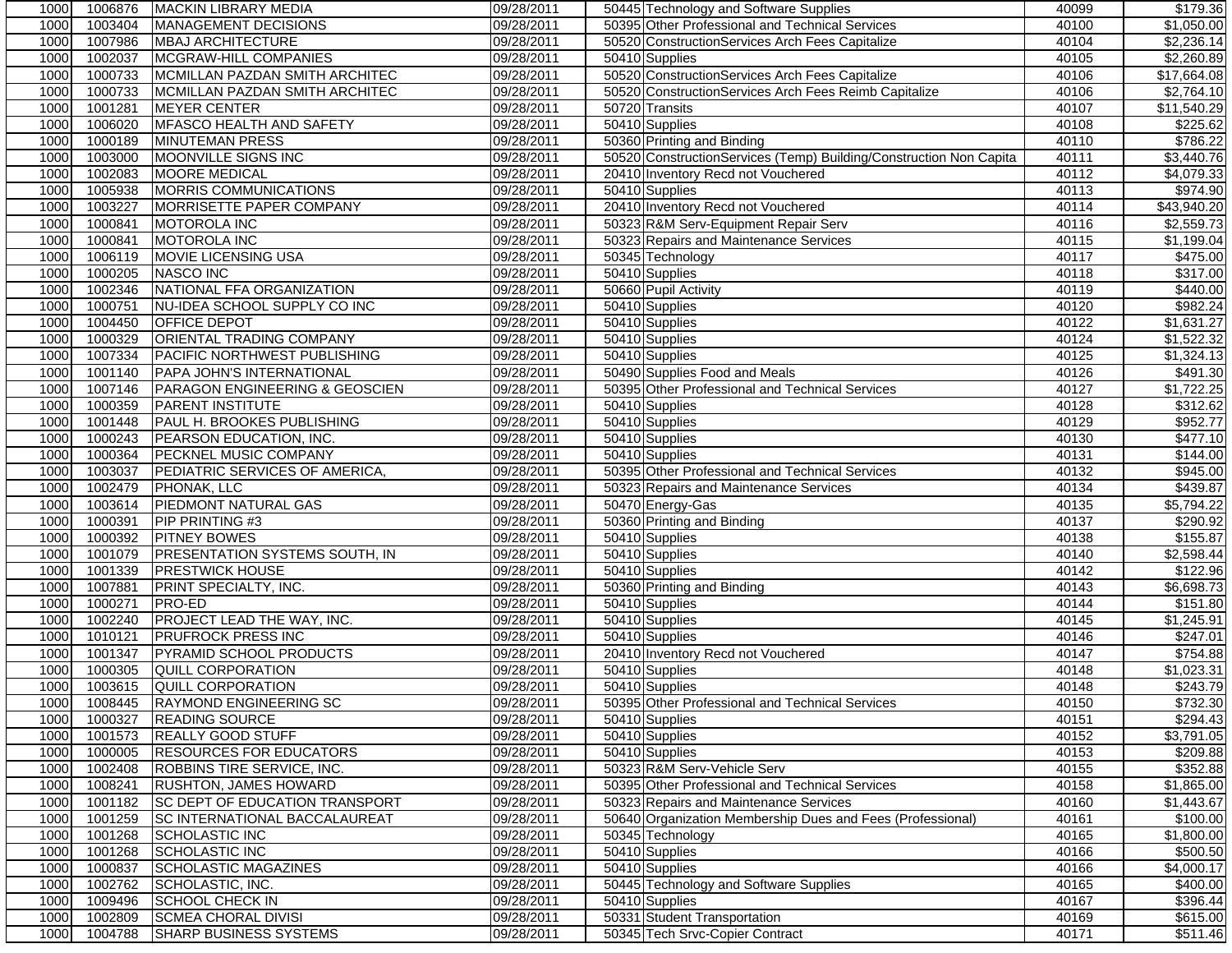| 1000         | 1001800            | <b>SIMPLEX GRINNELL</b>                   | 09/28/2011               | 50329 Other - Property Serv                                        | 40173      | \$637.50                |
|--------------|--------------------|-------------------------------------------|--------------------------|--------------------------------------------------------------------|------------|-------------------------|
| 1000         | 1009945            | SIMPLIFIED OFFICE SYSTEMS, LLC            | 09/28/2011               | 50345 Tech Srvc-Copier Contract                                    | 40174      | 3312.94                 |
| 1000         | 1001461            | SOUTH CAROLINA CHILDREN'S THEA            | 09/28/2011               | 50311 Instructional Services                                       | 40178      | \$150.00                |
| 1000         | 1001564            | SOUTH CAROLINA INTERNAT'L BACC            | 09/28/2011               | 50640 Organization Membership Dues and Fees (Professional)         | 40179      | \$200.00                |
| 1000         | 1002318            | SOUTHEASTERN PAPER GROUP                  | 09/28/2011               | 20410 Inventory Recd not Vouchered                                 | 40180      | \$47,646.62             |
| 1000         | 1002045            | SOUTHERN PAINT.& MAINT.SPECIAL            | 09/28/2011               | 50323 R&M Serv-Painting Serv                                       | 40181      | \$10,000.00             |
| 1000         | 1001746            | <b>SRA MCGRAW-HILL</b>                    | 09/28/2011               | 50410 Supplies                                                     | 40105      | \$202.22                |
| 1000         | 1001775            | STANDARD STATIONERY SUPPLY CO.            | 09/28/2011               | 20410 Inventory Recd not Vouchered                                 | 40184      | \$846.55                |
| 1000         | 1005110            | <b>STAPLES ADVANTAGE</b>                  | 09/28/2011               | 20410 Inventory Recd not Vouchered                                 | 40185      | \$2,644.70              |
| 1000         | 1005110            | <b>STAPLES ADVANTAGE</b>                  | 09/28/2011               | 50410 Supplies                                                     | 40185      | \$446.61                |
| 1000         | 1005110            | STAPLES ADVANTAGE                         | 09/28/2011               | 50410 Supplies                                                     | 40186      | \$209.53                |
| 1000         | 1005110            | STAPLES ADVANTAGE                         | 09/28/2011               | 50445 Technology and Software Supplies                             | 40185      | \$318.42                |
| 1000         | 1000377            | STATE DEPARTMENT OF EDUCATION             | 09/28/2011               | 50660 Pupil Activity                                               | 40187      | \$3,942.85              |
| 1000         | 1007631            | TAYLOR PUMP AND LIFT, INC                 | 09/28/2011               | 50540 Equipment Over 5000                                          | 40189      | \$18,675.03             |
| 1000         | 1007452            | <b>TECTA AMERICA</b>                      | 09/28/2011               | 50323 Repairs and Maintenance Services                             | 40191      | \$2,100.00              |
| 1000         | 1006128            | THE WRITE STUFF                           | 09/28/2011               | 50410 Supplies                                                     | 40193      | 3208.25                 |
| 1000         | 1000474            | TOLEDO PE SUPPLY COMPANY                  | 09/28/2011               | 50410 Supplies                                                     | 40197      | \$202.97                |
| 1000         | 1003187            | TOOLS FOR LITERACY, INC.                  | 09/28/2011               | 50312 Instructional Programs Improvement Services                  | 40198      | \$7,472.30              |
| 1000         | 1002312            | TRANE COMFORT SOLUTIONS                   | 09/28/2011               | 50520 ConstructionServices (Temp) Building/Construction Non Capita | 40199      | \$1,236.61              |
| 1000         | 1002940            | <b>TRIUMPH LEARNING LLC</b>               | 09/28/2011               | 50410 Supplies                                                     | 40200      | \$984.70                |
| 1000         | 1003382            | <b>TRUCOLOR</b>                           | 09/28/2011               | 50360 Printing and Binding                                         | 40201      | $\overline{$110.71}$    |
| 1000         | 1003382            | <b>TRUCOLOR</b>                           | 09/28/2011               | 50410 Supplies                                                     | 40201      | \$109.17                |
| 1000         | 1000494            | UNITED CHEMICAL AND SUPPLY INC            | 09/28/2011               | 50410 Supplies-Custodial                                           | 40202      | \$415.50                |
| 1000         | 1002804            | UNITED MINISTRIES, INC.                   | 09/28/2011               | 50312 Instructional Programs Improvement Services                  | 40203      | \$1,500.00              |
| 1000         | 1002801            | UNIVERSITY INSTRUCTORS, INC               | 09/28/2011               | 50311 Instructional Services                                       | 40204      | \$18,593.00             |
| 1000         | 1002801            | UNIVERSITY INSTRUCTORS, INC               | 09/28/2011               | 50410 Supplies                                                     | 40204      | \$4,926.00              |
| 1000         | 1000503            | <b>UPSTART</b>                            | 09/28/2011               | 50410 Supplies                                                     | 40205      | \$101.43                |
| 1000         | 1004629            | UPSTATE PRINT CONNECTION                  | 09/28/2011               | 50360 Printing and Binding                                         | 40207      | \$139.92                |
| 1000         | 1003438            | USA TESTPREP INC.                         | 09/28/2011               | 50345 Technology                                                   | 40208      | \$600.00                |
| 1000         | 1005113            | <b>VIRTUCOM INC.</b>                      | 09/28/2011               | 50345 Tech Srvc-Copier Contract                                    | 40210      | \$2,824.79              |
| 1000         | 1000526            | <b>WAL-MART</b>                           | 09/28/2011               | 50410 Supplies                                                     | 40211      | \$285.37                |
| 1000         | 1000526            | <b>WAL-MART</b>                           | 09/28/2011               | 50410 Supplies                                                     | 40227      | \$380.50                |
| 1000         | 1002932            | <b>WARD'S NATURAL SCIENCE</b>             | 09/28/2011               | 50410 Supplies                                                     | 40212      | \$1,985.28              |
| 1000         | 1000653            | <b>WEEKLY READER CORP.</b>                | 09/28/2011               | 50410 Supplies                                                     | 40213      | \$335.10                |
| 1000         | 1000484            | <b>WESTERN PSYCHOLOGICAL SERVICES</b>     | 09/28/2011               | 50410 Supplies-Testing                                             | 40214      | \$813.35                |
| 1000         | 1003294            | WOODRUFF, NANCY                           | 09/28/2011               | 50395 Other Professional and Technical Services                    | 40216      | \$480.00                |
| 1000         | 1000940            | WOODWIND & THE BRASSWIND                  | 09/28/2011               | 50410 Supplies                                                     | 40217      | \$439.44                |
| 1000         | 1006002            | WORKWELL OCCUPATIONAL HEALTH              | 09/28/2011               | 50395 Prof Tech Srvc-Drug Testing                                  | 40218      | \$4,516.00              |
| 1000         | 1003406            | <b>WT COX SUBSCRIPTIONS</b>               |                          | 50440 Periodicals                                                  | 40219      | \$261.99                |
|              |                    | ZANER-BLOSER                              | 09/28/2011<br>09/28/2011 |                                                                    |            |                         |
| 1000<br>1000 | 1001386<br>1003912 | ABC SCHOOL SUPPLY                         |                          | 50410 Supplies                                                     | 40222      | \$1,089.54              |
| 1000         | 1000850            | <b>AIRGAS NATIONAL WELDERS</b>            | 09/29/2011               | 50410 Supplies                                                     | 573<br>566 | \$586.08<br>\$224.09    |
| 1000         |                    | 1001623 BENDER BURKOT EAST COAST SUPPL    | 09/29/2011               | 50410 Supplies<br>50410 Supplies                                   |            | \$1,840.40              |
|              |                    |                                           | 09/29/2011               |                                                                    | 569        |                         |
| 1000         | 1003917            | <b>CLASSROOM DIRECT</b>                   | 09/29/2011               | 50410 Supplies                                                     | 573        | \$145.53                |
| 1000         | 1000264<br>1002726 | COMMUNICATION SERVICE CENTER I            | 09/29/2011               | 50410 Supplies                                                     | 563<br>570 | \$2,192.73              |
| 1000         |                    | ECHOLS OIL CO.                            | 09/29/2011               | 50410 Supplies-Vehicle fuel                                        |            | $\overline{$24,951.05}$ |
| 1000         | 1000567            | <b>FOLLETT LIBRARY RESOURCES</b>          | 09/29/2011               | 50430 Library Books and Materials                                  | 564        | \$5,142.68              |
| 1000         | 1000567            | <b>FOLLETT LIBRARY RESOURCES</b>          | 09/29/2011               | 50445 Technology and Software Supplies                             | 564        | \$151.15                |
| 1000         | 1001225            | FOLLETT SOFTWARE COMPANY                  | 09/29/2011               | 50445 Technology and Software Supplies                             | 567        | \$323.76                |
| 1000         | 1000721            | FORMS & SUPPLY, INC.                      | 09/29/2011               | 50410 Supplies                                                     | 565        | \$2,749.20              |
| 1000         | 1001499            | <b>G &amp; K SERVICES</b>                 | 09/29/2011               | 50329 Oth Prop Srv-Uniform Services                                | 568        | \$1,675.94              |
| 1000         | 1002887            | <b>GREENVILLE OFFICE SUPPLY</b>           | 09/29/2011               | 50410 Supplies                                                     | 572        | \$1,514.81              |
| 1000         | 1000035            | K MART #7274                              | 09/29/2011               | 50410 Supplies                                                     | 40228      | \$521.97                |
| 1000         | 1000066            | LAKESHORE LEARNING MATERIALS              | 09/29/2011               | 50410 Supplies                                                     | 561        | \$2,856.17              |
| 1000         | 1002878            | MAXIM HEALTHCARE SERVICES, INC            | 09/29/2011               | 50395 Other Professional and Technical Services                    | 571        | \$666.36                |
| 1000         | 1000177            | <b>MCBRIDES INC</b>                       | 09/29/2011               | 50410 Supplies                                                     | 562        | \$171.99                |
| 1000         | 1004998            | <b>RUTHERFORD HEATING &amp; AIR CONDI</b> | 09/29/2011               | 50520 ConstructionServices (Temp) Building/Construction Non Capita | 574        | \$90,150.45             |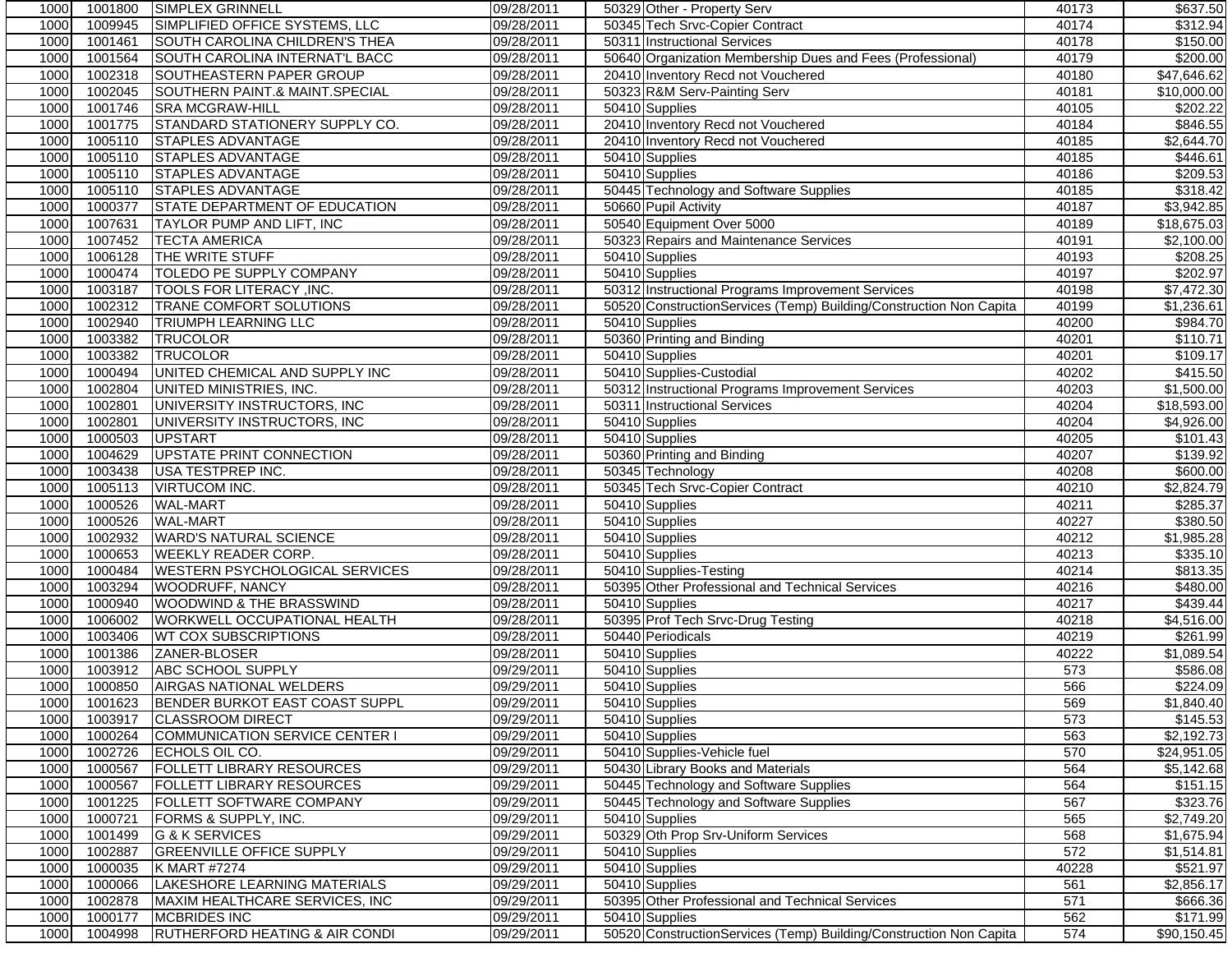| 1000 | 1003927 | <b>SCHOOL SPECIALTY</b>              | 09/29/2011 | 50410 Supplies                                    | 573   | \$183.23        |
|------|---------|--------------------------------------|------------|---------------------------------------------------|-------|-----------------|
| 1000 | 1009018 | MINDSTEP, INC                        | 09/30/2011 | 50410 Supplies                                    | 40229 | \$255.55        |
| 1000 | 1002704 | <b>NAEYC</b>                         | 09/30/2011 | 50410 Supplies                                    | 40230 | \$163.00        |
| 1000 | 1000327 | <b>READING SOURCE</b>                | 09/30/2011 | 50410 Supplies                                    | 40231 | \$6,496.95      |
| 6000 | 1000367 | <b>IPEPSI-COLA BOTTLING COMPANY</b>  | 09/30/2011 | 50460 Food Purchases                              | 60117 | \$8,700.89      |
| 6000 | 1000465 | <b>IGREENVILLE TECHNICAL COLLEGE</b> | 09/30/2011 | 50312 Instructional Programs Improvement Services | 60073 | \$995.00        |
| 6000 | 1000831 | <b>BAKER DISTRIBUTING</b>            | 09/30/2011 | 50323 Repairs and Maintenance Services            | 60118 | \$1,291.13      |
| 6000 | 1001483 | <b>CC DICKSON</b>                    | 09/30/2011 | 50323 Repairs and Maintenance Services            | 60119 | \$3,285.07      |
| 6000 | 1002038 | <b>PET DAIRY</b>                     | 09/30/2011 | 50460 Food Purchases                              | 60120 | \$143,589.04    |
| 6000 | 1004748 | MARVIN'S PRODUCE                     | 09/30/2011 | 50460 Food Purchases                              | 60071 | \$29,382.55     |
| 6000 | 1004748 | <b>IMARVIN'S PRODUCE</b>             | 09/30/2011 | 50460 Food Purchases                              | 60121 | \$27,012.40     |
| 6000 | 1005345 | <b>BLUE BELL CREAMERIES</b>          | 09/30/2011 | 50460 Food Purchases                              | 60122 | \$2,982.78      |
| 6000 | 1005351 | <b>BULL'S EYE BRANDS</b>             | 09/30/2011 | 50460 Food Purchases                              | 60123 | \$736.65        |
| 6000 | 1005403 | <b>EARTHFARE MARKET &amp; CAFE</b>   | 09/30/2011 | 50490 Other Supplies and Materials                | 60072 | \$950.00        |
| 6000 | 1005417 | <b>FUNACHO</b>                       | 09/30/2011 | 50323 Repairs and Maintenance Services            | 60124 | \$277.62        |
| 6000 | 1005417 | <b>FUNACHO</b>                       | 09/30/2011 | 50460 Food Purchases                              | 60124 | \$4,050.66      |
| 6000 | 1005526 | SARA LEE BAKERY GROUP/ EARTHGR       | 09/30/2011 | 50460 Food Purchases                              | 60113 | \$4,098.35      |
| 6000 | 1005526 | SARA LEE BAKERY GROUP/ EARTHGR       | 09/30/2011 | 50460 Food Purchases                              | 60126 | \$7,298.27      |
| 6000 | 1008622 | ORKIN, INC                           | 09/30/2011 | 50323 R&M Serv-Pest Control Serv                  | 60127 | \$3,080.00      |
|      |         |                                      |            |                                                   |       |                 |
|      |         |                                      |            |                                                   |       | \$18,764,419.66 |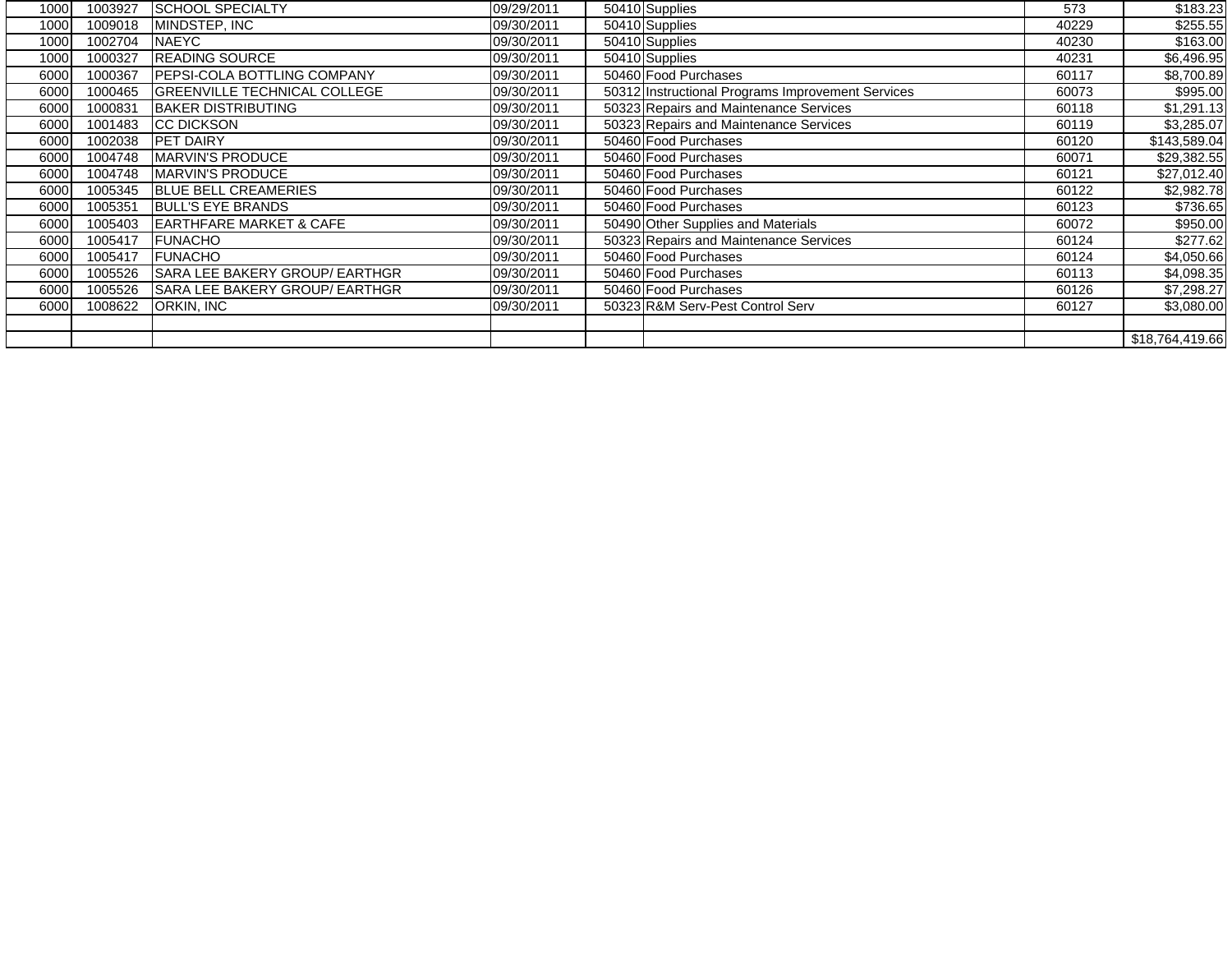| <b>Greenville County Schools</b> |               |                                       |  |  |
|----------------------------------|---------------|---------------------------------------|--|--|
|                                  |               | <b>Purchasing Card September 2011</b> |  |  |
| <b>Post</b>                      |               |                                       |  |  |
| <b>Date</b>                      | <b>Amount</b> | <b>Vendor Name</b>                    |  |  |
| 9/1/2011                         | \$59.70       | <b>ADVANCE AUTO PARTS #5440</b>       |  |  |
| 9/1/2011                         |               | \$85.00 G & G RETAIL                  |  |  |
| 9/1/2011                         | \$25.00       | <b>SC LAW ENFORCEMENT</b>             |  |  |
| 9/1/2011                         |               | \$17.03   PUBLIX #530                 |  |  |
| 9/1/2011                         |               | \$25.00 SC LAW ENFORCEMENT            |  |  |
| 9/1/2011                         | \$16.01       | <b>RICHELIEU AMERICA</b>              |  |  |
| 9/1/2011                         |               | \$344.23 WW GRAINGER                  |  |  |
| 9/1/2011                         | \$243.42      | <b>BINSWANGER GLASS #043</b>          |  |  |
| 9/1/2011                         | \$48.39       | <b>THE SYSTEMS DEPOT INC</b>          |  |  |
| 9/1/2011                         | \$57.91       | <b>TMS SOUTH</b>                      |  |  |
| 9/1/2011                         | \$11.00       | LOWES #01983                          |  |  |
| 9/1/2011                         | \$102.09      | <b>ELLIS FLOORING SALES #43</b>       |  |  |
| 9/1/2011                         |               | (\$41.68) JOHNSTONE SUPPLY-GREENVIL   |  |  |
| 9/1/2011                         | \$47.51       | SMITHTURF AND IRRIGATI                |  |  |
| 9/1/2011                         |               | \$55.12   FIS, INC. #125              |  |  |
| 9/1/2011                         | \$452.22      | 2865-CED                              |  |  |
| 9/1/2011                         |               | \$5.34   THE HOME DEPOT 1104          |  |  |
| 9/1/2011                         | \$25.00       | <b>SC LAW ENFORCEMENT</b>             |  |  |
| 9/1/2011                         | \$43.46       | <b>COMPUTER DIRECT OUTLET</b>         |  |  |
| 9/1/2011                         | \$987.92      | <b>ST CLAIR DESIGNS</b>               |  |  |
| 9/1/2011                         | \$6.33        | OFFICE DEPOT #1079                    |  |  |
| 9/1/2011                         | \$25.00       | <b>SC LAW ENFORCEMENT</b>             |  |  |
| 9/1/2011                         | \$13.10       | SHERWIN WILLIAMS #2785                |  |  |
| 9/1/2011                         | \$149.88      | <b>WW GRAINGER</b>                    |  |  |
| 9/1/2011                         | \$40.93       | <b>PORTER PAINTS 9250</b>             |  |  |
| 9/1/2011                         | \$28.24       | <b>WW GRAINGER</b>                    |  |  |
| 9/1/2011                         | \$181.71      | <b>LOWES #00667</b>                   |  |  |
| 9/1/2011                         | \$402.80      | <b>ST CLAIR DESIGNS</b>               |  |  |
| 9/1/2011                         | \$57.49       | <b>CHRISTOPHER TRUCKS</b>             |  |  |
| 9/1/2011                         |               | \$169.79   THE SYSTEMS DEPOT INC      |  |  |
| 9/1/2011                         | \$163.08      | <b>BOWERS SCHOOL SUPPLY</b>           |  |  |
| 9/1/2011                         | \$583.00      | <b>ADVANCED DOOR SYSTEMS</b>          |  |  |
| 9/1/2011                         | \$25.00       | <b>SC LAW ENFORCEMENT</b>             |  |  |
| 9/1/2011                         | \$1.66        | LOWES #01983                          |  |  |
| 9/1/2011                         | \$936.07      | <b>CHAMPIONS CHOICE INC</b>           |  |  |
| 9/1/2011                         | \$226.03      | SHERWIN WILLIAMS #2785                |  |  |
| 9/1/2011                         | \$96.24       | THE SYSTEMS DEPOT INC                 |  |  |
| 9/1/2011                         | \$25.00       | <b>SC LAW ENFORCEMENT</b>             |  |  |
| 9/1/2011                         | \$6.89        | AAA SUPPLY - GVILLE                   |  |  |
| 9/1/2011                         | \$46.43       | ADVANCE AUTO PARTS #5440              |  |  |
| 9/1/2011                         | \$72.47       | <b>WM SUPERCENTER</b>                 |  |  |
| 9/1/2011                         | \$139.38      | JOHNSTONE SUPPLY-GREENVIL             |  |  |
| 9/1/2011                         | \$142.46      | 240 C-K SIMPSONV                      |  |  |
| 9/1/2011                         | \$58.56       | SHERWIN WILLIAMS #2735                |  |  |
| 9/1/2011                         | \$118.59      | LOWES #01718                          |  |  |
| 9/1/2011                         | \$11.69       | W.P.LAW, INC #5                       |  |  |
| 9/1/2011                         | \$42.39       | JOHNSTONE SUPPLY-GREENVIL             |  |  |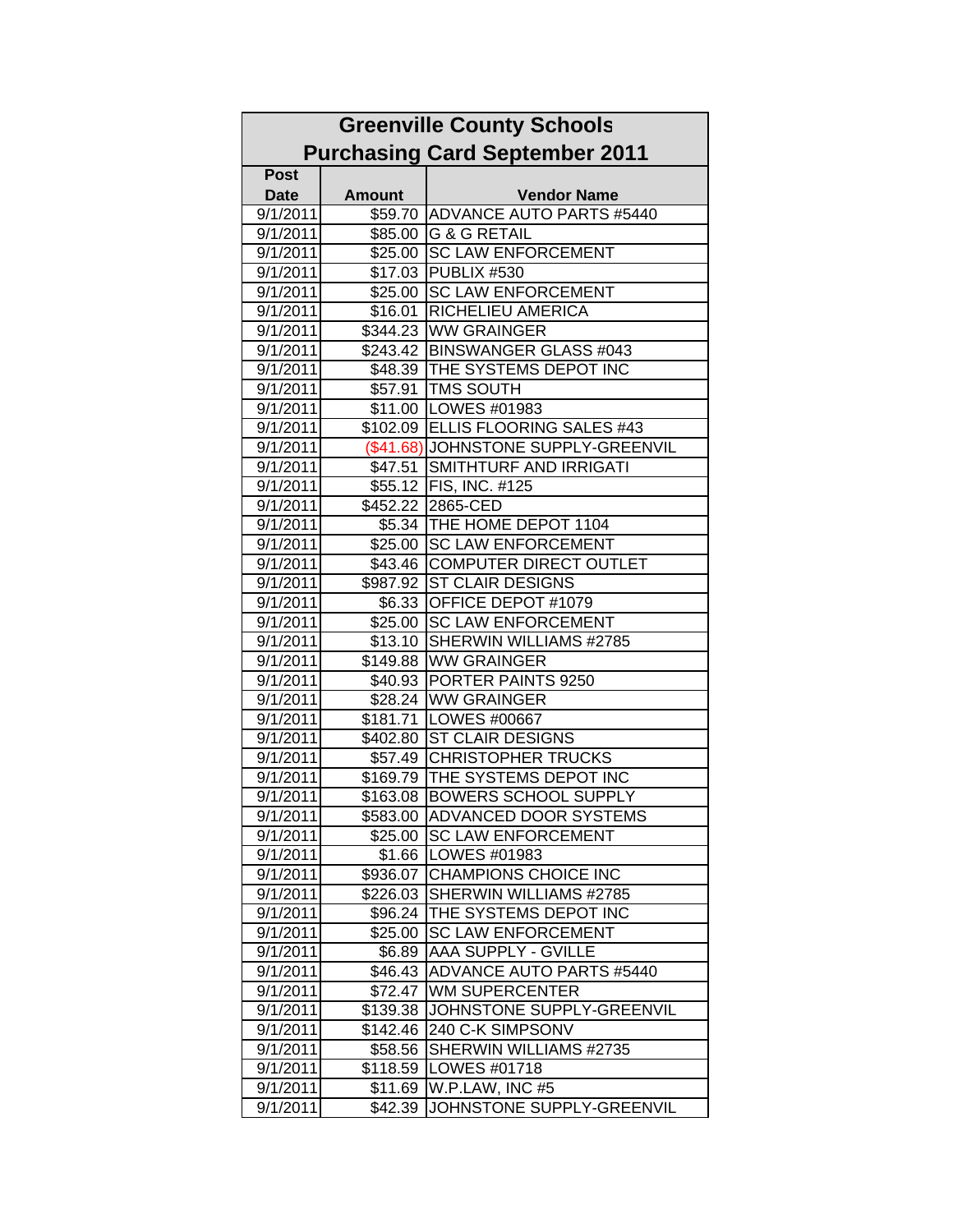| 9/1/2011 |            | \$25.00 SC LAW ENFORCEMENT          |
|----------|------------|-------------------------------------|
| 9/1/2011 |            | \$25.00 SC LAW ENFORCEMENT          |
| 9/1/2011 |            | \$154.48   TMS SOUTH                |
| 9/1/2011 |            | \$153.71 ADVANCE AUTO PARTS #5440   |
| 9/1/2011 |            | \$52.62 CHRISTOPHER TRUCKS 2        |
| 9/1/2011 |            | \$1,447.43 SCHNEIDER ELECTRIC       |
| 9/1/2011 |            | \$41.68 JJOHNSTONE SUPPLY-GREENVIL  |
| 9/1/2011 |            | \$25.00 SC LAW ENFORCEMENT          |
| 9/1/2011 |            | \$3.81 2865-CED                     |
| 9/1/2011 |            | \$87.53 TMS SOUTH                   |
| 9/1/2011 |            | \$201.40 ST CLAIR DESIGNS           |
| 9/1/2011 |            | \$25.00 SC LAW ENFORCEMENT          |
| 9/1/2011 |            | \$21.19   NORTHERN TOOL EQUIPMNT    |
| 9/1/2011 |            | \$41.27 PUBLIX #530                 |
| 9/1/2011 |            | \$28.61 NORTHERN TOOL EQUIPMNT      |
| 9/1/2011 |            | \$14.47 THE HOME DEPOT 1127         |
| 9/1/2011 |            | \$25.00 SC LAW ENFORCEMENT          |
| 9/1/2011 |            | \$19.04 2865-CED                    |
| 9/1/2011 |            | \$44.99   TMS SOUTH                 |
| 9/1/2011 |            | \$370.46 THE TRANE COMPANY          |
| 9/1/2011 |            | \$83.08   BINSWANGER GLASS #043     |
| 9/1/2011 |            | \$65.75 D & D MOTORS, INC.          |
| 9/1/2011 |            | \$12.62 PORTER PAINTS 9388          |
| 9/1/2011 |            | \$25.00 SC LAW ENFORCEMENT          |
| 9/1/2011 |            | \$98.98 ROAD RUNNER SPORTS          |
| 9/1/2011 |            | \$25.00 SC LAW ENFORCEMENT          |
| 9/1/2011 |            | \$7.95 AUTO PARTS WAREHOUSE         |
| 9/1/2011 |            | \$425.27 JJOHNSTONE SUPPLY-GREENVIL |
| 9/1/2011 |            | \$63.45 CAROLINA LAWN & TRACTOR     |
| 9/1/2011 |            | \$74.87 CDW GOVERNMENT              |
| 9/1/2011 |            | \$36.27 HICKORY POINT MOON          |
| 9/1/2011 |            | \$153.39 THE TRANE COMPANY          |
| 9/1/2011 |            | \$15.58 J W VAUGHN CO INC           |
| 9/1/2011 |            | \$25.00 SC LAW ENFORCEMENT          |
| 9/1/2011 | \$80.81    | JOHNSTONE SUPPLY-GREENVIL           |
| 9/1/2011 | \$15.44    | <b>BURDETTE HARDWARE SIMPSON</b>    |
| 9/1/2011 | \$18.98    | <b>ADVANCE AUTO PARTS #5440</b>     |
| 9/1/2011 | \$25.00    | <b>SC LAW ENFORCEMENT</b>           |
| 9/2/2011 | \$152.35   | <b>SYSTEMS DISTRIBUTOR</b>          |
| 9/2/2011 | \$191.49   | <b>CRESCENT SUPPLY COMPANY I</b>    |
| 9/2/2011 | \$614.77   | AMERICAN LEGACY PUBLIS              |
| 9/2/2011 | \$21.79    | <b>BWI-GREENVILLE-SPARTAN</b>       |
| 9/2/2011 | \$52.70    | LOWES #01718                        |
| 9/2/2011 | \$30.00    | NAT'L WRESTLING COACHE              |
| 9/2/2011 | \$8,133.38 | DMI DELL K-12 PTR                   |
| 9/2/2011 | \$50.00    | <b>BI-LO 57</b>                     |
| 9/2/2011 | \$92.22    | DO IT YOURSELF PEST CONTR           |
| 9/2/2011 | \$97.64    | <b>HAWKINS TOWING INC</b>           |
| 9/2/2011 | \$22.22    | HOLDER ELECTRIC SUPPLY              |
| 9/2/2011 | \$28.55    | LOWES #01718                        |
| 9/2/2011 | \$38.55    | ELLIS FLOORING SALES #43            |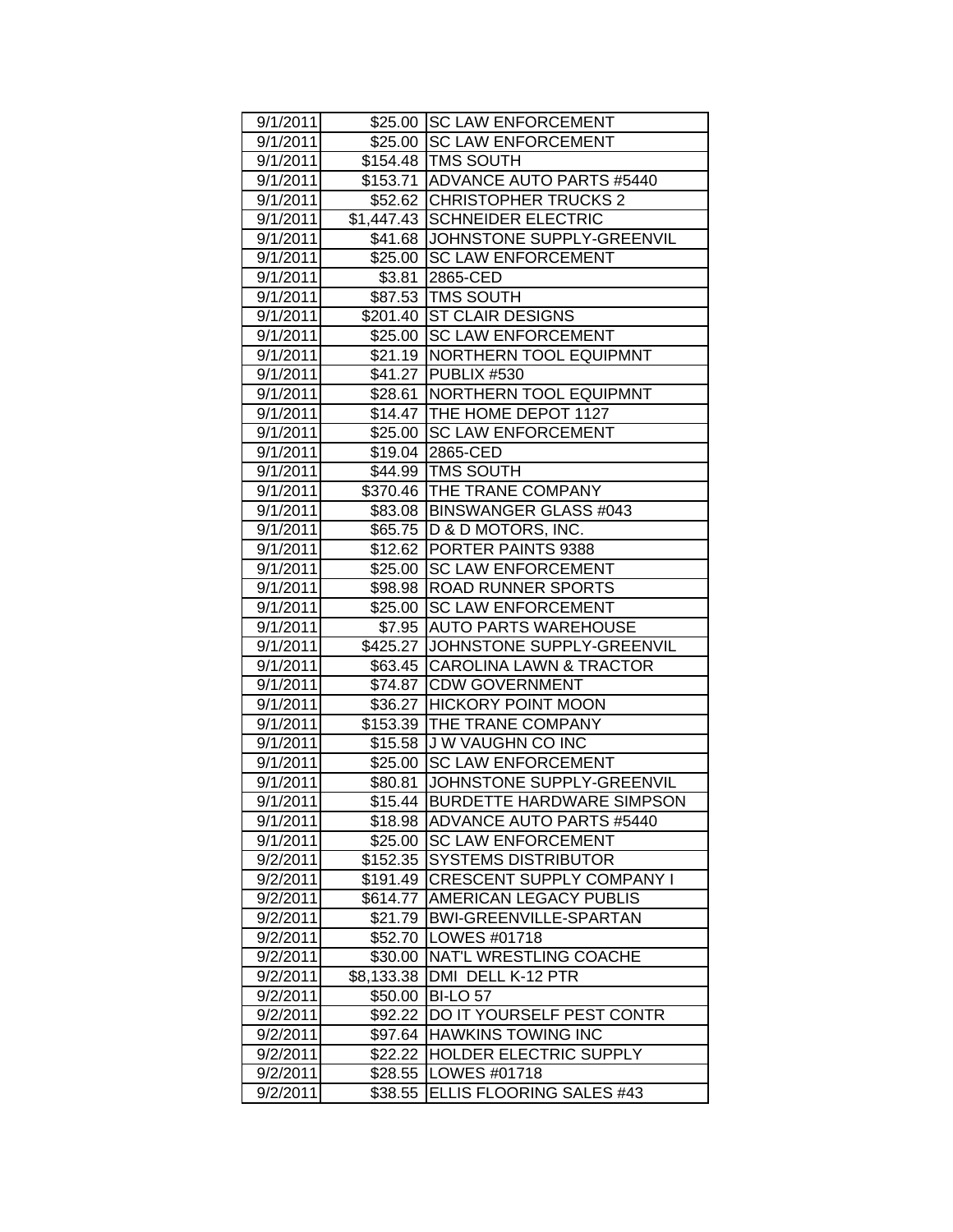| 9/2/2011             |                        | \$25.00 SC LAW ENFORCEMENT               |
|----------------------|------------------------|------------------------------------------|
| 9/2/2011             |                        | \$53.00 W.P.LAW, INC #5                  |
| 9/2/2011             |                        | \$48.29 THE SYSTEMS DEPOT INC            |
| 9/2/2011             |                        | \$14.29 KEVIN WHITAKER CHEVROLET         |
| 9/2/2011             |                        | \$69.59 ADVANCE AUTO PARTS #5440         |
| 9/2/2011             |                        | \$21.06 THE HOME DEPOT 1127              |
| 9/2/2011             |                        | \$25.00 SC LAW ENFORCEMENT               |
| 9/2/2011             |                        | \$25.19 TMS SOUTH                        |
| 9/2/2011             |                        | \$38.38 POINSETT PLUMBING SUPPLY         |
| 9/2/2011             |                        | \$53.00 W.P.LAW, INC #5                  |
| 9/2/2011             |                        | \$28.68   LOWES #00667                   |
| 9/2/2011             |                        | \$7,535.54   DMI DELL K-12 PTR           |
| 9/2/2011             |                        | \$229.28 BAMM COM 00093062               |
| 9/2/2011             |                        | \$132.05 AWESOME SPORTS                  |
| 9/2/2011             |                        | \$70.86 WM SUPERCENTER                   |
| 9/2/2011             |                        | \$37.09 SHERWIN WILLIAMS #2735           |
| 9/2/2011             |                        | \$251.71 LANSING BP GRNV                 |
| 9/2/2011             |                        | \$9,030.14 DMI DELL K-12 PTR             |
| 9/2/2011             |                        | \$6,339.86 DMI DELL K-12 PTR             |
| 9/2/2011             |                        | \$25.00 SC LAW ENFORCEMENT               |
| 9/2/2011             |                        | \$257.58 SILMAR ELECTRONICS-GRNVLE       |
| 9/2/2011             |                        | \$29.67   LOWES #00528                   |
| 9/2/2011             |                        | \$53.15 ELLIS FLOORING SALES #43         |
| 9/2/2011             |                        | \$23.09 SMITHTURF AND IRRIGATI           |
| 9/2/2011             |                        | \$28.72 W.P.LAW, INC #5                  |
| 9/2/2011             |                        | \$34.75 SHERWIN WILLIAMS #2785           |
| 9/2/2011             |                        | \$2.12 C C DICKSON CO 1079               |
| 9/2/2011             |                        | \$334.56 BINSWANGER GLASS #043           |
| 9/2/2011             |                        | \$5.30 BAMM COM 00093062                 |
| 9/2/2011             |                        | \$20.92  INGLES #208                     |
| 9/2/2011             |                        | \$3.92  INTERNATIONAL TRANSACTION        |
| 9/2/2011             |                        | \$111.17 GOS// GREENVILLE OFFICE S       |
| 9/2/2011             |                        | \$334.35 HAWKINS TOWING INC              |
| 9/2/2011             |                        | \$94.40 AAA SUPPLY - GVILLE              |
| 9/2/2011             |                        | \$75.11 LONG TRAILER & BODY SERVI        |
| 9/2/2011             |                        | \$187.82 TMS SOUTH                       |
| 9/2/2011             |                        | \$231.29 ELLIS FLOORING SALES #43        |
| 9/2/2011             | \$53.68                | <b>LOWES #00667</b>                      |
| 9/2/2011             | \$197.48               | PORTER PAINTS 9250                       |
| 9/2/2011             | \$25.00                | <b>SC LAW ENFORCEMENT</b>                |
| 9/2/2011<br>9/2/2011 | \$7,236.62             | DMI DELL K-12 PTR<br><b>ASCENT HUEHD</b> |
| 9/2/2011             | \$489.65               | <b>BWI-GREENVILLE-SPARTAN</b>            |
|                      | \$21.79                | <b>CHARTER COMM</b>                      |
| 9/2/2011<br>9/2/2011 | \$206.78<br>\$1,400.60 | <b>ROBBINS TIRE SERVI</b>                |
| 9/2/2011             | \$64.90                | COMPUTER DIRECT OUTLET                   |
| 9/2/2011             | \$12.70                | LOWES #00667                             |
| 9/2/2011             | \$47.15                | JOHNSTONE SUPPLY-GREENVIL                |
| 9/2/2011             | \$2.54                 | TMS SOUTH                                |
| 9/2/2011             | \$68.84                | LOWES #00667                             |
| 9/2/2011             | \$29.66                | SPORTS AUTHORI00002808                   |
|                      |                        |                                          |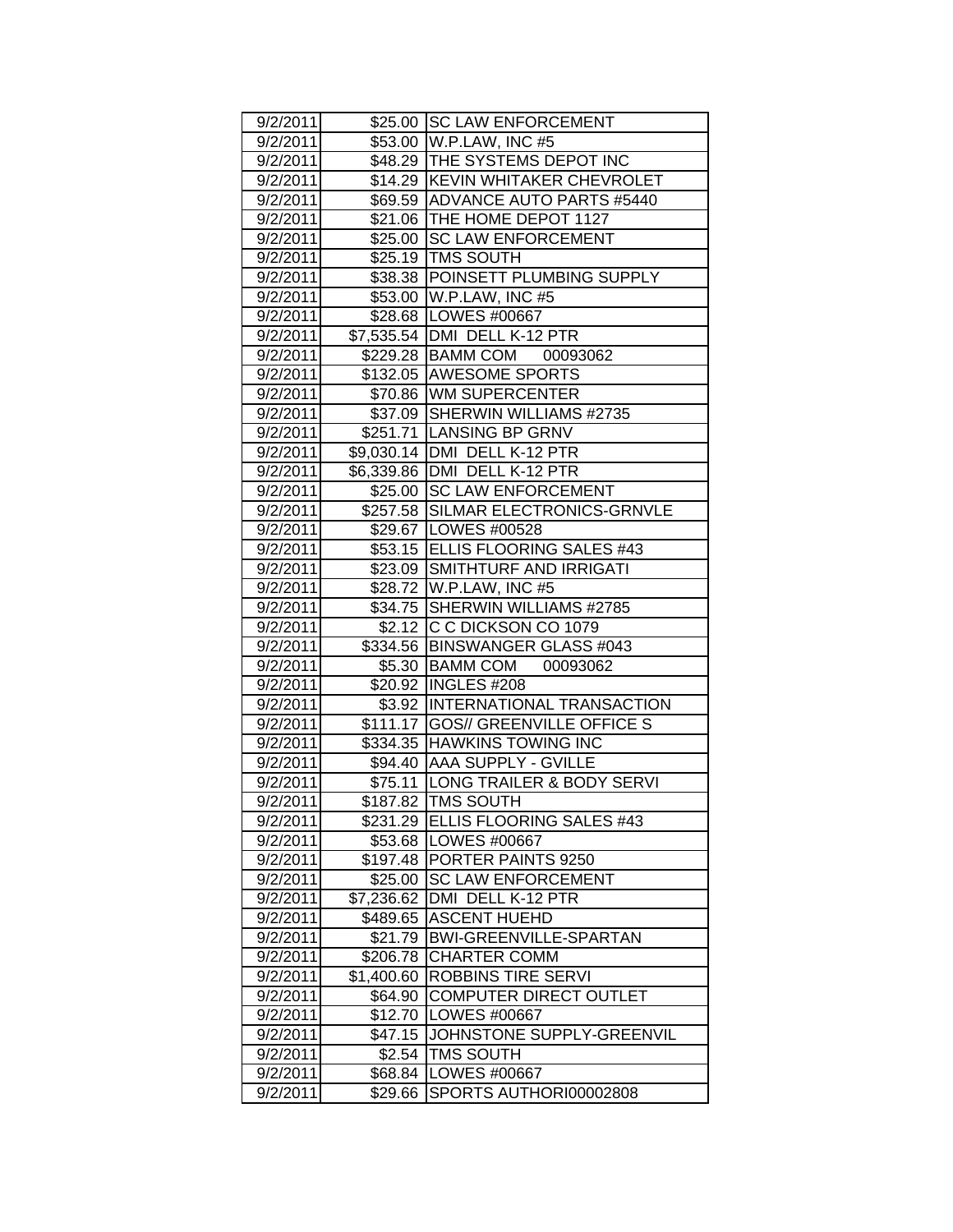| 9/2/2011 |                | \$34.81   LOWES #00667               |
|----------|----------------|--------------------------------------|
| 9/2/2011 |                | \$110.54 THE TRANE COMPANY           |
| 9/2/2011 | \$300.00 SCASA |                                      |
| 9/2/2011 |                | \$17.53 GATEWAY SUPPLY GH            |
| 9/2/2011 |                | \$105.62 HOLDER ELECTRIC SUPPLY      |
| 9/2/2011 |                | \$49.71 HOLDER ELECTRIC SUPPLY       |
| 9/2/2011 |                | \$794.42 TMS SOUTH                   |
| 9/2/2011 |                | \$295.92 BINSWANGER GLASS #043       |
| 9/2/2011 |                | \$10.56 CLASSIC HWD & POSTAL         |
| 9/2/2011 |                | \$6,339.86   DMI DELL K-12 PTR       |
| 9/2/2011 |                | \$37.27 GREENVILLE FENCE CO          |
| 9/2/2011 |                | \$42.23 HOLDER ELECTRIC SUPPLY       |
| 9/2/2011 |                | \$39.06 PORTER PAINTS 9388           |
| 9/2/2011 |                | \$134.00 GEORGE H PENNELL            |
| 9/2/2011 |                | \$23.32   COOK & BOARDMAN OF         |
| 9/2/2011 |                | \$70.01   NAPA AUTO PARTS OF         |
| 9/2/2011 |                | \$2.01 THE HOME DEPOT 1127           |
| 9/2/2011 |                | \$157.70 HOLDER ELECTRIC SUPPLY      |
| 9/2/2011 |                | \$295.05 THE TRANE COMPANY           |
| 9/2/2011 |                | \$182.74 2865-CED                    |
| 9/2/2011 |                | \$25.00 SC LAW ENFORCEMENT           |
| 9/2/2011 |                | \$80.81 JJOHNSTONE SUPPLY-GREENVIL   |
| 9/2/2011 |                | \$36.46 240 C-K SIMPSONV             |
| 9/2/2011 |                | \$1,046.18 CRESCENT SUPPLY COMPANY I |
| 9/2/2011 |                | \$40.65   LOWES #01718               |
| 9/2/2011 |                | \$39.75 COMMUNICATION SERVICE CEN    |
| 9/2/2011 |                | \$202.92 RENTAL ONE                  |
| 9/2/2011 |                | \$132.05 AWESOME SPORTS              |
| 9/2/2011 |                | \$102.78 THE SYSTEMS DEPOT INC       |
| 9/2/2011 |                | \$90.44  THE TRANE COMPANY           |
| 9/2/2011 |                | \$88.52 HAWKINS TOWING INC           |
| 9/2/2011 |                | \$3.61 HOLDER ELECTRIC SUPPLY        |
| 9/2/2011 |                | \$25.00 SC LAW ENFORCEMENT           |
| 9/2/2011 |                | \$63.67 AAA SUPPLY - GVILLE          |
| 9/2/2011 |                | \$39.73 NAPA AUTO PARTS OF           |
| 9/5/2011 |                | \$58.80 COMPUTER DIRECT OUTLET       |
| 9/5/2011 | \$100.36       | JOHNSTONE SUPPLY-GREENVIL            |
| 9/5/2011 | \$179.98       | <b>BATTERY SPECIALISTS</b>           |
| 9/5/2011 | \$133.62       | LOWES #00667                         |
| 9/5/2011 | \$17.98        | <b>ADVANCE AUTO PARTS #5440</b>      |
| 9/5/2011 | \$12.60        | <b>GOIN POSTAL PIEDMONT</b>          |
| 9/5/2011 | \$352.53       | <b>NAPA AUTO PARTS OF</b>            |
| 9/5/2011 | \$17.98        | <b>ADVANCE AUTO PARTS #5440</b>      |
| 9/5/2011 | \$19.98        | <b>ADVANCE AUTO PARTS #5440</b>      |
| 9/5/2011 | \$322.53       | <b>INTERSTATE BATTERIES O</b>        |
| 9/5/2011 | \$166.47       | THE TRANE COMPANY                    |
| 9/5/2011 | \$535.00       | <b>KORNEY BOARD INC</b>              |
| 9/5/2011 | \$8.13         | THE HOME DEPOT 1127                  |
| 9/5/2011 | \$123.55       | CRESCENT SUPPLY COMPANY I            |
| 9/5/2011 | \$86.37        | PHYSICAL EDUCATION EQU               |
| 9/5/2011 | \$80.81        | JOHNSTONE SUPPLY-GREENVIL            |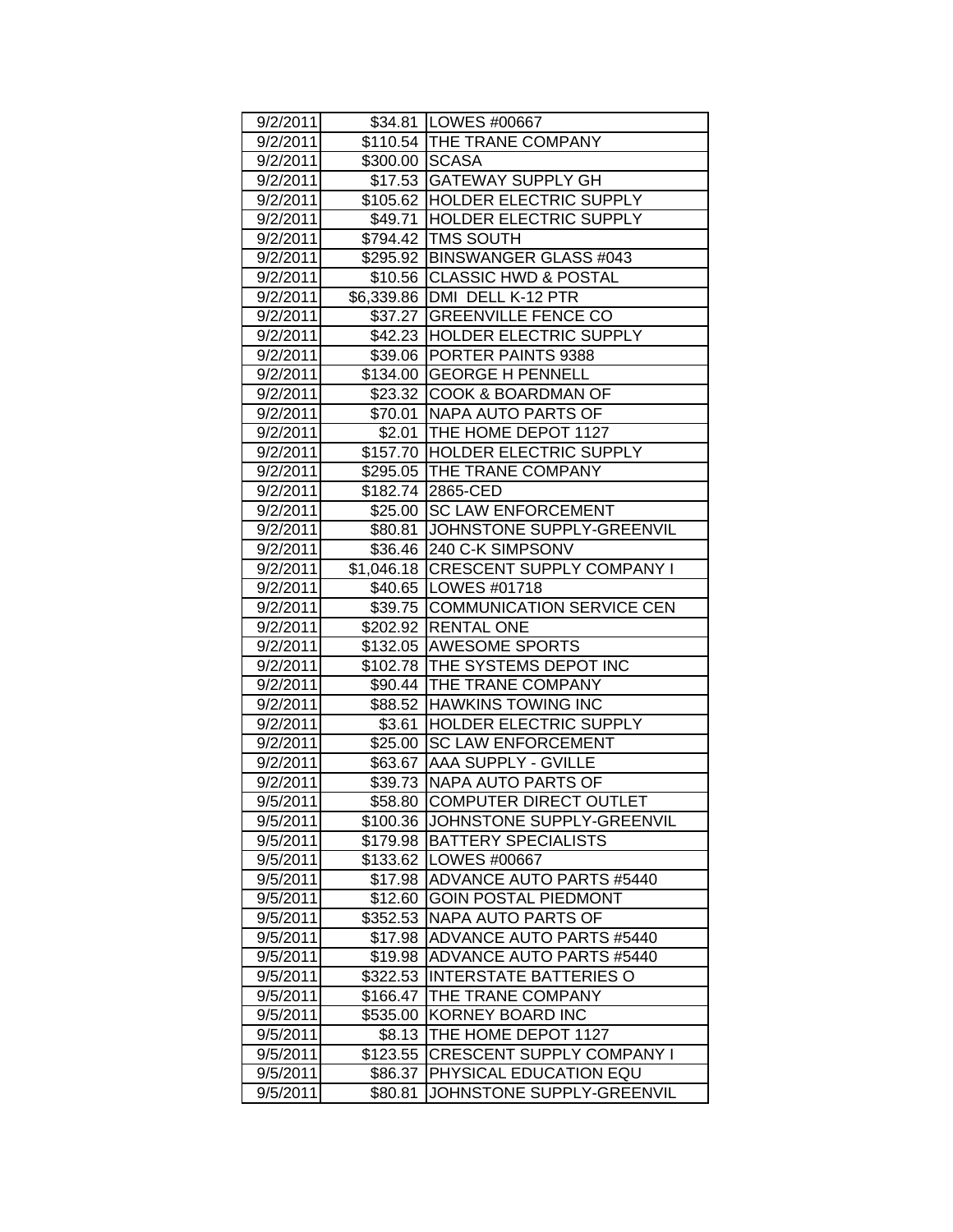| 9/5/2011 |            | \$185.48 ADVANCE AUTO PARTS #5440 |
|----------|------------|-----------------------------------|
| 9/5/2011 |            | \$317.36 THE TRANE COMPANY        |
| 9/5/2011 |            | \$416.59 TMS SOUTH                |
| 9/5/2011 |            | \$25.00 SC LAW ENFORCEMENT        |
| 9/5/2011 |            | \$21.35 THE HOME DEPOT 1104       |
| 9/5/2011 |            | \$34.61 CAMPBELL BROWN INC        |
| 9/5/2011 |            | \$322.40 THE TRANE COMPANY        |
| 9/5/2011 |            | \$98.49 ADVANCE AUTO PARTS #5440  |
| 9/5/2011 |            | \$360.23   WW GRAINGER            |
| 9/5/2011 |            | \$95.81   TMS SOUTH               |
| 9/5/2011 |            | \$76.53 BANKS APPLIANCE PARTS & S |
| 9/5/2011 |            | \$47.15 JOHNSTONE SUPPLY-GREENVIL |
| 9/5/2011 |            | \$105.80 PORTER PAINTS 9388       |
| 9/5/2011 |            | \$60.62 PORTER PAINTS 9250        |
| 9/5/2011 |            | \$105.99 STAPLES 00105536         |
| 9/5/2011 |            | \$322.42 KEVIN WHITAKER CHEVROLET |
| 9/5/2011 |            | \$19.98 ADVANCE AUTO PARTS #5440  |
| 9/5/2011 |            | \$220.48 BC CANNON CO INC         |
| 9/5/2011 | \$529.75   | <b>TMS SOUTH</b>                  |
| 9/5/2011 | \$24.75    | JOHNSTONE SUPPLY-GREENVIL         |
| 9/5/2011 |            | \$146.28 BC CANNON CO INC         |
| 9/5/2011 |            | \$194.48 B&B ELECTRONICS MFG CO   |
| 9/5/2011 |            | \$159.00 COWART AWARDS            |
| 9/5/2011 |            | \$47.34 FOTOZOOMER, LLC           |
| 9/5/2011 |            | \$56.58 SHERWIN WILLIAMS #2905    |
| 9/5/2011 |            | \$19.98 ADVANCE AUTO PARTS #5440  |
| 9/5/2011 |            | \$33.63 Amazon.com                |
| 9/5/2011 |            | \$15.62 BLACK ELECTRICAL SUPPLY I |
| 9/5/2011 |            | \$21.19 JOHNSTONE SUPPLY-GREENVIL |
| 9/5/2011 |            | \$62.23 THE TRANE COMPANY         |
| 9/5/2011 | \$25.00    | <b>SC LAW ENFORCEMENT</b>         |
| 9/5/2011 |            | \$27.22 J W VAUGHN CO INC         |
| 9/5/2011 |            | \$262.91   TMS SOUTH              |
| 9/5/2011 |            | \$19.98 ADVANCE AUTO PARTS #5440  |
| 9/5/2011 |            | \$32.07 BEADLES                   |
| 9/5/2011 |            | \$19.86 KEVIN WHITAKER CHEVROLET  |
| 9/5/2011 | \$25.00    | <b>SC LAW ENFORCEMENT</b>         |
| 9/5/2011 | \$150.51   | <b>MCBRIDES INC</b>               |
| 9/5/2011 | \$2.85     | STAPLES<br>00105536               |
| 9/5/2011 | \$25.00    | <b>SC LAW ENFORCEMENT</b>         |
| 9/5/2011 | \$17.98    | <b>ADVANCE AUTO PARTS #5440</b>   |
| 9/5/2011 | \$108.44   | D & D MOTORS, INC.                |
| 9/5/2011 | \$136.08   | JOHNSTONE SUPPLY-GREENVIL         |
| 9/5/2011 | \$42.36    | <b>STAPLES</b><br>00118018        |
| 9/5/2011 | \$11.29    | USPS 45362502729802915            |
| 9/5/2011 | \$153.70   | <b>NEW SOUTH SUPPLY #2</b>        |
| 9/5/2011 | \$19.98    | <b>ADVANCE AUTO PARTS #5440</b>   |
| 9/5/2011 | \$2,140.65 | <b>CHARTER COMM</b>               |
| 9/5/2011 | \$469.36   | <b>BLACK ELECTRICAL SUPPLY I</b>  |
| 9/5/2011 | \$13.59    | TMS SOUTH                         |
| 9/5/2011 | \$18.98    | <b>ADVANCE AUTO PARTS #5440</b>   |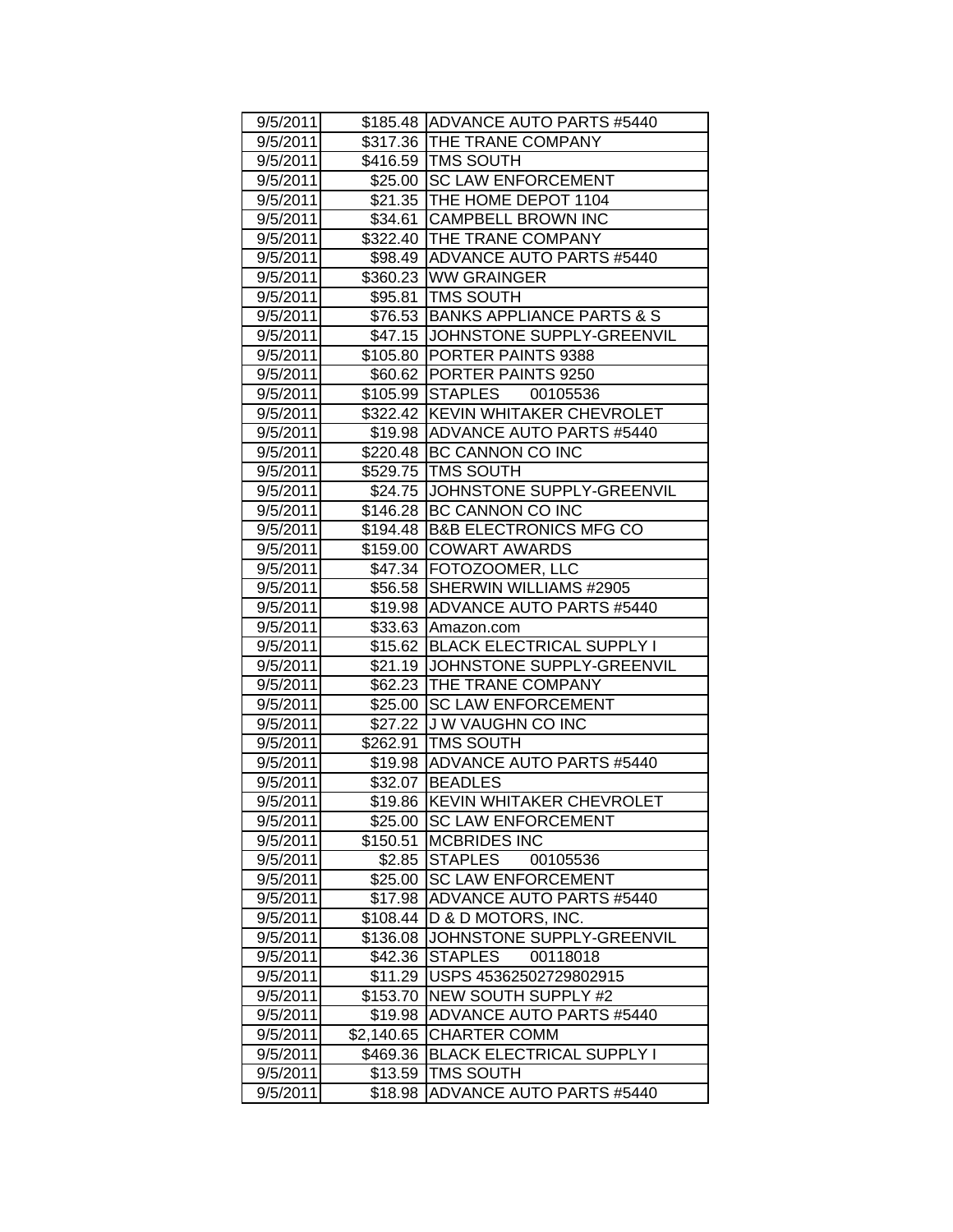| 9/5/2011 |          | \$95.86 ADVANCE AUTO PARTS #5440<br>\$6.34 ADVANCE AUTO PARTS #5330 |
|----------|----------|---------------------------------------------------------------------|
| 9/5/2011 |          |                                                                     |
| 9/5/2011 |          | \$27.77   LOWES #01718                                              |
| 9/5/2011 |          | \$4,000.00 CHARTER COMM                                             |
| 9/5/2011 |          | \$185.50 CAROLINA LAWN & TRACTOR                                    |
| 9/5/2011 |          | \$16.97 WM SUPERCENTER                                              |
| 9/5/2011 |          | \$158.40  USPS 45696006729808615                                    |
| 9/5/2011 |          | \$61.65   TMS SOUTH                                                 |
| 9/5/2011 |          | \$5.34   CREGGER COMPANY 2                                          |
| 9/5/2011 |          | \$77.77 JJOHNSTONE SUPPLY-GREENVIL                                  |
| 9/5/2011 |          | \$57.24 JOHNSTONE SUPPLY-GREENVIL                                   |
| 9/5/2011 |          | (\$132.05) AWESOME SPORTS                                           |
| 9/5/2011 |          | \$6.73  HOLDER ELECTRIC SUPPLY                                      |
| 9/5/2011 |          | \$700.71   PRODUCTIONS UNLIMITED, IN                                |
| 9/5/2011 |          | \$200.88 CHICK-FIL-A #01076                                         |
| 9/5/2011 |          | \$150.62 BATTERY & ELECTRIC CO INC                                  |
| 9/5/2011 |          | \$503.50 SILMAR ELECTRONICS-GRNVLE                                  |
| 9/5/2011 |          | \$5,000.00 CHARTER COMM                                             |
| 9/5/2011 |          | \$175.73 CRESCENT SUPPLY COMPANY I                                  |
| 9/5/2011 |          | \$44.84 Amazon.com                                                  |
| 9/5/2011 |          | \$36.35   USPS 45696006729808615                                    |
| 9/5/2011 |          | \$13.91 PORTER PAINTS 9250                                          |
| 9/5/2011 |          | \$25.00 SC LAW ENFORCEMENT                                          |
| 9/5/2011 |          | \$409.93 JOHNSTONE SUPPLY-GREENVIL                                  |
| 9/5/2011 |          | \$84.84   TMS SOUTH                                                 |
| 9/5/2011 |          | \$12.19   MCBRIDES INC                                              |
| 9/5/2011 |          | \$23.19   LOWES #01718                                              |
| 9/5/2011 |          | \$64.88 CES-SC-0027                                                 |
| 9/5/2011 |          | \$19.98 ADVANCE AUTO PARTS #5440                                    |
| 9/5/2011 |          | \$6.40 J W PEPPER                                                   |
| 9/5/2011 |          | \$79.40 JOHNSTONE SUPPLY-GREENVIL                                   |
| 9/5/2011 |          | \$999.57   PRODUCTIONS UNLIMITED, IN                                |
| 9/5/2011 |          | \$384.67 LOWES #01718                                               |
| 9/5/2011 |          | \$6.95 AWESOME SPORTS                                               |
| 9/5/2011 |          | \$388.81 CRESCENT SUPPLY COMPANY I                                  |
| 9/5/2011 |          | \$12.66 THE HOME DEPOT 1104                                         |
| 9/5/2011 | \$19.98  | <b>ADVANCE AUTO PARTS #5440</b>                                     |
| 9/5/2011 | \$19.98  | ADVANCE AUTO PARTS #5440                                            |
| 9/5/2011 | \$210.69 | <b>CAROLINA LAWN &amp; TRACTOR</b>                                  |
| 9/5/2011 | \$44.84  | Amazon.com                                                          |
| 9/5/2011 | \$283.51 | THE TRANE COMPANY                                                   |
| 9/5/2011 | \$93.24  | TMS SOUTH                                                           |
| 9/5/2011 | \$14.35  | <b>WM SUPERCENTER</b>                                               |
| 9/6/2011 | \$16.79  | LOWES #00528                                                        |
| 9/6/2011 | \$16.95  | <b>KMART 07274</b>                                                  |
| 9/7/2011 | \$8.00   | <b>SC LAW ENFORCEMENT</b>                                           |
| 9/7/2011 | \$69.60  | PUBLIX #576                                                         |
| 9/7/2011 | \$310.45 | HOLDER ELECTRIC SUPPLY                                              |
| 9/7/2011 | \$8.00   | <b>SC LAW ENFORCEMENT</b>                                           |
| 9/7/2011 | \$25.00  | <b>SC LAW ENFORCEMENT</b>                                           |
| 9/7/2011 | \$57.06  | <b>COOK &amp; BOARDMAN OF</b>                                       |
|          |          |                                                                     |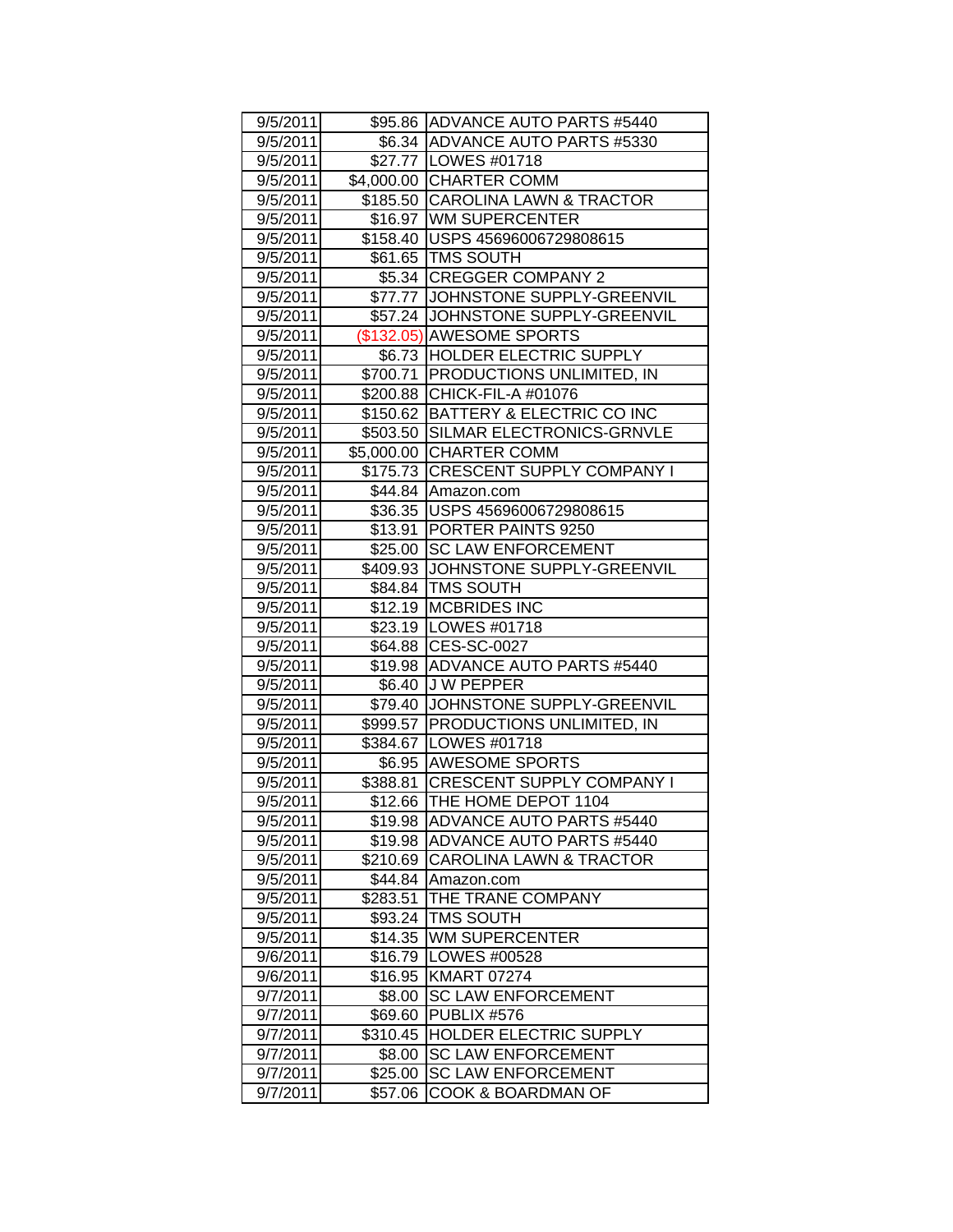| 9/7/2011 |            | \$8.00 SC LAW ENFORCEMENT          |
|----------|------------|------------------------------------|
| 9/7/2011 |            | \$8.00 SC LAW ENFORCEMENT          |
| 9/7/2011 |            | \$364.14 M AND A SUPPLY CO GREENVI |
| 9/7/2011 | \$8.00     | <b>SC LAW ENFORCEMENT</b>          |
| 9/7/2011 | \$25.00    | <b>SC LAW ENFORCEMENT</b>          |
| 9/7/2011 | \$373.96   | <b>ID &amp; D MOTORS, INC.</b>     |
| 9/7/2011 | \$8.00     | <b>SC LAW ENFORCEMENT</b>          |
| 9/7/2011 | \$8.00     | <b>SC LAW ENFORCEMENT</b>          |
| 9/7/2011 |            | \$25.00 SC LAW ENFORCEMENT         |
| 9/7/2011 | \$8.00     | <b>SC LAW ENFORCEMENT</b>          |
| 9/7/2011 |            | \$345.14 M AND A SUPPLY CO GREENVI |
| 9/7/2011 | \$25.00    | <b>SC LAW ENFORCEMENT</b>          |
| 9/7/2011 | \$25.00    | <b>SC LAW ENFORCEMENT</b>          |
| 9/7/2011 | \$8.00     | <b>SC LAW ENFORCEMENT</b>          |
| 9/7/2011 |            | \$7.94 DUNCANS HOME CENTER         |
| 9/7/2011 |            | \$81.55 HD SUPPLY PLUMB #904       |
| 9/7/2011 |            | \$76.19 HD SUPPLY WATERWORKS 551   |
| 9/7/2011 | \$112.92   | SHEALY ELECT 803-227-0599          |
| 9/7/2011 | \$132.50   | SILMAR ELECTRONICS-GRNVLE          |
| 9/7/2011 |            | \$601.36   D & D MOTORS, INC.      |
| 9/7/2011 | \$8.00     | <b>SC LAW ENFORCEMENT</b>          |
| 9/7/2011 | \$8.00     | <b>SC LAW ENFORCEMENT</b>          |
| 9/7/2011 | \$8.00     | <b>SC LAW ENFORCEMENT</b>          |
| 9/7/2011 |            | \$25.00 SC LAW ENFORCEMENT         |
| 9/7/2011 |            | \$7.17   LOWES #01718              |
| 9/7/2011 |            | \$39.59   LOWES #00667             |
| 9/7/2011 |            | \$25.00 SC LAW ENFORCEMENT         |
| 9/7/2011 |            | \$19.89 THOMAS SAND COMPANY INC    |
| 9/7/2011 | \$25.00    | <b>SC LAW ENFORCEMENT</b>          |
| 9/7/2011 | \$8.00     | <b>SC LAW ENFORCEMENT</b>          |
| 9/7/2011 | \$25.00    | <b>SC LAW ENFORCEMENT</b>          |
| 9/7/2011 | \$4.77     | HOLDER ELECTRIC SUPPLY             |
| 9/7/2011 |            | \$100.89   Amazon.com              |
| 9/7/2011 | \$8.00     | <b>SC LAW ENFORCEMENT</b>          |
| 9/7/2011 | \$5.29     | <b>DUNCANS HOME CENTER</b>         |
| 9/7/2011 | \$25.00    | <b>SC LAW ENFORCEMENT</b>          |
| 9/7/2011 | \$8.00     | <b>SC LAW ENFORCEMENT</b>          |
| 9/7/2011 | \$113.87   | <b>GREENVILLE FENCE CO</b>         |
| 9/7/2011 | \$25.00    | <b>SC LAW ENFORCEMENT</b>          |
| 9/7/2011 | \$25.00    | <b>SC LAW ENFORCEMENT</b>          |
| 9/7/2011 | \$25.00    | <b>SC LAW ENFORCEMENT</b>          |
| 9/7/2011 | \$1,409.80 | INDUSTRIAL FIRE SYSTEMS            |
| 9/7/2011 | \$38.72    | <b>FGS HARDWARE</b>                |
| 9/7/2011 | \$503.50   | SILMAR ELECTRONICS-GRNVLE          |
| 9/7/2011 | \$60.12    | POINSETT PLUMBING SUPPLY           |
| 9/7/2011 | \$25.00    | <b>SC LAW ENFORCEMENT</b>          |
| 9/7/2011 | \$109.65   | LOWES #01718                       |
| 9/7/2011 | \$64.38    | LOWES #00667                       |
| 9/7/2011 | \$8.00     | <b>SC LAW ENFORCEMENT</b>          |
| 9/7/2011 | \$25.00    | <b>SC LAW ENFORCEMENT</b>          |
| 9/7/2011 | (\$22.22)  | <b>HOLDER ELECTRIC SUPPLY</b>      |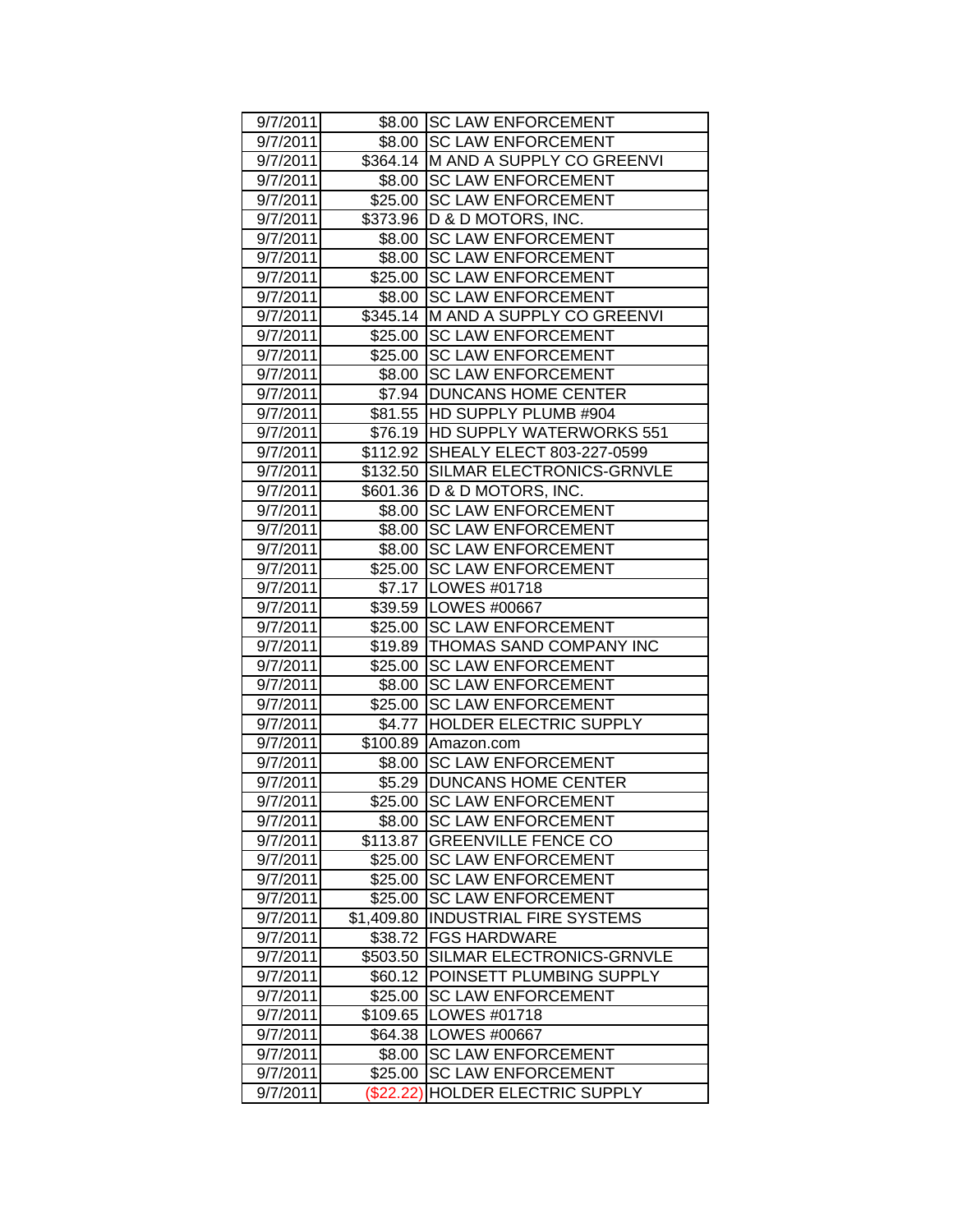| 9/7/2011 |          | \$66.90 PLANK ROAD PUBLISHING      |
|----------|----------|------------------------------------|
| 9/7/2011 |          | \$149.16   LOWES #00667            |
| 9/7/2011 |          | \$25.00 SC LAW ENFORCEMENT         |
| 9/7/2011 | \$8.00   | <b>SC LAW ENFORCEMENT</b>          |
| 9/7/2011 | \$25.00  | <b>SC LAW ENFORCEMENT</b>          |
| 9/7/2011 | \$23.53  | CEMEX INC PLANT#4642               |
| 9/7/2011 | \$25.00  | <b>SC LAW ENFORCEMENT</b>          |
| 9/7/2011 | \$8.00   | <b>SC LAW ENFORCEMENT</b>          |
| 9/7/2011 | \$117.09 | 2865-CED                           |
| 9/7/2011 |          | \$25.00 SC LAW ENFORCEMENT         |
| 9/7/2011 | \$25.00  | <b>SC LAW ENFORCEMENT</b>          |
| 9/7/2011 |          | \$6.97   LOWES #00667              |
| 9/7/2011 |          | \$25.65   LOWES #00528             |
| 9/7/2011 |          | \$8.00 SC LAW ENFORCEMENT          |
| 9/7/2011 |          | \$15.84   LOWES #01983             |
| 9/7/2011 | \$25.00  | <b>SC LAW ENFORCEMENT</b>          |
| 9/7/2011 | \$8.00   | <b>SC LAW ENFORCEMENT</b>          |
| 9/7/2011 | \$17.90  | C C DICKSON CO 1063                |
| 9/7/2011 | \$8.00   | <b>SC LAW ENFORCEMENT</b>          |
| 9/7/2011 | \$25.00  | <b>SC LAW ENFORCEMENT</b>          |
| 9/7/2011 | \$25.00  | <b>SC LAW ENFORCEMENT</b>          |
| 9/7/2011 | \$25.00  | <b>SC LAW ENFORCEMENT</b>          |
| 9/7/2011 | \$25.00  | <b>SC LAW ENFORCEMENT</b>          |
| 9/7/2011 | \$8.00   | <b>SC LAW ENFORCEMENT</b>          |
| 9/7/2011 | \$8.00   | <b>SC LAW ENFORCEMENT</b>          |
| 9/7/2011 |          | \$68.77   LOWES #01718             |
| 9/7/2011 |          | \$8.00 SC LAW ENFORCEMENT          |
| 9/7/2011 | \$25.00  | <b>SC LAW ENFORCEMENT</b>          |
| 9/7/2011 | \$35.09  | ANDERSON STAMP & ENGRAVIN          |
| 9/7/2011 | \$25.00  | <b>SC LAW ENFORCEMENT</b>          |
| 9/7/2011 | \$25.00  | <b>SC LAW ENFORCEMENT</b>          |
| 9/8/2011 | \$271.89 | CES-SC-0027                        |
| 9/8/2011 |          | \$176.00 USPS 45880006929809035    |
| 9/8/2011 |          | \$686.21 ROGERS OUTDOOR EQUIPMENT  |
| 9/8/2011 | \$8.00   | <b>SC LAW ENFORCEMENT</b>          |
| 9/8/2011 | \$25.00  | <b>SC LAW ENFORCEMENT</b>          |
| 9/8/2011 | \$25.00  | <b>SC LAW ENFORCEMENT</b>          |
| 9/8/2011 | \$25.00  | <b>SC LAW ENFORCEMENT</b>          |
| 9/8/2011 | \$52.17  | NAPA AUTO PARTS OF                 |
| 9/8/2011 | \$21.39  | <b>WARES AUTO AND TRUCK PART</b>   |
| 9/8/2011 | \$99.64  | <b>WW GRAINGER</b>                 |
| 9/8/2011 | \$86.91  | <b>COMMUNITY LAWN &amp; GARDEN</b> |
| 9/8/2011 | \$238.50 | <b>WW GRAINGER</b>                 |
| 9/8/2011 | \$46.38  | JOHNSTONE SUPPLY-GREENVIL          |
| 9/8/2011 | \$90.06  | RADIOSHACK COR00187518             |
| 9/8/2011 | \$13.44  | LOWES #01718                       |
| 9/8/2011 | \$28.28  | <b>WW GRAINGER</b>                 |
| 9/8/2011 | \$25.00  | <b>SC LAW ENFORCEMENT</b>          |
| 9/8/2011 | \$23.79  | <b>CREGGER COMPANY 2</b>           |
| 9/8/2011 | \$342.52 | COOK & BOARDMAN OF                 |
| 9/8/2011 | \$85.32  | WARES AUTO AND TRUCK PART          |
|          |          |                                    |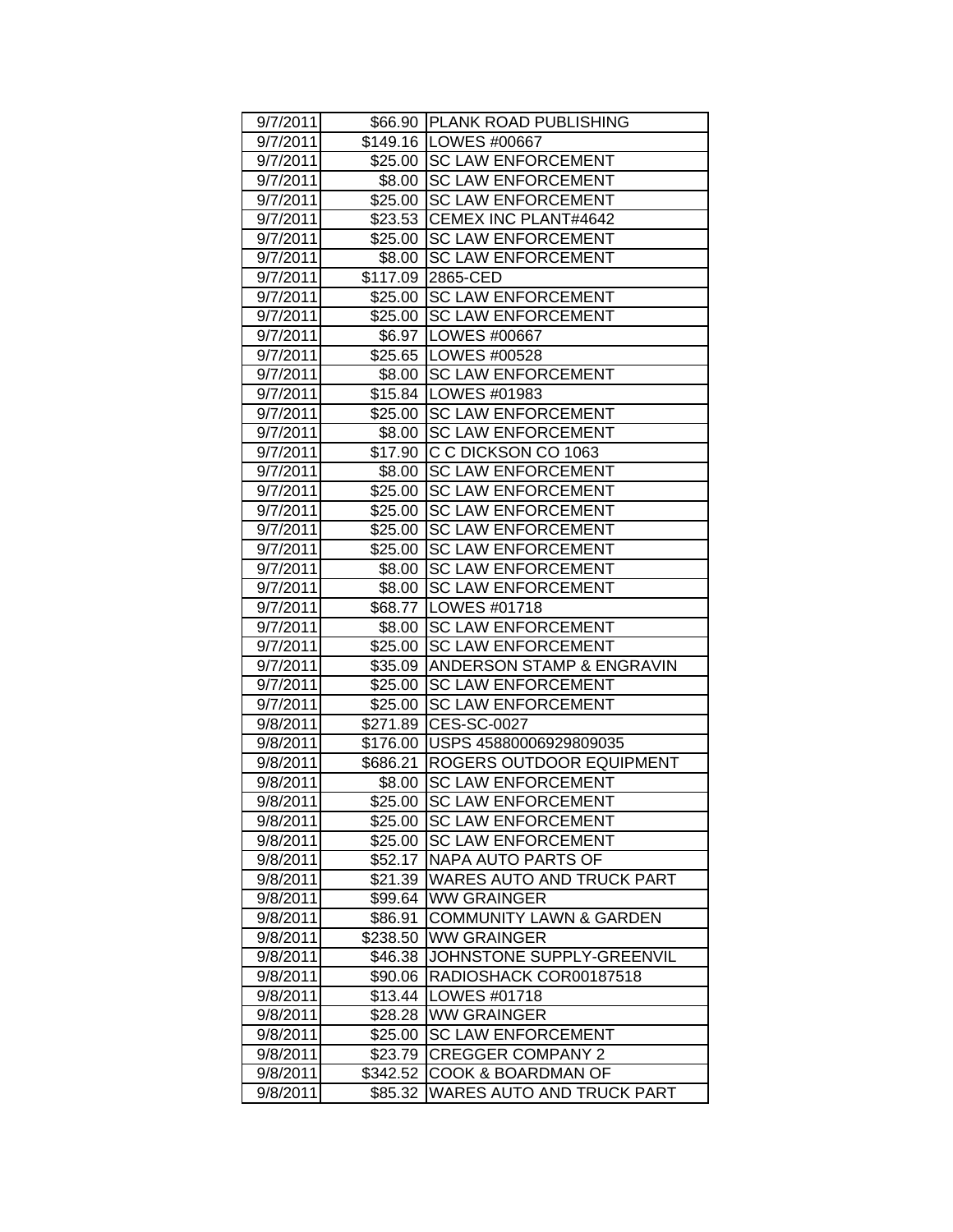| 9/8/2011 |                | \$1,439.50 SCHNEIDER ELECTRIC         |
|----------|----------------|---------------------------------------|
|          |                | \$25.00 ISC LAW ENFORCEMENT           |
| 9/8/2011 |                |                                       |
| 9/8/2011 |                | \$52.51 ADVANCE AUTO PARTS #5440      |
| 9/8/2011 |                | \$25.00 SC LAW ENFORCEMENT            |
| 9/8/2011 |                | \$413.54 CAROLINA LAWN & TRACTOR      |
| 9/8/2011 |                | \$281.93 WARES AUTO AND TRUCK PART    |
| 9/8/2011 |                | \$8.00 SC LAW ENFORCEMENT             |
| 9/8/2011 |                | \$320.34 CAROLINA LASER TECHNOL       |
| 9/8/2011 |                | \$100.98 CAROLINA LAWN & TRACTOR      |
| 9/8/2011 |                | \$1,947.00 JJASPER ENGINES AND TRANSM |
| 9/8/2011 |                | \$25.00 SC LAW ENFORCEMENT            |
| 9/8/2011 | \$106.55 KAPCO |                                       |
| 9/8/2011 |                | \$3,037.48 FIND GREAT PEOPLE          |
| 9/8/2011 |                | \$8.00 SC LAW ENFORCEMENT             |
| 9/8/2011 |                | \$60.75 GREENVILLE FENCE CO           |
| 9/8/2011 |                | \$186.35 ADI SECURITY PRD CB          |
| 9/8/2011 |                | \$760.00 SCHNEIDER ELECTRIC           |
| 9/8/2011 |                | \$16.75 CAROLINA LAWN & TRACTOR       |
| 9/8/2011 | \$23.70        | SHERWIN WILLIAMS #2735                |
| 9/8/2011 |                | \$8.00 SC LAW ENFORCEMENT             |
| 9/8/2011 |                | \$8.00 SC LAW ENFORCEMENT             |
| 9/8/2011 |                | \$25.00 SC LAW ENFORCEMENT            |
| 9/8/2011 |                | \$8.00 SC LAW ENFORCEMENT             |
| 9/8/2011 |                | \$12.18 BURDETTE HARDWARE SIMPSON     |
| 9/8/2011 |                | \$34.96   LOWES #01718                |
| 9/8/2011 |                | \$27,255.09 SPRINT WIRELESS           |
| 9/8/2011 |                | \$8.00 SC LAW ENFORCEMENT             |
| 9/8/2011 |                | \$23.66   LOWES #00667                |
| 9/8/2011 |                | \$9.63 BAKER DIST CO 578              |
| 9/8/2011 |                | \$8.00 SC LAW ENFORCEMENT             |
| 9/8/2011 |                | \$11.63 THE HOME DEPOT 1104           |
| 9/8/2011 |                | \$8.00 SC LAW ENFORCEMENT             |
| 9/8/2011 |                | \$12.70   LOWES #01718                |
| 9/8/2011 |                | \$25.00 SC LAW ENFORCEMENT            |
| 9/8/2011 |                | \$38.12 AUTOZONE #1010                |
| 9/8/2011 |                | \$119.76 CAROLINA LAWN & TRACTOR      |
| 9/8/2011 | \$24.38        | <b>COOK &amp; BOARDMAN OF</b>         |
| 9/8/2011 | \$8.00         | <b>SC LAW ENFORCEMENT</b>             |
|          |                | THE SYSTEMS DEPOT INC                 |
| 9/8/2011 | \$50.81        | <b>ACTION BOLT AND SUPPLY IN</b>      |
| 9/8/2011 | \$22.90        | <b>SC LAW ENFORCEMENT</b>             |
| 9/8/2011 | \$8.00         |                                       |
| 9/8/2011 | \$203.79       | <b>CAROLINA LAWN &amp; TRACTOR</b>    |
| 9/8/2011 | \$8.00         | <b>SC LAW ENFORCEMENT</b>             |
| 9/8/2011 | \$25.00        | <b>SC LAW ENFORCEMENT</b>             |
| 9/8/2011 | \$8.11         | LOWES #01718                          |
| 9/8/2011 | \$64.62        | JOHNSTONE SUPPLY-GREENVIL             |
| 9/8/2011 | \$25.00        | <b>SC LAW ENFORCEMENT</b>             |
| 9/8/2011 | \$50.92        | <b>CAROLINA LAWN &amp; TRACTOR</b>    |
| 9/8/2011 | (\$45.00)      | <b>ADVANCE AUTO PARTS #5440</b>       |
| 9/8/2011 | \$314.00       | LAVIGNE'S SPECIALTIES IN              |
| 9/8/2011 | \$56.16        | WARES AUTO AND TRUCK PART             |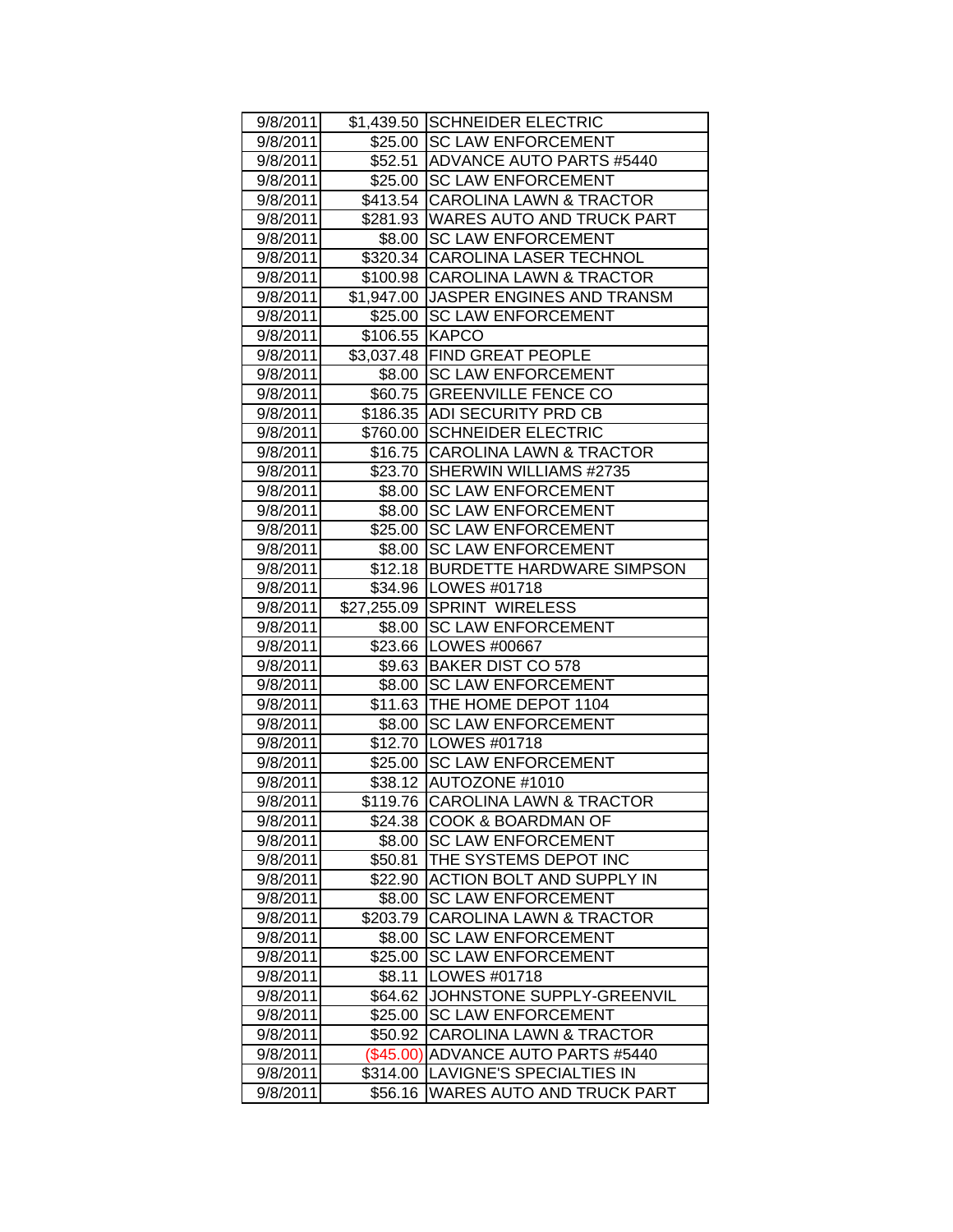| 9/8/2011 |            | \$551.86 ST CLAIR DESIGNS          |
|----------|------------|------------------------------------|
| 9/8/2011 |            | \$25.00 SC LAW ENFORCEMENT         |
| 9/8/2011 |            | \$583.47 WW GRAINGER               |
| 9/8/2011 |            | \$46.64 LOWES #00667               |
| 9/8/2011 |            | \$8.00 SC LAW ENFORCEMENT          |
| 9/8/2011 |            | \$601.96   DBC BLICK ART MATERIAL  |
| 9/8/2011 |            | \$8.00 SC LAW ENFORCEMENT          |
| 9/8/2011 |            | \$3.70   WARES AUTO AND TRUCK PART |
| 9/8/2011 |            | \$38.82 PORTER PAINTS 9388         |
| 9/8/2011 |            | \$26.50 SOCAR CHEMICAL COMPANY     |
| 9/8/2011 |            | \$176.64 ADVANCE AUTO PARTS #5440  |
| 9/8/2011 |            | \$14.28   LOWES #00667             |
| 9/8/2011 |            | \$8.00 SC LAW ENFORCEMENT          |
| 9/8/2011 |            | \$36.31  TONYS PIZZA & SUBS        |
| 9/8/2011 |            | \$102.78 THE SYSTEMS DEPOT INC     |
| 9/8/2011 |            | \$35.49 J W VAUGHN CO INC          |
| 9/8/2011 |            | \$1,162.00 SCHNEIDER ELECTRIC      |
| 9/8/2011 | \$8.00     | <b>SC LAW ENFORCEMENT</b>          |
| 9/8/2011 | \$8.00     | <b>SC LAW ENFORCEMENT</b>          |
| 9/8/2011 | \$86.91    | <b>COMMUNITY LAWN &amp; GARDEN</b> |
| 9/8/2011 |            | \$9.99 FOOD LION #2211             |
| 9/8/2011 |            | \$200.00   FLEET TRUCK REPAIR LLC  |
| 9/8/2011 |            | \$321.22   NETWORK CONTROLS & E    |
| 9/8/2011 |            | (\$6.88) ADVANCE AUTO PARTS #5440  |
| 9/8/2011 |            | \$1,439.50 SCHNEIDER ELECTRIC      |
| 9/8/2011 |            | \$25.00 SC LAW ENFORCEMENT         |
| 9/8/2011 |            | \$8.00 SC LAW ENFORCEMENT          |
| 9/8/2011 |            | \$8.00 SC LAW ENFORCEMENT          |
| 9/8/2011 |            | \$4.11 WM SUPERCENTER              |
| 9/8/2011 |            | \$15.00 CAROLINA LOCKSMITHS        |
| 9/8/2011 |            | \$44.00 ABCCLIO LLC                |
| 9/8/2011 |            | \$145.00 USPS 45366006529808201    |
| 9/8/2011 |            | \$32.71   TMS SOUTH                |
| 9/8/2011 |            | \$290.97 CAROLINA LAWN & TRACTOR   |
| 9/8/2011 | \$25.00    | <b>SC LAW ENFORCEMENT</b>          |
| 9/8/2011 | \$22.66    | <b>WARES AUTO AND TRUCK PART</b>   |
| 9/9/2011 | \$229.41   | LOWES #00667                       |
| 9/9/2011 | \$172.19   | <b>HAWKINS TOWING INC</b>          |
| 9/9/2011 | \$283.23   | HOLDER ELECTRIC SUPPLY             |
| 9/9/2011 | \$20.00    | <b>GARRETT EDUCATION CORP</b>      |
| 9/9/2011 | \$410.60   | JOHNSTONE SUPPLY-GREENVIL          |
| 9/9/2011 | \$1,581.52 | <b>FLEET FEET SPORTS-GREE</b>      |
| 9/9/2011 | \$143.55   | <b>HOLDER ELECTRIC SUPPLY</b>      |
| 9/9/2011 | \$4.91     | LOWES #01718                       |
| 9/9/2011 | \$21.12    | <b>LOWES #00667</b>                |
| 9/9/2011 | \$23.19    | LOWES #01983                       |
| 9/9/2011 | \$3.99     | LOWES #01718                       |
| 9/9/2011 | \$18.54    | NAPA AUTO PARTS OF                 |
| 9/9/2011 | \$745.33   | <b>CDW GOVERNMENT</b>              |
| 9/9/2011 | \$85.86    | <b>HAWKINS TOWING INC</b>          |
|          |            | <b>TMS SOUTH</b>                   |
| 9/9/2011 | \$90.29    |                                    |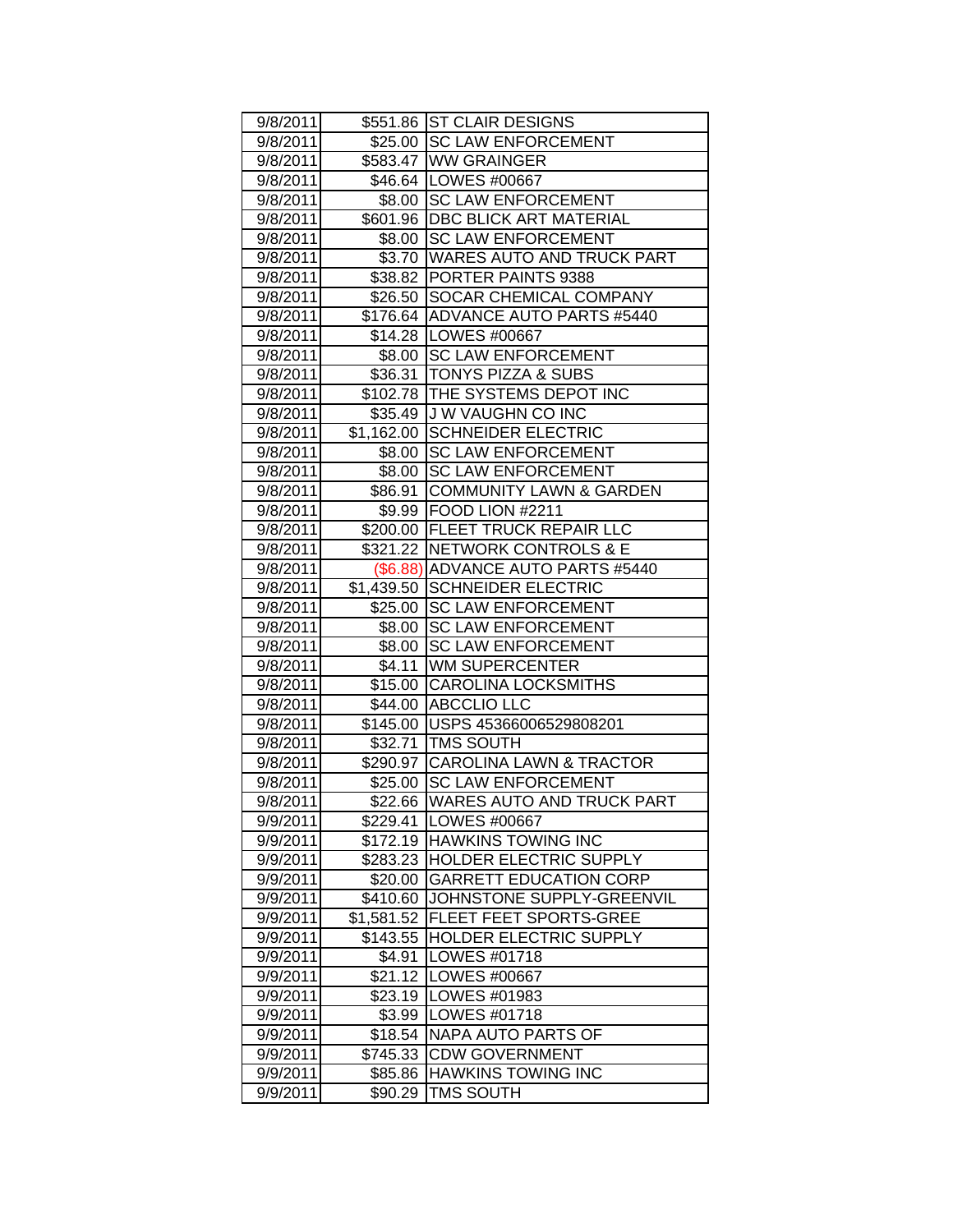| 9/9/2011 |            | \$40.48 SHERWIN WILLIAMS #2194                                       |
|----------|------------|----------------------------------------------------------------------|
| 9/9/2011 |            | \$42.29   THE HOME DEPOT 1127<br>\$705.60 JJOHNSTONE SUPPLY-GREENVIL |
| 9/9/2011 |            | \$116.37 YORK INT'L                                                  |
| 9/9/2011 |            |                                                                      |
| 9/9/2011 |            | \$14.29 PORTER PAINTS 9388<br>\$131.00 A AUGUSTA ROAD RADIATOR S     |
| 9/9/2011 |            |                                                                      |
| 9/9/2011 |            | \$30.68 SHERWIN WILLIAMS #2785                                       |
| 9/9/2011 |            | \$42.57 C C DICKSON CO 1004                                          |
| 9/9/2011 |            | \$582.77 THE TRANE COMPANY                                           |
| 9/9/2011 |            | \$117.19 AAA SUPPLY - GVILLE                                         |
| 9/9/2011 |            | \$254.00 ASSOC SUPERV AND CURR                                       |
| 9/9/2011 |            | \$47.94 PORTER PAINTS 9388                                           |
| 9/9/2011 |            | \$25.15   LOWES #01718                                               |
| 9/9/2011 |            | \$25.00 SC LAW ENFORCEMENT                                           |
| 9/9/2011 |            | \$35.17   LOWES #01983                                               |
| 9/9/2011 |            | \$49.93 JJOHNSTONE SUPPLY-GREENVIL                                   |
| 9/9/2011 |            | \$69.74 CDW GOVERNMENT                                               |
| 9/9/2011 |            | \$12.51   AMAZON MKTPLACE PMTS                                       |
| 9/9/2011 |            | \$151.55 OFFICE MAX                                                  |
| 9/9/2011 |            | \$30.05 C C DICKSON CO 1063                                          |
| 9/9/2011 |            | \$60.00 A AUGUSTA ROAD RADIATOR S                                    |
| 9/9/2011 |            | \$37.08 Amazon.com                                                   |
| 9/9/2011 |            | \$54.13 HOLDER ELECTRIC SUPPLY                                       |
| 9/9/2011 |            | \$881.67 JOHNSTONE SUPPLY-GREENVIL                                   |
| 9/9/2011 |            | \$169.10 CARSON'S NUT-BOLT & TO                                      |
| 9/9/2011 |            | \$17.49 PORTER PAINTS 9388                                           |
| 9/9/2011 |            | \$148.57 HAWKINS TOWING INC                                          |
| 9/9/2011 |            | \$1,198.73 HAWKINS TOWING INC                                        |
| 9/9/2011 |            | \$167.52 STU STUMPS                                                  |
| 9/9/2011 |            | \$50.66 SHERWIN WILLIAMS #2735                                       |
| 9/9/2011 |            | \$25.00 SC LAW ENFORCEMENT                                           |
| 9/9/2011 |            | \$262.03 LOWES #00528                                                |
| 9/9/2011 |            | \$410.60 JOHNSTONE SUPPLY-GREENVIL                                   |
| 9/9/2011 |            | \$1,490.00 LIFE SAFETY & COMM. SYS.                                  |
| 9/9/2011 |            | \$402.85 CAROLINA LAWN & TRACTOR                                     |
| 9/9/2011 |            | \$91.16 DIXIE RUBBER & PLASTIC                                       |
| 9/9/2011 | \$52.86    | OFFICE DEPOT #1214                                                   |
| 9/9/2011 | \$169.99   | <b>HOLDER ELECTRIC SUPPLY</b>                                        |
| 9/9/2011 | \$149.29   | HANSON ME SANDY FLAT                                                 |
| 9/9/2011 | \$41.69    | CABLES TO GO                                                         |
| 9/9/2011 | \$1,478.70 | SILMAR ELECTRONICS-GRNVLE                                            |
| 9/9/2011 | \$25.00    | <b>SC LAW ENFORCEMENT</b>                                            |
| 9/9/2011 | \$79.15    | JOHNSTONE SUPPLY-GREENVIL                                            |
| 9/9/2011 | \$19.90    | <b>NAPA AUTO PARTS OF</b>                                            |
| 9/9/2011 | \$59.33    | OFFICE DEPOT #479                                                    |
| 9/9/2011 | \$18.97    | LOWES #00667                                                         |
| 9/9/2011 | \$183.59   | <b>HAWKINS TOWING INC</b>                                            |
| 9/9/2011 | \$582.77   | THE TRANE COMPANY                                                    |
| 9/9/2011 | \$131.67   | LOWES #01718                                                         |
| 9/9/2011 | \$14.59    | LOWES #00667                                                         |
| 9/9/2011 | \$5.59     | USPS 45696006729808615                                               |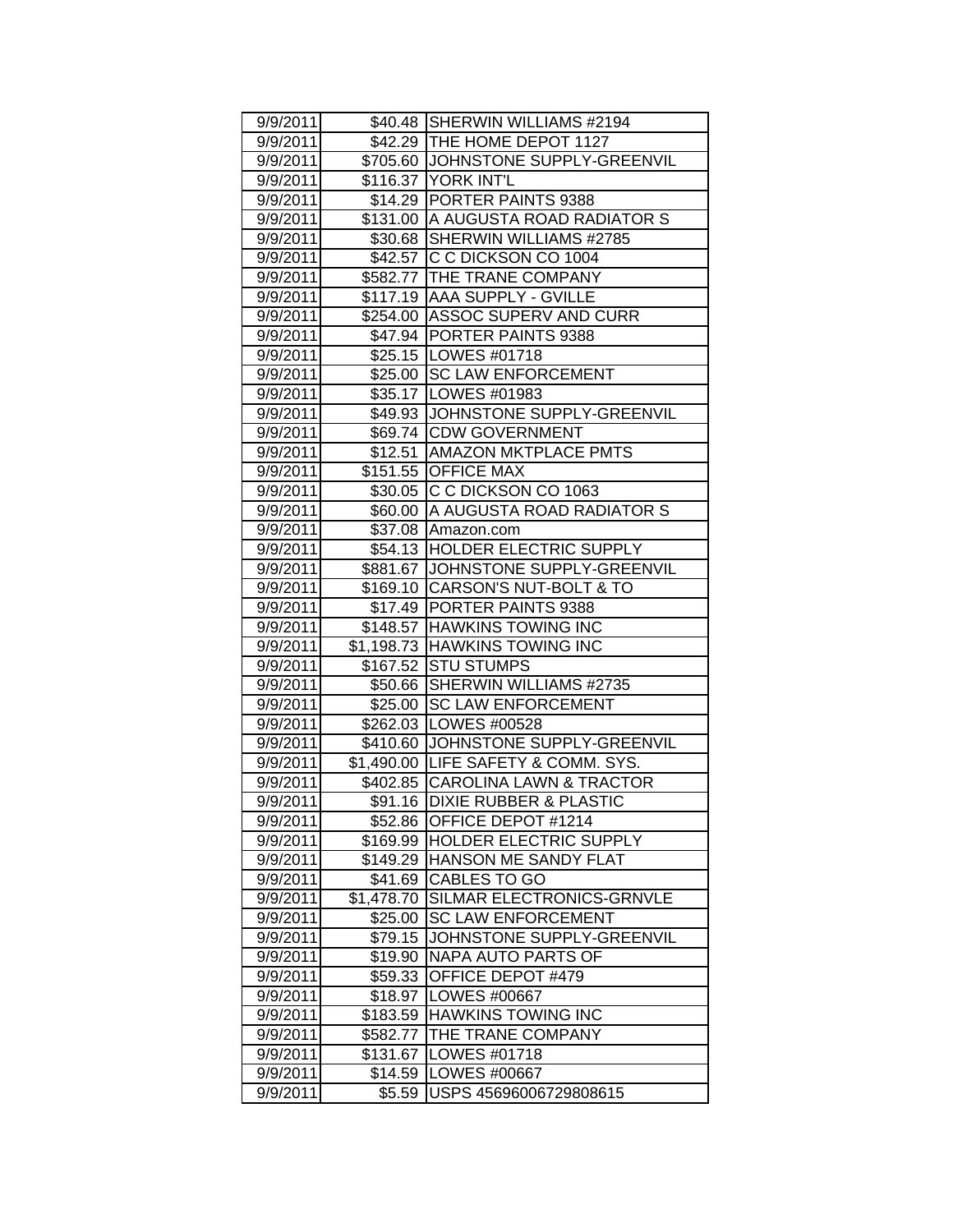| 9/9/2011  |          | \$307.57 HAWKINS TOWING INC          |
|-----------|----------|--------------------------------------|
| 9/9/2011  |          | \$18.29 TMS SOUTH                    |
| 9/9/2011  |          | \$31.78 CLASSIC HWD & POSTAL         |
| 9/9/2011  |          | \$137.58 BATTERY SPECIALISTS         |
| 9/9/2011  |          | \$633.78 NAPA AUTO PARTS OF          |
| 9/9/2011  |          | \$204.69 HAWKINS TOWING INC          |
| 9/9/2011  |          | \$16.60 FASTENAL COMPANY01           |
| 9/9/2011  |          | \$81.49 FOOD LION # 2644             |
| 9/9/2011  |          | \$51.00 GREENVILLE DMV 23            |
| 9/9/2011  |          | \$83.71 HOLDER ELECTRIC SUPPLY       |
| 9/9/2011  |          | \$255.81 WEST MUSIC CATALOG          |
| 9/9/2011  |          | \$3.99 ADVANCE AUTO PARTS #5440      |
| 9/9/2011  |          | \$135.68 CRESCENT SUPPLY COMPANY I   |
| 9/9/2011  |          | \$153.78 HAWKINS TOWING INC          |
| 9/9/2011  |          | \$118.53 YORK INT'L                  |
| 9/9/2011  |          | \$16.09   NAPA AUTO PARTS OF         |
| 9/9/2011  |          | \$130.71 AMAZON MKTPLACE PMTS        |
| 9/9/2011  |          | \$170.17 SAUNDERS OFFICE SUPPLY      |
| 9/9/2011  | \$333.92 | SHEALY ELECT 803-227-0599            |
| 9/9/2011  |          | \$105.06 BATTERY SPECIALISTS         |
|           |          | \$252.45   D & D MOTORS, INC.        |
| 9/9/2011  |          |                                      |
| 9/9/2011  |          | \$36.94 LOWES #00667                 |
| 9/9/2011  |          | \$285.06 JJOHNSTONE SUPPLY-GREENVIL  |
| 9/9/2011  |          | \$198.98 HAWKINS TOWING INC          |
| 9/9/2011  |          | \$150.39 TMS SOUTH                   |
| 9/9/2011  |          | \$117.82 PROSOURCE                   |
| 9/9/2011  |          | \$40.25   LOWES #01718               |
| 9/12/2011 |          | \$57.98 J W VAUGHN CO INC            |
| 9/12/2011 |          | \$3.98 ADVANCE AUTO PARTS #5440      |
| 9/12/2011 |          | \$54.43 GREER GAS 1911000            |
| 9/12/2011 |          | \$572.40 ANDY OXY CO INC 6           |
| 9/12/2011 |          | \$68.90 CAROLINA LOCKSMITHS          |
| 9/12/2011 |          | \$282.26 AAA SUPPLY - GVILLE         |
| 9/12/2011 |          | \$8.00 SC LAW ENFORCEMENT            |
| 9/12/2011 |          | \$88.18 BENNETTS' FRAME & ART EXP    |
| 9/12/2011 |          | \$194.08 ANDY OXY CO INC 6           |
| 9/12/2011 |          | \$37.10 THE SILVER LINK              |
| 9/12/2011 | \$19.08  | <b>SHEALY ELECT 803-227-0599</b>     |
| 9/12/2011 | \$146.60 | SHERWIN WILLIAMS #2735               |
| 9/12/2011 | \$821.88 | THE TRANE COMPANY                    |
| 9/12/2011 | \$185.00 | <b>SCASA</b>                         |
| 9/12/2011 | \$975.00 | <b>HAWKINS TOWING INC</b>            |
| 9/12/2011 | \$161.12 | <b>BINSWANGER GLASS #043</b>         |
| 9/12/2011 | \$25.00  | <b>SC LAW ENFORCEMENT</b>            |
| 9/12/2011 | \$355.91 | JOHNSTONE SUPPLY-GREENVIL            |
| 9/12/2011 | \$343.31 | JOHNSTONE SUPPLY-GREENVIL            |
| 9/12/2011 | \$14.72  | LOWES #00667                         |
| 9/12/2011 | \$25.00  | <b>SC LAW ENFORCEMENT</b>            |
| 9/12/2011 | \$25.28  | <b>BANKS APPLIANCE PARTS &amp; S</b> |
| 9/12/2011 | \$63.90  | LANDSCAPER'S SUPPLY                  |
| 9/12/2011 | \$60.21  | LOWES #00667                         |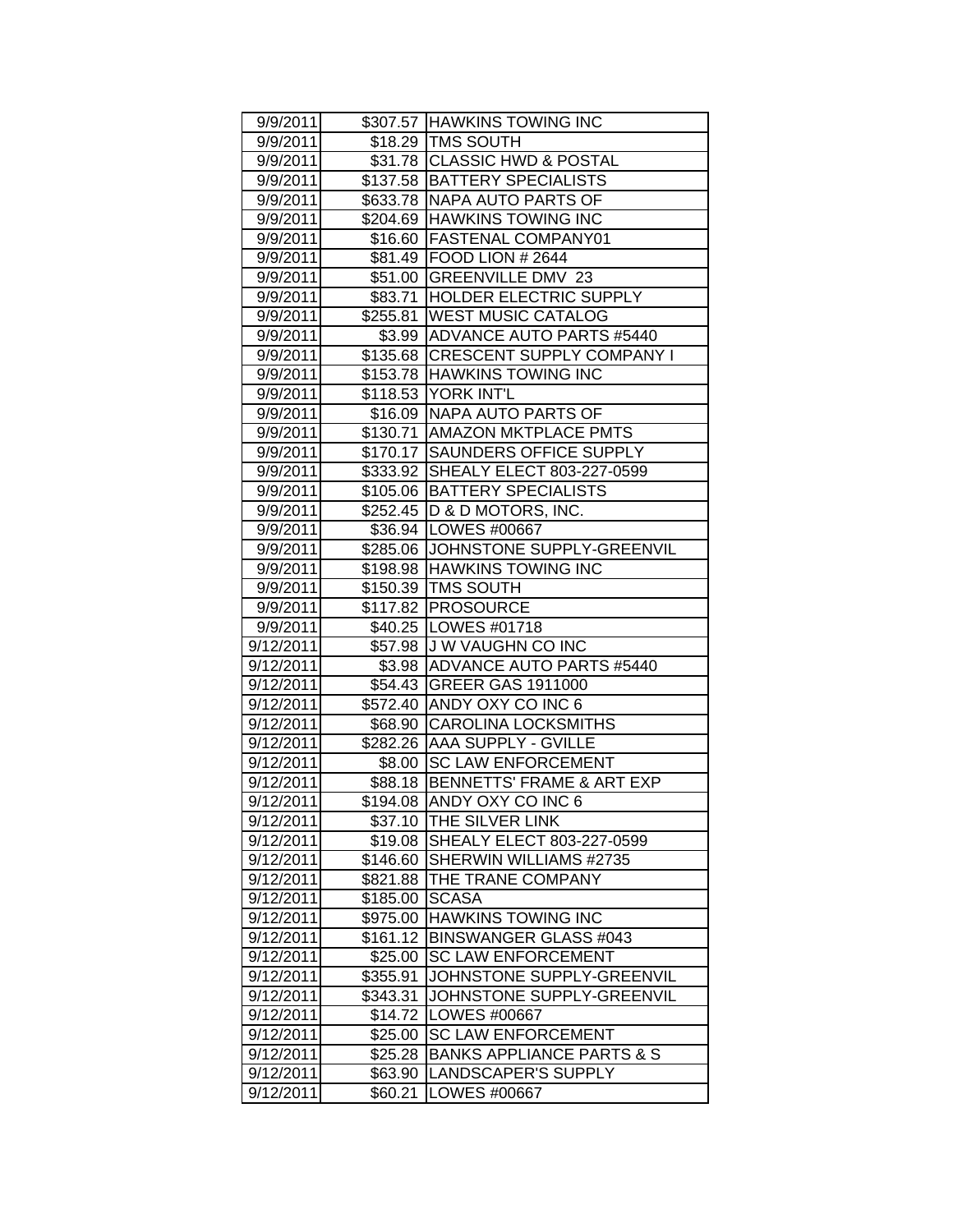| 9/12/2011 |              | \$6.36 BATTERY SPECIALISTS           |
|-----------|--------------|--------------------------------------|
| 9/12/2011 |              | \$39.50   LOWES #01718               |
| 9/12/2011 |              | \$109.89 HAMPTON INN COLUMBIA NE     |
| 9/12/2011 |              | \$25.00 SC LAW ENFORCEMENT           |
| 9/12/2011 |              | \$25.00 SC LAW ENFORCEMENT           |
| 9/12/2011 |              | \$16.95  TRACTOR SUPPLY #747         |
| 9/12/2011 |              | \$407.76   GOS// GREENVILLE OFFICE S |
| 9/12/2011 |              | \$30.00 VZWRLSS PREPAID REC          |
| 9/12/2011 |              | \$177.04 AAA SUPPLY-GREER            |
| 9/12/2011 |              | \$1,050.46 HOFFMAN & HOFFMAN         |
| 9/12/2011 |              | \$63.47   THE HOME DEPOT 1119        |
| 9/12/2011 |              | \$44.77 WW GRAINGER                  |
| 9/12/2011 |              | \$67.36 JJOHNSTONE SUPPLY-GREENVIL   |
| 9/12/2011 |              | \$113.97 CONTINENTAL ENGINE          |
| 9/12/2011 |              | \$15.69 THE HOME DEPOT 1127          |
| 9/12/2011 |              | \$5,394.62   NETWORK CONTROLS & E    |
| 9/12/2011 |              | \$1,473.40 THE TRANE COMPANY         |
| 9/12/2011 |              | \$53.94   TCT ANDERSON'S             |
| 9/12/2011 |              | \$1,060.12 ST CLAIR DESIGNS          |
| 9/12/2011 |              | \$236.40 MCCALLS SUPPLY INC 19       |
| 9/12/2011 |              | \$79.00 APL APPLE ONLINE STORE       |
| 9/12/2011 |              | \$325.55 HAWKINS TOWING INC          |
| 9/12/2011 |              | \$349.63   MCABEE TRACTOR & TURF     |
| 9/12/2011 |              | \$46.41   FGS HARDWARE               |
| 9/12/2011 |              | \$53.23 ANDY OXY CO INC 6            |
| 9/12/2011 |              | \$573.15 JOHNSTONE SUPPLY-GREENVIL   |
| 9/12/2011 |              | \$8.23   LOWES #00667                |
| 9/12/2011 |              | \$89.88  LANDSCAPER'S SUPPLY         |
| 9/12/2011 |              | \$168.87 JJOHNSTONE SUPPLY-GREENVIL  |
| 9/12/2011 |              | \$12.51 JOHNSTONE SUPPLY-GREENVIL    |
| 9/12/2011 |              | \$374.78   LOWES #01718              |
| 9/12/2011 |              | \$131.97 COWART AWARDS               |
| 9/12/2011 |              | \$1,447.43 SCHNEIDER ELECTRIC        |
| 9/12/2011 |              | \$91.41 ZAXBYS 001013<br>Q55         |
| 9/12/2011 |              | \$524.70 NAPA AUTO PARTS OF          |
| 9/12/2011 |              | \$51.11 ADVANCE AUTO PARTS #5440     |
| 9/12/2011 | \$8.48       | ANDY OXY CO INC 6                    |
| 9/12/2011 | \$164.33     | BWI-GREENVILLE-SPARTAN               |
| 9/12/2011 | \$518.07     | JOHNSTONE SUPPLY-GREENVIL            |
| 9/12/2011 | \$26.37      | LOWES #01718                         |
| 9/12/2011 | \$13.35      | J W VAUGHN CO INC                    |
| 9/12/2011 | \$7.01       | SHEALY ELECT 803-227-0599            |
| 9/12/2011 | \$229.87     | BATTERY & ELECTRIC CO INC            |
| 9/12/2011 | \$42.39      | OFFICE DEPOT #479                    |
| 9/12/2011 | \$296.16     | <b>ADVANCE AUTO PARTS #5440</b>      |
| 9/12/2011 | \$111.58     | BENDER BURKOT EAST COAST             |
| 9/12/2011 | \$101.51     | C C DICKSON CO 1063                  |
| 9/12/2011 | $(\$200.76)$ | NAPA AUTO PARTS OF                   |
| 9/12/2011 | \$10.70      | <b>ADVANCE AUTO PARTS #5440</b>      |
| 9/12/2011 | \$6.21       | LOWES #00667                         |
| 9/12/2011 | \$109.89     | HAMPTON INN COLUMBIA NE              |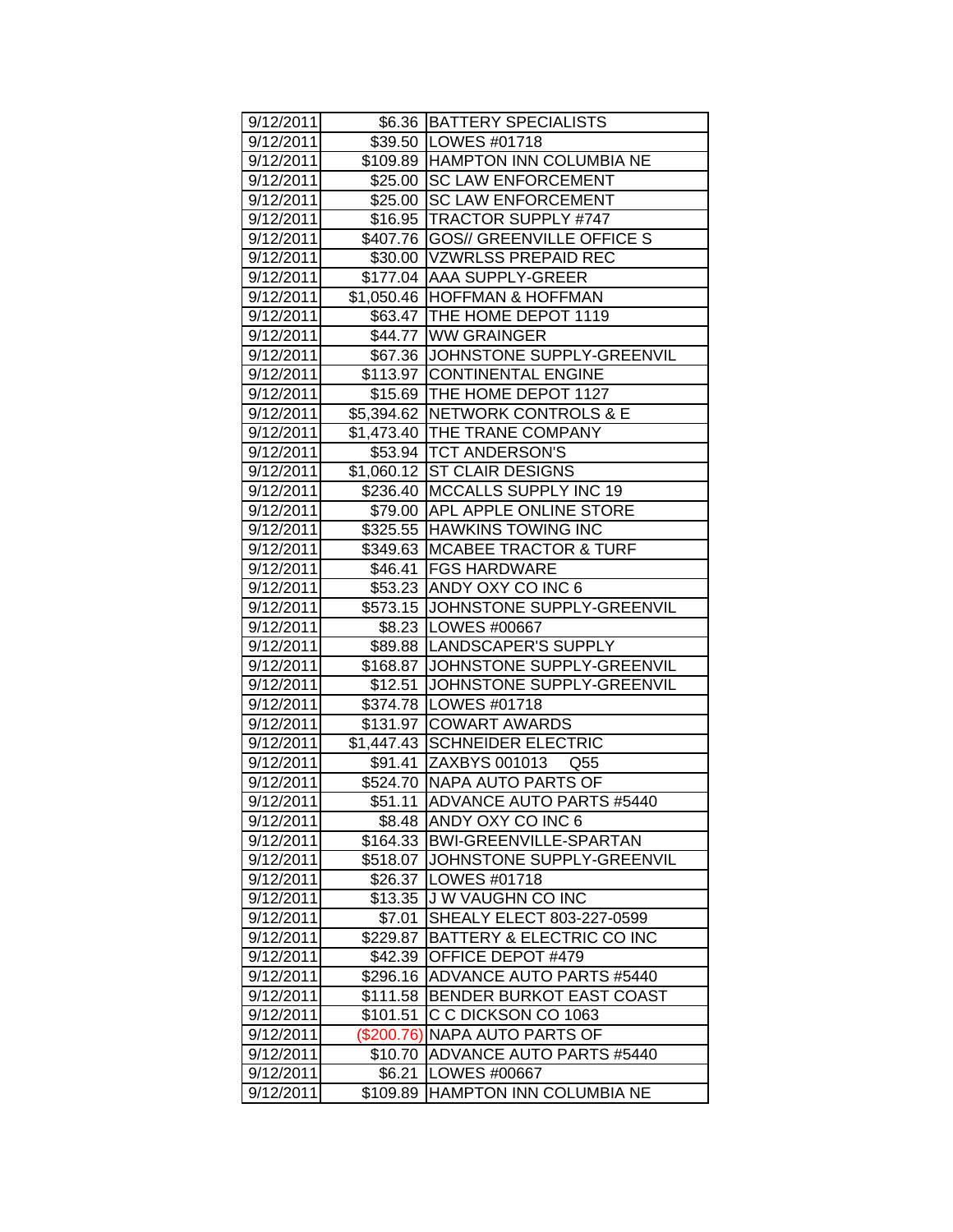| 9/12/2011 |            | \$20.13 ELLIS FLOORING SALES #43     |
|-----------|------------|--------------------------------------|
| 9/12/2011 |            | \$39.62 UNITED RENTALS               |
| 9/12/2011 |            | \$219.25 AAA SUPPLY - GVILLE         |
| 9/12/2011 |            | \$225.99 CHICK-FIL-A #01076          |
| 9/12/2011 |            | \$149.74 CDW GOVERNMENT              |
| 9/12/2011 |            | \$368.88 BWI-GREENVILLE-SPARTAN      |
| 9/12/2011 |            | \$17.16 STAPLES 00105536             |
| 9/12/2011 |            | \$9.73 MARTHAS HARDWARE              |
| 9/12/2011 |            | \$103.35 WM SUPERCENTER              |
| 9/12/2011 |            | \$34.19   THE HOME DEPOT 1104        |
| 9/12/2011 |            | \$159.58 ADVANCE AUTO PARTS #5440    |
| 9/12/2011 |            | \$54.23 WW GRAINGER                  |
| 9/12/2011 |            | \$114.35 THE HOME DEPOT 1127         |
| 9/12/2011 |            | \$72.16 JJOHNSTONE SUPPLY-GREENVIL   |
| 9/12/2011 |            | \$174.15 HD SUPPLY WATERWORKS 551    |
| 9/12/2011 |            | \$112.00 ANGEL TRAX WIRELESS         |
| 9/12/2011 |            | \$77.41 AAA SUPPLY - GVILLE          |
| 9/12/2011 | \$25.00    | <b>SC LAW ENFORCEMENT</b>            |
| 9/12/2011 | \$115.99   | <b>MOORE &amp; BALLIEW OIL COMPA</b> |
| 9/12/2011 | \$142.95   | THE OLIVE GARD00016238               |
| 9/12/2011 |            | \$241.28 JJOHNSTONE SUPPLY-GREENVIL  |
| 9/12/2011 |            | \$125.55 CHICK-FIL-A #01076          |
| 9/12/2011 |            | \$59.40 LITTLE CAESARS 0101 0003     |
| 9/12/2011 |            | \$10.00 MARATHON PETRO116251         |
| 9/12/2011 |            | \$56.60 TMS SOUTH                    |
| 9/12/2011 |            | \$268.09 PROSOURCE                   |
| 9/12/2011 |            | (\$11.63) NAPA AUTO PARTS OF         |
| 9/12/2011 |            | \$256.24 HOLDER ELECTRIC SUPPLY      |
| 9/12/2011 |            | \$48.95 2865-CED                     |
| 9/12/2011 |            | \$75.00 SPINX #130                   |
| 9/12/2011 |            | \$6,360.00 RONCO COMMUNICTNS BC1     |
| 9/12/2011 | \$18.36    | ADVANCE AUTO PARTS #5500             |
| 9/12/2011 |            | \$50.93 SOUTHEASTERN ELECTRICA       |
| 9/12/2011 | \$121.01   | <b>GOS// GREENVILLE OFFICE S</b>     |
| 9/12/2011 |            | \$109.89 HAMPTON INN COLUMBIA NE     |
| 9/12/2011 | \$86.71    | JOHNSTONE SUPPLY-GREENVIL            |
| 9/12/2011 | \$64.47    | <b>BLACK ELECTRICAL SUPPLY I</b>     |
| 9/12/2011 | \$360.36   | <b>OFFICE MAX</b>                    |
| 9/12/2011 | \$109.89   | HAMPTON INN COLUMBIA NE              |
| 9/12/2011 | \$91.53    | <b>B&amp;D INDUSTRIAL</b>            |
| 9/13/2011 | \$50.02    | <b>BWI-GREENVILLE-SPARTAN</b>        |
| 9/13/2011 | \$44.19    | <b>CDW GOVERNMENT</b>                |
| 9/13/2011 | \$7.00     | <b>HD SUPPLY</b>                     |
| 9/13/2011 | \$90.05    | COUNTRY BOY'S GARDEN CENT            |
| 9/13/2011 | (\$345.14) | M AND A SUPPLY CO GREENVI            |
| 9/13/2011 | \$7.05     | LOWES #01983                         |
| 9/13/2011 | \$103.84   | <b>Weekly Reader</b>                 |
| 9/13/2011 | \$151.12   | THE HOME DEPOT #1126                 |
| 9/13/2011 | \$22.24    | <b>BURDETTE HARDWARE SIMPSON</b>     |
| 9/13/2011 | \$119.25   | D & D MOTORS, INC.                   |
| 9/13/2011 | \$103.84   | <b>Weekly Reader</b>                 |
|           |            |                                      |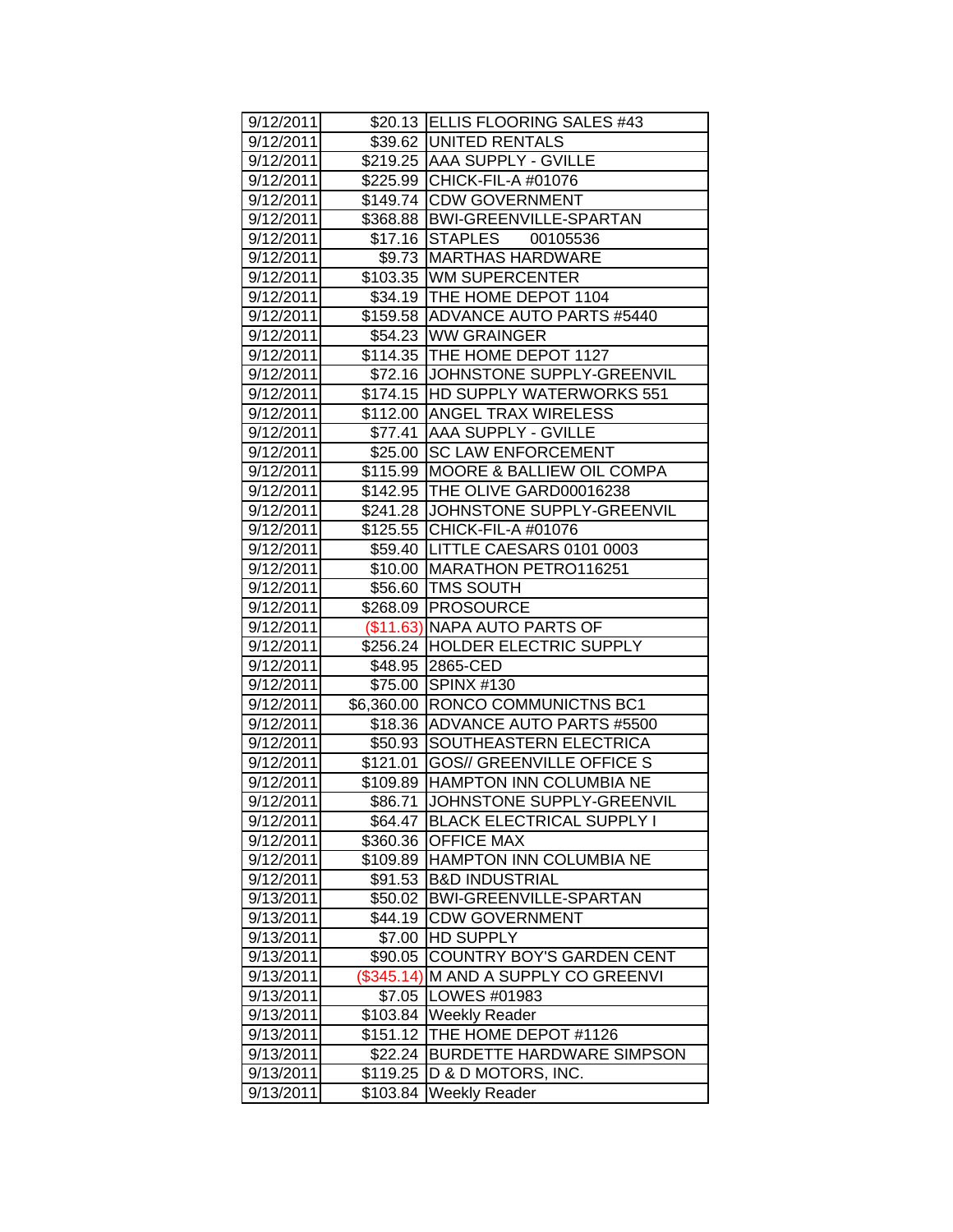| 9/13/2011 |          | \$540.33 THE TRANE COMPANY           |
|-----------|----------|--------------------------------------|
| 9/13/2011 |          | \$25.00 SC LAW ENFORCEMENT           |
| 9/13/2011 |          | \$6.32   LOWES #00667                |
| 9/13/2011 |          | \$11,362.50 VARSITY SPIRIT CLOTHING  |
| 9/13/2011 |          | \$38.93 LAMINEX INC                  |
| 9/13/2011 |          | \$88.00 FOTOZOOMER, LLC              |
| 9/13/2011 |          | \$25.00 SC LAW ENFORCEMENT           |
| 9/13/2011 |          | (\$149.09) INTERSTATE TRANSPORTATION |
| 9/13/2011 |          | \$437.14 THE TRANE COMPANY           |
| 9/13/2011 |          | \$1,271.83 THE TRANE COMPANY         |
| 9/13/2011 |          | \$71.18 CLASSIC HWD & POSTAL         |
| 9/13/2011 | \$275.77 | <b>OFFICE MAX</b>                    |
| 9/13/2011 |          | \$103.84 Weekly Reader               |
|           |          | \$91.69 POINSETT PLUMBING SUPPLY     |
| 9/13/2011 |          |                                      |
| 9/13/2011 |          | \$635.36 THE TRANE COMPANY           |
| 9/13/2011 |          | \$152.16 CDW GOVERNMENT              |
| 9/13/2011 |          | \$103.84 Weekly Reader               |
| 9/13/2011 |          | \$78.83 LOWES #00528                 |
| 9/13/2011 |          | \$74.20 2865-CED                     |
| 9/13/2011 |          | \$100.78 HOLDER ELECTRIC SUPPLY      |
| 9/13/2011 |          | \$58.28   LOWES #01718               |
| 9/14/2011 |          | (\$27.00) OFFICE DEPOT #479          |
| 9/14/2011 |          | \$111.30 HEATHERLYS BROTHERS AUTO    |
| 9/14/2011 |          | \$6,007.49 DMI DELL K-12 PTR         |
| 9/14/2011 |          | \$8.85   THE HOME DEPOT 1127         |
| 9/14/2011 |          | \$75.27 TARGET 00011825              |
| 9/14/2011 |          | \$539.42 JJOHNSTONE SUPPLY-GREENVIL  |
| 9/14/2011 |          | \$137.22 SHERWIN WILLIAMS #2194      |
| 9/14/2011 |          | \$85.07 J W VAUGHN CO INC            |
| 9/14/2011 |          | \$24.16 SHERWIN WILLIAMS #2785       |
| 9/14/2011 |          | \$99.00 MATH OLYMPIADS               |
| 9/14/2011 |          | \$55.33 BINSWANGER GLASS #043        |
| 9/14/2011 |          | \$510.10 DIESEL POWER INC.           |
| 9/14/2011 |          | \$25.00 SC LAW ENFORCEMENT           |
| 9/14/2011 | \$80.81  | JOHNSTONE SUPPLY-GREENVIL            |
| 9/14/2011 |          | \$11.87 HOLDER ELECTRIC SUPPLY       |
| 9/14/2011 |          | \$147.76 KMART 07274                 |
| 9/14/2011 | \$38.55  | AC MOORE STR #58                     |
| 9/14/2011 | \$63.56  | <b>SAUNDERS OFFICE SUPPLY</b>        |
| 9/14/2011 |          | \$44.09 D & D MOTORS, INC.           |
| 9/14/2011 | \$11.42  | J W VAUGHN CO INC                    |
| 9/14/2011 | \$14.49  | LOWES #01718                         |
| 9/14/2011 |          | \$37.78   LOWES #00667               |
| 9/14/2011 | \$121.90 | COOK & BOARDMAN OF                   |
| 9/14/2011 | \$378.63 | <b>NATL BUS SALES &amp; LEASING</b>  |
| 9/14/2011 |          | \$243.79 DELL SALES & SERVICE        |
| 9/14/2011 | \$12.34  | <b>ADVANCE AUTO PARTS #5440</b>      |
| 9/14/2011 | \$1.41   | LOWES #01718                         |
| 9/14/2011 | \$36.88  | WM SUPERCENTER                       |
| 9/14/2011 | \$23.28  | THE HOME DEPOT 1127                  |
| 9/14/2011 | \$25.00  | <b>SC LAW ENFORCEMENT</b>            |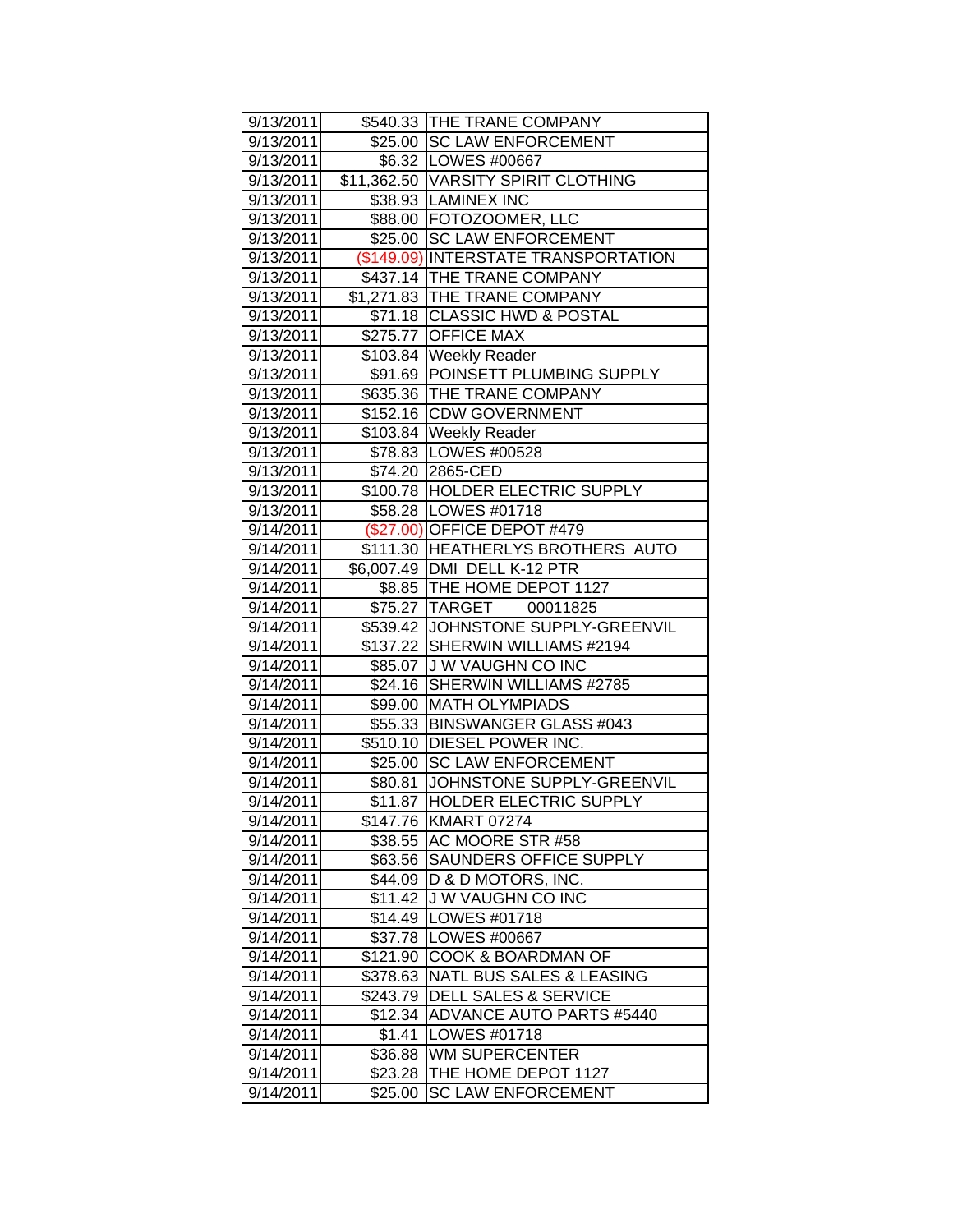| 9/14/2011 |          | \$25.00 SC LAW ENFORCEMENT          |
|-----------|----------|-------------------------------------|
| 9/14/2011 |          | \$197.34 CELL PHONE SHOP SERVICES   |
| 9/14/2011 |          | \$11.10 BURDETTE HARDWARE SIMPSON   |
| 9/14/2011 |          | \$31.05 HOLDER ELECTRIC SUPPLY      |
| 9/14/2011 |          | \$100.98 JERSEY MIKES SUBS          |
| 9/14/2011 |          | \$148.38 OFFICE MAX                 |
| 9/14/2011 |          | (\$42.39) OFFICE DEPOT #479         |
| 9/14/2011 |          | \$10.68   LOWES #00667              |
| 9/14/2011 |          | \$155.03 ADVANCE AUTO PARTS #5440   |
| 9/14/2011 |          | \$9.41 ALPINE SALES INC             |
| 9/14/2011 |          | \$29.53 ILONG TRAILER & BODY SERVI  |
| 9/14/2011 |          | \$66.62 HOLDER ELECTRIC SUPPLY      |
| 9/14/2011 | $$10.18$ | SHERWIN WILLIAMS #2785              |
| 9/14/2011 | \$25.00  | <b>SC LAW ENFORCEMENT</b>           |
| 9/14/2011 | \$25.00  | <b>SC LAW ENFORCEMENT</b>           |
| 9/14/2011 | \$44.19  | SHERWIN WILLIAMS #2735              |
| 9/14/2011 |          | \$38.22   LOWES #00667              |
| 9/14/2011 | \$5.50   | SHERWIN WILLIAMS #2785              |
| 9/14/2011 | \$33.82  | MICHAELS #6001                      |
| 9/14/2011 |          | \$165.26 JOHNSTONE SUPPLY-GREENVIL  |
| 9/14/2011 | \$4.51   | THE HOME DEPOT 1127                 |
| 9/14/2011 |          | \$106.00 AAA LOCKSMITH & ALARM COM  |
| 9/14/2011 |          | \$736.30 JJOHNSTONE SUPPLY-GREENVIL |
| 9/14/2011 | \$320.65 | <b>SCHOOL CHECK IN</b>              |
| 9/14/2011 |          | \$10.08   PORTER PAINTS 9388        |
| 9/15/2011 | \$51.27  | <b>CDW GOVERNMENT</b>               |
| 9/15/2011 |          | \$169.50 JJOHNSTONE SUPPLY-GREENVIL |
| 9/15/2011 |          | \$284.70   DBC BLICK ART MATERIAL   |
| 9/15/2011 |          | \$630.85 NAPA AUTO PARTS OF         |
| 9/15/2011 |          | \$309.09 NAPA AUTO PARTS OF         |
| 9/15/2011 |          | \$113.16 W.P.LAW, INC #5            |
| 9/15/2011 |          | \$1,230.92 LAMINEX INC              |
| 9/15/2011 |          | \$30.57 PARTY CITY #200             |
| 9/15/2011 |          | \$26.76   PAPA JOHNS #0193          |
| 9/15/2011 |          | \$613.74 NAPA AUTO PARTS OF         |
| 9/15/2011 |          | \$34.87   LOWES #01983              |
| 9/15/2011 |          | \$41.17 TMS SOUTH                   |
| 9/15/2011 | \$42.39  | PARTY CITY #200                     |
| 9/15/2011 |          | \$309.05   VARSITY SPIRIT CLOTHING  |
| 9/15/2011 |          | \$7.39   LOWES #01718               |
| 9/15/2011 | \$508.48 | <b>BATTERY SPECIALISTS</b>          |
| 9/15/2011 | \$11.46  | <b>ADVANCE AUTO PARTS #5440</b>     |
| 9/15/2011 | \$107.74 | <b>TMS SOUTH</b>                    |
| 9/15/2011 | \$71.61  | <b>BLANCHARD MACHINERY</b>          |
| 9/15/2011 | \$265.55 | <b>WW GRAINGER</b>                  |
| 9/15/2011 | \$45.55  | <b>STAPLES</b><br>00105536          |
| 9/15/2011 | \$34.55  | SHERWIN WILLIAMS #2194              |
| 9/15/2011 | \$23.83  | HOLDER ELECTRIC SUPPLY              |
| 9/15/2011 | \$163.27 | <b>TMS SOUTH</b>                    |
| 9/15/2011 |          | <b>SC LAW ENFORCEMENT</b>           |
|           | \$25.00  |                                     |
| 9/15/2011 | \$735.53 | AMERICAN LEGACY PUBLIS              |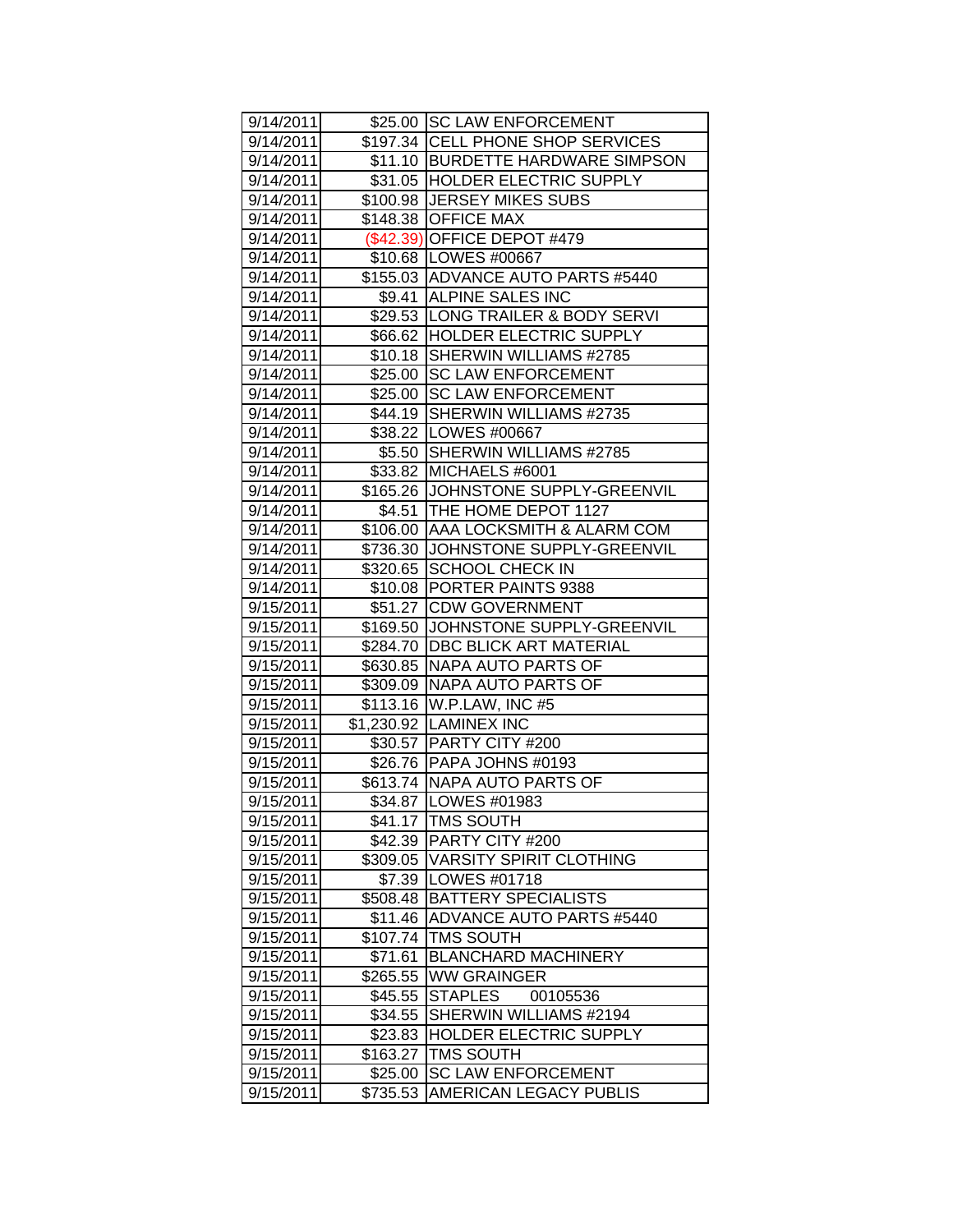| 9/15/2011               |            | \$1.71 THE HOME DEPOT 1127          |
|-------------------------|------------|-------------------------------------|
| 9/15/2011               |            | \$69.45 CRESCENT SUPPLY COMPANY I   |
| 9/15/2011               |            | \$15.42 JOHNSTONE SUPPLY-GREENVIL   |
| 9/15/2011               |            | \$90.31   LOWES #01718              |
| 9/15/2011               |            | \$690.79 VARSITY SPIRIT CLOTHING    |
| 9/15/2011               |            | \$25.00 SC LAW ENFORCEMENT          |
| 9/15/2011               |            | \$24.63   LOWES #01718              |
| 9/15/2011               |            | \$190.80 HEATHERLYS BROTHERS AUTO   |
| 9/15/2011               |            | \$90.07   MCCALLS SUPPLY INC 19     |
| 9/15/2011               |            | \$4.56 ADVANCE AUTO PARTS #5440     |
| 9/15/2011               |            | \$169.12 CONTINENTAL ENGINE         |
| 9/15/2011               |            | \$129.57 240 C-K SIMPSONV           |
| 9/15/2011               |            | \$227.64 JJOHNSTONE SUPPLY-GREENVIL |
| 9/15/2011               |            | \$209.80   TMS SOUTH                |
| 9/15/2011               |            | \$23.88   LOWES #01718              |
| 9/15/2011               |            | \$1,447.43 SCHNEIDER ELECTRIC       |
| 9/15/2011               |            | \$72.96   THE HOME DEPOT #1124      |
| 9/15/2011               |            | \$50.75   TMS SOUTH                 |
| 9/15/2011               | \$239.75   | C C DICKSON CO 1079                 |
| 9/15/2011               |            | \$88.96 PORTER PAINTS 9388          |
| 9/15/2011               |            | \$169.39 FIRST TEAM SPORTS          |
| 9/15/2011               |            | \$81.94   THE TOOL SHED             |
| 9/15/2011               |            | (\$251.22) APL APPLE ONLINE STORE   |
| 9/15/2011               |            | \$562.52 C C DICKSON CO 1004        |
| 9/15/2011               |            | \$19.67   LOWES #00667              |
| 9/15/2011               |            | \$7.61 CAROLINA LAWN & TRACTOR      |
| 9/15/2011               |            | \$58.30   LOWES #01718              |
| 9/15/2011               |            | \$8.46 ADVANCE AUTO PARTS #5440     |
| 9/15/2011               |            | \$38.26 PORTER PAINTS 9388          |
| 9/15/2011               | \$41.63    | <b>HOLDER ELECTRIC SUPPLY</b>       |
| 9/15/2011               |            | \$12.93 THE HOME DEPOT 1127         |
| 9/15/2011               |            | \$76.42 C C DICKSON CO 1079         |
| 9/15/2011               | \$8.00     | <b>SC LAW ENFORCEMENT</b>           |
| 9/15/2011               |            | \$55.65 HOLDER ELECTRIC SUPPLY      |
| 9/15/2011               |            | \$321.00 R J SHIRLEY INC            |
| $\overline{9}$ /15/2011 | \$481.01   | <b>TMS SOUTH</b>                    |
| 9/15/2011               | \$2.11     | <b>LOWES #00667</b>                 |
| 9/15/2011               | \$25.00    | <b>SC LAW ENFORCEMENT</b>           |
| 9/15/2011               | \$2,419.98 | <b>EXTREMETEES</b>                  |
| 9/15/2011               | \$2,257.25 | <b>AUGUSTA SWIM SUPPLY INC 2</b>    |
| 9/15/2011               | \$221.84   | CRESCENT SUPPLY COMPANY I           |
| 9/15/2011               | \$4.44     | SHERWIN WILLIAMS #2735              |
| 9/15/2011               | \$27.22    | PORTER PAINTS 9388                  |
| 9/15/2011               | \$13.41    | <b>BURDETTE HARDWARE SIMPSON</b>    |
| 9/15/2011               | \$267.73   | C C DICKSON CO 1004                 |
| 9/15/2011               | \$3,925.00 | YMCA OF GREENVILL                   |
| 9/15/2011               | \$50.73    | LOWES #01718                        |
| 9/15/2011               | \$379.63   | 4IMPRINT                            |
| 9/15/2011               | \$46.11    | <b>CAROLINA LAWN &amp; TRACTOR</b>  |
| 9/15/2011               | \$83.66    | <b>CRESCENT SUPPLY COMPANY I</b>    |
| 9/15/2011               | \$70.16    | LOWES #01718                        |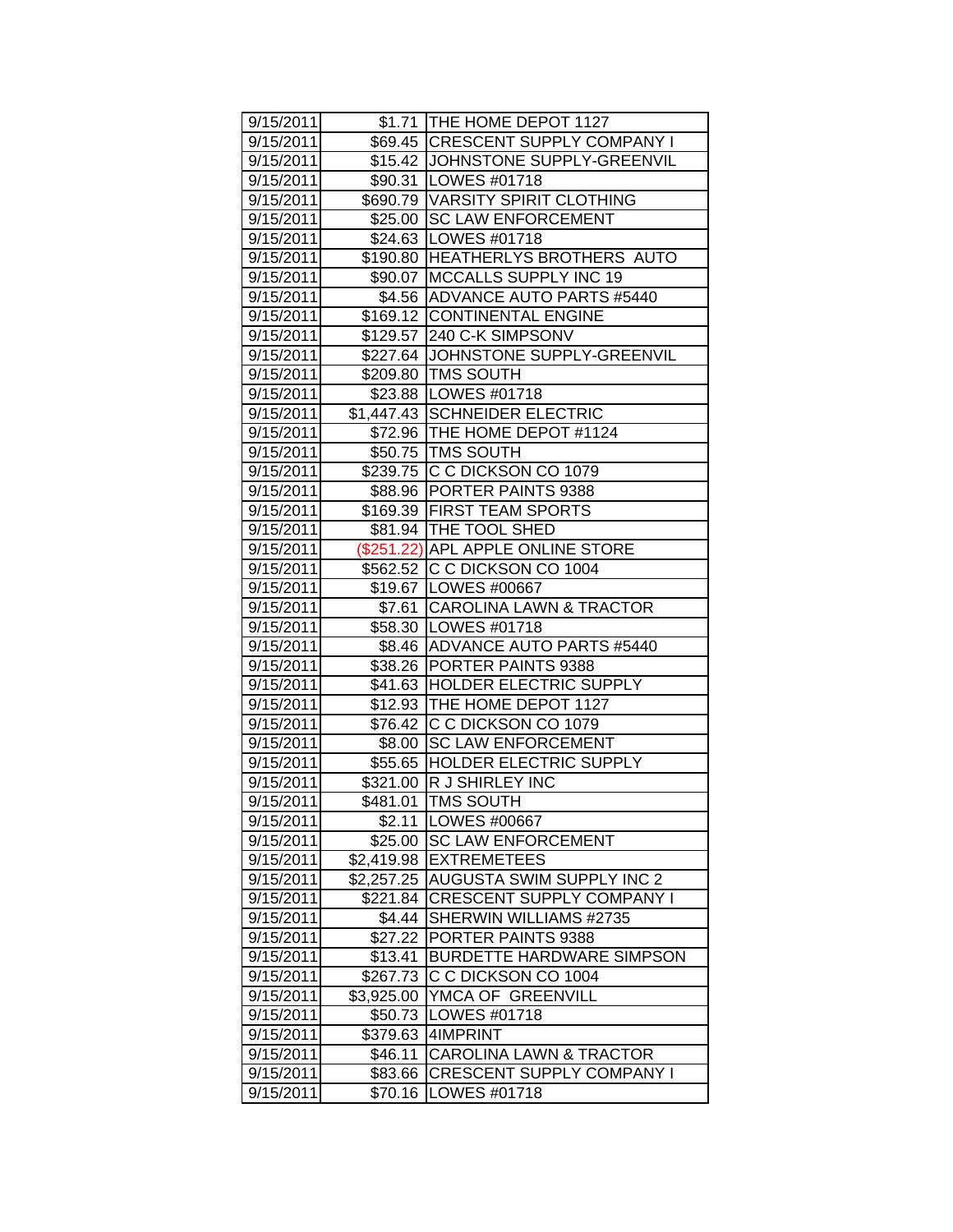| 9/15/2011 |            | \$25.00 SC LAW ENFORCEMENT                                       |
|-----------|------------|------------------------------------------------------------------|
| 9/15/2011 |            | \$68.90 CAROLINA LOCKSMITHS                                      |
| 9/15/2011 |            | \$42.80   LOWES #01718                                           |
| 9/15/2011 |            | \$182.99 NETWORK CONTROLS & E                                    |
| 9/15/2011 |            | \$25.00 SC LAW ENFORCEMENT                                       |
| 9/15/2011 |            | \$3,028.71 FIND GREAT PEOPLE                                     |
| 9/15/2011 |            | \$161.94 MCCALLS SUPPLY INC 19                                   |
| 9/15/2011 |            | \$1,210.24 CONTINENTAL ENGINE                                    |
| 9/15/2011 |            | \$538.50 HOLDER ELECTRIC SUPPLY                                  |
| 9/15/2011 |            | \$56.46   LOWES #01718                                           |
| 9/15/2011 |            | \$10.60 WM SUPERCENTER                                           |
| 9/15/2011 |            | \$8.97  HOLDER ELECTRIC SUPPLY                                   |
| 9/15/2011 |            | \$74.63 PARTY CITY #200                                          |
| 9/15/2011 |            | \$14.35   LOWES #01718                                           |
| 9/15/2011 |            | \$1,203.65 VARSITY SPIRIT CLOTHING                               |
| 9/15/2011 |            | \$64.45 AC MOORE STR #58                                         |
| 9/15/2011 |            | \$161.63 JJOHNSTONE SUPPLY-GREENVIL                              |
| 9/15/2011 |            | \$1,476.96 CDW GOVERNMENT                                        |
| 9/16/2011 |            | \$10.57 LOWES #00667                                             |
| 9/16/2011 |            | \$25.00 SC LAW ENFORCEMENT                                       |
| 9/16/2011 |            | \$8.00 SC LAW ENFORCEMENT                                        |
| 9/16/2011 |            | \$794.68 THE TRANE COMPANY                                       |
| 9/16/2011 |            | \$25.00 SC LAW ENFORCEMENT                                       |
| 9/16/2011 |            | \$31.92 PUBLIX #1012                                             |
| 9/16/2011 |            | \$779.30 PARTS ASSOCIATES INC                                    |
|           |            |                                                                  |
| 9/16/2011 |            | \$124.20 LITTLE CAESARS 0101 0009                                |
| 9/16/2011 |            | \$731.34 CAROLINA LAWN & TRACTOR<br>\$337.84 C C DICKSON CO 1004 |
| 9/16/2011 |            |                                                                  |
| 9/16/2011 |            | \$25.00 SC LAW ENFORCEMENT                                       |
| 9/16/2011 |            | \$352.98 BC CANNON CO INC                                        |
| 9/16/2011 |            | \$8.00 SC LAW ENFORCEMENT                                        |
| 9/16/2011 |            | \$8.00 SC LAW ENFORCEMENT                                        |
| 9/16/2011 |            | \$115.33 COOK & BOARDMAN OF                                      |
| 9/16/2011 |            | \$30.76   W.P.LAW, INC #5                                        |
| 9/16/2011 |            | \$46.46 C C DICKSON CO 1063                                      |
| 9/16/2011 |            | \$6.83 JJOHNSTONE SUPPLY-GREENVIL                                |
| 9/16/2011 |            | \$8.00   SC LAW ENFORCEMENT                                      |
| 9/16/2011 |            | \$69.64 LOWES #00667                                             |
| 9/16/2011 | \$8.00     | <b>SC LAW ENFORCEMENT</b>                                        |
| 9/16/2011 | \$105.98   | <b>TRACTOR SUPPLY #747</b>                                       |
| 9/16/2011 | \$646.35   | THE TRANE COMPANY                                                |
| 9/16/2011 | \$648.49   | THE TRANE COMPANY                                                |
| 9/16/2011 | \$49.17    | C C DICKSON CO 1079                                              |
| 9/16/2011 | \$57.49    | <b>WM SUPERCENTER</b>                                            |
| 9/16/2011 | \$52.47    | TMS SOUTH                                                        |
| 9/16/2011 | \$25.00    | <b>SC LAW ENFORCEMENT</b>                                        |
| 9/16/2011 | \$1,011.16 | <b>FIRST TEAM SPORTS</b>                                         |
| 9/16/2011 | \$37.69    | <b>BAKER DIST CO 578</b>                                         |
| 9/16/2011 | \$128.36   | <b>WW GRAINGER</b>                                               |
| 9/16/2011 | \$71.60    | AAA SUPPLY - GVILLE                                              |
| 9/16/2011 | \$8.00     | <b>SC LAW ENFORCEMENT</b>                                        |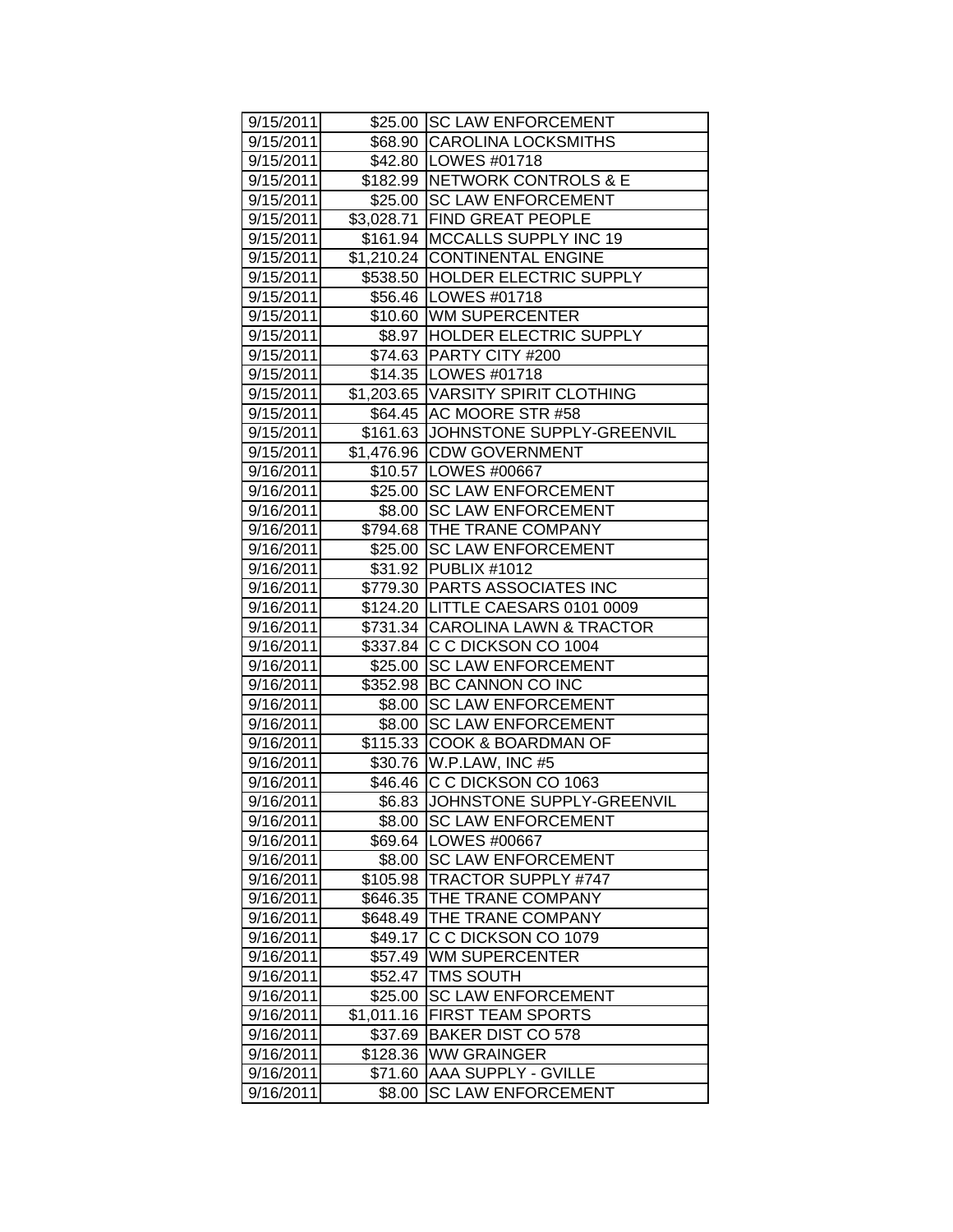| 9/16/2011 |            | \$17.63 BATTERY SPECIALISTS     |
|-----------|------------|---------------------------------|
| 9/16/2011 |            | \$8.00 SC LAW ENFORCEMENT       |
| 9/16/2011 |            | \$8.00 SC LAW ENFORCEMENT       |
| 9/16/2011 |            | \$13.42 TMS SOUTH               |
| 9/16/2011 |            | \$132.00 PURPLE TUNA TEES       |
| 9/16/2011 |            | \$31.69 BATTERY SPECIALISTS     |
| 9/16/2011 |            | \$24.73 HOLDER ELECTRIC SUPPLY  |
| 9/16/2011 |            | \$646.35 THE TRANE COMPANY      |
| 9/16/2011 |            | \$8.00 SC LAW ENFORCEMENT       |
| 9/16/2011 |            | \$132.80 TMS SOUTH              |
| 9/16/2011 |            | \$662.34 SYSTEMS DISTRIBUTOR    |
| 9/16/2011 |            | \$8.00 SC LAW ENFORCEMENT       |
| 9/16/2011 |            | \$321.00 R J SHIRLEY INC        |
| 9/16/2011 |            | \$25.00 SC LAW ENFORCEMENT      |
| 9/16/2011 |            | \$63.58 BATTERIES PLUS          |
| 9/16/2011 | \$84.32    | <b>STU STUMPS</b>               |
| 9/16/2011 | \$297.99   | <b>CREGGER COMPANY 2</b>        |
| 9/16/2011 | \$25.00    | <b>SC LAW ENFORCEMENT</b>       |
| 9/16/2011 | \$8.00     | <b>SC LAW ENFORCEMENT</b>       |
| 9/16/2011 | \$8.00     | <b>SC LAW ENFORCEMENT</b>       |
| 9/16/2011 | \$8.00     | <b>SC LAW ENFORCEMENT</b>       |
| 9/16/2011 |            | \$33.86 WM SUPERCENTER          |
| 9/16/2011 |            | \$130.48 C C DICKSON CO 1063    |
| 9/16/2011 | \$8.00     | <b>SC LAW ENFORCEMENT</b>       |
| 9/16/2011 |            | \$70.48 CAROLINA LAWN & TRACTOR |
| 9/16/2011 |            | \$58.22 PARTY CITY #200         |
| 9/16/2011 |            | \$49.76   LOWES #00667          |
| 9/16/2011 |            | \$81.56   LOWES #01718          |
| 9/16/2011 |            | \$129.48 HOLDER ELECTRIC SUPPLY |
| 9/16/2011 |            | \$29.64 LOWES #00667            |
| 9/16/2011 | \$8.00     | <b>SC LAW ENFORCEMENT</b>       |
| 9/16/2011 |            | \$2,302.59 FIRST TEAM SPORTS    |
| 9/16/2011 | \$39.70    | SHERWIN WILLIAMS #2785          |
| 9/16/2011 |            | \$32.44  HOLDER ELECTRIC SUPPLY |
| 9/16/2011 |            | \$246.93 FIRST TEAM SPORTS      |
| 9/16/2011 |            | \$514.10 MR. ALTERNATOR         |
| 9/16/2011 | \$25.00    | <b>SC LAW ENFORCEMENT</b>       |
| 9/16/2011 | \$30.20    | LOWES #00667                    |
| 9/16/2011 | \$13.52    | LOWES #01718                    |
| 9/16/2011 | \$25.00    | <b>SC LAW ENFORCEMENT</b>       |
| 9/16/2011 | \$1,225.00 | LOWER EAST SIDE TENEMENT        |
| 9/16/2011 | \$25.00    | <b>SC LAW ENFORCEMENT</b>       |
| 9/16/2011 | \$471.70   | DON CHILES CO                   |
| 9/16/2011 | \$2,553.49 | <b>IRC N/IRC TEAM SPORTS</b>    |
| 9/16/2011 | \$25.00    | <b>SC LAW ENFORCEMENT</b>       |
| 9/16/2011 | \$8.00     | <b>SC LAW ENFORCEMENT</b>       |
| 9/16/2011 | \$29.64    | LOWES #00667                    |
| 9/16/2011 | \$84.62    | <b>BATTERY SPECIALISTS</b>      |
| 9/16/2011 | \$25.00    | <b>SC LAW ENFORCEMENT</b>       |
| 9/16/2011 | \$21.12    | LOWES #00667                    |
| 9/16/2011 | \$8.00     | <b>SC LAW ENFORCEMENT</b>       |
|           |            |                                 |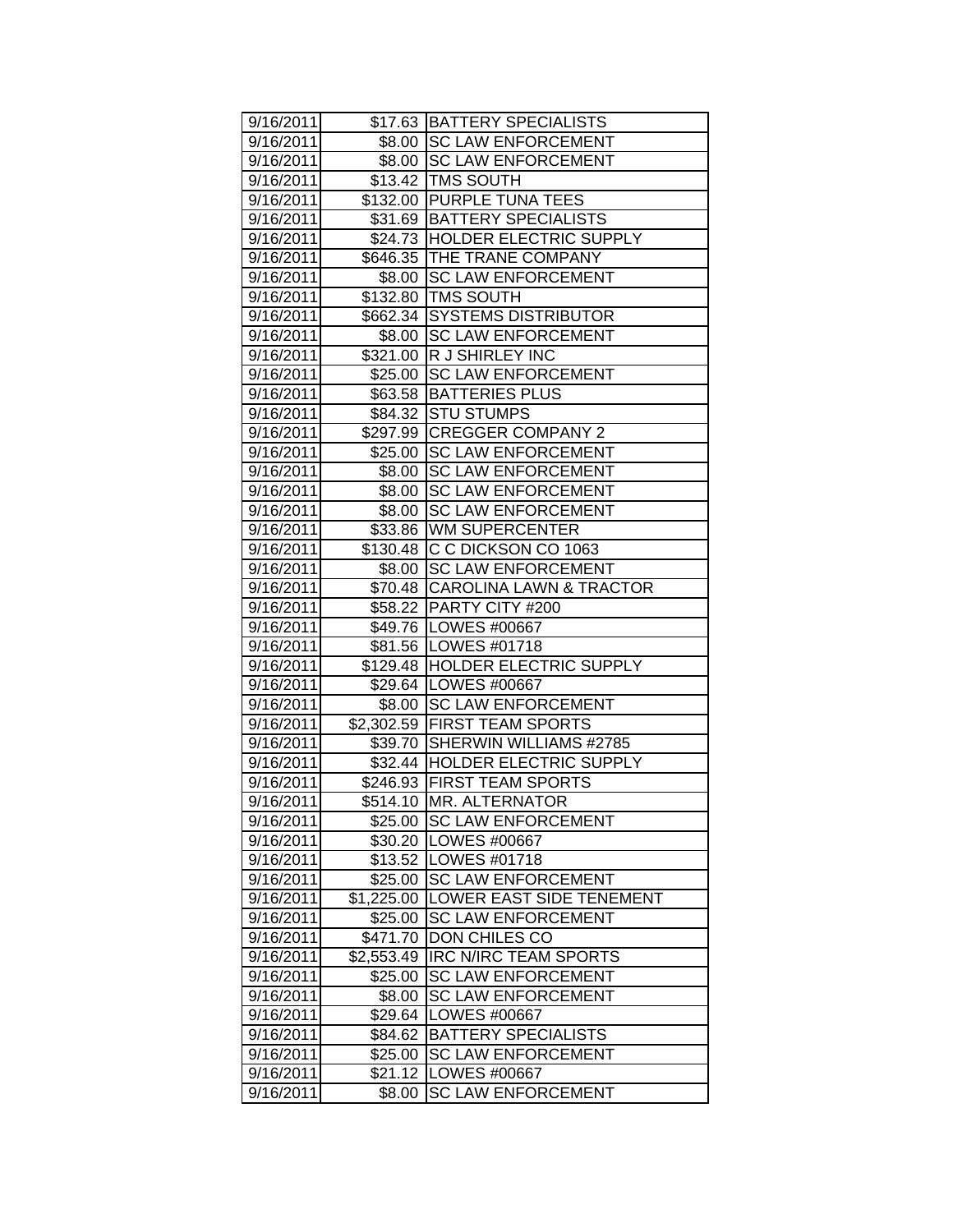| 9/16/2011 |            | \$8.00 SC LAW ENFORCEMENT          |
|-----------|------------|------------------------------------|
| 9/16/2011 |            | \$172.39   BLANCHARD MACHINERY     |
| 9/16/2011 |            | \$280.90   MR. ALTERNATOR          |
| 9/16/2011 |            | \$25.00 SC LAW ENFORCEMENT         |
| 9/16/2011 |            | \$7,185.70 FIRST TEAM SPORTS       |
| 9/16/2011 | \$25.00    | <b>SC LAW ENFORCEMENT</b>          |
| 9/16/2011 | \$104.93   | SHERWIN WILLIAMS #2194             |
| 9/16/2011 | \$25.00    | <b>SC LAW ENFORCEMENT</b>          |
| 9/16/2011 |            | \$245.98 TMS SOUTH                 |
| 9/16/2011 |            | \$45.86 PETSMART INC 1300          |
| 9/16/2011 | \$8.00     | <b>SC LAW ENFORCEMENT</b>          |
| 9/16/2011 | \$8.00     | <b>SC LAW ENFORCEMENT</b>          |
| 9/16/2011 | \$8.88     | <b>HOLDER ELECTRIC SUPPLY</b>      |
| 9/16/2011 | \$25.00    | <b>SC LAW ENFORCEMENT</b>          |
| 9/16/2011 |            | \$31.80 FOOD LION # 2644           |
| 9/16/2011 |            | \$25.49 FGS HARDWARE               |
| 9/16/2011 | \$25.00    | <b>SC LAW ENFORCEMENT</b>          |
| 9/16/2011 | \$123.21   | C C DICKSON CO 1063                |
| 9/16/2011 | \$25.00    | <b>SC LAW ENFORCEMENT</b>          |
| 9/16/2011 | \$8.00     | <b>SC LAW ENFORCEMENT</b>          |
| 9/16/2011 |            | \$356.16 FIRST TEAM SPORTS         |
| 9/16/2011 |            | \$74.20 HAJOCA TAYLORS 72          |
| 9/16/2011 |            | \$80.26   WM SUPERCENTER           |
| 9/16/2011 | \$8.00     | <b>SC LAW ENFORCEMENT</b>          |
| 9/16/2011 | \$25.00    | <b>SC LAW ENFORCEMENT</b>          |
| 9/16/2011 | \$25.00    | <b>SC LAW ENFORCEMENT</b>          |
| 9/16/2011 |            | \$8.00 SC LAW ENFORCEMENT          |
| 9/16/2011 |            | \$8.00 SC LAW ENFORCEMENT          |
| 9/16/2011 |            | \$103.32 TMS SOUTH                 |
| 9/16/2011 | \$28.81    | W.P.LAW, INC #5                    |
| 9/16/2011 |            | \$412.76 JOHNSTONE SUPPLY-GREENVIL |
| 9/16/2011 |            | \$646.35 THE TRANE COMPANY         |
| 9/16/2011 |            | \$360.04 THE TRANE COMPANY         |
| 9/16/2011 |            | \$44.22 C C DICKSON CO 1063        |
| 9/16/2011 |            | \$47.70 BC CANNON CO INC           |
| 9/16/2011 | \$25.00    | <b>SC LAW ENFORCEMENT</b>          |
| 9/16/2011 | \$58.13    | JOHNSTONE SUPPLY-GREENVIL          |
| 9/16/2011 | \$80.88    | <b>BAMM COM</b><br>00093062        |
| 9/16/2011 | \$25.96    | LOWES #01718                       |
| 9/16/2011 | \$137.70   | THOMAS SAND COMPANY INC            |
| 9/16/2011 | \$646.35   | THE TRANE COMPANY                  |
| 9/16/2011 | \$55.76    | SHERWIN WILLIAMS #2194             |
| 9/16/2011 | \$8.00     | <b>SC LAW ENFORCEMENT</b>          |
| 9/16/2011 | \$14.54    | LOWES #01983                       |
| 9/16/2011 | \$8.00     | <b>SC LAW ENFORCEMENT</b>          |
| 9/19/2011 | \$529.47   | THE TRANE COMPANY                  |
| 9/19/2011 | \$2,000.22 | APL APPLE ONLINE STORE             |
| 9/19/2011 | \$198.95   | THE TRANE COMPANY                  |
| 9/19/2011 | \$167.16   | THE TRANE COMPANY                  |
| 9/19/2011 | \$47.83    | <b>BI-LO 624</b>                   |
| 9/19/2011 | \$25.40    | <b>AAA SUPPLY - GVILLE</b>         |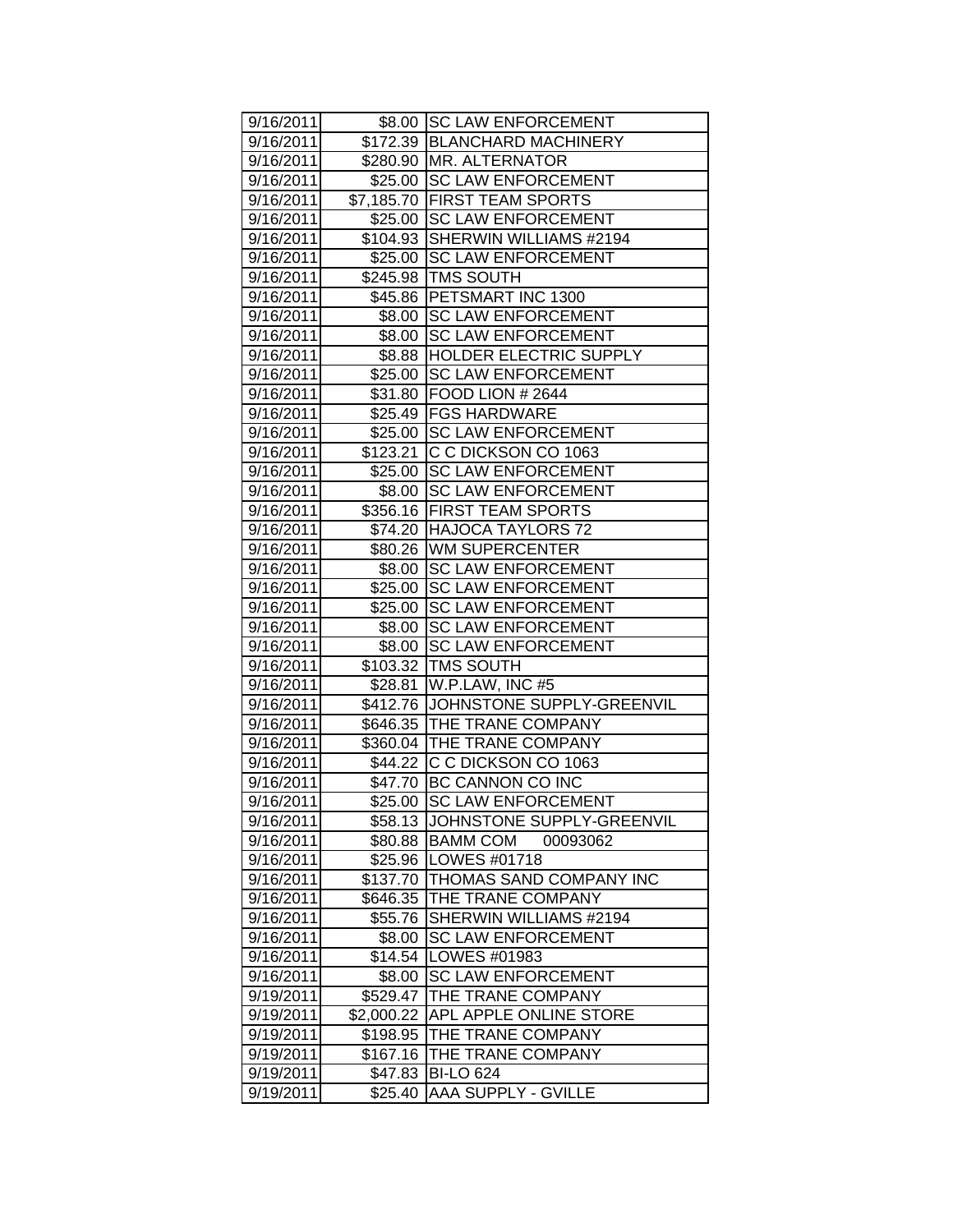| 9/19/2011               |            | \$52.34  TMS SOUTH                 |
|-------------------------|------------|------------------------------------|
| 9/19/2011               |            | \$59.52   LOWES #00667             |
| 9/19/2011               |            | \$39.89   LOWES #01983             |
| 9/19/2011               |            | \$61.45  LANDSCAPER'S SUPPLY       |
| 9/19/2011               |            | \$57.66 PORTER PAINTS 9388         |
| 9/19/2011               |            | \$402.80 BC CANNON CO INC          |
| 9/19/2011               | \$25.00    | <b>SC LAW ENFORCEMENT</b>          |
| 9/19/2011               | \$12.06    | <b>TMS SOUTH</b>                   |
| 9/19/2011               |            | \$19.87  L L LIGHTING INC          |
| 9/19/2011               |            | \$195.46 HAWKINS TOWING INC        |
| 9/19/2011               |            | \$42.39 BARNES&NOBLE COM           |
| 9/19/2011               |            | \$46.54 CLASSIC HWD & POSTAL       |
| 9/19/2011               | \$14.69    | JOHNSTONE SUPPLY-GREENVIL          |
| 9/19/2011               |            | \$76.27 THE HOME DEPOT 1127        |
| 9/19/2011               |            | \$17.93   AMAZON MKTPLACE PMTS     |
| 9/19/2011               |            | \$29.18 WM SUPERCENTER             |
| 9/19/2011               |            | \$162.00 CHICK-FIL-A #00726        |
| 9/19/2011               |            | \$49.86 LOWES #00528               |
| 9/19/2011               |            | \$305.89 HAWKINS TOWING INC        |
| 9/19/2011               | \$22.03    | BARNES & NOBLE #2221               |
| 9/19/2011               | \$18.54    | SHERWIN WILLIAMS #2194             |
| 9/19/2011               |            | \$19.98 ADVANCE AUTO PARTS #5440   |
| 9/19/2011               |            | \$34.43 JJOHNSTONE SUPPLY-GREENVIL |
| 9/19/2011               | \$29.67    | <b>CLINE HOSE &amp; HYDRAULICS</b> |
| 9/19/2011               |            | \$746.00 NAPA AUTO PARTS OF        |
| 9/19/2011               | \$207.21   | JOHNSTONE SUPPLY-GREENVIL          |
| 9/19/2011               |            | \$120.00 STORK SYSTEMS INC.        |
| 9/19/2011               |            | \$97.71   PRO AUTO PARTS WARE      |
| 9/19/2011               |            | \$3.92 NAPA AUTO PARTS OF          |
| 9/19/2011               | \$7.55     | ADVANCE AUTO PARTS #5440           |
| 9/19/2011               | \$18.45    | SOUTHEASTERN ELECTRICA             |
| 9/19/2011               | \$20.00    | <b>VZWRLSS PREPAID REC</b>         |
| 9/19/2011               | \$196.38   | ADVANCE AUTO PARTS #5440           |
| 9/19/2011               |            | \$24.86 PORTER PAINTS 9388         |
| 9/19/2011               |            | \$766.80 AAA SUPPLY - GVILLE       |
| 9/19/2011               |            | \$79.09 TMS SOUTH                  |
| 9/19/2011               | \$20.00    | <b>VZWRLSS PREPAID REC</b>         |
| 9/19/2011               | \$1,545.48 | APL APPLE ONLINE STORE             |
| 9/19/2011               | \$6.97     | LOWES #01983                       |
| 9/19/2011               | \$234.36   | CHICK-FIL-A #01076                 |
| 9/19/2011               | \$24.42    | <b>WARES AUTO AND TRUCK PART</b>   |
| 9/19/2011               | \$25.25    | SCHOOL HEALTH CORP                 |
| 9/19/2011               | \$970.20   | <b>HODGE PRODUCTS INC</b>          |
| 9/19/2011               | \$529.47   | THE TRANE COMPANY                  |
| 9/19/2011               | \$6.25     | JOHNSTONE SUPPLY-GREENVIL          |
| 9/19/2011               | \$80.81    | JOHNSTONE SUPPLY-GREENVIL          |
| 9/19/2011               | \$25.00    | <b>SC LAW ENFORCEMENT</b>          |
| $\overline{9}$ /19/2011 | \$25.00    | <b>SC LAW ENFORCEMENT</b>          |
| 9/19/2011               | \$310.30   | <b>LEGO EDUCATION</b>              |
| 9/19/2011               | \$35.00    | <b>VZWRLSS PREPAID REC</b>         |
| 9/19/2011               | \$45.36    | BUCKY'S BAR-B-Q - 1                |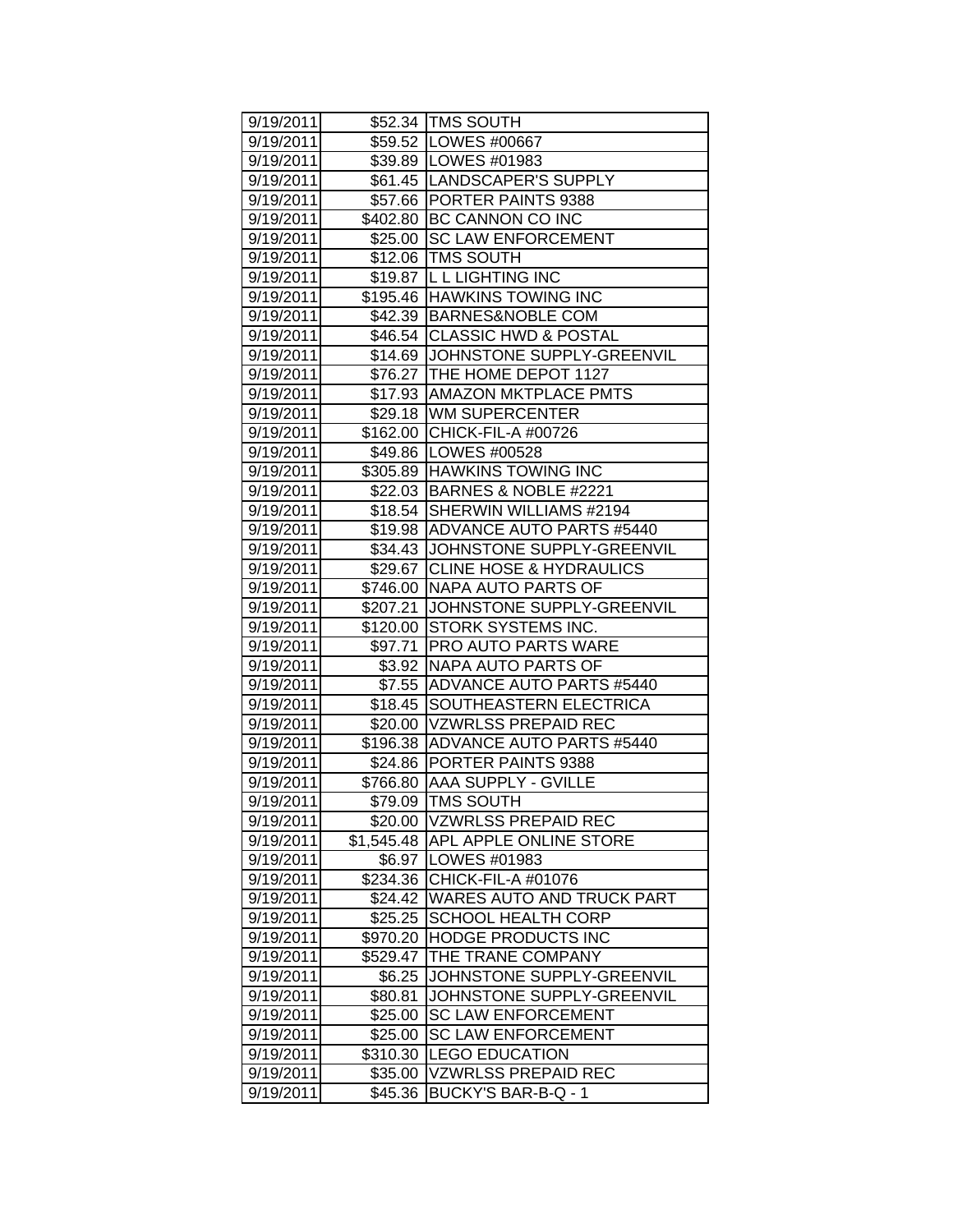| 9/19/2011 |                | \$145.03 NAPA AUTO PARTS OF         |
|-----------|----------------|-------------------------------------|
| 9/19/2011 |                | (\$69.74) CDW GOVERNMENT            |
| 9/19/2011 |                | \$30.74 APL APPLE ONLINE STORE      |
| 9/19/2011 |                | \$3.49 ADVANCE AUTO PARTS #5440     |
| 9/19/2011 |                | \$310.30 LEGO EDUCATION             |
| 9/19/2011 |                | \$11.63   LOWES #01718              |
| 9/19/2011 |                | \$97.07 JJOHNSTONE SUPPLY-GREENVIL  |
| 9/19/2011 |                | \$158.00 APL APPLE ONLINE STORE     |
| 9/19/2011 | \$510.00 NATEF |                                     |
| 9/19/2011 |                | \$241.28 JJOHNSTONE SUPPLY-GREENVIL |
| 9/19/2011 |                | (\$99.32) GOS// GREENVILLE OFFICE S |
| 9/19/2011 |                | \$24.37   NORTHERN TOOL EQUIPMNT    |
| 9/19/2011 |                | \$151.58 SOUTHEASTERN ELECTRICA     |
| 9/19/2011 |                | \$75.12 J W VAUGHN CO INC           |
| 9/19/2011 |                | \$25.00 SC LAW ENFORCEMENT          |
| 9/19/2011 |                | \$777.49   DMI DELL K-12 PTR        |
| 9/19/2011 |                | \$436.47 CAROLINA LAWN & TRACTOR    |
| 9/19/2011 |                | (\$34.43) JOHNSTONE SUPPLY-GREENVIL |
| 9/19/2011 | \$42.51        | THE HOME DEPOT 1127                 |
| 9/19/2011 |                | \$37.36 INGLES STORE #206           |
| 9/19/2011 |                | \$10.60 WALGREENS #9082             |
| 9/19/2011 |                | \$373.82 THE TRANE COMPANY          |
| 9/19/2011 |                | \$455.00 STORK SYSTEMS INC.         |
| 9/19/2011 |                | \$75.12 J W VAUGHN CO INC           |
| 9/19/2011 |                | \$52.98 KMART 07274                 |
| 9/19/2011 |                | \$67.15 BENSON CHRYSLER PLYMOUTH    |
| 9/19/2011 |                | \$49.64  DOLRTREE 930 00009308      |
| 9/19/2011 |                | \$127.18 BARNES & NOBLE #2558       |
| 9/19/2011 |                | \$37.95 Amazon.com                  |
| 9/19/2011 |                | \$40.77 LOWES #01718                |
| 9/19/2011 |                | \$36.76 TMS SOUTH                   |
| 9/19/2011 |                | \$451.98 BENSON CHRYSLER PLYMOUTH   |
| 9/19/2011 |                | \$265.93 COMPUTER DIRECT OUTLET     |
| 9/19/2011 |                | \$91.40 ZAXBYS 001013<br>Q55        |
| 9/19/2011 | \$161.37       | <b>GOS// GREENVILLE OFFICE S</b>    |
| 9/19/2011 |                | \$23.26   LOWES #00528              |
| 9/19/2011 |                | \$62.43   LOWES #00907              |
| 9/19/2011 |                | \$109.24   TMS SOUTH                |
| 9/19/2011 | \$357.50       | ORIENTAL TRADING CO                 |
| 9/19/2011 |                | \$17.68 BATTERY & ELECTRIC CO INC   |
| 9/19/2011 | \$800.00       | <b>MASSTAR SIGNS INC</b>            |
| 9/19/2011 | \$620.26       | <b>AMERICAN LEGACY PUBLIS</b>       |
| 9/19/2011 | \$84.02        | <b>ADVANCE AUTO PARTS #5440</b>     |
| 9/19/2011 | \$3.47         | <b>BLACK ELECTRICAL SUPPLY I</b>    |
| 9/19/2011 | \$11.31        | <b>WM SUPERCENTER</b>               |
| 9/19/2011 | \$18.02        | <b>JW VAUGHN CO INC</b>             |
| 9/19/2011 | \$867.65       | <b>SHARP BUSINESS SYS-SC</b>        |
| 9/19/2011 | \$296.50       | THE TRANE COMPANY                   |
| 9/19/2011 | \$8.15         | <b>NAPA AUTO PARTS OF</b>           |
| 9/19/2011 | \$289.10       | <b>HAWKINS TOWING INC</b>           |
| 9/19/2011 | \$30.02        | <b>PORTER PAINTS 9388</b>           |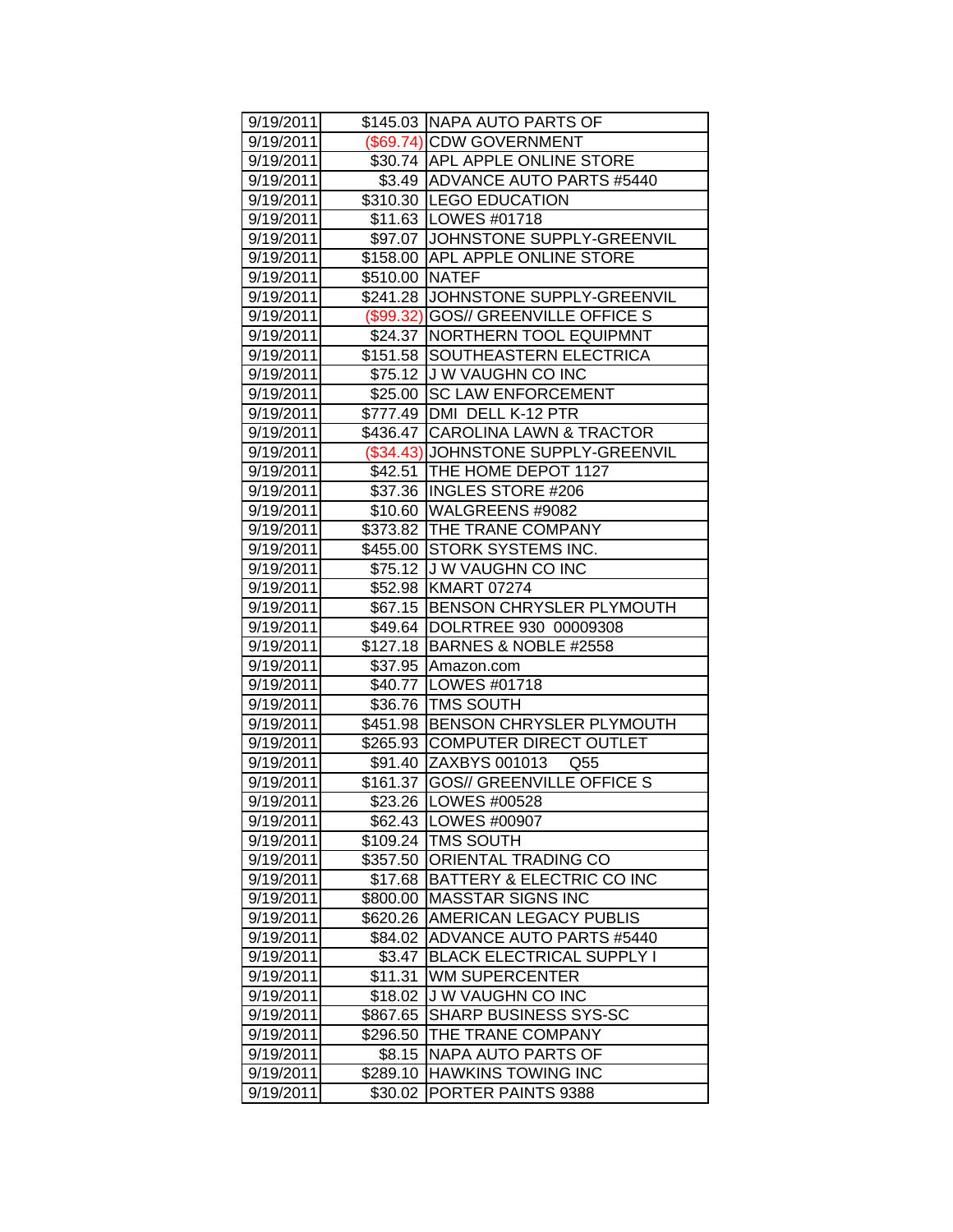| 9/19/2011              |          | \$178.11   THE HOME DEPOT 1104                         |
|------------------------|----------|--------------------------------------------------------|
| 9/19/2011<br>9/19/2011 |          | \$1,189.80 CHICK-FIL-A #02122<br>\$50.58 THE TOOL SHED |
|                        |          |                                                        |
| 9/19/2011              |          | (\$20.57) GOS// GREENVILLE OFFICE S                    |
| 9/19/2011              |          | \$70.09 JJOHNSTONE SUPPLY-GREENVIL                     |
| 9/19/2011              |          | \$75.33 NAPA AUTO PARTS OF                             |
| 9/19/2011              |          | \$53.00 W.P.LAW, INC #5                                |
| 9/20/2011              |          | \$8.00 SC LAW ENFORCEMENT                              |
| 9/20/2011              |          | \$40.56 SHERWIN WILLIAMS #2785                         |
| 9/20/2011              |          | \$9.09   LOWES #00667                                  |
| 9/20/2011              |          | \$899.76 COURTYARD BY MARRIOTT CHL                     |
| 9/20/2011              |          | \$61.45 WM SUPERCENTER                                 |
| 9/20/2011              |          | \$53.00   W.P.LAW, INC                                 |
| 9/20/2011              |          | \$25.00 SC LAW ENFORCEMENT                             |
| 9/20/2011              |          | \$25.00 SC LAW ENFORCEMENT                             |
| 9/20/2011              |          | \$8.00 SC LAW ENFORCEMENT                              |
| 9/20/2011              | \$25.00  | <b>SC LAW ENFORCEMENT</b>                              |
| 9/20/2011              | \$25.00  | <b>SC LAW ENFORCEMENT</b>                              |
| 9/20/2011              | \$5.44   | <b>COMPUTER DIRECT OUTLET</b>                          |
| 9/20/2011              | \$8.00   | <b>SC LAW ENFORCEMENT</b>                              |
| 9/20/2011              |          | \$25.00 SC LAW ENFORCEMENT                             |
| 9/20/2011              | \$25.00  | <b>SC LAW ENFORCEMENT</b>                              |
| 9/20/2011              |          | \$45.20 HANCOCK FABRICS 1443                           |
| 9/20/2011              | \$25.00  | <b>SC LAW ENFORCEMENT</b>                              |
| 9/20/2011              |          | \$52.99 CLASSIC HWD & POSTAL                           |
| 9/20/2011              |          | \$8.00 SC LAW ENFORCEMENT                              |
| 9/20/2011              |          | \$150.84   LOWES #01718                                |
| 9/20/2011              |          | \$85.68 PUBLIX #530                                    |
| 9/20/2011              |          | \$23.08 GARDEN RIDGE - 018                             |
| 9/20/2011              |          | \$58.22 PUBLIX #602                                    |
| 9/20/2011              | \$8.00   | <b>SC LAW ENFORCEMENT</b>                              |
| 9/20/2011              | \$25.00  | <b>SC LAW ENFORCEMENT</b>                              |
| 9/20/2011              |          | \$11.64   LOWES #00667                                 |
| 9/20/2011              |          | \$8.00 SC LAW ENFORCEMENT                              |
| 9/20/2011              | \$8.00   | <b>SC LAW ENFORCEMENT</b>                              |
| 9/20/2011              |          | \$25.37   LOWES #01718                                 |
| 9/20/2011              | \$25.00  | <b>SC LAW ENFORCEMENT</b>                              |
| 9/20/2011              | \$15.53  | W.P.LAW, INC #5                                        |
| 9/20/2011              |          | \$74.56   LOWES #01718                                 |
| 9/20/2011              | \$25.00  | <b>SC LAW ENFORCEMENT</b>                              |
| 9/20/2011              | \$25.00  | <b>SC LAW ENFORCEMENT</b>                              |
| 9/20/2011              | \$8.00   | <b>SC LAW ENFORCEMENT</b>                              |
| 9/20/2011              | \$25.00  | <b>SC LAW ENFORCEMENT</b>                              |
| 9/20/2011              | \$175.08 | LOWES #01983                                           |
| 9/20/2011              | \$8.00   | <b>SC LAW ENFORCEMENT</b>                              |
| 9/20/2011              | \$25.00  | <b>SC LAW ENFORCEMENT</b>                              |
| 9/20/2011              | \$25.00  | <b>SC LAW ENFORCEMENT</b>                              |
| 9/20/2011              | \$22.26  | COOK & BOARDMAN OF                                     |
| 9/20/2011              | \$61.48  | DOLRTREE 3638 00036384                                 |
| 9/20/2011              | \$25.00  | <b>SC LAW ENFORCEMENT</b>                              |
| 9/20/2011              | \$38.14  | <b>COUNTRY BOY'S GARDEN CENT</b>                       |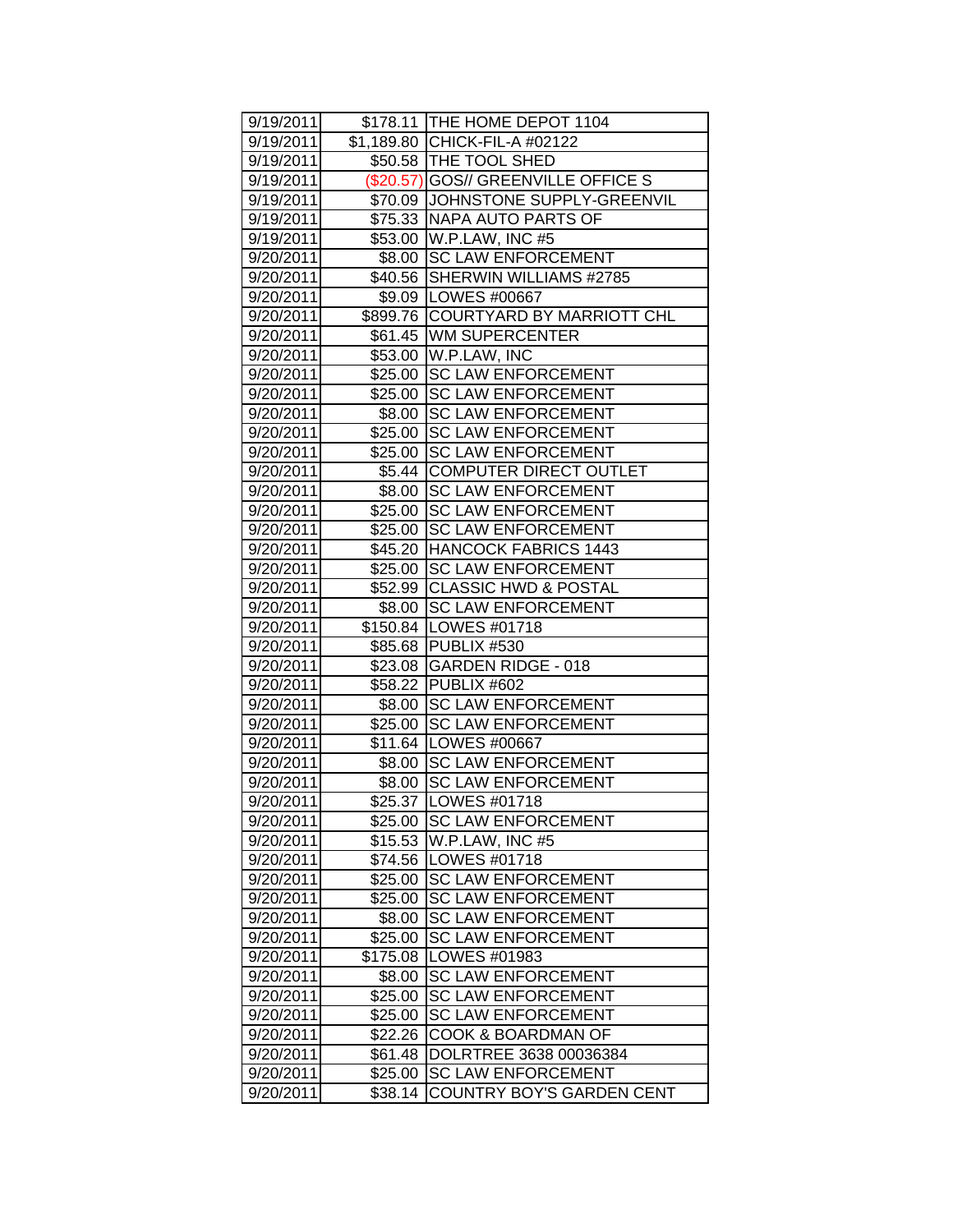| 9/20/2011 |          | \$25.00 SC LAW ENFORCEMENT           |
|-----------|----------|--------------------------------------|
| 9/20/2011 |          | \$34.95 TANNER'S BIG ORANGE          |
| 9/20/2011 |          | \$279.91 MCABEE TRACTOR & TURF       |
| 9/21/2011 |          | \$14.55 FOOD LION #2212              |
| 9/21/2011 |          | \$7.76   LOWES #00667                |
| 9/21/2011 |          | \$20.32 FASTENAL COMPANY01           |
| 9/21/2011 |          | \$34.16 PORTER PAINTS 9388           |
| 9/21/2011 |          | \$97.38 BI-LO 273                    |
| 9/21/2011 |          | \$323.12 LOWES #01718                |
| 9/21/2011 |          | \$10.58   LOWES #00667               |
| 9/21/2011 |          | \$1,488.13 MOORE & BALLIEW OIL COMPA |
| 9/21/2011 |          | \$64.66 YOURPRINTGROUP.COM           |
| 9/21/2011 |          | \$11.85 J W VAUGHN CO INC            |
| 9/21/2011 |          | \$56.58 NAPA AUTO PARTS OF           |
| 9/21/2011 | \$80.18  | <b>WHOLESALE INDUSTRIAL ELEC</b>     |
| 9/21/2011 |          | \$14.44   PORTER PAINTS 9388         |
| 9/21/2011 |          | \$57.09 LOWES #01718                 |
| 9/21/2011 | \$145.07 | <b>SYSTEMS DISTRIBUTOR</b>           |
| 9/21/2011 |          | \$323.19 FERGUSON ENT #43            |
| 9/21/2011 |          | \$474.57 AAA SUPPLY - GVILLE         |
| 9/21/2011 |          | \$52.42 FOOD LION # 2644             |
| 9/21/2011 |          | \$57.03 HOLDER ELECTRIC SUPPLY       |
| 9/21/2011 | \$99.58  | <b>GOS// GREENVILLE OFFICE S</b>     |
| 9/21/2011 |          | \$231.95 JJOHNSTONE SUPPLY-GREENVIL  |
| 9/21/2011 |          | \$25.00 SC LAW ENFORCEMENT           |
| 9/21/2011 |          | \$18.55   LOWES #01718               |
| 9/21/2011 |          | \$103.84   Weekly Reader             |
| 9/21/2011 |          | \$27.45 WHOLESALE INDUSTRIAL ELEC    |
| 9/21/2011 |          | \$14.42 WM SUPERCENTER               |
| 9/21/2011 | \$199.30 | SOUTHWESTAIR5262100616306            |
| 9/21/2011 |          | \$81.58   TMS SOUTH                  |
| 9/21/2011 |          | \$67.17 HOLDER ELECTRIC SUPPLY       |
| 9/21/2011 |          | \$22.85   LOWES #01718               |
| 9/21/2011 |          | \$19.56 HD SUPPLY                    |
| 9/21/2011 |          | \$74.24 HOLDER ELECTRIC SUPPLY       |
| 9/21/2011 |          | \$23.59 TMS SOUTH                    |
| 9/21/2011 | \$166.96 | BWI-GREENVILLE-SPARTAN               |
| 9/21/2011 | \$93.92  | WM SUPERCENTER                       |
| 9/21/2011 | \$109.84 | <b>NATL BUS SALES &amp; LEASING</b>  |
| 9/21/2011 | \$345.48 | <b>ADVANCED ELECTRONICS</b>          |
| 9/21/2011 | \$108.50 | LOWES #00528                         |
| 9/21/2011 | \$10.00  | SOUTHWESTAIR5260683009764            |
| 9/21/2011 | \$4.08   | THE HOME DEPOT 1127                  |
| 9/21/2011 | \$9.75   | JOHNSTONE SUPPLY-GREENVIL            |
| 9/21/2011 | \$15.26  | <b>CRESCENT SUPPLY COMPANY I</b>     |
| 9/21/2011 | \$21.75  | LOWES #01718                         |
| 9/21/2011 | \$365.98 | <b>WM SUPERCENTER</b>                |
| 9/21/2011 | \$100.98 | <b>JERSEY MIKES SUBS</b>             |
| 9/21/2011 | \$298.72 | <b>SYSTEMS DISTRIBUTOR</b>           |
| 9/21/2011 | \$30.00  | PECKNEL MUSIC CO INC                 |
| 9/21/2011 | \$20.97  | APL APPLE ITUNES STORE               |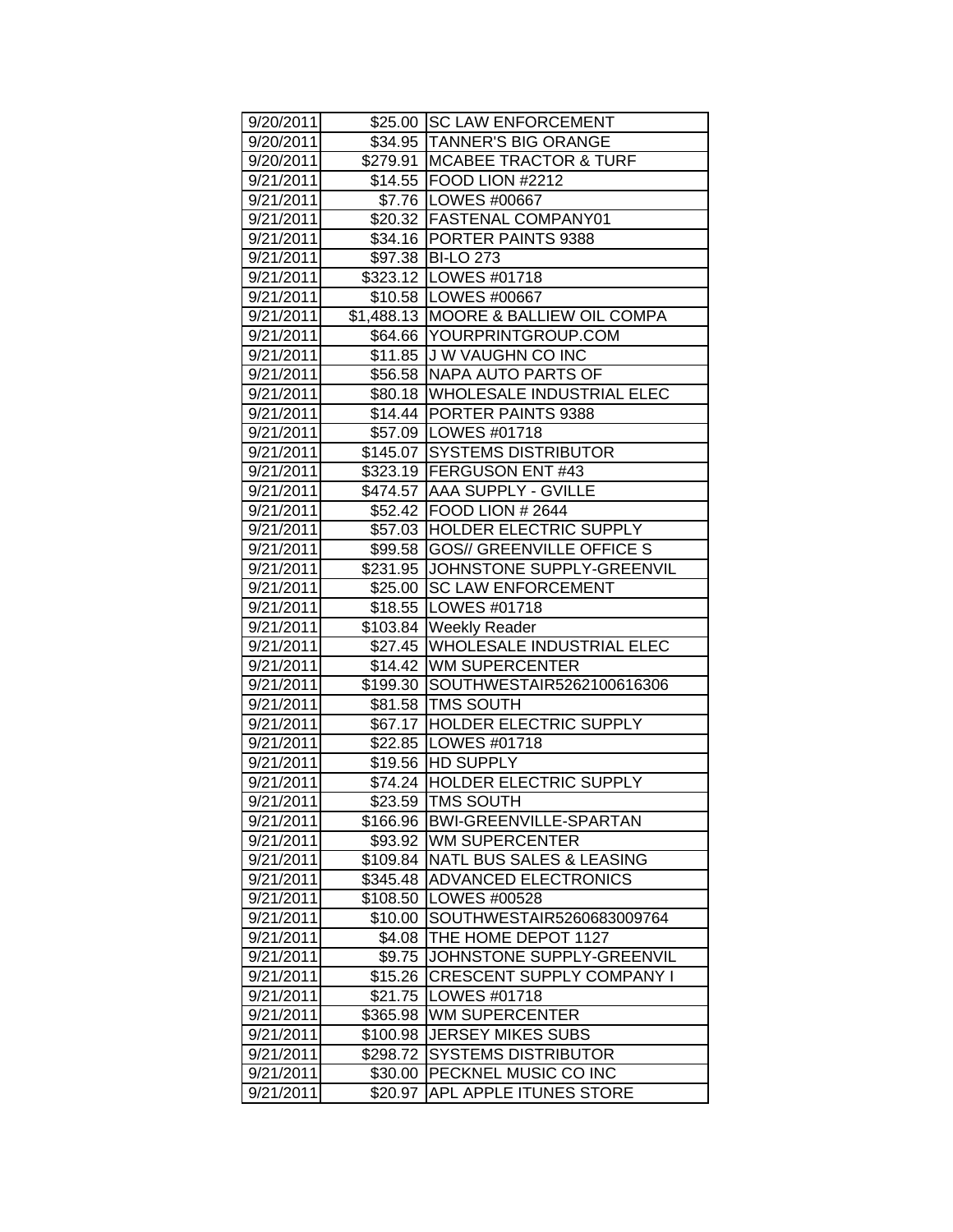| 9/21/2011 |          | \$53.97 ADVANCE AUTO PARTS #5440     |
|-----------|----------|--------------------------------------|
| 9/21/2011 |          | \$219.63 JOHNSTONE SUPPLY-GREENVIL   |
| 9/21/2011 |          | \$2.09   WM SUPERCENTER              |
| 9/21/2011 |          | \$829.53 SPXSERVICESOLUTIONS         |
| 9/21/2011 |          | \$1,584.00 THE PEACE CENTER FOR THE  |
| 9/21/2011 |          | \$309.18   LOWES #00528              |
| 9/21/2011 |          | \$175.96 SILMAR ELECTRONICS-GRNVLE   |
| 9/21/2011 |          | \$30.49 HOLDER ELECTRIC SUPPLY       |
| 9/21/2011 |          | \$98.53 C C DICKSON CO 1004          |
| 9/21/2011 |          | \$3.17 FOOD LION #2212               |
| 9/21/2011 |          | \$679.45 JJOHNSTONE SUPPLY-GREENVIL  |
| 9/21/2011 | \$25.00  | <b>SC LAW ENFORCEMENT</b>            |
| 9/21/2011 |          | \$123.32 WM SUPERCENTER              |
| 9/21/2011 |          | \$31.15 SHERWIN WILLIAMS #2735       |
| 9/21/2011 |          | \$38.89 NAPA AUTO PARTS OF           |
| 9/21/2011 |          | \$105.39 PRODUCTIONS UNLIMITED, IN   |
| 9/21/2011 | \$45.07  | C C DICKSON CO 1063                  |
| 9/21/2011 | \$27.52  | WHOLESALE INDUSTRIAL ELEC            |
| 9/21/2011 | \$40.05  | <b>WM SUPERCENTER</b>                |
| 9/21/2011 |          | (\$82.55) WM SUPERCENTER             |
| 9/21/2011 | \$12.11  | <b>RICHELIEU AMERICA</b>             |
| 9/21/2011 | \$10.00  | SOUTHWESTAIR5260683009765            |
| 9/21/2011 | \$36.38  | JOHNSTONE SUPPLY-GREENVIL            |
| 9/21/2011 |          | \$127.18 OFFICE DEPOT #62            |
| 9/21/2011 |          | \$26.71   AAA FASTENER AND SUPPLY L  |
| 9/21/2011 |          | \$34.65 SHERWIN WILLIAMS #2785       |
| 9/21/2011 |          | \$57.22   LOWES #01718               |
| 9/21/2011 |          | \$63.60 OFFICE DEPOT #62             |
| 9/21/2011 |          | \$10.00  IRC N/IRC TEAM SPORTS       |
| 9/21/2011 |          | \$1,014.98 JOHNSTONE SUPPLY-GREENVIL |
| 9/21/2011 | \$9.41   | <b>ALPINE SALES INC</b>              |
| 9/22/2011 | \$132.50 | <b>JO-MAR'S FLORIST</b>              |
| 9/22/2011 |          | \$541.47 DIESEL POWER INC.           |
| 9/22/2011 |          | \$8.00 SC LAW ENFORCEMENT            |
| 9/22/2011 |          | \$751.78 CAROLINA INTL TRUCKS        |
| 9/22/2011 | \$8.00   | ADVANCE AUTO PARTS #5440             |
| 9/22/2011 |          | \$32.56 PUBLIX #874                  |
| 9/22/2011 | \$253.56 | <b>NORFOLK WIRE &amp; ELECTRONIC</b> |
| 9/22/2011 | \$78.65  | <b>TMS SOUTH</b>                     |
| 9/22/2011 | \$110.54 | THE TRANE COMPANY                    |
| 9/22/2011 | \$10.98  | <b>ADVANCE AUTO PARTS #5440</b>      |
| 9/22/2011 | \$60.48  | HOLDER ELECTRIC SUPPLY               |
| 9/22/2011 | \$211.87 | LOWES #00667                         |
| 9/22/2011 | \$747.50 | <b>CE GREENVILLE</b>                 |
| 9/22/2011 | \$195.74 | THE TRANE COMPANY                    |
| 9/22/2011 | \$89.68  | <b>HOLDER ELECTRIC SUPPLY</b>        |
| 9/22/2011 | \$149.46 | <b>TMS SOUTH</b>                     |
| 9/22/2011 | \$25.00  | <b>SC LAW ENFORCEMENT</b>            |
| 9/22/2011 | \$46.28  | LOWES #00667                         |
| 9/22/2011 | \$25.00  | <b>SC LAW ENFORCEMENT</b>            |
| 9/22/2011 | \$36.97  | WM SUPERCENTER                       |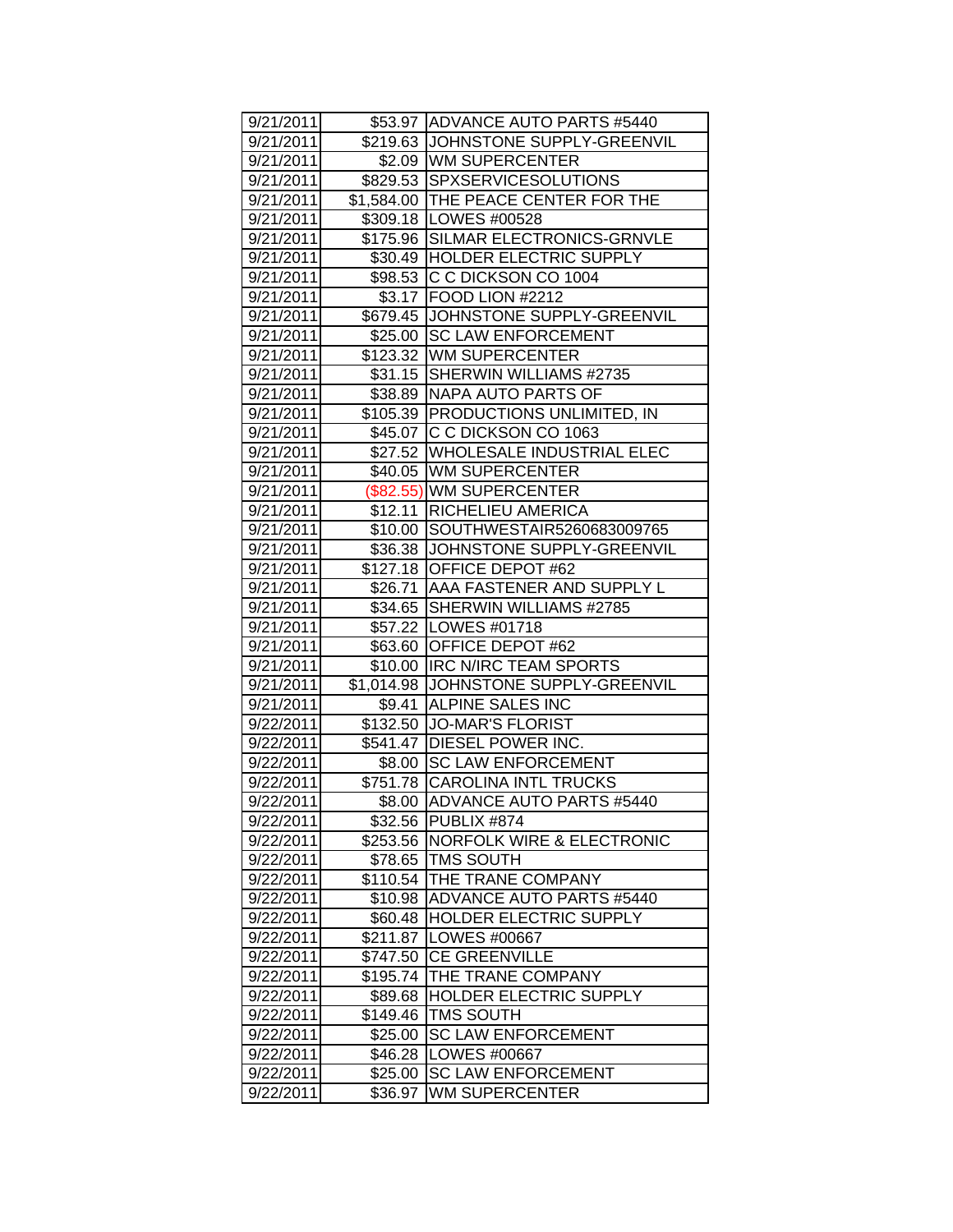| 9/22/2011 |          | \$25.00 SC LAW ENFORCEMENT            |
|-----------|----------|---------------------------------------|
| 9/22/2011 |          | \$254.08 ROBBINS TIRE SERVI           |
| 9/22/2011 |          | \$4.02   DUNCANS HOME CENTER          |
| 9/22/2011 |          | \$25.00 SC LAW ENFORCEMENT            |
| 9/22/2011 |          | \$60.09 MCBRIDES INC                  |
| 9/22/2011 |          | \$8.00 SC LAW ENFORCEMENT             |
| 9/22/2011 |          | \$8.00 SC LAW ENFORCEMENT             |
| 9/22/2011 |          | \$1,241.80 ROBBINS TIRE SERVI         |
| 9/22/2011 |          | \$99.22 HOLDER ELECTRIC SUPPLY        |
| 9/22/2011 |          | \$1,224.40 JJOHNSTONE SUPPLY-GREENVIL |
| 9/22/2011 |          | \$25.00 SC LAW ENFORCEMENT            |
| 9/22/2011 |          | \$34.44 JJOHNSTONE SUPPLY-GREENVIL    |
| 9/22/2011 |          | \$8.00 SC LAW ENFORCEMENT             |
| 9/22/2011 |          | \$101.29 BI-LO 92                     |
| 9/22/2011 |          | \$6.02   DUNCANS HOME CENTER          |
| 9/22/2011 |          | \$1,473.40 THE TRANE COMPANY          |
| 9/22/2011 |          | \$14.84  DOLRTREE 930 00009308        |
| 9/22/2011 |          | \$8.00 SC LAW ENFORCEMENT             |
| 9/22/2011 |          | \$255.00 NATIONAL FFA                 |
| 9/22/2011 |          | \$25.00 SC LAW ENFORCEMENT            |
| 9/22/2011 |          | \$25.00 SC LAW ENFORCEMENT            |
| 9/22/2011 |          | \$8.00 SC LAW ENFORCEMENT             |
| 9/22/2011 |          | \$25.00 SC LAW ENFORCEMENT            |
| 9/22/2011 |          | \$30.50 J W VAUGHN CO INC             |
| 9/22/2011 |          | \$125.96 WM SUPERCENTER               |
| 9/22/2011 |          | \$21.47 J W VAUGHN CO INC             |
| 9/22/2011 |          | \$8.00 SC LAW ENFORCEMENT             |
| 9/22/2011 |          | \$365.83 TARGET 00011825              |
| 9/22/2011 |          | \$25.00 SC LAW ENFORCEMENT            |
| 9/22/2011 |          | \$543.46 KIMBALL MIDWEST              |
| 9/22/2011 |          | \$56.16 OFFICE DEPOT #1214            |
| 9/22/2011 |          | \$25.00 SC LAW ENFORCEMENT            |
| 9/22/2011 |          | \$65.56 TMS SOUTH                     |
| 9/22/2011 |          | \$8.48 WHOLESALE INDUSTRIAL ELEC      |
| 9/22/2011 |          | \$25.00 SC LAW ENFORCEMENT            |
| 9/22/2011 | \$50.88  | <b>TLF SIMPSONVILLE FLORI</b>         |
| 9/22/2011 |          | \$134.39 ADVANCE AUTO PARTS #5440     |
| 9/22/2011 | \$25.00  | <b>SC LAW ENFORCEMENT</b>             |
| 9/22/2011 | \$805.18 | JOHNSTONE SUPPLY-GREENVIL             |
| 9/22/2011 | \$110.00 | <b>BI-LO 624</b>                      |
| 9/22/2011 | \$356.18 | <b>CAROLINA LAWN &amp; TRACTOR</b>    |
| 9/22/2011 | \$92.56  | <b>FASTENAL COMPANY01</b>             |
| 9/22/2011 | \$679.00 | <b>MCBRIDES INC</b>                   |
| 9/22/2011 | \$25.00  | <b>SC LAW ENFORCEMENT</b>             |
| 9/22/2011 | \$27.08  | CHICK-FIL-A #01076                    |
| 9/22/2011 | \$217.94 | NAPA AUTO PARTS OF                    |
| 9/22/2011 | \$25.00  | <b>SC LAW ENFORCEMENT</b>             |
| 9/22/2011 | \$83.22  | M AND A SUPPLY CO GREENVI             |
| 9/22/2011 | \$8.00   | <b>SC LAW ENFORCEMENT</b>             |
| 9/22/2011 | \$8.00   | <b>SC LAW ENFORCEMENT</b>             |
| 9/22/2011 | \$72.97  | <b>AMAZON MKTPLACE PMTS</b>           |
|           |          |                                       |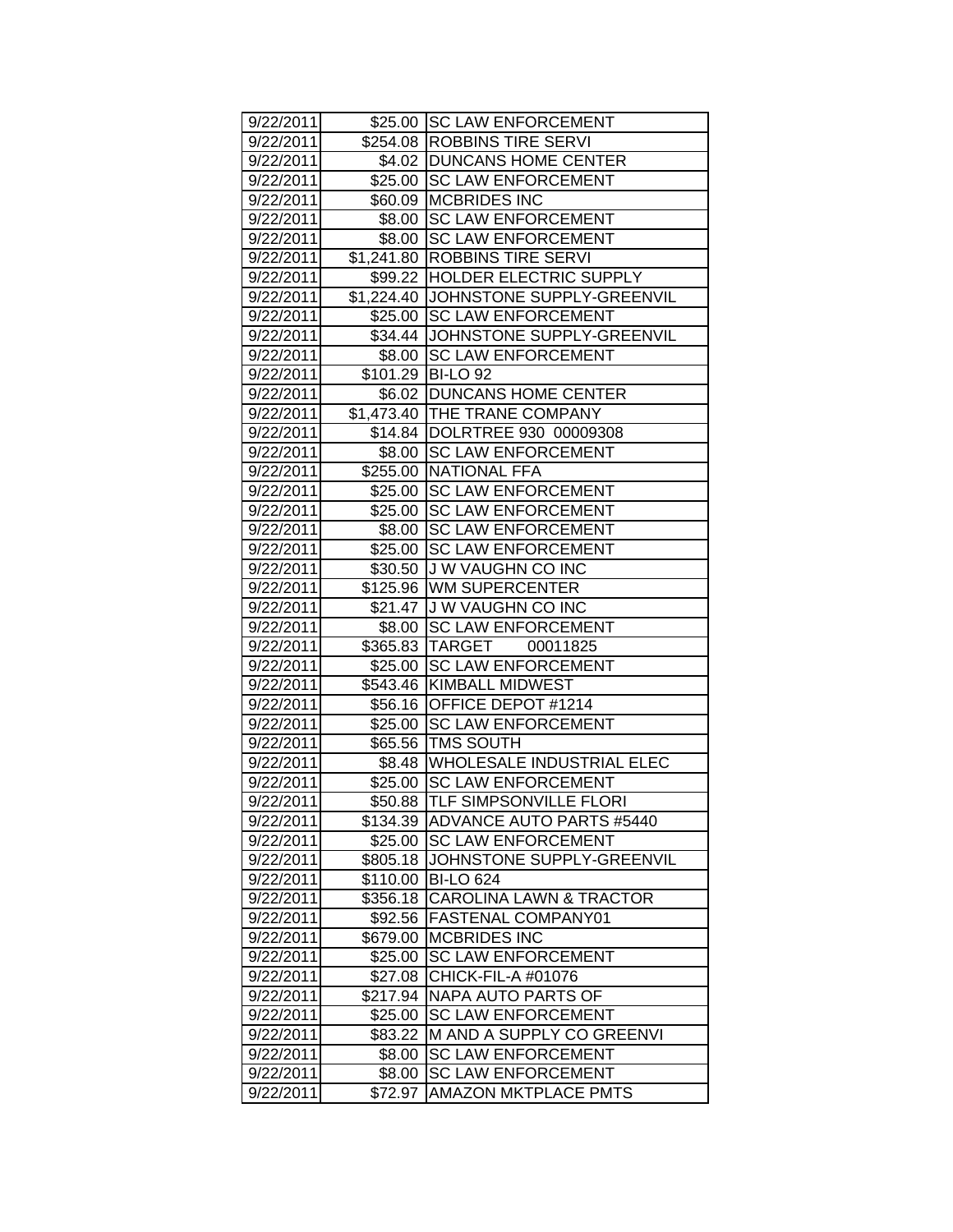| 9/22/2011 |                    | \$8.00 SC LAW ENFORCEMENT            |
|-----------|--------------------|--------------------------------------|
| 9/22/2011 |                    | \$10.02 PORTER PAINTS 9388           |
| 9/22/2011 |                    | \$20.00 VZWRLSS PREPAID REC          |
| 9/22/2011 |                    | \$100.74 TMS SOUTH                   |
| 9/22/2011 | \$8.00             | <b>SC LAW ENFORCEMENT</b>            |
| 9/22/2011 |                    | \$25.00 SC LAW ENFORCEMENT           |
| 9/22/2011 |                    | \$571.34 ROBBINS TIRE SERVI          |
| 9/22/2011 |                    | \$25.00 SC LAW ENFORCEMENT           |
| 9/22/2011 |                    | \$28.80 THE TOOL SHED                |
| 9/22/2011 |                    | \$321.00 R J SHIRLEY INC             |
| 9/22/2011 |                    | \$25.00 SC LAW ENFORCEMENT           |
| 9/22/2011 |                    | \$26.29   FGS HARDWARE               |
| 9/22/2011 |                    | \$96.11   WM SUPERCENTER             |
| 9/22/2011 |                    | \$34.95 ADVANCE AUTO PARTS #5440     |
| 9/22/2011 |                    | \$25.00 SC LAW ENFORCEMENT           |
| 9/22/2011 |                    | \$25.00 SC LAW ENFORCEMENT           |
| 9/22/2011 |                    | \$49.82 TLF SIMPSONVILLE FLORI       |
| 9/22/2011 |                    | \$224.19 TMS SOUTH                   |
| 9/22/2011 |                    | \$31.74 BATTERY SPECIALISTS          |
| 9/22/2011 |                    | \$389.02 COOK & BOARDMAN OF          |
| 9/22/2011 |                    | \$52.78 SHERWIN WILLIAMS #2785       |
| 9/22/2011 |                    | \$161.09  RGS REALLY GOOD STUFF      |
| 9/22/2011 |                    | \$2,378.04 FIND GREAT PEOPLE         |
| 9/22/2011 |                    | \$5.82 NAPA AUTO PARTS OF            |
| 9/22/2011 |                    | \$41.62   TMS SOUTH                  |
| 9/22/2011 |                    | \$172.99   WW GRAINGER               |
| 9/22/2011 |                    | \$25.00 SC LAW ENFORCEMENT           |
| 9/22/2011 |                    | \$30.85   LOWES #00667               |
| 9/22/2011 |                    | \$473.61 ROBBINS TIRE SERVI          |
| 9/22/2011 |                    | \$20.95 THE TOOL SHED                |
| 9/22/2011 |                    | \$20.61 JOHNSTONE SUPPLY-GREENVIL    |
| 9/22/2011 | \$8.00             | <b>SC LAW ENFORCEMENT</b>            |
| 9/22/2011 | \$25.00            | <b>SC LAW ENFORCEMENT</b>            |
| 9/22/2011 |                    | \$42.29   LOWES #00667               |
| 9/22/2011 | \$215.79           | <b>NORFOLK WIRE &amp; ELECTRONIC</b> |
| 9/22/2011 | $\frac{1}{169.23}$ | <b>EQUICROSS INC.</b>                |
| 9/23/2011 | \$67.84            | JOHNSTONE SUPPLY-GREENVIL            |
| 9/23/2011 | \$61.06            | <b>CRESCENT SUPPLY COMPANY I</b>     |
| 9/23/2011 | \$64.77            | <b>TMS SOUTH</b>                     |
| 9/23/2011 | \$31.28            | LOWES #01718                         |
| 9/23/2011 | \$55.89            | C C DICKSON CO 1063                  |
| 9/23/2011 | \$76.40            | <b>TMS SOUTH</b>                     |
| 9/23/2011 | \$25.44            | BC CANNON CO INC                     |
| 9/23/2011 | \$202.28           | <b>GREENVILLE INDUSTRIAL</b>         |
| 9/23/2011 | \$692.66           | JOHNSTONE SUPPLY-GREENVIL            |
| 9/23/2011 | \$12.97            | PORTER PAINTS 9388                   |
| 9/23/2011 | \$60.99            | SOUTHEASTERN ELECTRICA               |
| 9/23/2011 | \$171.72           | <b>HAWKINS TOWING INC</b>            |
| 9/23/2011 | \$27.51            | LOWES #01983                         |
| 9/23/2011 | \$38.02            | <b>STAPLES</b><br>00105536           |
| 9/23/2011 | \$153.70           | <b>NORFOLK WIRE &amp; ELECTRONIC</b> |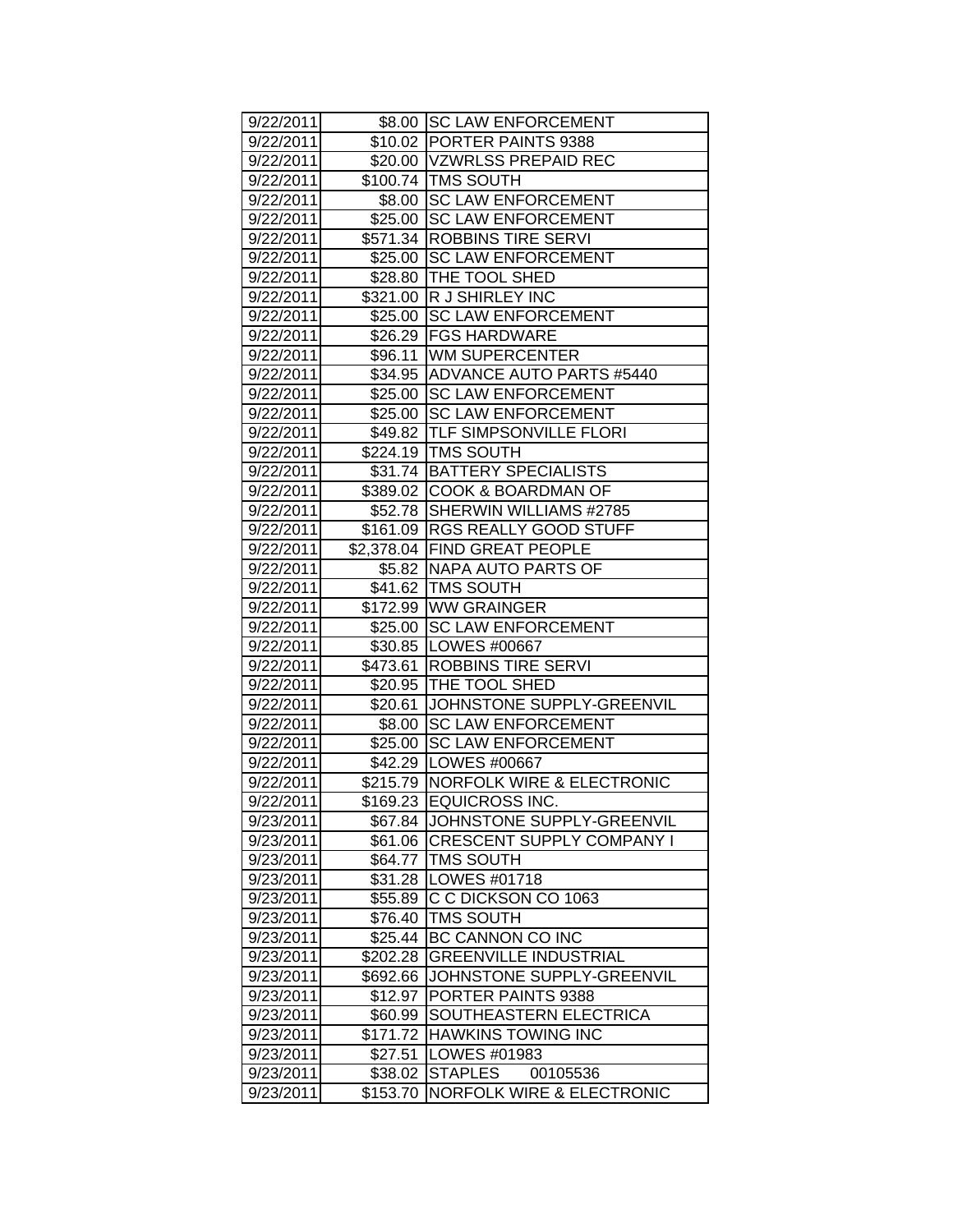| 9/23/2011 |            | \$32.50 J W VAUGHN CO INC          |
|-----------|------------|------------------------------------|
| 9/23/2011 |            | \$12.82   LOWES #00528             |
| 9/23/2011 |            | \$66.45 JJOHNSTONE SUPPLY-GREENVIL |
| 9/23/2011 |            | \$20.06 TMS SOUTH                  |
| 9/23/2011 |            | \$141.36 HAWKINS TOWING INC        |
| 9/23/2011 |            | \$17.92   LOWES #00667             |
| 9/23/2011 |            | \$53.78 KEVIN WHITAKER CHEVROLET   |
| 9/23/2011 |            | \$10.84 TMS SOUTH                  |
| 9/23/2011 |            | \$110.51 EIG EasyCGI               |
| 9/23/2011 |            | \$159.00 BENSON CHRYSLER PLYMOUTH  |
| 9/23/2011 |            | \$972.22 TAYLOR PUMP & LIFT INC    |
| 9/23/2011 |            | \$140.87 HIGHSMITH LLC             |
| 9/23/2011 |            | \$46.67   TMS SOUTH                |
| 9/23/2011 |            | \$10.07   LOWES #01718             |
| 9/23/2011 |            | \$27.46 CRESCENT SUPPLY COMPANY I  |
| 9/23/2011 |            | \$313.00 COMERCIAL INDUSTRIAL PROD |
| 9/23/2011 | \$21.54    | <b>COOK &amp; BOARDMAN OF</b>      |
| 9/23/2011 |            | \$93.25 MCBRIDES INC               |
| 9/23/2011 |            | \$318.00 WALMART.COM 8009666546    |
| 9/23/2011 |            | \$26.50 CAROLINA BELTING CO        |
| 9/23/2011 |            | \$8.84 JJOHNSTONE SUPPLY-GREENVIL  |
| 9/23/2011 | \$14.46    | <b>HOLDER ELECTRIC SUPPLY</b>      |
| 9/23/2011 |            | \$15.52 WW GRAINGER                |
| 9/23/2011 |            | \$49.45 TROPHIES 2 GO COM00 OF 00  |
| 9/23/2011 |            | \$69.49 ADVANCE AUTO PARTS #5440   |
| 9/23/2011 | \$155.82   | BC CANNON CO INC                   |
| 9/23/2011 | \$1,393.90 | SILMAR ELECTRONICS-GRNVLE          |
| 9/23/2011 |            | \$63.00   WORK WELL OCCUPATIONAL   |
| 9/23/2011 |            | \$35.84 THE HOME DEPOT 1104        |
| 9/23/2011 | \$61.48    | DOLRTREE 930 00009308              |
| 9/23/2011 |            | \$17.32 JJOHNSTONE SUPPLY-GREENVIL |
| 9/23/2011 |            | \$39.00 THE HOME DEPOT 1127        |
| 9/23/2011 |            | \$158.98 CAMPBELL BROWN INC        |
| 9/23/2011 |            | \$107.48 AAA SUPPLY - GVILLE       |
| 9/23/2011 |            | \$89.60 WARES AUTO AND TRUCK PART  |
| 9/23/2011 |            | \$94.18 NAPA AUTO PARTS OF         |
| 9/23/2011 | \$457.72   | WARES AUTO AND TRUCK PART          |
| 9/23/2011 | \$84.63    | <b>JW VAUGHN CO INC</b>            |
| 9/23/2011 | \$113.40   | <b>KRISPY KREME DOUGH</b>          |
| 9/23/2011 | \$81.94    | <b>BI-LO 273</b>                   |
| 9/23/2011 | \$25.00    | <b>SC LAW ENFORCEMENT</b>          |
| 9/23/2011 | \$164.22   | SOUTHEASTERN ELECTRICA             |
| 9/23/2011 | \$32.78    | <b>BURDETTE HARDWARE SIMPSON</b>   |
| 9/23/2011 | \$85.73    | <b>GARDEN RIDGE - 018</b>          |
| 9/23/2011 | \$29.64    | LOWES #01718                       |
| 9/23/2011 | \$75.20    | <b>TMS SOUTH</b>                   |
| 9/23/2011 | \$5.10     | USPS 45366006529808201             |
| 9/23/2011 | \$25.00    | <b>SC LAW ENFORCEMENT</b>          |
| 9/23/2011 | \$60.99    | SOUTHEASTERN ELECTRICA             |
| 9/23/2011 | \$10.18    | LOWES #01718                       |
| 9/23/2011 | \$766.93   | AAA SUPPLY - GVILLE                |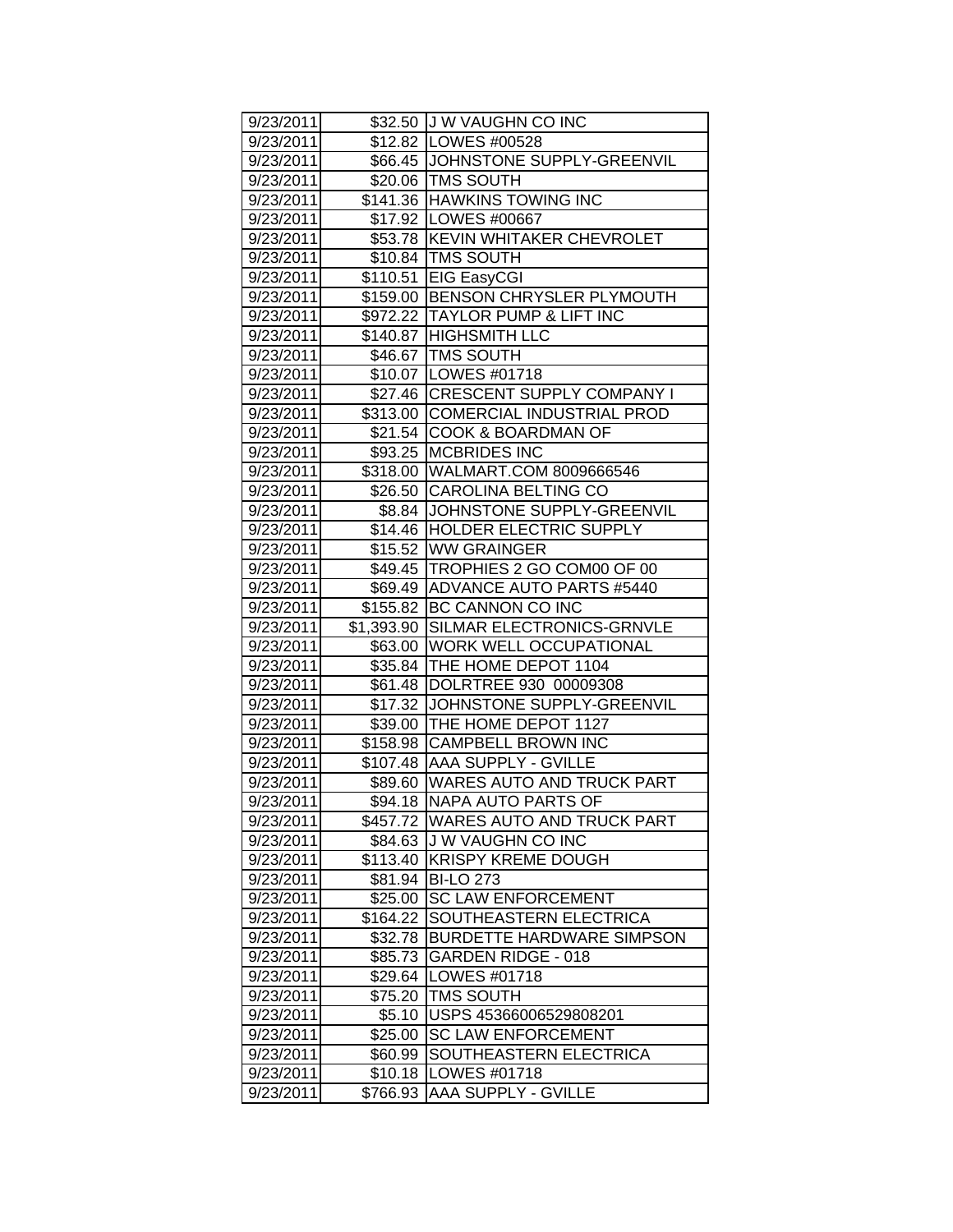| 9/23/2011 |          | \$94.74 ADVANCE AUTO PARTS #5440   |
|-----------|----------|------------------------------------|
| 9/23/2011 |          | \$52.40   LOWES #00528             |
| 9/23/2011 |          | \$28.47 ADVANCE AUTO PARTS #5440   |
| 9/23/2011 |          | \$750.00 BUSY BEE BUS TOURS        |
| 9/23/2011 |          | \$82.90 BAKER DIST CO 578          |
| 9/23/2011 | \$12.21  | PORTER PAINTS 9388                 |
| 9/23/2011 | \$53.39  | JOHNSTONE SUPPLY-GREENVIL          |
| 9/23/2011 | \$15.25  | <b>SCHOOL SPOT</b>                 |
| 9/23/2011 |          | \$60.99 SOUTHEASTERN ELECTRICA     |
| 9/23/2011 |          | \$22.37 CRESCENT SUPPLY COMPANY I  |
| 9/23/2011 |          | \$30.00   NAT'L WRESTLING COACHE   |
| 9/23/2011 |          | \$894.38 THE GRAPHIC COW CO.       |
| 9/23/2011 | \$80.81  | JOHNSTONE SUPPLY-GREENVIL          |
| 9/23/2011 |          | \$14.80 BURDETTE HARDWARE SIMPSON  |
| 9/23/2011 | \$60.99  | SOUTHEASTERN ELECTRICA             |
| 9/23/2011 |          | \$15.86 THE HOME DEPOT 1127        |
| 9/23/2011 |          | \$78.68 JJOHNSTONE SUPPLY-GREENVIL |
| 9/26/2011 | \$105.72 | <b>CDW GOVERNMENT</b>              |
| 9/26/2011 | \$1.65   | JOHNSTONE SUPPLY-GREENVIL          |
| 9/26/2011 |          | \$129.50 RIBBONS GALORE INC        |
| 9/26/2011 |          | \$310.24 TRAVINIA ITALIAN KITCH    |
| 9/26/2011 |          | \$79.50 CUSTOM SIGNS INC           |
| 9/26/2011 |          | \$69.45 CRESCENT SUPPLY COMPANY I  |
| 9/26/2011 |          | \$209.95 CHICK-FIL-A #02122        |
| 9/26/2011 |          | \$91.94 SSI EPSCC                  |
| 9/26/2011 |          | \$20.11  THE HOME DEPOT 1127       |
| 9/26/2011 |          | \$105.78 Amazon.com                |
| 9/26/2011 |          | \$63.68   WM SUPERCENTER           |
| 9/26/2011 |          | \$20.00 VZWRLSS PREPAID REC        |
| 9/26/2011 |          | \$44.32 THE HOME DEPOT 1127        |
| 9/26/2011 | \$18.83  | <b>TMS SOUTH</b>                   |
| 9/26/2011 | \$99.00  | <b>GLOGSTER</b>                    |
| 9/26/2011 |          | \$632.18 HAWKINS TOWING INC        |
| 9/26/2011 |          | \$79.50 BC CANNON CO INC           |
| 9/26/2011 |          | \$83.69 LOWES #00667               |
| 9/26/2011 |          | \$1,447.43 SCHNEIDER ELECTRIC      |
| 9/26/2011 |          | \$20.00 CAROLINA LOCKSMITHS        |
| 9/26/2011 | \$15.77  | <b>LOWES #01718</b>                |
| 9/26/2011 | \$20.00  | <b>VZWRLSS PREPAID REC</b>         |
| 9/26/2011 | \$513.00 | <b>SCHOOL CHECK IN</b>             |
| 9/26/2011 | \$33.58  | <b>AAA SUPPLY - GVILLE</b>         |
| 9/26/2011 | \$312.41 | THE TRANE COMPANY                  |
| 9/26/2011 | \$4.41   | AAA SUPPLY - GVILLE                |
| 9/26/2011 | \$38.11  | LOWES #00667                       |
| 9/26/2011 | \$76.96  | <b>CREGGER COMPANY 2</b>           |
| 9/26/2011 | \$167.16 | THE TRANE COMPANY                  |
| 9/26/2011 | \$21.93  | <b>ADVANCE AUTO PARTS #5440</b>    |
| 9/26/2011 | \$6.94   | THE HOME DEPOT 1127                |
| 9/26/2011 | \$47.68  | THE HOME DEPOT 1127                |
| 9/26/2011 | \$17.28  | PORTER PAINTS 9388                 |
| 9/26/2011 | \$32.11  | <b>TMS SOUTH</b>                   |
|           |          |                                    |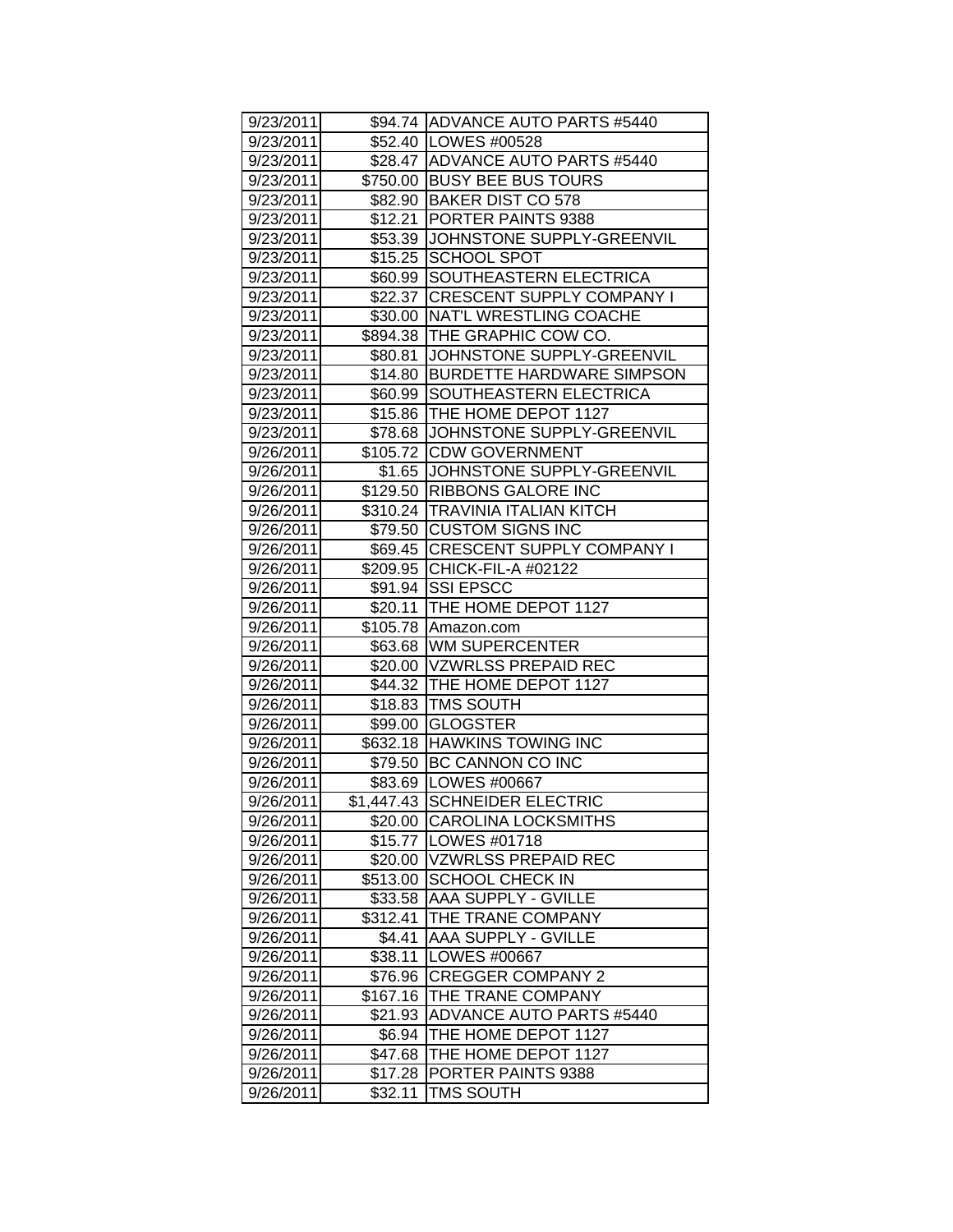| 9/26/2011 |          | \$293.00 Amazon.com                 |
|-----------|----------|-------------------------------------|
| 9/26/2011 |          | \$500.00  ROBERTSON'S COUNTERTOPS   |
| 9/26/2011 |          | \$49.07 PORTER PAINTS 9388          |
| 9/26/2011 |          | \$50.35 C C DICKSON CO 1004         |
| 9/26/2011 |          | \$51.34 NAPA AUTO PARTS OF          |
| 9/26/2011 |          | \$10.78 TMS SOUTH                   |
| 9/26/2011 | \$25.00  | <b>SC LAW ENFORCEMENT</b>           |
| 9/26/2011 |          | \$91.97 ZAXBYS 001013<br>Q55        |
| 9/26/2011 |          | \$7.98   FASTENAL COMPANY01         |
| 9/26/2011 |          | \$142.00 LIFE SAFETY & COMM. SYS.   |
| 9/26/2011 |          | \$200.34 JJOHNSTONE SUPPLY-GREENVIL |
| 9/26/2011 |          | \$190.80 BC CANNON CO INC           |
| 9/26/2011 |          | \$41.78 ADVANCE AUTO PARTS #5440    |
| 9/26/2011 |          | \$83.82 Amazon.com                  |
| 9/26/2011 |          | \$594.42 SALUDA RIVER PET 6         |
| 9/26/2011 |          | \$33.92 CAROLINA LAWN & TRACTOR     |
| 9/26/2011 |          | \$175.85 COUNTRY BOY'S              |
| 9/26/2011 | \$26.47  | <b>CLASSIC HWD &amp; POSTAL</b>     |
| 9/26/2011 | \$18.57  | <b>CRESCENT SUPPLY COMPANY I</b>    |
| 9/26/2011 | \$84.30  | <b>CARSON'S NUT-BOLT &amp; TO</b>   |
| 9/26/2011 |          | \$93.80   NB HANDY 110              |
| 9/26/2011 |          | \$25.18 PHYSICAL EDUCATION EQU      |
| 9/26/2011 |          | \$5.98   ADVANCE AUTO PARTS #5440   |
| 9/26/2011 |          | \$63.60 BC CANNON CO INC            |
| 9/26/2011 |          | \$554.58 ANDERSON BROS              |
| 9/26/2011 |          | \$51.25 CAROLINA LAWN & TRACTOR     |
| 9/26/2011 |          | \$178.08 BC CANNON CO INC           |
| 9/26/2011 |          | \$162.00 CHICK-FIL-A #00726         |
| 9/26/2011 |          | \$217.62 CHICK-FIL-A #01076         |
| 9/26/2011 | \$323.09 | <b>PORTER PAINTS 9250</b>           |
| 9/26/2011 |          | \$148.19 APL APPLE ONLINE STORE     |
| 9/26/2011 |          | \$64.30 EXXONMOBIL 47303888         |
| 9/26/2011 |          | \$58.19 LOWES #01983                |
| 9/26/2011 |          | \$109.73 JJOHNSTONE SUPPLY-GREENVIL |
| 9/26/2011 |          | \$17.94 LOWES #00667                |
| 9/26/2011 |          | \$438.12 JOHNSTONE SUPPLY-GREENVIL  |
| 9/26/2011 | \$90.45  | NAPA AUTO PARTS OF                  |
| 9/26/2011 | \$289.22 | <b>HOLDER ELECTRIC SUPPLY</b>       |
| 9/26/2011 | \$158.68 | THE TRANE COMPANY                   |
| 9/26/2011 | \$101.51 | <b>CDW GOVERNMENT</b>               |
| 9/26/2011 | \$73.48  | THE TRANE COMPANY                   |
| 9/26/2011 | \$177.01 | FATZ CAFE #17                       |
| 9/26/2011 | \$49.42  | LOWES #01983                        |
| 9/26/2011 | \$17.49  | <b>TMS SOUTH</b>                    |
| 9/27/2011 | \$32.52  | THE TRANE COMPANY                   |
| 9/27/2011 | \$191.56 | <b>MECO INC OF AUGUSTA</b>          |
| 9/27/2011 | \$57.38  | THE TRANE COMPANY                   |
| 9/27/2011 | \$25.00  | <b>SC LAW ENFORCEMENT</b>           |
| 9/27/2011 | \$25.00  | <b>SC LAW ENFORCEMENT</b>           |
| 9/27/2011 | \$26.77  | <b>FGS HARDWARE</b>                 |
| 9/27/2011 | \$30.00  | D & D MOTORS, INC.                  |
|           |          |                                     |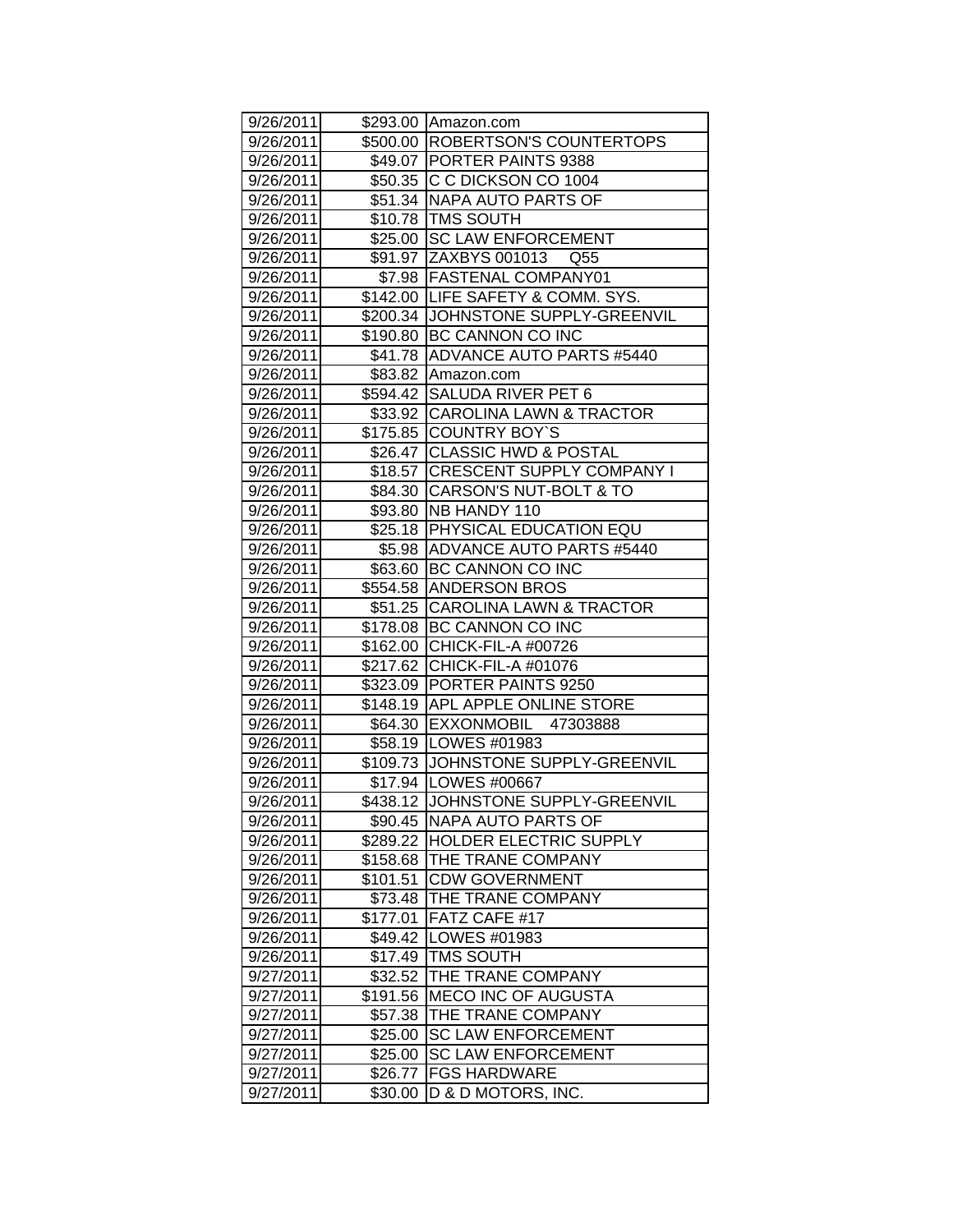| 9/27/2011 |          | \$254.27 HOLDER ELECTRIC SUPPLY   |
|-----------|----------|-----------------------------------|
| 9/27/2011 |          | \$5.30 WM SUPERCENTER             |
| 9/27/2011 |          | \$45.00 DIVERSIFIED ELECTRONICS   |
| 9/27/2011 |          | \$297.45 COOK & BOARDMAN OF       |
| 9/27/2011 | \$25.00  | <b>SC LAW ENFORCEMENT</b>         |
| 9/27/2011 | \$25.00  | <b>SC LAW ENFORCEMENT</b>         |
| 9/27/2011 | \$25.00  | <b>SC LAW ENFORCEMENT</b>         |
| 9/27/2011 | \$173.31 | SHERWIN WILLIAMS #2785            |
| 9/27/2011 |          | \$315.94   NORTHSHORE CARE        |
| 9/27/2011 |          | \$22.50 DIVERSIFIED ELECTRONICS   |
| 9/27/2011 |          | \$25.40 BURDETTE HARDWARE SIMPSON |
| 9/27/2011 |          | \$848.00 THE TRANE COMPANY        |
| 9/27/2011 |          | \$150.00 LIQUID HIGHWAY ON LINE   |
| 9/27/2011 |          | \$12.70 BURDETTE HARDWARE SIMPSON |
| 9/27/2011 |          | \$5.70 AC MOORE STR #58           |
| 9/27/2011 |          | \$25.00 SC LAW ENFORCEMENT        |
| 9/27/2011 |          | \$16.73 TARGET 00011825           |
| 9/27/2011 |          | \$218.21 THE TRANE COMPANY        |
| 9/27/2011 | \$11.27  | <b>CDW GOVERNMENT</b>             |
| 9/27/2011 | \$25.00  | <b>SC LAW ENFORCEMENT</b>         |
| 9/27/2011 |          | \$120.01 WM SUPERCENTER           |
| 9/27/2011 |          | \$52.00 USPS 45366006529808201    |
| 9/27/2011 |          | \$542.72 MECO INC OF AUGUSTA      |
| 9/27/2011 |          | \$229.96   FIREHOUSE SUBS - A     |
| 9/27/2011 |          | \$88.00 USPS 45568006629808466    |
| 9/27/2011 |          | (\$29.82) HOLDER ELECTRIC SUPPLY  |
| 9/27/2011 |          | \$508.97 HOLDER ELECTRIC SUPPLY   |
| 9/27/2011 |          | \$998.47 SCHNEIDER ELECTRIC       |
| 9/27/2011 |          | \$60.34   LOWES #01718            |
| 9/27/2011 |          | \$249.99 Amazon.com               |
| 9/27/2011 |          | \$457.07   FIRST TEAM SPORTS      |
| 9/27/2011 |          | \$57.24 CRESCENT SUPPLY COMPANY I |
| 9/27/2011 |          | \$335.96 THE TRANE COMPANY        |
| 9/27/2011 |          | \$29.24 WM SUPERCENTER            |
| 9/27/2011 |          | \$25.00 SC LAW ENFORCEMENT        |
| 9/27/2011 | 385.52   | SSG SPORT SUPPLY GROUP            |
| 9/27/2011 |          | \$9.54   LOWES #01983             |
| 9/27/2011 | \$218.21 | THE TRANE COMPANY                 |
| 9/27/2011 | \$116.50 | <b>SCHOLASTIC BOOK FAIRS</b>      |
| 9/27/2011 | \$14.89  | NATL BUS SALES & LEASING          |
| 9/27/2011 | \$16.38  | <b>LOWES #01718</b>               |
| 9/27/2011 | \$5.70   | LOWES #00667                      |
| 9/27/2011 | \$25.00  | <b>SC LAW ENFORCEMENT</b>         |
| 9/27/2011 | \$50.88  | TLF SIMPSONVILLE FLORI            |
| 9/27/2011 | \$423.16 | THE TRANE COMPANY                 |
| 9/27/2011 | \$33.03  | <b>HICKORY POINT MOON</b>         |
| 9/27/2011 | \$312.70 | <b>COOK &amp; BOARDMAN OF</b>     |
| 9/27/2011 | \$685.58 | TNJ TRAILERS, INC.                |
| 9/28/2011 | \$22.07  | LOWES #00667                      |
| 9/28/2011 | \$132.82 | <b>TUCKER MATERIALS</b>           |
| 9/28/2011 | \$112.49 | JOHNSTONE SUPPLY-GREENVIL         |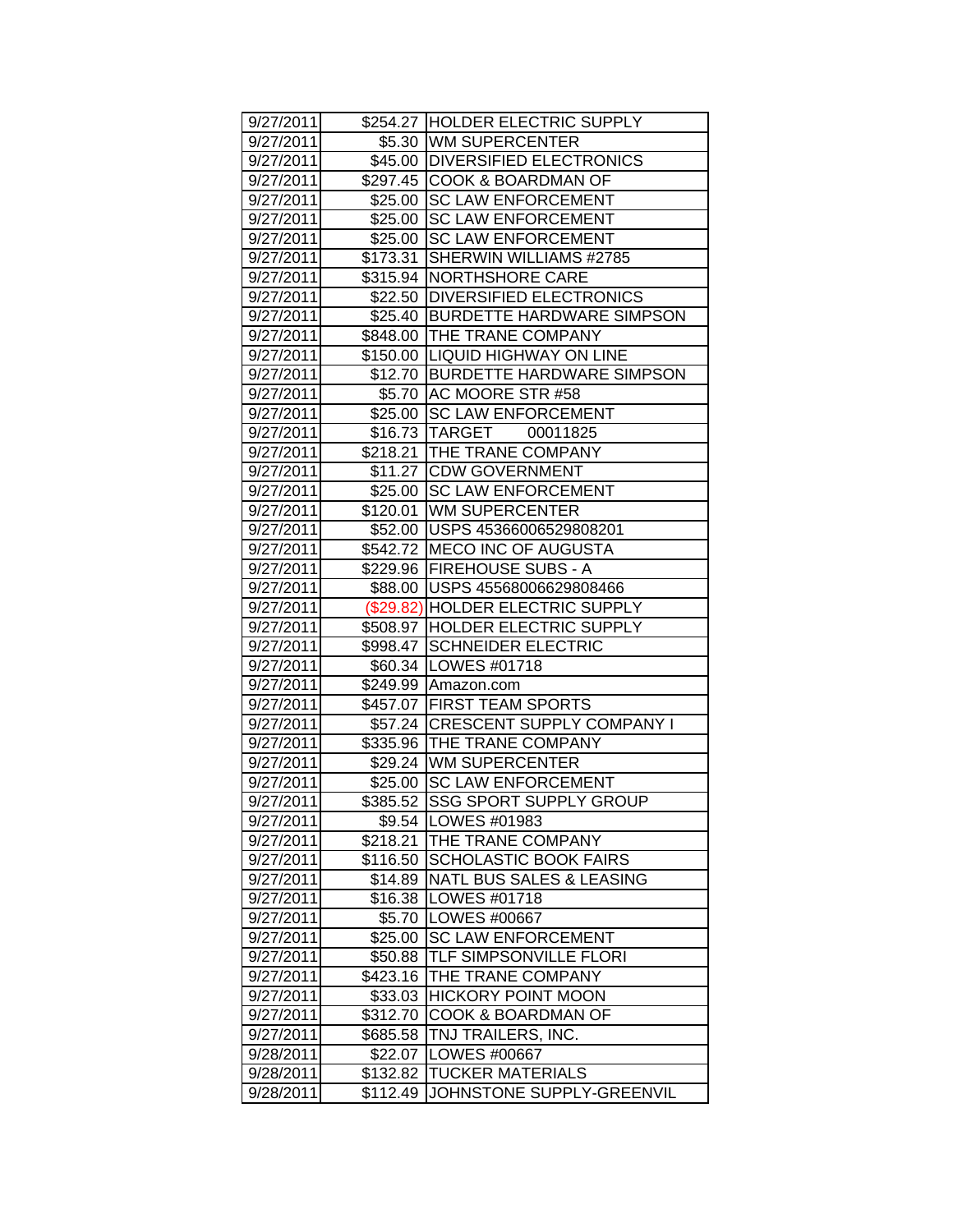| 9/28/2011 |            | \$59.32 HOLDER ELECTRIC SUPPLY      |
|-----------|------------|-------------------------------------|
| 9/28/2011 |            | \$58.30 DOLRTREE 1965 00019653      |
| 9/28/2011 |            | \$635.78   AAA SUPPLY - GVILLE      |
| 9/28/2011 |            | \$869.80 JJOHNSTONE SUPPLY-GREENVIL |
| 9/28/2011 |            | \$16.73 2865-CED                    |
| 9/28/2011 |            | \$363.79 TMS SOUTH                  |
| 9/28/2011 |            | \$88.59 S&S WORLDWIDE               |
| 9/28/2011 |            | \$68.18   LOWES #00528              |
| 9/28/2011 |            | \$635.78 AAA SUPPLY - GVILLE        |
| 9/28/2011 |            | \$197.00 STORK SYSTEMS INC.         |
| 9/28/2011 |            | \$12.57 THE READING SOURCE          |
| 9/28/2011 |            | \$180.00 WING ZONE                  |
| 9/28/2011 |            | \$81.67 GREENVILLE INDUSTRIAL       |
| 9/28/2011 |            | \$25.00 SC LAW ENFORCEMENT          |
| 9/28/2011 |            | \$89.76 HOLDER ELECTRIC SUPPLY      |
| 9/28/2011 |            | \$457.94 AAA SUPPLY - GVILLE        |
| 9/28/2011 |            | \$119.70 OFFICE DEPOT #2690         |
| 9/28/2011 |            | \$1,051.37 CHRISTOPHER TRUCKS 2     |
| 9/28/2011 | \$457.94   | <b>AAA SUPPLY - GVILLE</b>          |
| 9/28/2011 |            | \$11.50 2865-CED                    |
| 9/28/2011 |            | \$10.00 AMAZON MKTPLACE PMTS        |
| 9/28/2011 |            | \$86.23 HOLDER ELECTRIC SUPPLY      |
| 9/28/2011 |            | \$283.82 TMS SOUTH                  |
| 9/28/2011 |            | \$99.40   LOWES #00528              |
| 9/28/2011 |            | \$12.47 AMAZON MKTPLACE PMTS        |
| 9/28/2011 |            | (\$68.31) LOWES #00528              |
| 9/28/2011 |            | \$63.59 JJOHNSTONE SUPPLY-GREENVIL  |
| 9/28/2011 |            | \$80.77   TMS SOUTH                 |
| 9/28/2011 |            | \$150.00 WING ZONE                  |
| 9/28/2011 |            | \$27.95 HOLDER ELECTRIC SUPPLY      |
| 9/28/2011 |            | \$168.54 NAPA AUTO PARTS OF         |
| 9/28/2011 |            | \$80.52 HOLDER ELECTRIC SUPPLY      |
| 9/28/2011 |            | \$65.67 CLASSIC HWD & POSTAL        |
| 9/28/2011 |            | \$268.58 JOHNSTONE SUPPLY-GREENVIL  |
| 9/28/2011 |            | \$2.54 LOWES #00528                 |
| 9/28/2011 |            | \$134.27 JOHNSTONE SUPPLY-GREENVIL  |
| 9/28/2011 |            | \$49.85 TMS SOUTH                   |
| 9/28/2011 |            | \$127.20   HEATHERLYS BROTHERS AUTO |
| 9/28/2011 | \$22.90    | <b>HOLDER ELECTRIC SUPPLY</b>       |
| 9/28/2011 | \$149.06   | ULTIMATE OFFICE SOLUTION            |
| 9/28/2011 | \$1,051.37 | <b>CHRISTOPHER TRUCKS 2</b>         |
| 9/28/2011 | \$372.83   | AAA SUPPLY - GVILLE                 |
| 9/28/2011 | \$84.78    | NORTHERN TOOL EQUIPMNT              |
| 9/28/2011 | \$20.19    | <b>INGLES STORE #32</b>             |
| 9/28/2011 | \$91.50    | <b>CRESCENT SUPPLY COMPANY I</b>    |
| 9/28/2011 | \$372.83   | <b>AAA SUPPLY - GVILLE</b>          |
| 9/28/2011 | \$31.80    | <b>HOLDER ELECTRIC SUPPLY</b>       |
| 9/28/2011 | \$253.02   | SILMAR ELECTRONICS-GRNVLE           |
| 9/28/2011 | \$159.00   | SIGN SOURCE INC                     |
| 9/28/2011 | \$25.44    | <b>BATTERIES PLUS</b>               |
| 9/28/2011 | \$31.44    | <b>LOWES #01718</b>                 |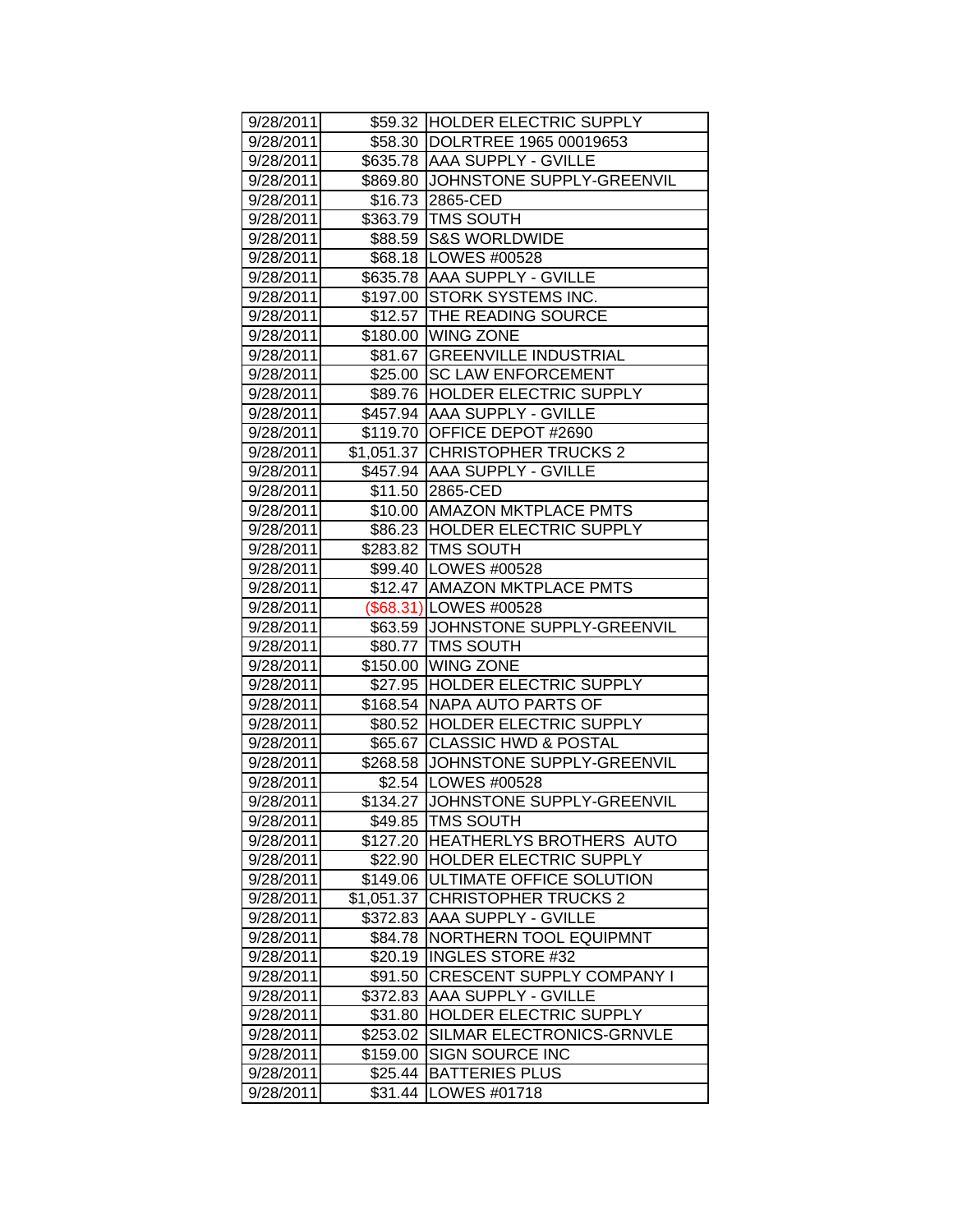| 9/28/2011 |          | \$635.78 AAA SUPPLY - GVILLE       |
|-----------|----------|------------------------------------|
| 9/28/2011 |          | \$36.40 PUBLIX #613                |
| 9/28/2011 |          | \$158.54 TMS SOUTH                 |
| 9/28/2011 |          | \$25.00 SC LAW ENFORCEMENT         |
| 9/28/2011 |          | \$153.13 FIREHOUSE SUBS - A        |
| 9/28/2011 |          | \$56.39 LOWES #00528               |
| 9/28/2011 |          | \$48.75 TMS SOUTH                  |
| 9/28/2011 |          | \$457.94 AAA SUPPLY - GVILLE       |
| 9/28/2011 |          | \$46.72   LOWES #01718             |
| 9/28/2011 |          | \$5.77 THE HOME DEPOT 1127         |
| 9/28/2011 |          | \$97.97 TMS SOUTH                  |
| 9/28/2011 |          | \$10.42 HOLDER ELECTRIC SUPPLY     |
| 9/28/2011 |          | \$50.00  TLF SIMPSONVILLE FLORI    |
| 9/28/2011 |          | \$73.36 JJOHNSTONE SUPPLY-GREENVIL |
| 9/28/2011 |          | \$248.91 COMMUNICATION SERVICE CEN |
| 9/28/2011 |          | \$173.31 SHERWIN WILLIAMS #2785    |
| 9/28/2011 |          | \$164.30 WHITE BROS OF GREENVILLE  |
| 9/28/2011 |          | \$137.75 MUSICAL INNOVATIONS       |
| 9/28/2011 | \$28.98  | SHERWIN WILLIAMS #2735             |
| 9/28/2011 | \$65.72  | Amazon.com                         |
| 9/28/2011 | \$7.23   | <b>AMAZON MKTPLACE PMTS</b>        |
| 9/28/2011 |          | \$25.00 SC LAW ENFORCEMENT         |
| 9/28/2011 |          | \$457.94 AAA SUPPLY - GVILLE       |
| 9/28/2011 |          | \$24.40 TMS SOUTH                  |
| 9/28/2011 |          | \$100.98 JERSEY MIKES SUBS         |
| 9/28/2011 |          | \$239.08  HOLDER ELECTRIC SUPPLY   |
| 9/28/2011 |          | \$457.94  AAA SUPPLY - GVILLE      |
| 9/28/2011 |          | \$92.38 WM SUPERCENTER             |
| 9/28/2011 |          | \$76.29 JJOHNSTONE SUPPLY-GREENVIL |
| 9/28/2011 |          | \$457.94 AAA SUPPLY - GVILLE       |
| 9/29/2011 |          | \$25.00 SC LAW ENFORCEMENT         |
| 9/29/2011 |          | \$20.00 VZWRLSS PREPAID REC        |
| 9/29/2011 |          | \$38.38   THE HOME DEPOT 1127      |
| 9/29/2011 |          | \$27.48 THE HOME DEPOT 1127        |
| 9/29/2011 |          | \$106.78 HOLDER ELECTRIC SUPPLY    |
| 9/29/2011 |          | \$153.17 THE SYSTEMS DEPOT INC     |
| 9/29/2011 | \$150.00 | <b>WING ZONE</b>                   |
| 9/29/2011 | \$25.00  | <b>SC LAW ENFORCEMENT</b>          |
| 9/29/2011 | \$100.49 | LOWES #00667                       |
| 9/29/2011 | \$20.00  | <b>VZWRLSS PREPAID REC</b>         |
| 9/29/2011 | \$99.64  | <b>CRESCENT SUPPLY COMPANY I</b>   |
| 9/29/2011 | \$226.84 | <b>NAPA AUTO PARTS OF</b>          |
| 9/29/2011 | \$86.03  | HOLDER ELECTRIC SUPPLY             |
| 9/29/2011 | \$83.74  | HOLDER ELECTRIC SUPPLY             |
| 9/29/2011 | \$62.35  | ANDY OXY CO INC 6                  |
| 9/29/2011 | \$27.51  | SOCAR CHEMICAL COMPANY             |
| 9/29/2011 | \$25.00  | <b>SC LAW ENFORCEMENT</b>          |
| 9/29/2011 | \$480.50 | 2865-CED                           |
| 9/29/2011 | \$44.27  | THE HOME DEPOT 1127                |
| 9/29/2011 | \$64.91  | THE HOME DEPOT 1127                |
| 9/29/2011 | \$166.40 | <b>BI-LO 273</b>                   |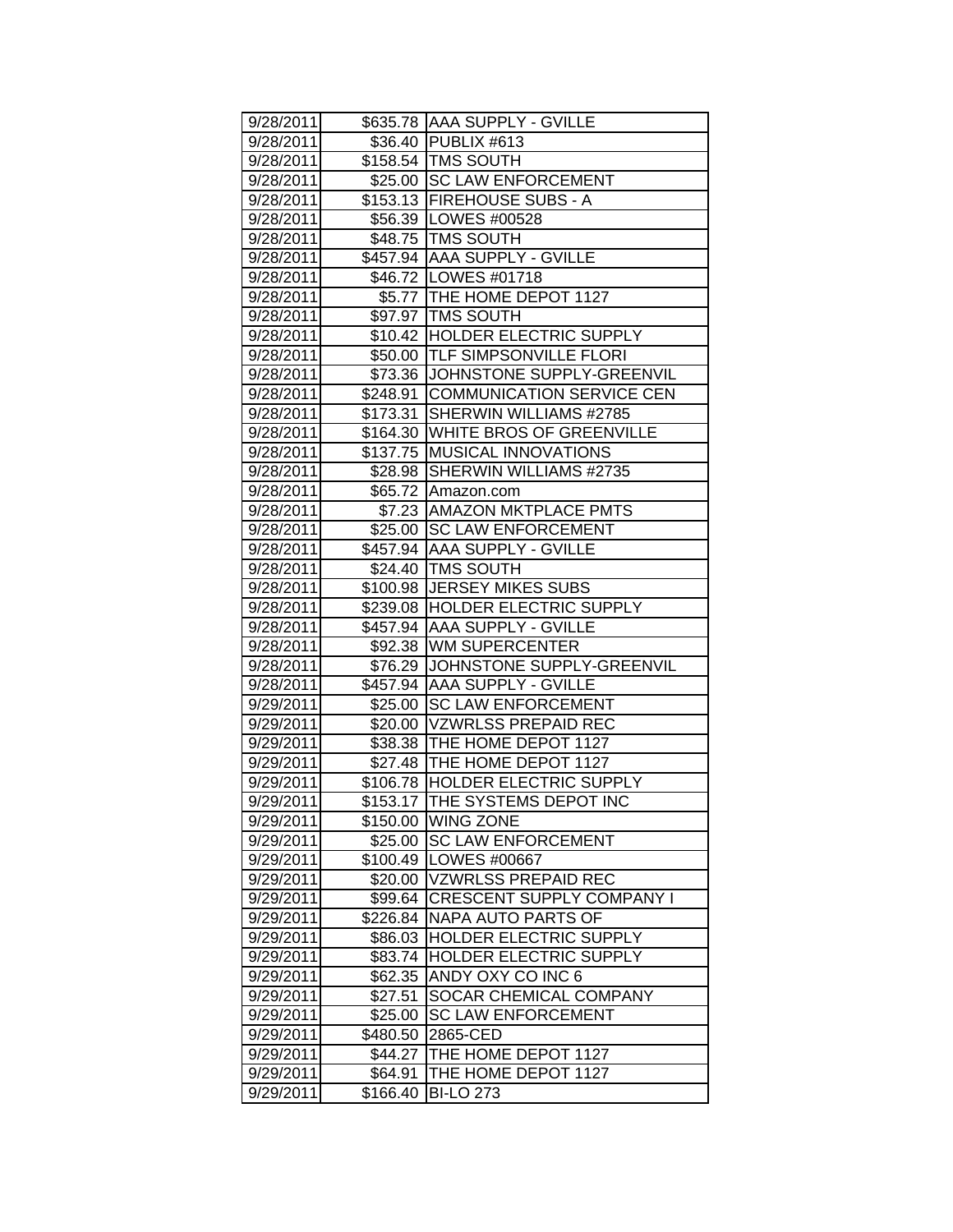| 9/29/2011 |            | \$60.02 BURDETTE HARDWARE SIMPSON   |
|-----------|------------|-------------------------------------|
| 9/29/2011 |            | \$129.04 HOLDER ELECTRIC SUPPLY     |
| 9/29/2011 |            | \$1.60 NAPA AUTO PARTS OF           |
| 9/29/2011 |            | \$62.47 LOWES #01718                |
| 9/29/2011 |            | \$138.90 CRESCENT SUPPLY COMPANY I  |
| 9/29/2011 |            | \$62.56 NB HANDY 110                |
| 9/29/2011 |            | \$122.99 TMS SOUTH                  |
| 9/29/2011 |            | \$8.25 HD SUPPLY                    |
| 9/29/2011 |            | \$364.04 THE TOOL SHED              |
| 9/29/2011 |            | \$153.13 FIREHOUSE SUBS - A         |
| 9/29/2011 |            | \$38.44 CRESCENT SUPPLY COMPANY I   |
| 9/29/2011 |            | \$6.94   LOWES #00528               |
| 9/29/2011 |            | \$31.82 PORTER PAINTS 9388          |
| 9/29/2011 |            | \$175.78 SCHOLASTIC MAGAZINES       |
| 9/29/2011 |            | \$25.96   AMAZON MKTPLACE PMTS      |
| 9/29/2011 |            | \$138.25 WOODCRAFT 560              |
| 9/29/2011 |            | \$50.77 LOWES #00528                |
| 9/29/2011 |            | \$41.15   LOWES #00528              |
| 9/29/2011 |            | \$2.40 JOHNSTONE SUPPLY-GREENVIL    |
| 9/29/2011 |            | \$21.18   LOWES #00528              |
| 9/29/2011 |            | \$140.76 BATTERY SPECIALISTS        |
| 9/29/2011 |            | \$19.38   LOWES #00667              |
| 9/29/2011 |            | \$83.23   WILSONS 5 TO \$1 STORES   |
| 9/29/2011 |            | \$186.16 UNITED RENTALS             |
| 9/29/2011 |            | \$75.20   TMS SOUTH                 |
| 9/29/2011 |            | \$199.24 JJOHNSTONE SUPPLY-GREENVIL |
| 9/29/2011 |            | \$63.60 HOLDER ELECTRIC SUPPLY      |
| 9/29/2011 |            | \$20.26 BI-LO 273                   |
| 9/29/2011 |            | \$25.00 SC LAW ENFORCEMENT          |
| 9/29/2011 |            | \$28.62 THE TOOL SHED               |
| 9/29/2011 |            | \$162.82 THE TRANE COMPANY          |
| 9/29/2011 |            | \$53.39 HOLDER ELECTRIC SUPPLY      |
| 9/29/2011 |            | \$3,008.23 FIND GREAT PEOPLE        |
| 9/29/2011 |            | \$651.67   THE TRANE COMPANY        |
| 9/29/2011 |            | \$132.44 LOWES #01718               |
| 9/29/2011 |            | \$40.00 HICKORY POINT 33            |
| 9/29/2011 | \$53.39    | <b>HOLDER ELECTRIC SUPPLY</b>       |
| 9/29/2011 |            | \$69.20  HOLDER ELECTRIC SUPPLY     |
| 9/29/2011 | \$110.79   | <b>HOLDER ELECTRIC SUPPLY</b>       |
| 9/29/2011 |            | \$22.34   LOWES #01718              |
| 9/29/2011 | \$129.30   | <b>COMMUNITY LAWN &amp; GARDEN</b>  |
| 9/29/2011 | \$8.00     | <b>SC LAW ENFORCEMENT</b>           |
| 9/29/2011 | (\$226.84) | <b>NAPA AUTO PARTS OF</b>           |
| 9/29/2011 | \$25.00    | <b>SC LAW ENFORCEMENT</b>           |
| 9/29/2011 | \$85.83    | MICHAELS #6001                      |
| 9/29/2011 | \$147.89   | <b>TMS SOUTH</b>                    |
| 9/29/2011 | \$82.69    | HOLDER ELECTRIC SUPPLY              |
| 9/29/2011 | \$412.46   | <b>CRESCENT SUPPLY COMPANY I</b>    |
| 9/29/2011 | \$295.00   | <b>SWANK MOTION PICTURES</b>        |
| 9/29/2011 | \$88.36    | <b>CONTINENTAL ENGINE</b>           |
| 9/29/2011 | \$25.62    | LOWES #00667                        |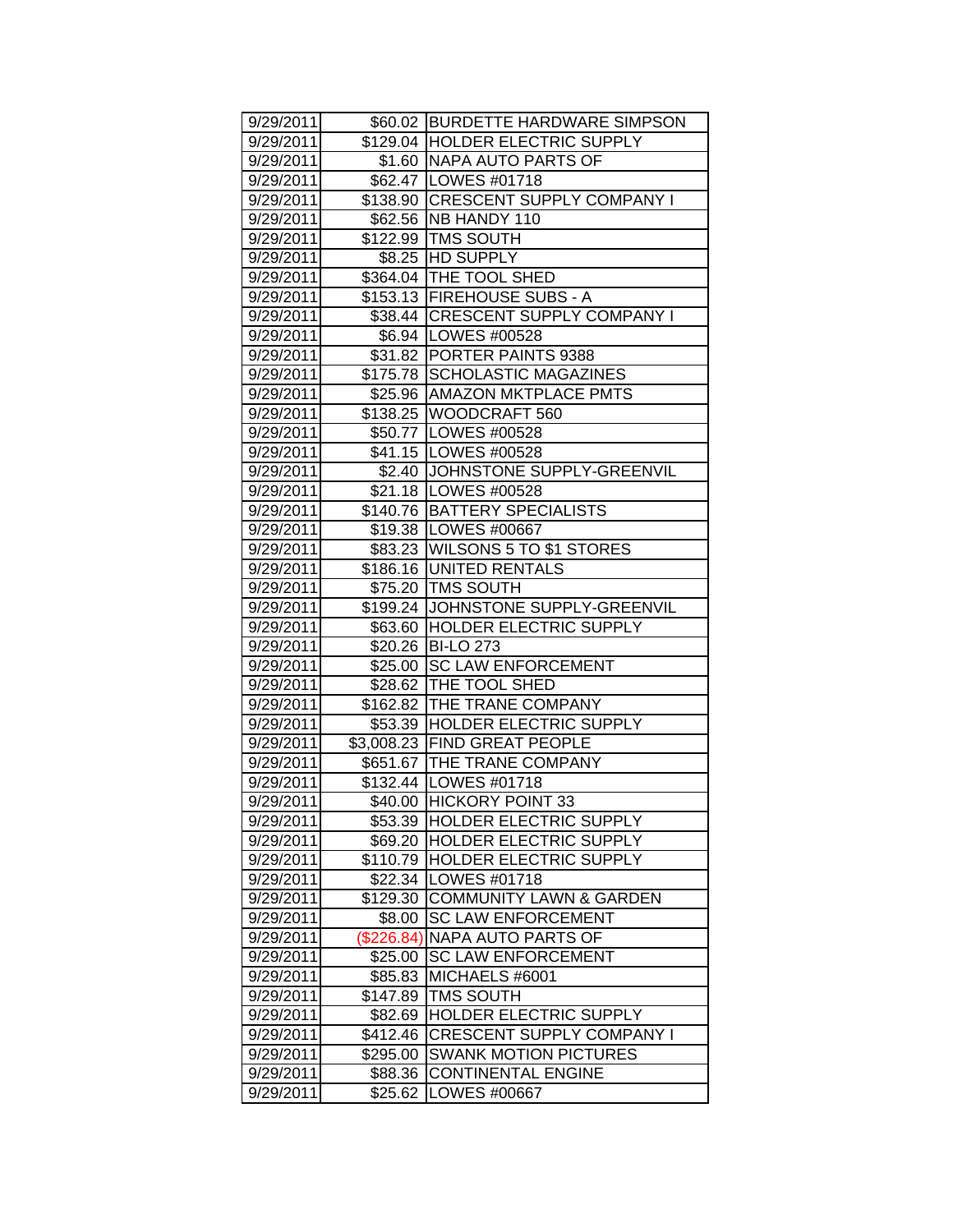| 9/29/2011 |          | \$61.32 TMS SOUTH                      |
|-----------|----------|----------------------------------------|
| 9/29/2011 |          | \$19.46   LOWES #01718                 |
| 9/29/2011 |          | \$264.74 THE TRANE COMPANY             |
| 9/29/2011 |          | \$3.73 TMS SOUTH                       |
| 9/29/2011 |          | \$20.00 VZWRLSS PREPAID REC            |
| 9/29/2011 |          | \$53.39 HOLDER ELECTRIC SUPPLY         |
| 9/29/2011 |          | \$20.00 VZWRLSS PREPAID REC            |
| 9/29/2011 |          | \$19.68   LOWES #01718                 |
| 9/29/2011 |          | \$480.94 FERGUSON ENT #43              |
| 9/30/2011 |          | \$561.60 CAROLINA LAWN & TRACTOR       |
| 9/30/2011 |          | \$113.41 OFFICE MAX                    |
| 9/30/2011 |          | \$25.00 SC LAW ENFORCEMENT             |
| 9/30/2011 |          | \$58.15 HD SUPPLY                      |
| 9/30/2011 |          | \$59.71   NAPA AUTO PARTS OF           |
| 9/30/2011 |          | \$38.16 CRESCENT SUPPLY COMPANY I      |
| 9/30/2011 |          | \$175.00 HAWKINS TOWING INC            |
| 9/30/2011 |          | \$25.00 SC LAW ENFORCEMENT             |
| 9/30/2011 |          | \$25.00 SC LAW ENFORCEMENT             |
| 9/30/2011 | \$16.47  | THE TRANE COMPANY                      |
| 9/30/2011 |          | \$95.00 WING ZONE                      |
| 9/30/2011 |          | \$2.10  LOWES #00667                   |
| 9/30/2011 |          | \$25.00 SC LAW ENFORCEMENT             |
| 9/30/2011 |          | \$25.00 SC LAW ENFORCEMENT             |
| 9/30/2011 |          | \$25.00 SC LAW ENFORCEMENT             |
| 9/30/2011 |          | \$1,758.24   DOUBLETREE BY HILTON COLU |
| 9/30/2011 |          | \$25.00 SC LAW ENFORCEMENT             |
| 9/30/2011 |          | \$257.77 COOK & BOARDMAN OF            |
| 9/30/2011 |          | \$32.73   LOWES #00528                 |
| 9/30/2011 |          | \$25.00 SC LAW ENFORCEMENT             |
| 9/30/2011 |          | \$87.48 JJOHNSTONE SUPPLY-GREENVIL     |
| 9/30/2011 |          | \$25.00 SC LAW ENFORCEMENT             |
| 9/30/2011 |          | \$73.52 HOLDER ELECTRIC SUPPLY         |
| 9/30/2011 |          | \$39.11 CLINE HOSE & HYDRAULICS        |
| 9/30/2011 |          | \$131.56 HAWKINS TOWING INC            |
| 9/30/2011 |          | \$25.00 SC LAW ENFORCEMENT             |
| 9/30/2011 |          | \$25.00 SC LAW ENFORCEMENT             |
| 9/30/2011 | \$25.00  | <b>SC LAW ENFORCEMENT</b>              |
| 9/30/2011 | \$86.39  | <b>GARFIELD SIGNS &amp; GRAPHICS</b>   |
| 9/30/2011 | \$10.52  | ADVANCE AUTO PARTS #5440               |
| 9/30/2011 | \$25.00  | <b>SC LAW ENFORCEMENT</b>              |
| 9/30/2011 | \$25.00  | <b>SC LAW ENFORCEMENT</b>              |
| 9/30/2011 | \$25.00  | <b>SC LAW ENFORCEMENT</b>              |
| 9/30/2011 | \$25.00  | <b>SC LAW ENFORCEMENT</b>              |
| 9/30/2011 | \$84.80  | <b>WM SUPERCENTER</b>                  |
| 9/30/2011 | \$25.00  | <b>SC LAW ENFORCEMENT</b>              |
| 9/30/2011 | \$8.00   | <b>SC LAW ENFORCEMENT</b>              |
| 9/30/2011 | \$166.37 | C C DICKSON CO 1004                    |
| 9/30/2011 | \$55.77  | <b>BURDETTE HARDWARE FOUNTAI</b>       |
| 9/30/2011 | \$53.21  | THE TRANE COMPANY                      |
| 9/30/2011 | \$25.92  | <b>TMS SOUTH</b>                       |
| 9/30/2011 | \$24.36  | THE HOME DEPOT 1127                    |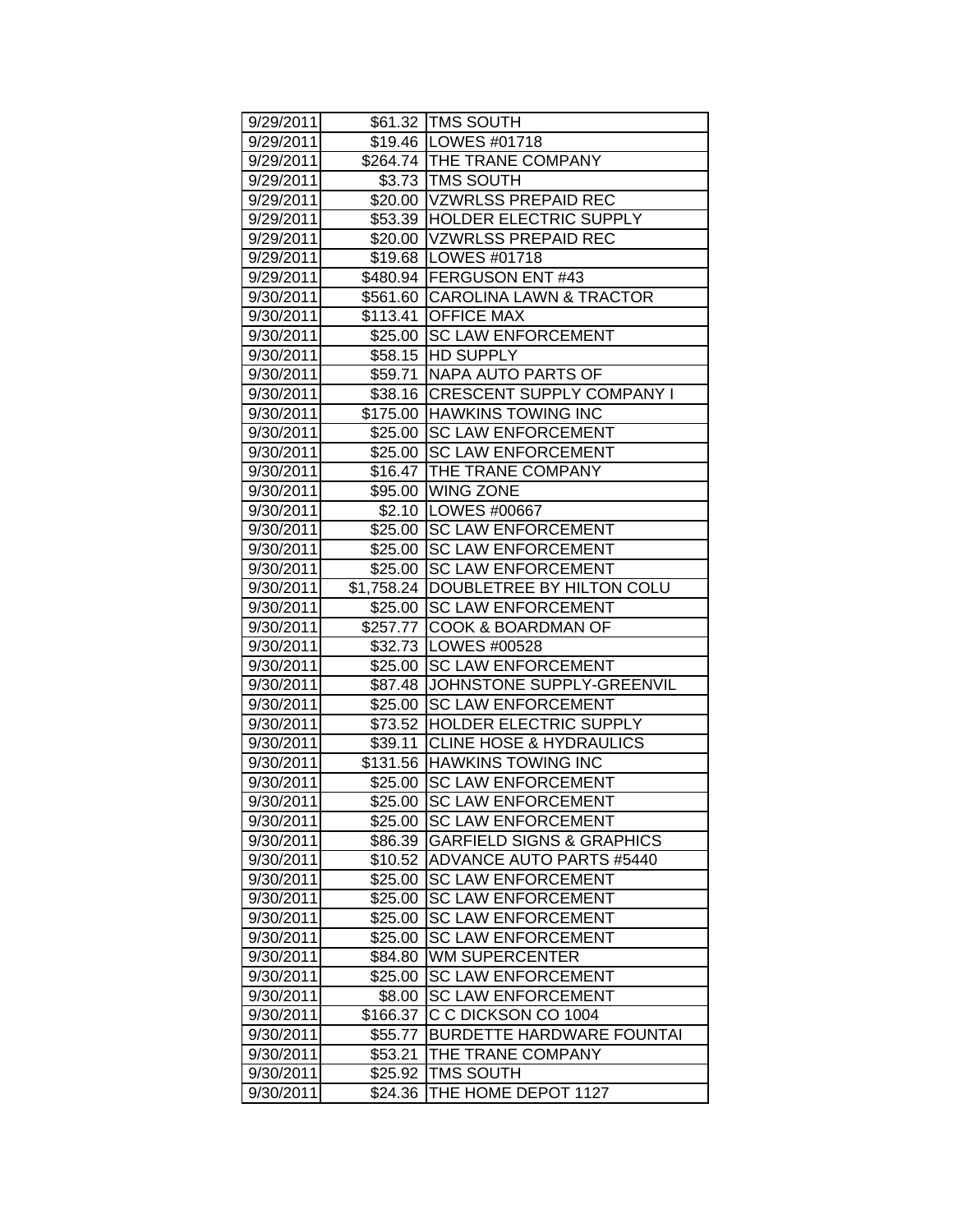| 9/30/2011 |          | \$122.85 BATTERY SPECIALISTS       |
|-----------|----------|------------------------------------|
| 9/30/2011 |          | \$25.00 SC LAW ENFORCEMENT         |
| 9/30/2011 |          | \$25.00 SC LAW ENFORCEMENT         |
| 9/30/2011 |          | \$25.00 SC LAW ENFORCEMENT         |
| 9/30/2011 |          | \$25.00 SC LAW ENFORCEMENT         |
| 9/30/2011 |          | \$130.04 SKINS HOTDOGS #8          |
| 9/30/2011 | \$25.00  | <b>SC LAW ENFORCEMENT</b>          |
| 9/30/2011 |          | \$25.00 SC LAW ENFORCEMENT         |
| 9/30/2011 |          | \$25.00 SC LAW ENFORCEMENT         |
| 9/30/2011 |          | \$535.30 CAROLINA LAWN & TRACTOR   |
| 9/30/2011 |          | \$25.00 SC LAW ENFORCEMENT         |
| 9/30/2011 |          | \$20.11   THE HOME DEPOT 1127      |
| 9/30/2011 |          | \$36.61  LANDSCAPERS SUPPLY II     |
| 9/30/2011 |          | \$20.02   LOWES #00667             |
| 9/30/2011 |          | \$16.33 THE HOME DEPOT 1127        |
| 9/30/2011 |          | \$25.00 SC LAW ENFORCEMENT         |
| 9/30/2011 |          | \$14.76   LOWES #00528             |
| 9/30/2011 |          | \$329.89 THE HOME DEPOT 1119       |
| 9/30/2011 | \$25.00  | <b>SC LAW ENFORCEMENT</b>          |
| 9/30/2011 |          | \$172.76 KING ASPHALT INC          |
| 9/30/2011 |          | \$25.00 SC LAW ENFORCEMENT         |
| 9/30/2011 |          | \$25.00 SC LAW ENFORCEMENT         |
| 9/30/2011 |          | \$85.26   LOWES #00667             |
| 9/30/2011 |          | \$30.53 J W VAUGHN CO INC          |
| 9/30/2011 |          | \$4.17 LOWES #01983                |
| 9/30/2011 |          | \$23.51 JJOHNSTONE SUPPLY-GREENVIL |
| 9/30/2011 |          | \$104.09 WM SUPERCENTER            |
| 9/30/2011 |          | \$131.56 HAWKINS TOWING INC        |
| 9/30/2011 |          | \$25.00 SC LAW ENFORCEMENT         |
| 9/30/2011 |          | \$25.00 SC LAW ENFORCEMENT         |
| 9/30/2011 |          | \$305.89 HAWKINS TOWING INC        |
| 9/30/2011 | \$27.83  | <b>BEADLES</b>                     |
| 9/30/2011 |          | \$25.00 SC LAW ENFORCEMENT         |
| 9/30/2011 |          | \$159.71 JOHNSTONE SUPPLY-GREENVIL |
| 9/30/2011 | \$25.00  | <b>SC LAW ENFORCEMENT</b>          |
| 9/30/2011 | \$104.01 | <b>LOWES #00667</b>                |
| 9/30/2011 | \$972.81 | PANERA BREAD #911                  |
| 9/30/2011 | \$44.00  | USPS 45362502729802915             |
| 9/30/2011 | \$25.00  | <b>SC LAW ENFORCEMENT</b>          |
| 9/30/2011 | \$25.00  | <b>SC LAW ENFORCEMENT</b>          |
| 9/30/2011 | \$184.23 | HOLDER ELECTRIC SUPPLY             |
| 9/30/2011 | \$25.00  | <b>SC LAW ENFORCEMENT</b>          |
| 9/30/2011 | \$57.32  | HOLDER ELECTRIC SUPPLY             |
| 9/30/2011 | \$465.68 | <b>CAROLINA LAWN &amp; TRACTOR</b> |
| 9/30/2011 | \$24.99  | <b>ADVANCE AUTO PARTS #5440</b>    |
| 9/30/2011 | \$39.88  | PORTER PAINTS 9388                 |
| 9/30/2011 | \$25.00  | <b>SC LAW ENFORCEMENT</b>          |
| 9/30/2011 | \$25.00  | <b>SC LAW ENFORCEMENT</b>          |
| 9/30/2011 | \$21.16  | THE HOME DEPOT 1119                |
| 9/30/2011 | \$325.00 | <b>HAWKINS TOWING INC</b>          |
| 9/30/2011 | \$7.53   | JOHNSTONE SUPPLY-GREENVIL          |
|           |          |                                    |